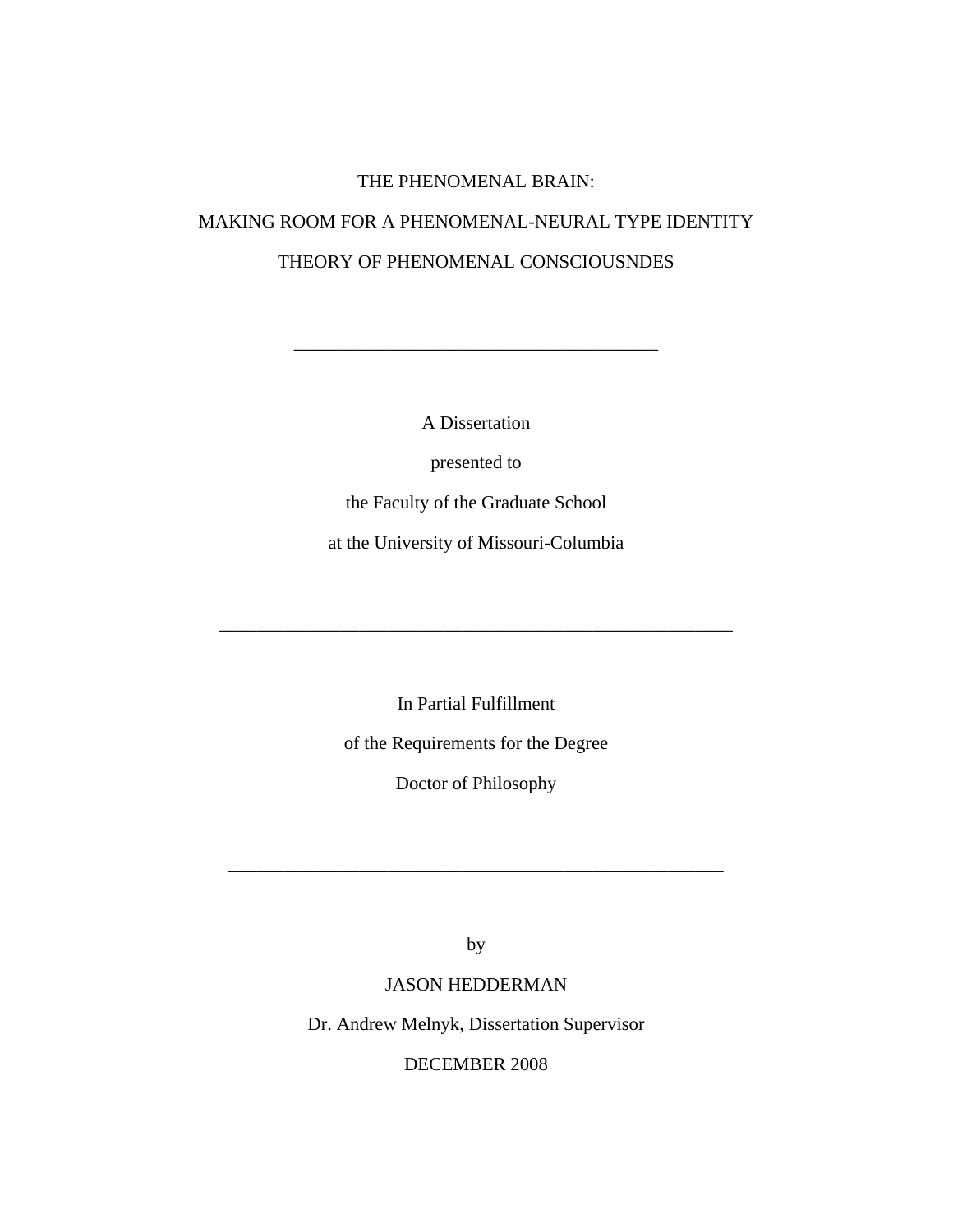The undersigned, appointed by the dean of the Graduate School, have examined the dissertation entitled

# THE PHENOMENAL BRAIN: MAKING ROOM FOR A PHENOMENAL-NEURAL TYPE IDENTITY THEORY OF PHENOMENAL CONSCIOUSNESS

Presented by Jason Hedderman, a candidate for the degree of doctor of philosophy, and hereby certify that, in their opinion, it is worthy of acceptance.

> \_\_\_\_\_\_\_\_\_\_\_\_\_\_\_\_\_\_\_\_\_\_\_\_\_\_\_\_\_\_\_\_\_\_\_\_\_\_\_\_\_\_\_\_\_\_\_ Professor Andrew Melnyk

> \_\_\_\_\_\_\_\_\_\_\_\_\_\_\_\_\_\_\_\_\_\_\_\_\_\_\_\_\_\_\_\_\_\_\_\_\_\_\_\_\_\_\_\_\_\_\_ Professor Matthew McGrath

> \_\_\_\_\_\_\_\_\_\_\_\_\_\_\_\_\_\_\_\_\_\_\_\_\_\_\_\_\_\_\_\_\_\_\_\_\_\_\_\_\_\_\_\_\_\_\_ Professor Claire Horisk

> \_\_\_\_\_\_\_\_\_\_\_\_\_\_\_\_\_\_\_\_\_\_\_\_\_\_\_\_\_\_\_\_\_\_\_\_\_\_\_\_\_\_\_\_\_\_\_ Professor Peter Markie

> \_\_\_\_\_\_\_\_\_\_\_\_\_\_\_\_\_\_\_\_\_\_\_\_\_\_\_\_\_\_\_\_\_\_\_\_\_\_\_\_\_\_\_\_\_\_\_ Professor Nelson Cowan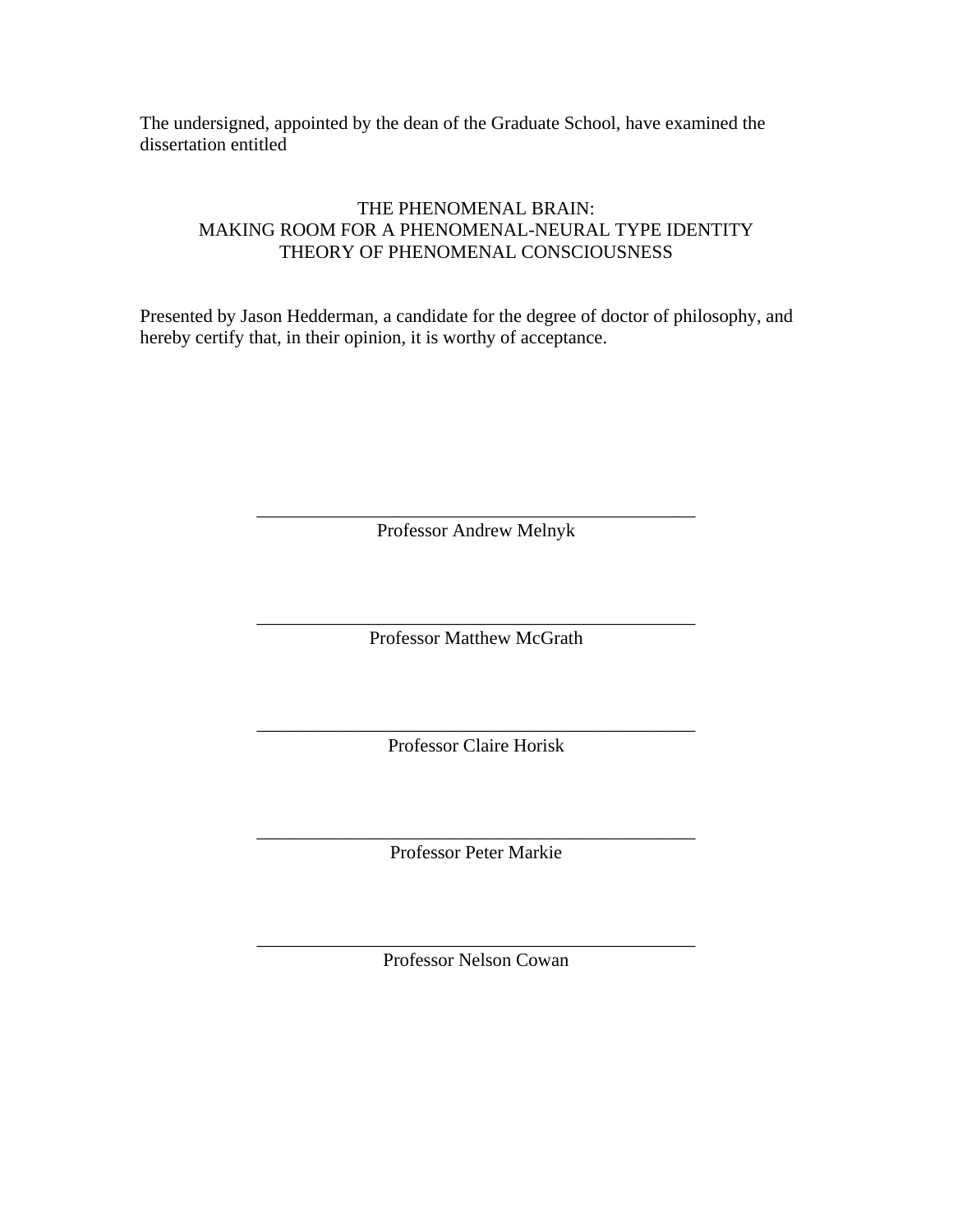#### ACKNOWLEDGEMENTS

 I received a great deal of support in writing this dissertation and so would like to thank those who in one way or another played an essential role in helping me to complete it. I am especially grateful to my advisor and philosophical mentor Andrew Melnyk whose guidance and encouragement throughout all stages of the writing process helped me to produce a work that I can honestly say I am rather proud of. Thanks is also due my committee members Claire Horisk and Matthew McGrath for their valuable feedback on many parts of the dissertation, and Fred Adams whose comments on an early version of Chapter 5 helped me to articulate the main issue addressed in that chapter. I also benefited greatly from having been able to discuss virtually every aspect of the dissertation with Jason Berntsen and Darin Finke, both of whom are invaluable philosophical companions and true friends. Special thanks is also due Sarah Lacy whose friendship and encouragement was key in helping me to finish the last two chapters. Finally, my parents JoAnn Hedderman and Rich Hedderman are most deserving of my gratitude. Without their love, support and patience I would have not been able to accomplish my goal of earning a doctorate in philosophy. Thank you both for being such terrific parents and extraordinary people!

ii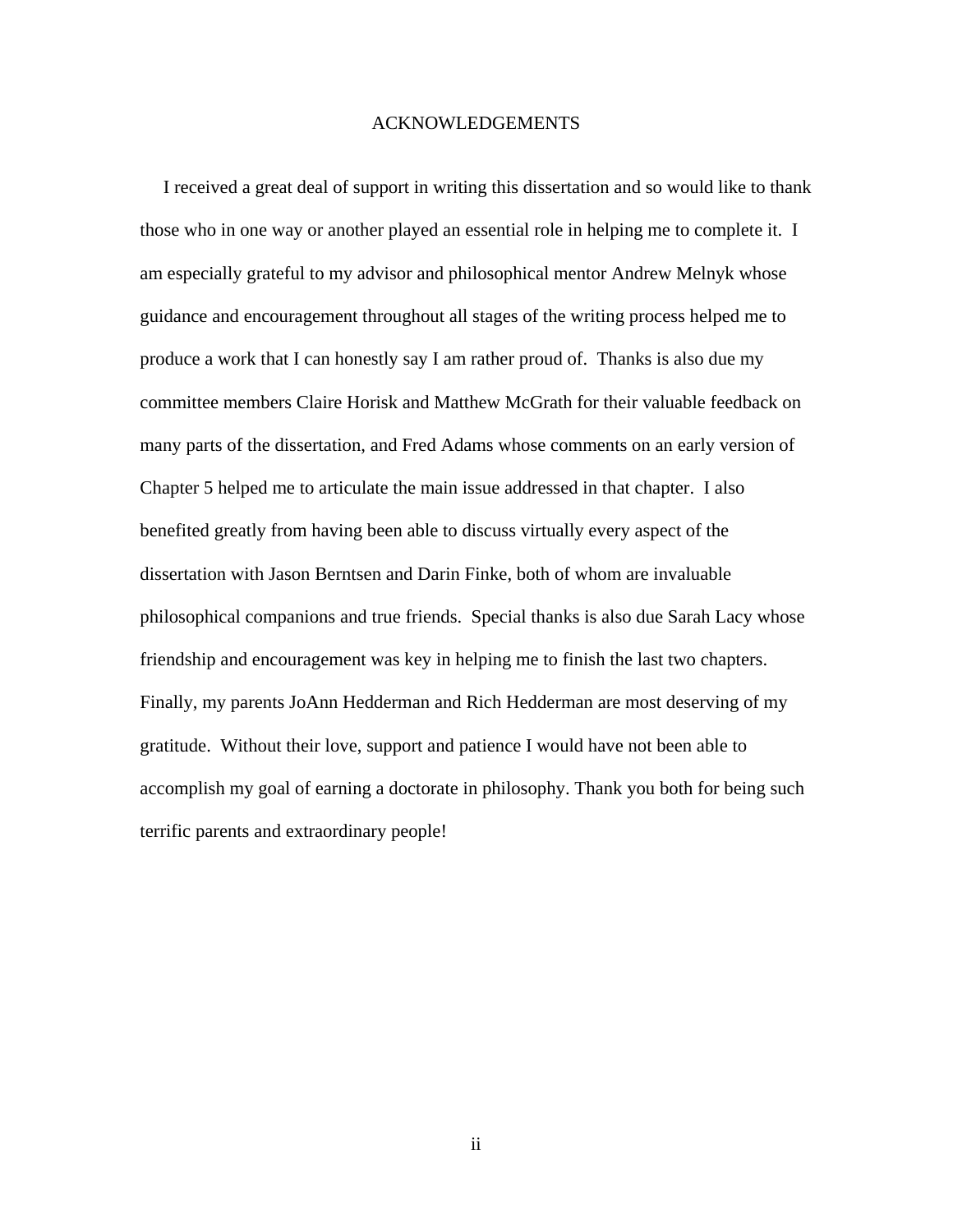# TABLE OF CONTENTS

| <b>ACKNOWLEDGMENTS</b>                                                                                     | $\mathbf{ii}$ |
|------------------------------------------------------------------------------------------------------------|---------------|
| <b>INTRODUCTION</b>                                                                                        | 1             |
| Chapters                                                                                                   |               |
| 1. INTRODUCING PHENOMENAL CONSCIOUSNESS:<br><b>CHALLENGES AND METHODOLOGY</b>                              | 7             |
| Phenomenal Consciousness & Phenomenal Character                                                            |               |
| Physicalism and the Challenges of Phenomenal Consciousness                                                 |               |
| The Primary Challenge of Phenomenal Consciousness                                                          |               |
| 2. TWO THEORIES OF PHENOMENAL CONSICOUSNESS AND THE<br>QUESTION OF MULTIPLY REALIZED PHENOMENAL CHARACTERS | 32            |
| The PANIC Theory                                                                                           |               |
| Phenomenal-Neural Type Identity Theory                                                                     |               |
| Phenomenal Character & Multiple Realizability                                                              |               |
| How Widely is Phenomenal Consciousness Distributed?                                                        |               |
| 3. SOME PUZZLIING FACTS ABOUT PHENOMENAL CONSCIOUSNESS<br>AND WHAT'S NOT NEEDED TO EXPLAIN THEM            | 63            |
| Explaining the Intensionality of 'Looks' Discourse                                                         |               |
| Explaining the Felt Location of Bodily Sensations &<br>the Intensionality of Pain Discourse                |               |
| The Explanatory Irrelevance of the Content Thesis                                                          |               |
| 4. THE APPEAL TO TRANSPARENCY:<br>A RATHER WEAK CASE FOR PANIC                                             | 79            |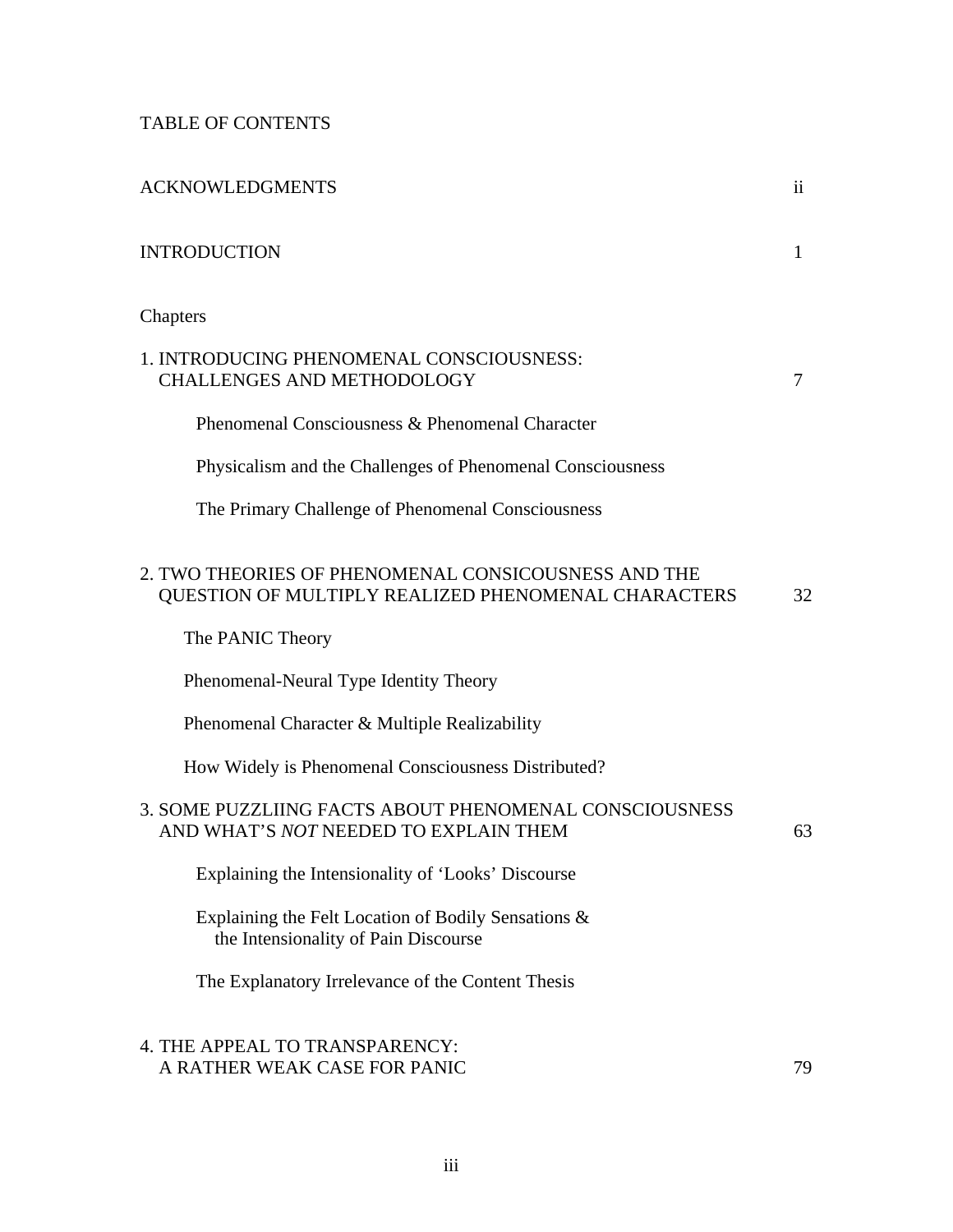| Two Types of Transparency: Psychological & Metaphysical                                                                                                                                                                               |     |
|---------------------------------------------------------------------------------------------------------------------------------------------------------------------------------------------------------------------------------------|-----|
| Explaining Psychological Transparency or Metaphysical Transparency?                                                                                                                                                                   |     |
| What are Introspectable Color Qualities Supposed to be Qualities of?                                                                                                                                                                  |     |
| The Status of Common Sense about Color                                                                                                                                                                                                |     |
| 5. ACCOMMODATING THE CAUSAL RELEVANCE<br>OF PHENOMENAL CHARACTER<br>The Causal Relevance of Phenomenal Character<br>The Causal Relevance of Phenomenal Character According to PANIC<br>Methodological Concerns about the PANIC Theory | 104 |
| <b>WORKS CITED</b>                                                                                                                                                                                                                    | 123 |

VITA 130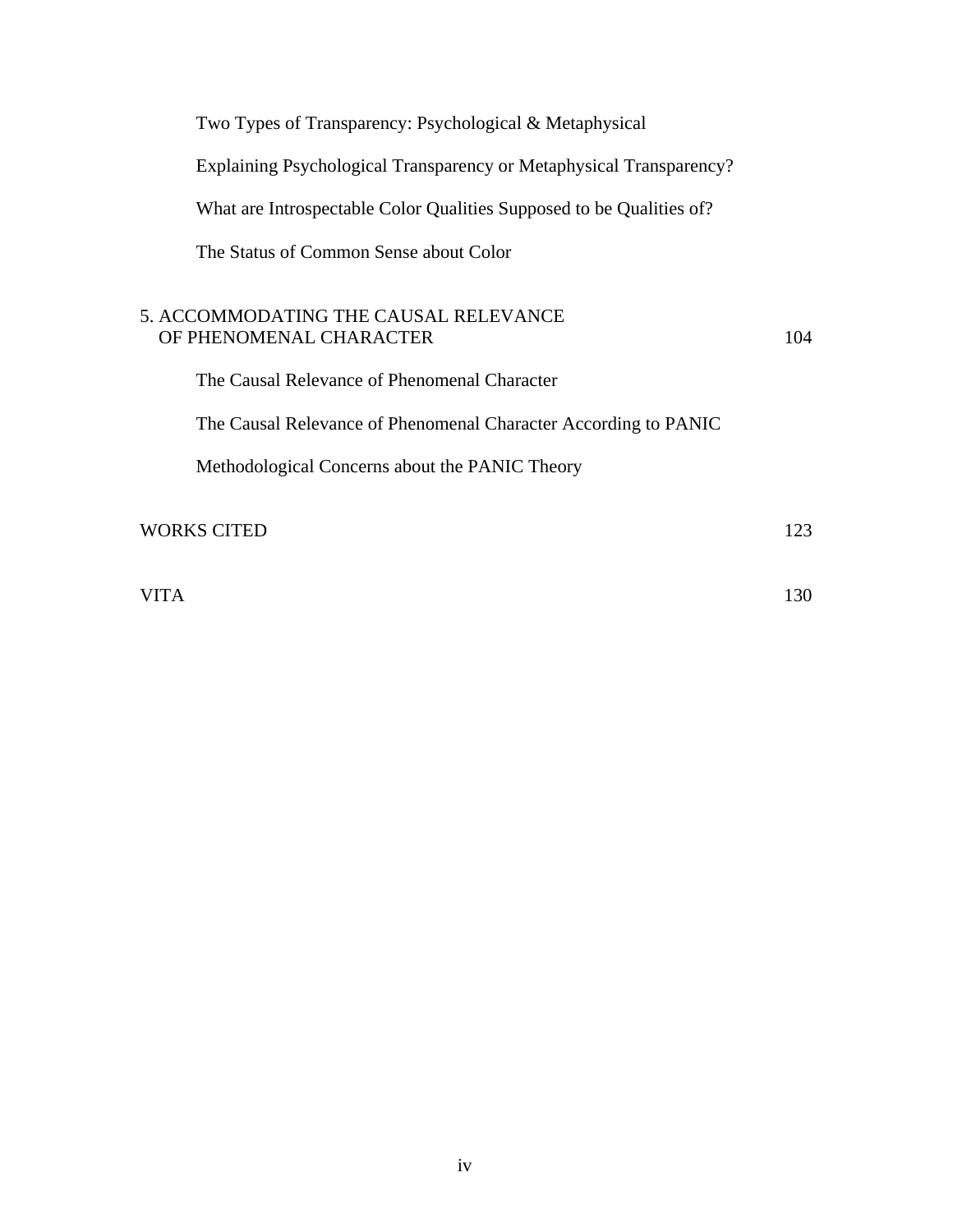#### **INTRODUCTION**

 It is currently popular among physicalist philosophers of mind to suppose that phenomenal consciousness is essentially a representational phenomenon and that a representational theory of phenomenal consciousness will prove to be the best sort of reductive theory physicalists can offer. In this dissertation I take steps to show that this is not the case and to suggest that phenomenal-neural type identity theory should be the preferred physicalist theory of phenomenal consciousness. Specifically, I consider the prospects for Michael Tye's PANIC theory. The PANIC theory is the most fully developed, and perhaps most promising, representational theory of phenomenal consciousness to date. The main thesis of Tye's theory is the reductive claim that phenomenal character is one and same as a certain sort of representational content. Tye argues for this thesis by appealing to its explanatory power. I show, however, that the thesis in question is inessential to the relevant explanatory features of the PANIC theory and suggest that there is room to develop a version of phenomenal-neural type identity that, when supplemented with those features, enjoys all of the explanatory benefits the PANIC theory. Furthermore, I argue that by identifying phenomenal character with representational content Tye faces the principled problem of being able to tell a plausible story about how phenomenal character is causally relevant to behaviors involving phenomenally conscious sensory states. This is a problem the phenomenal-neural type identity theory can easily avoid. Though these considerations alone may not establish the superiority of the phenomenal-neural type identity theory over that of that of the PANIC theory, I hope to demonstrate that the phenomenal-neural type identity approach reducing phenomenal consciousness has much more going for it than is typically acknowledged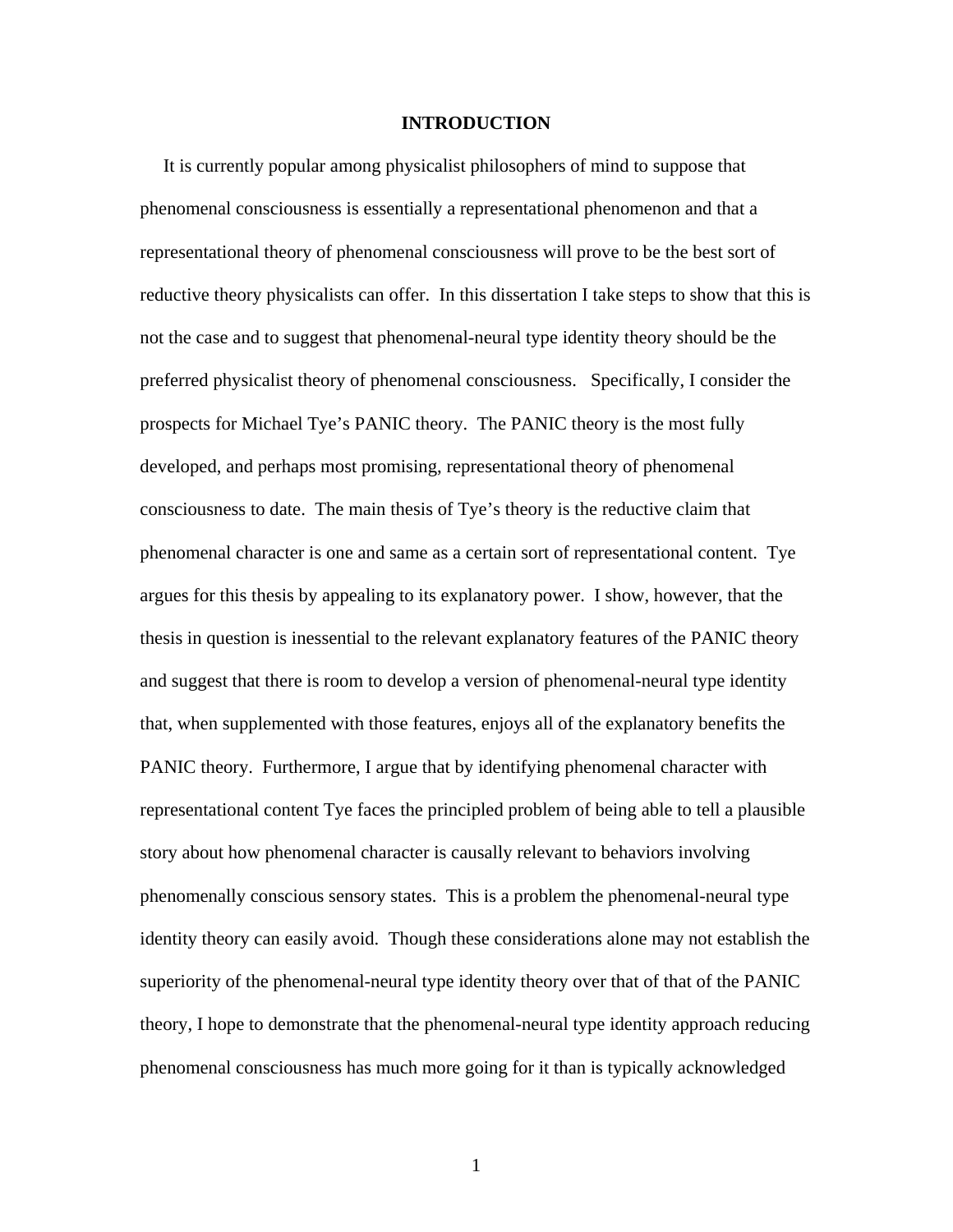and that the phenomenal-neural type identity theory I develop is a serious rival to the PANIC theory.

 Chapter 1 is largely stage setting. In it I introduce the subject matter of phenomenal consciousness and pinpoint precisely what aspects of consciousness are under investigation. I present what I take the primary philosophical challenge of phenomenal consciousness to be generally and detail the relevant metaphysical and methodological assumptions at work in the formulation and defense of the two theories under consideration. I will be assuming that in light of where we are currently in our theorizing about the nature of phenomenal consciousness, it is wise to grant these assumptions for the purposes of meeting what I take to be the primary philosophical challenge of phenomenal consciousness.

 In the first chapter I also discuss what in recent decades have been considered to be the biggest challenges that phenomenal consciousness poses for physicalism and point out that, contrary to what advocates of representationalism have suggested, the representational approach to reducing phenomenal consciousness is by no means required to meet these challenges.

 In Chapter 2 I first present both the PANIC theory and the competing phenomenalneural type identity theory I advocate explaining in some detail the main features of each. In the third and fourth sections of this chapter I consider what bearing the question of whether phenomenal character is multiply realized has on my project. The reason for doing so is that the PANIC theory can be regarded as a certain kind of psychofunctionalist view about phenomenal consciousness. A virtue of psychofunctionalism about mental phenomena generally is that it can easily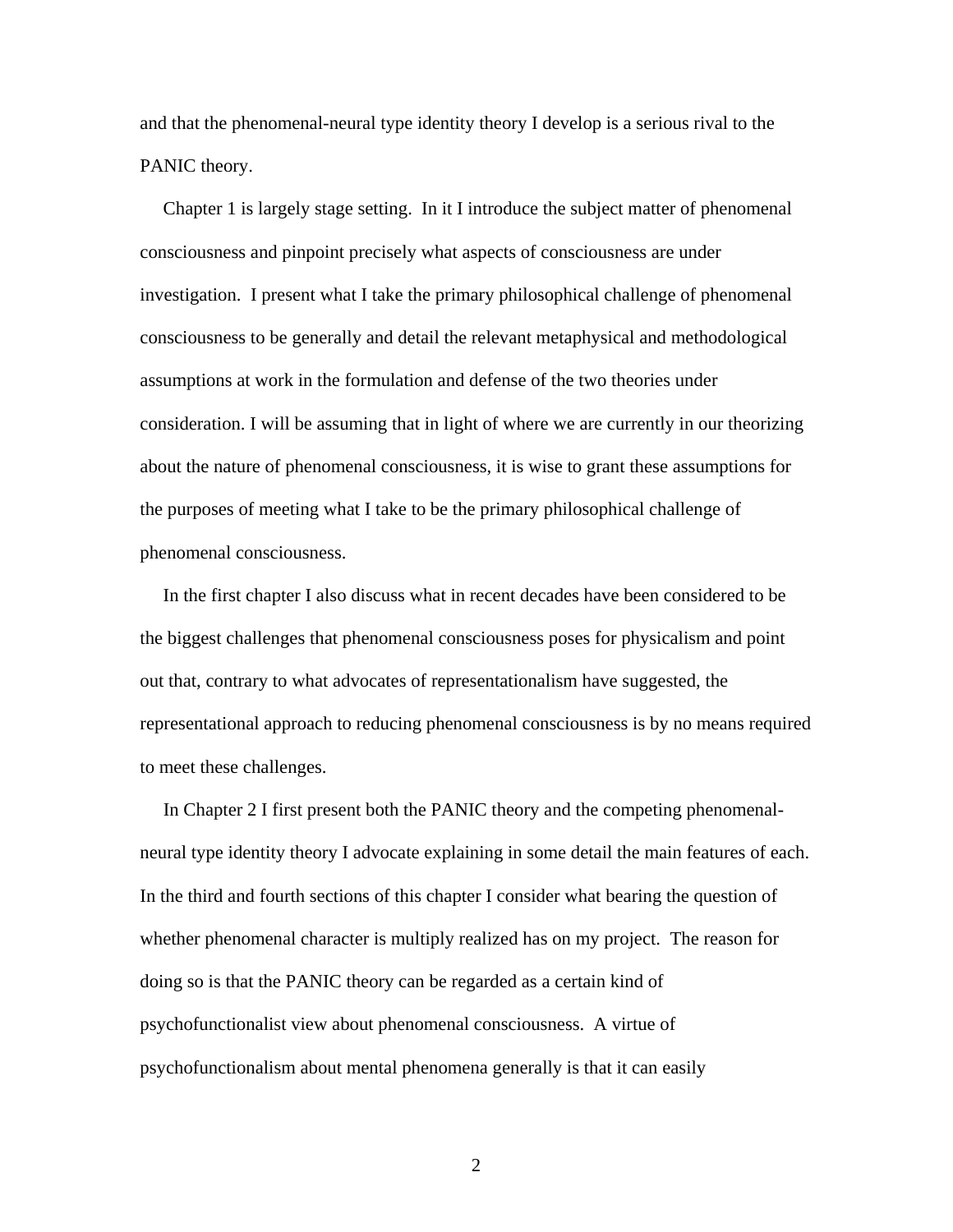accommodate the possibility that creatures or systems that differ from humans in physical constitution and composition enjoy the same types of mental states, properties and processes as humans while neural type identity theory can't. If this virtue of psychofunctionalism about phenomenal consciousness in particular amounts to a major advantage over phenomenal-neural type identity theory, then such an advantage would count decisively against the phenomenal-neural identity theory presented in the section of this chapter regardless of whether it enjoyed all the explanatory virtues of the PANIC theory. I argue, however, that this virtue of psychofunctionalism about phenomenal consciousness does not amount to such an advantage. I demonstrate that the phenomenal-neural type identity theory is no less liberal than psychofunctionalism with regard to how widely phenomenal consciousness is distributed among organisms with carbon-based nervous systems and so can just as easily accommodate the possibility a number of different types of carbon-based organisms enjoy phenomenal consciousness. I then argue that psychofunctionalism is too liberal with regard to creatures or systems that are not carbon-based. That psychofunctionalism is too liberal with respect to such creatures or systems counterbalances the "chauvinism" of the phenomenal-neural type identity regarding such creatures or systems. Thus, my overall project of demonstrating that the phenomenal-neural type identity theory presented in this chapter is a serious rival to the PANIC theory is undermined by any legitimate concerns about the multiple realization of phenomenal character.

 In Chapter 3 I consider what are arguably some of the most puzzling phenomena about phenomenal consciousness. Such puzzles include the intensionality of 'looks' discourse, as well as a number of puzzles related to the fact that certain qualitative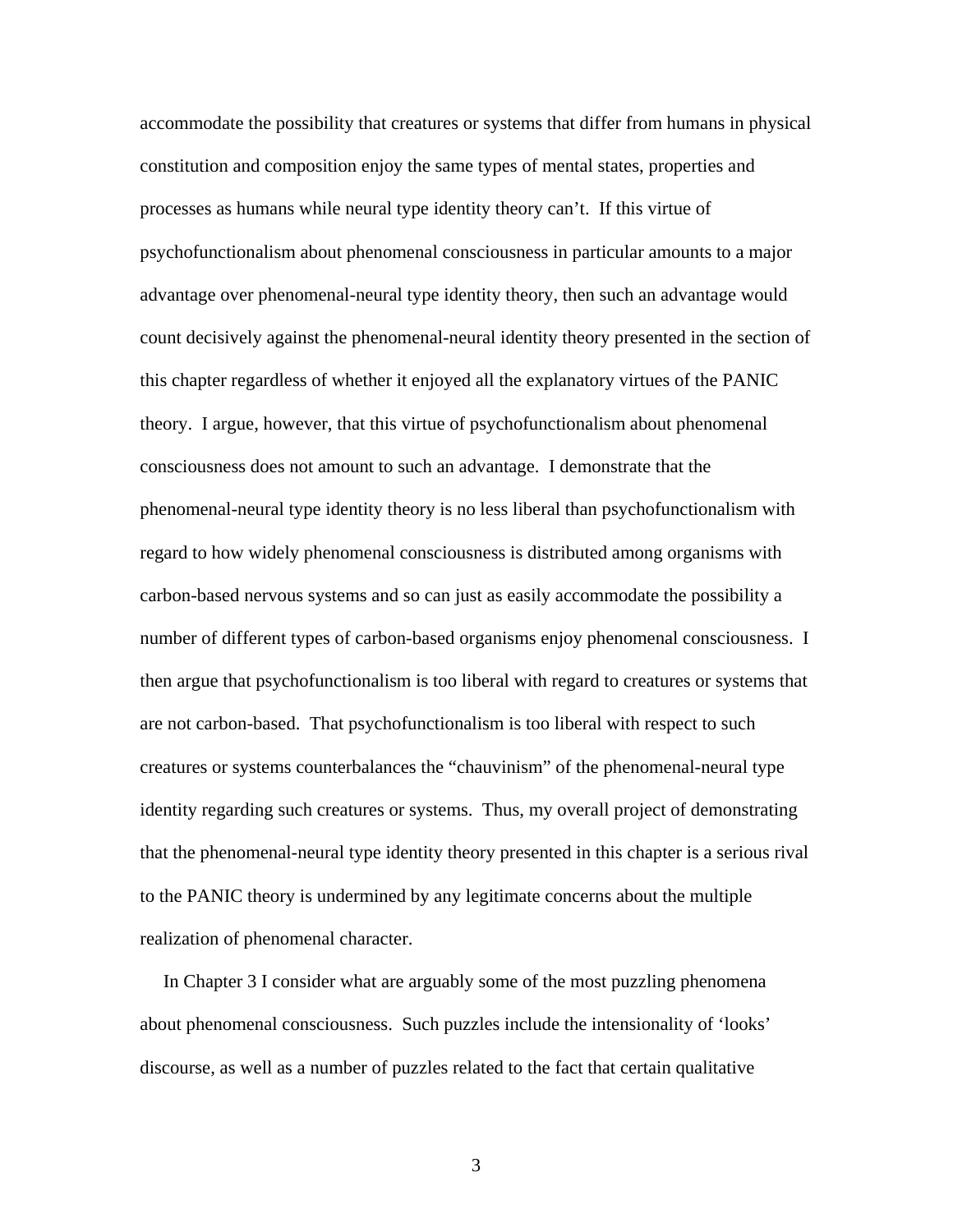features of bodily sensations are felt to be located throughout the body (e.g. phantom limb pain). The PANIC theory *qua* representational theory of phenomenal consciousness does a particularly good job of explaining these puzzles. Though the PANIC theory is formulated in such a way that certain of the distinctively representational features of the theory can explain these puzzles, I demonstrate that the main reductive thesis of PANIC theory is not required to explain them. Only the hypothesis that there are representations operating at the level of phenomenal consciousness playing a certain functional / computational role does any of the explanatory work, and not the further the reductive claim that phenomenal character is one and the same as a certain sort of representational content. Thus, when it comes to explaining the puzzling phenomena considered in this chapter, the PANIC theory enjoys no explanatory advantage over any theory of phenomenal consciousness according to which there are representations operating at the level of phenomenal consciousness that play the requisite functional / computational role. Since the phenomenal-neural type identity theory presented in Chapter 2 is one such theory, then the PANIC theory enjoys no explanatory advantage over it with respect to these puzzling phenomena.

 In Chapter 4 I examine Tye's argument for the claim that the PANIC theory explains the so-called "transparency" or "diaphanousness" of phenomenal consciousness, which Tye regards as particularly important in motivating his theory. Roughly, this is the idea that when one introspects one does not find that one is directly aware of phenomenally conscious states (e.g. perceptual experiences or bodily sensations) or any intrinsic aspects thereof. Rather, what one seems to discover is that one is only aware of qualities that appear as if they are qualities of items in one's immediate environment, or parts of one's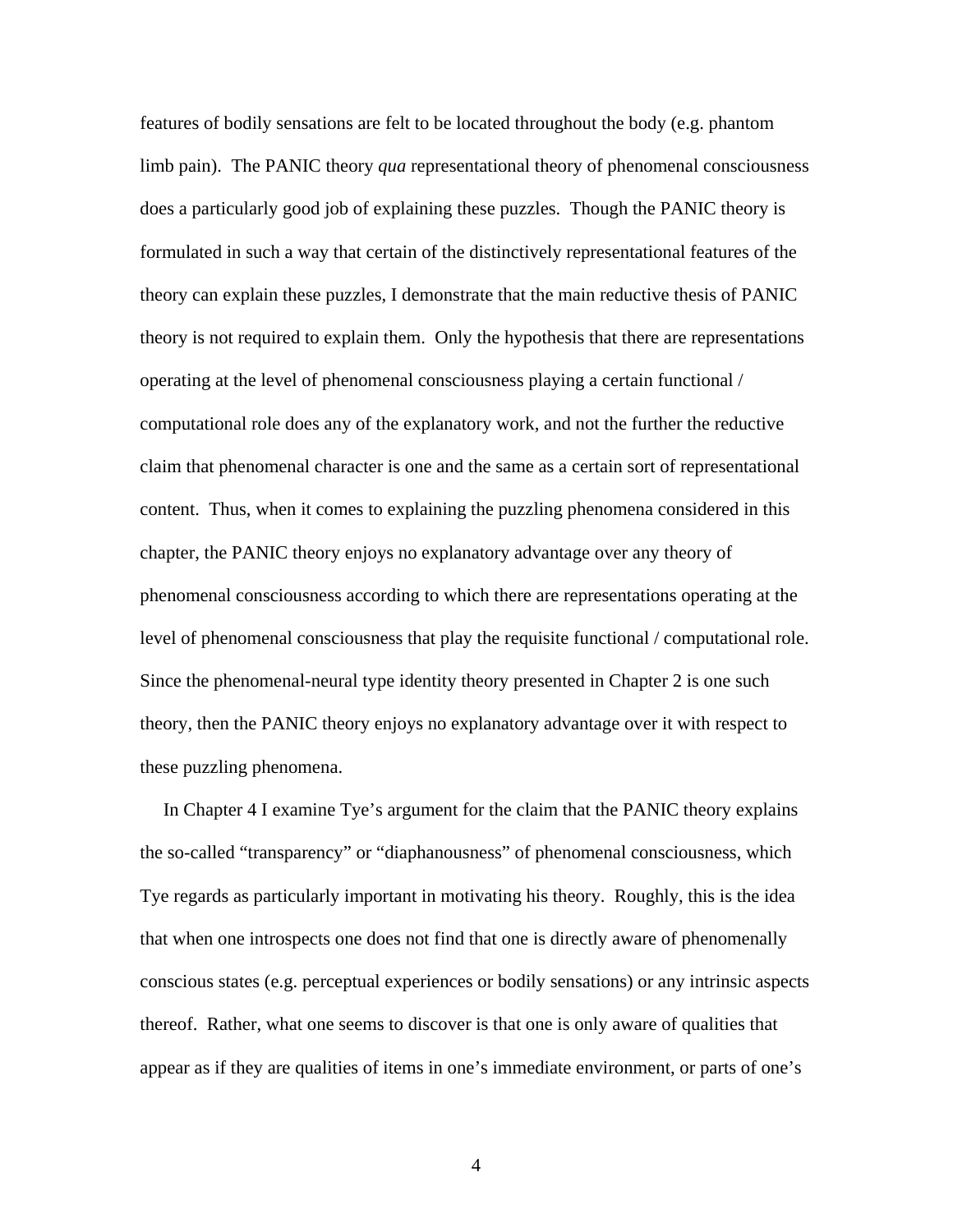body. However, it is rather hard to get a clear grasp of what all this means exactly. This is due in part to the fact that it is extremely difficult to describe the phenomenon without having to resort to theoretically loaded terms. And this, of course, makes it difficult to assess whether Tye succeeds in making a convincing case for his claim that his theory has the resources to explain transparency. Despite Tye's most recent efforts to clarify his appeal to transparency in *Consciousness, Color and Content*, the argument he offers is quite complex and seemingly not well understood by the few commentators who have ventured to critique it. In Chapter 4 I try to clear things up a bit and argue that Tye's appeal to the transparency of visual experiences as a way of motivating the PANIC theory could only be for the benefit of those already on board with the idea that visual phenomenal character is essentially an intentional (i.e. representational) feature of visual experiences. Thus, anyone who antecedently denies this will be unmoved by Tye's argument that the PANIC theory explains the transparency of visual experiences. And anyone who already grants that visual phenomenal character is essentially an intentional feature of visual experiences doesn't need to be shown that the Content Thesis explains transparency, since to accept that visual experiences are transparent is to already grant that visual phenomenal character constitutes the representational content of visual experiences. Since, according to the view I endorse, phenomenal characters are neural properties exemplified by token neural events that represent non-essenentially, I do deny that the data he cites as explananda in his appeal to transparency are of any significance.

 Finally, in Chapter 5 I argue that by identifying phenomenal character with representational content Tye takes on the burden of telling a plausible story about how exactly phenomenal character is causally relevant to cognitive and sensorimotor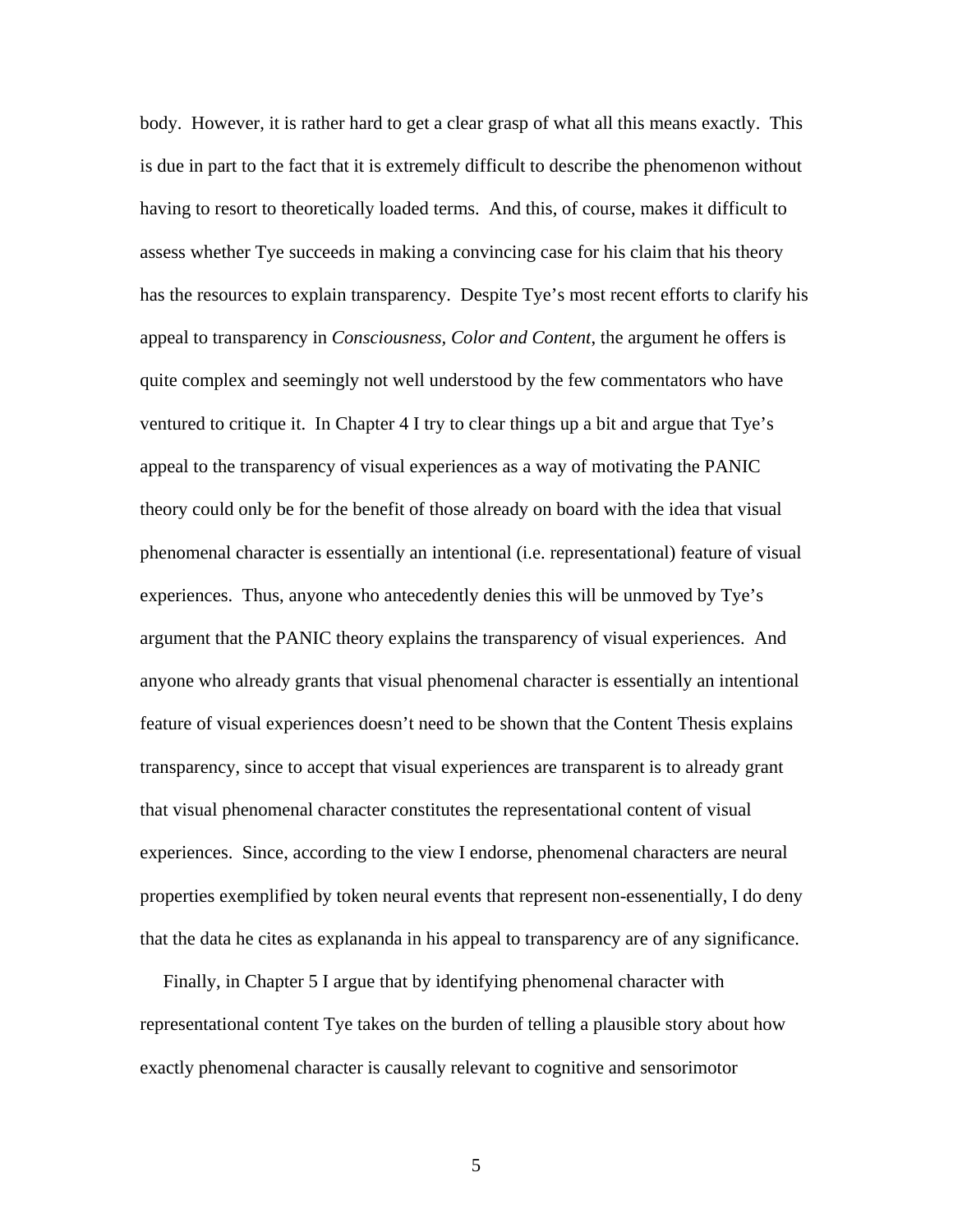processes that involve phenomenal character. I take it that a reductive theory of phenomenal conscious ought to be able provide the resources to explain this and consider what appears to be the only two ways this might be done on the PANIC theory. One way guarantees the causal efficacy of phenomenal characters, but has the implausible consequence that all token phenomenal states are veridical (i.e. accurately represent). The other way permits misrepresentation, but requires denying that phenomenal character is causally efficacious with respect behaviors involving phenomenally conscious states. Since the phenomenal-neural identity theory I advocate avoids this dilemma while retaining all of the relevant explanatory features of the PANIC theory, then we have good reason to prefer the phenomenal-neural type identity theory presented in Chapter 2 over the PANIC theory.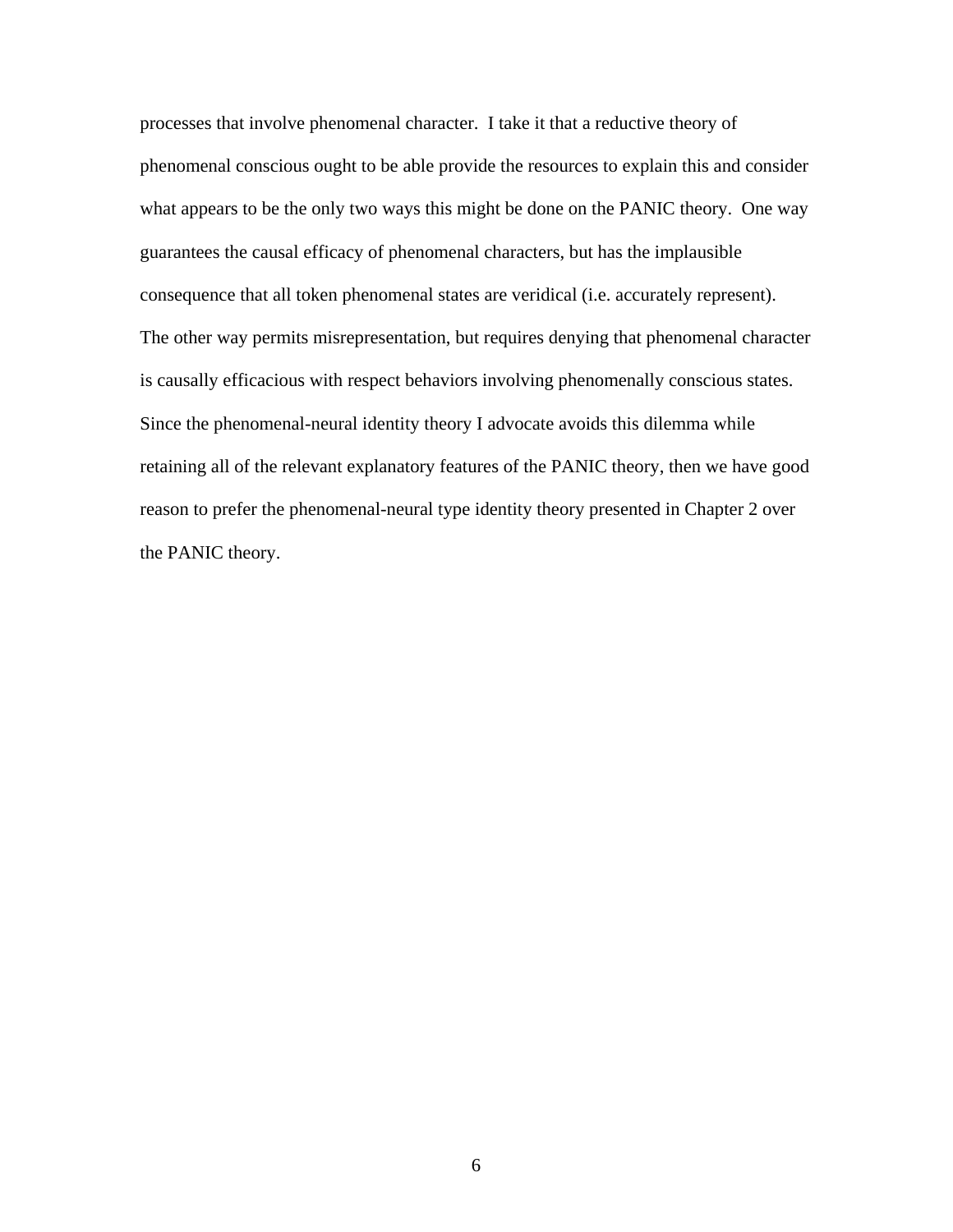#### **CHAPTER ONE**

# **INTRODUCING PHENOMENAL CONSCOUSNESS: CHALLENGES & METHODOLOGY**

 In this first chapter I orient the reader to the topic of phenomenal consciousness generally and put my project into context. In the first section I introduce the subject matter of phenomenal consciousness and pinpoint precisely what aspects of consciousness are under investigation in chapters to come. In the second section I briefly explain what I take physicalism about the mental to be and present what in recent decades have been considered to be the main philosophical challenges that phenomenal consciousness poses for physicalism. I point out that, contrary to what advocates of representationalism have suggested, representationalism is by no means required for the physicalist to adequately meet these challenges. In the third section I explain what I take the primary philosophical challenge of phenomenal consciousness to be. Briefly, it is one of constructing a theory of phenomenal consciousness that has *something* illuminating to say about its nature. In the course of explaining this challenge I detail the relevant metaphysical and methodological assumptions at work in the formulation and defense of the views under consideration. I will be assuming that in light of where we are currently in our theorizing about the nature of phenomenal consciousness, it is methodologically wise to grant these assumptions for the purposes of meeting what I take to be the primary philosophical challenge of phenomenal consciousness.

#### **I. Phenomenal Consciousness & Phenomenal Character**

 *Phenomenal character*, as the term is used by philosophers of mind who find it useful, refers in the first instance to "what it is like" to undergo certain paradigmatic conscious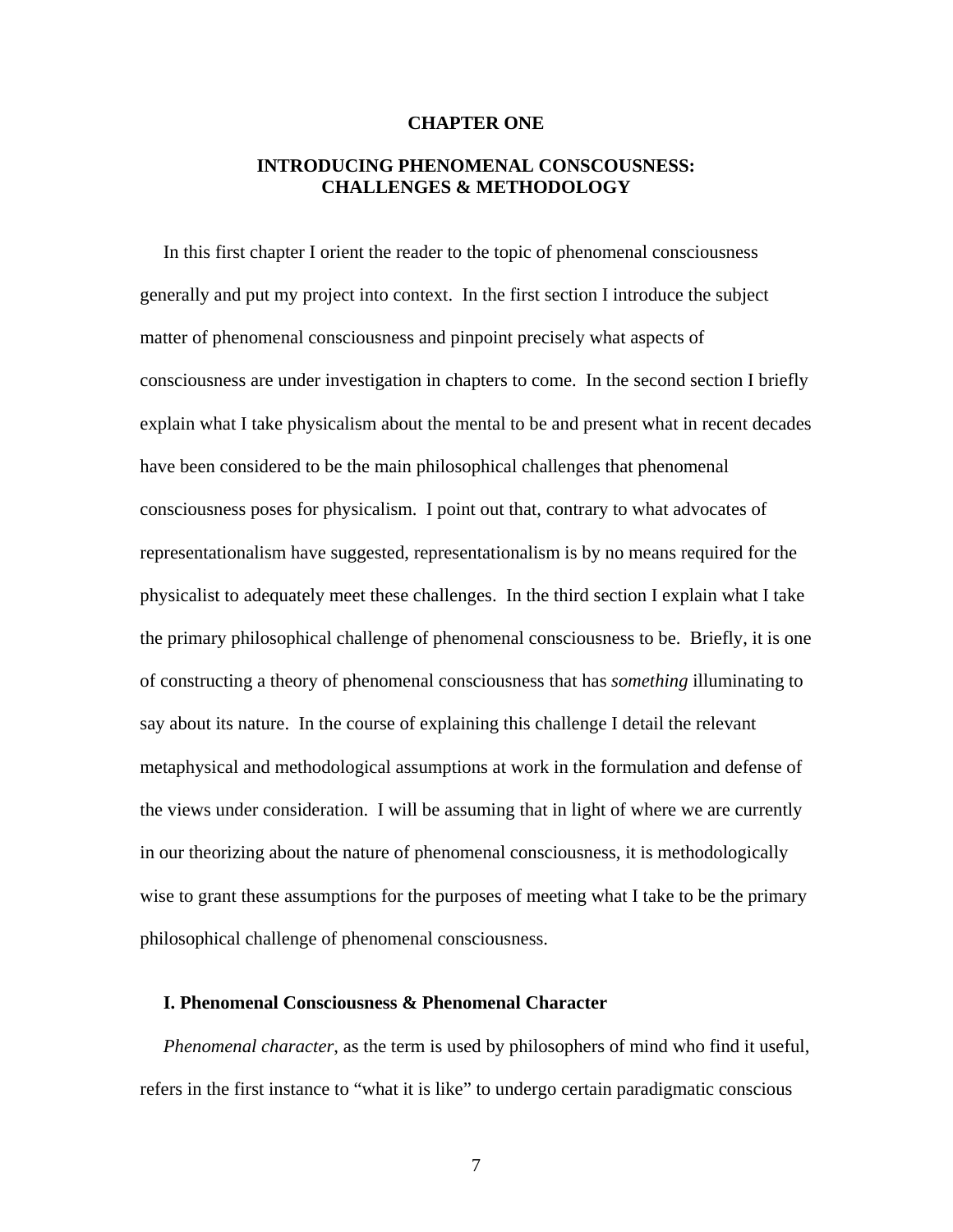states or processes. For example, consider what it is like to see something green, smell a rotten egg, or hear a running lawn mower. Or consider what it is like to have a tickle in your nose, an ache in your shoulder, or to have a sensation of heat from a flame on the palm of your hand. There is also something it is like to force yourself to memorize a phone number, imagine a clear blue sky, or reason through a math problem subvocally. In fact, there is *something* it is like for you to be reading this sentence. Pick any sort of conscious state or process that you can introspect and you will discover that there is something it is like to undergo that state or process, something - perhaps a few different things - that is distinctive of undergoing that state or process. There are of course clear differences in what it is like to undergo the sorts of conscious states and processes just mentioned, but they all share the property of there being *something* it is like to undergo any one of them. How they each differ with respect to what it is like to undergo them, as well as how they are similar, depends on what the *something* in question is.

 This appeal to "what it's likeness" is probably the best way to initially get a handle on what it is about phenomenal consciousness that makes it philosophically interesting, and so the best way to get at what philosophers are talking about when using the technical term *phenomenal character*. After all, assuming you have smelled a rotten egg, seen something green, memorized a phone number, etc. you do have some idea of what is introspectively distinctive of each of these states and processes. You are not at a complete loss as to what it is you are being asked to think about when you are asked to consider "what it's like" for you to undergo these states and processes. Subsequently, I suggest that "what it's likeness" count as "the mark" of phenomenal consciousness. At the very least, when we are theorizing about phenomenal consciousness we are theorizing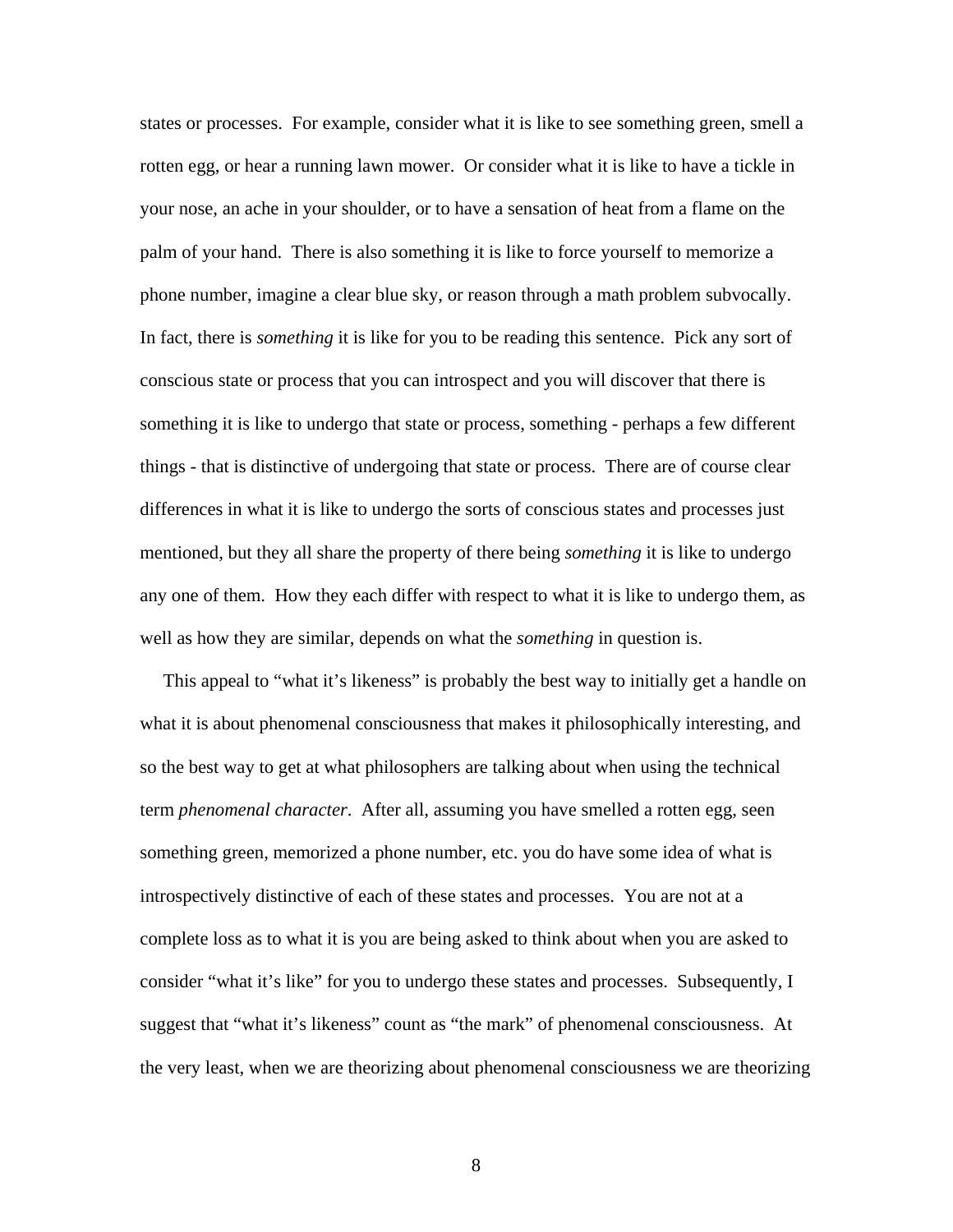about "what it's like" to undergo certain conscious states and processes. Thus, I take a theory of phenomenal consciousness to be a theory of what it's like to undergo certain conscious states and processes, and so a theory of phenomenal character first and foremost. $1$ 

 Though appealing to this notion of "what it's likeness" to characterize phenomenal character is useful in pointing us in the general direction of what sorts of mental phenomena are under investigation we can, and should, take certain precautions against any confusion that this rather quick and dirty way of characterizing phenomenal character is likely to generate before any substantive theorizing about it gets under way. Toward this end I suggest we apprise ourselves of certain ambiguities that talk of "what it's likeness" and "phenomenal character" admit and pinpoint exactly what sorts of conscious phenomena are at issue in chapters to come.

 Let's start with the ambiguities. There are a number of distinct senses of *phenomenal character* that we should bear in mind when theorizing about phenomenal consciousness.

#### *First Sense: A qualitative property.*

Qualitative properties include:

 $\overline{a}$ 

Color properties. For example, the blueness of the surface of a blueberry, its hue, saturation or brightness.

Sound properties. For example, the pitch, volume, or timbre of middle C played on a harpsichord.

Odor and Taste properties. For example, the bitterness of an orange peel; the sweetness of apple juice; the smell of basil; the bouquet of a red wine.

Bodily sensation properties: the itchiness of itches; the tickliness of tickles; the stinging or achiness of pains.

<span id="page-13-0"></span><sup>1</sup> Subsequently, in what follows I use *phenomenal character* and *what it's like to…*to refer to the same general sort of phenomenon.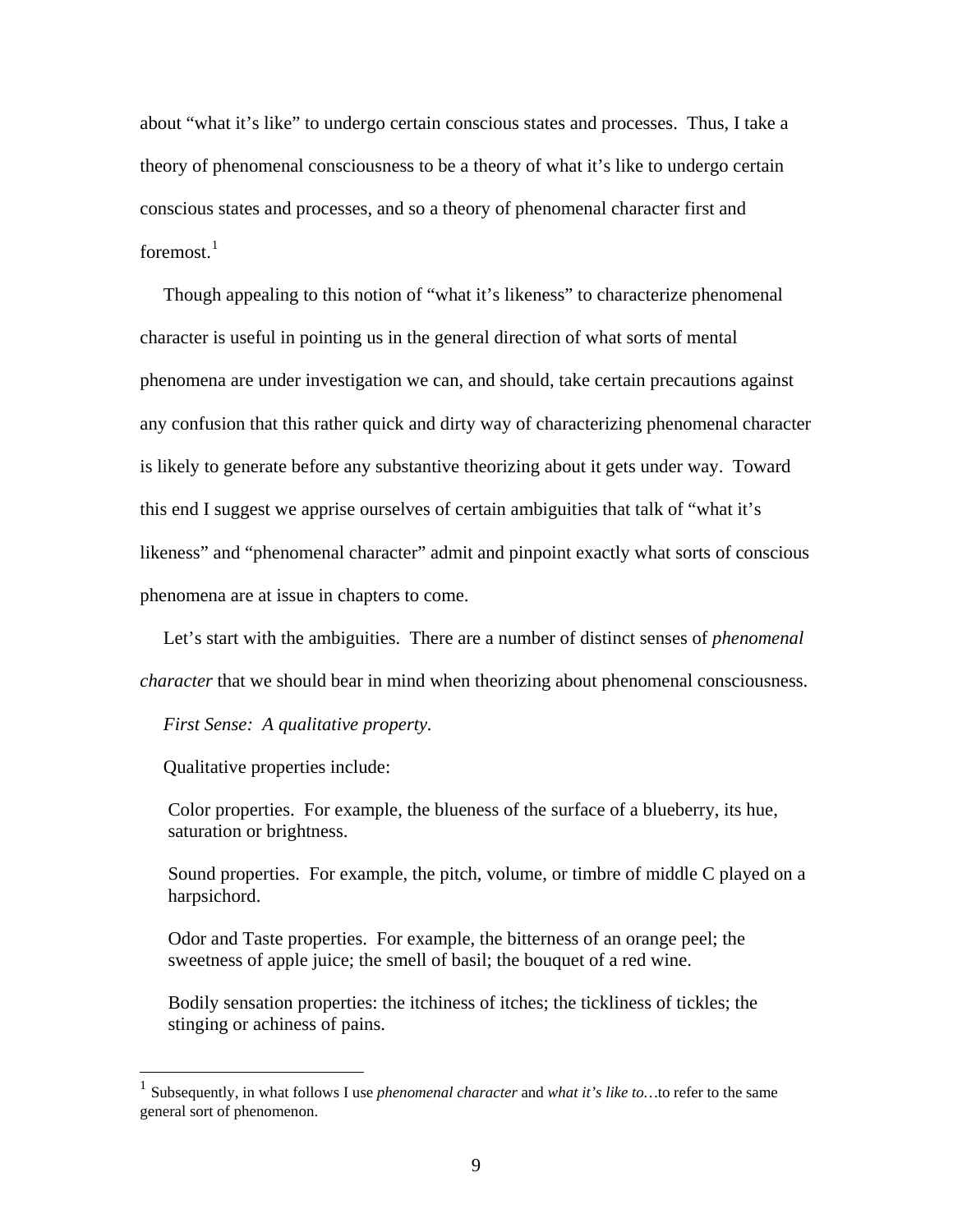This first sense of *phenomenal character* is strictly neutral with regard to the metaphysical nature of qualitative properties, but since the views under consideration are non-dualist it will be assumed that according to this sense of *phenomenal character* qualitative properties are broadly physical properties. And, though I have just provided examples of qualitative properties using locutions of the form *Q of x* (where Q is a qualitative property and *x* is a non-mental item), I will also suppose that this first sense of *phenomenal character* is neutral with respect to what such qualities (i.e. phenomenal characters) are qualities of, if anything. Thus, this sense of *phenomenal character* is also neutral about whether the existence of qualitative properties depends on that of phenomenally conscious mental states and processes, as well as any particular sort of non-mental physical items.

#### *Second Sense: What qualitative properties themselves are like.*

 On its face there seems to be nothing more to a qualitative property than the property itself. Look at a ripe tomato and the very red hue that appears to saturate its surface and there seems to be nothing more, and nothing less, than an instance of a certain red hue. However, there are similarity relations that hold among a given qualitative property and other properties, both qualitative and non-qualitative. Upon viewing a green pepper one can introspect and notice that what appears to be the greenness saturating the surface of the pepper is quite dissimilar to the visually experienced roundness of the pepper and differs in hue from other introspectively discernable color qualities. Subsequently, we can always ask what a given qualitative property *is like* and our answer comes in one of two varieties. We can either ignore the similarity relations the property has to other properties and tell ourselves that the property is *like that!* as we mentally ostend an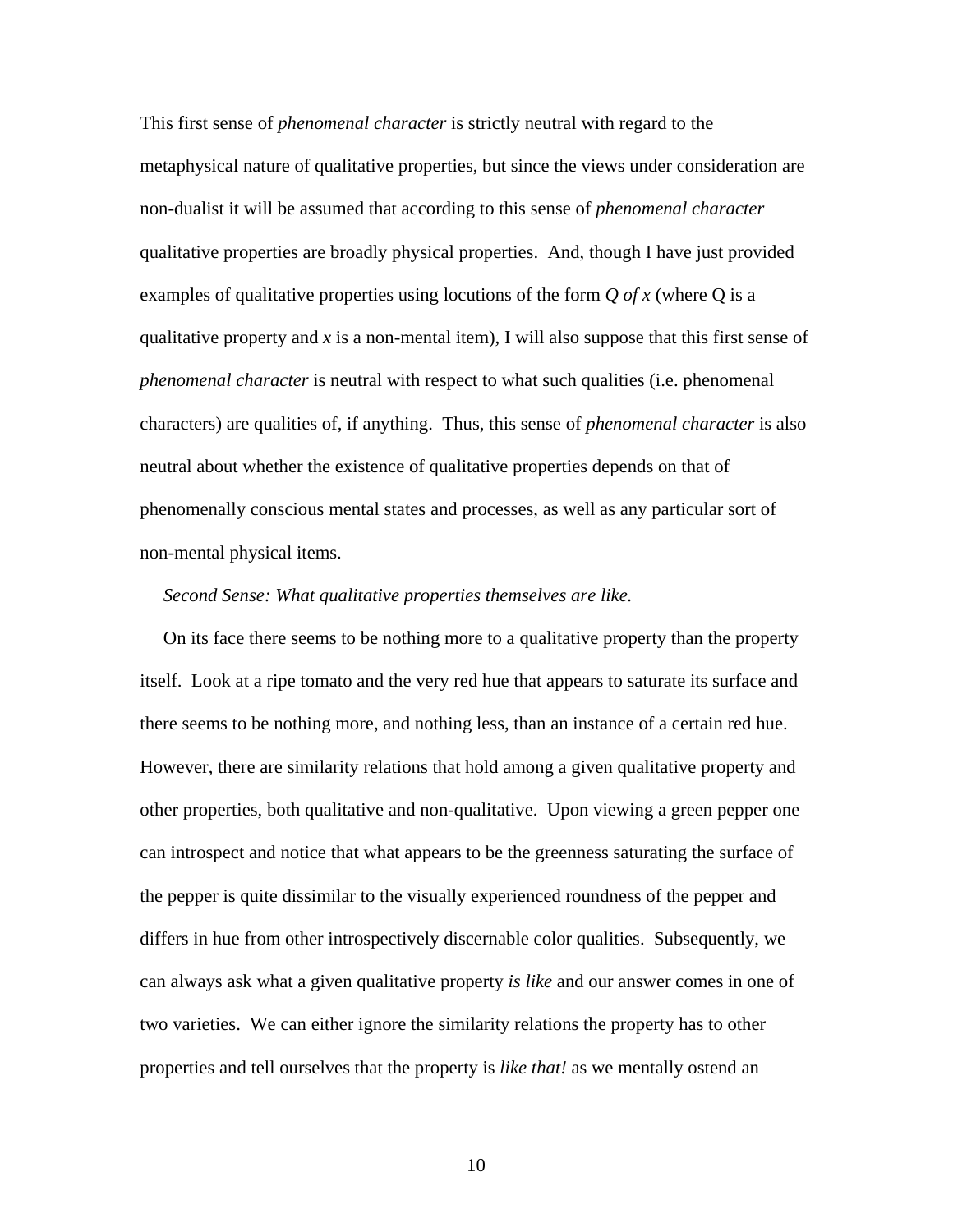instance of the property in question, or we can invoke the similarity relations the property has to other properties to describe ways the property in question either does or does not resemble other properties, both qualitative and non-qualitative.

#### *Third Sense: What it is like to enjoy sensory awareness of qualitative properties.*

 It is easy to be tempted by the Berkelean thought that sensory awareness of a qualitative property is somehow constitutive of the property itself; that there are no qualitative properties without sensory awareness of qualitative properties. Perhaps so, but what it is like to be sensorily aware of a given qualitative property, the qualitative property itself, and what a qualitative property is like are all conceptually distinct. If they are in fact distinct, then what it is like to be sensorily aware of a qualitative property is a property of the sort of sensory awareness in question, not the qualitative property of which one is sensorily aware (e.g. redness, itchiness), or what the qualitative property itself *is like*. Consider an example. Suppose that you are currently reading this on a sheet of paper the facing surface of which visually appears to be saturated with whiteness. Call this whiteness 'W', a paradigmatic qualitative property. As you read you are, in one perfectly natural way of speaking, *visually aware of W* though you are not concentrating on, focusing on, or otherwise attending to W. That is, so long as you have normal vision, your eyes are open and you are looking in the direction of the surface of the page W is "present in visual phenomenal space" regardless of whatever other sensorimotor or cognitive processes you might be engaged in while awake and alert. Now at this point it is at least coherent to ask three distinct questions: What is this visual awareness of W? What is W? What is W like? If we do not assume that your visual awareness of W is an act-object relation that holds between your visual awareness of W (act) and W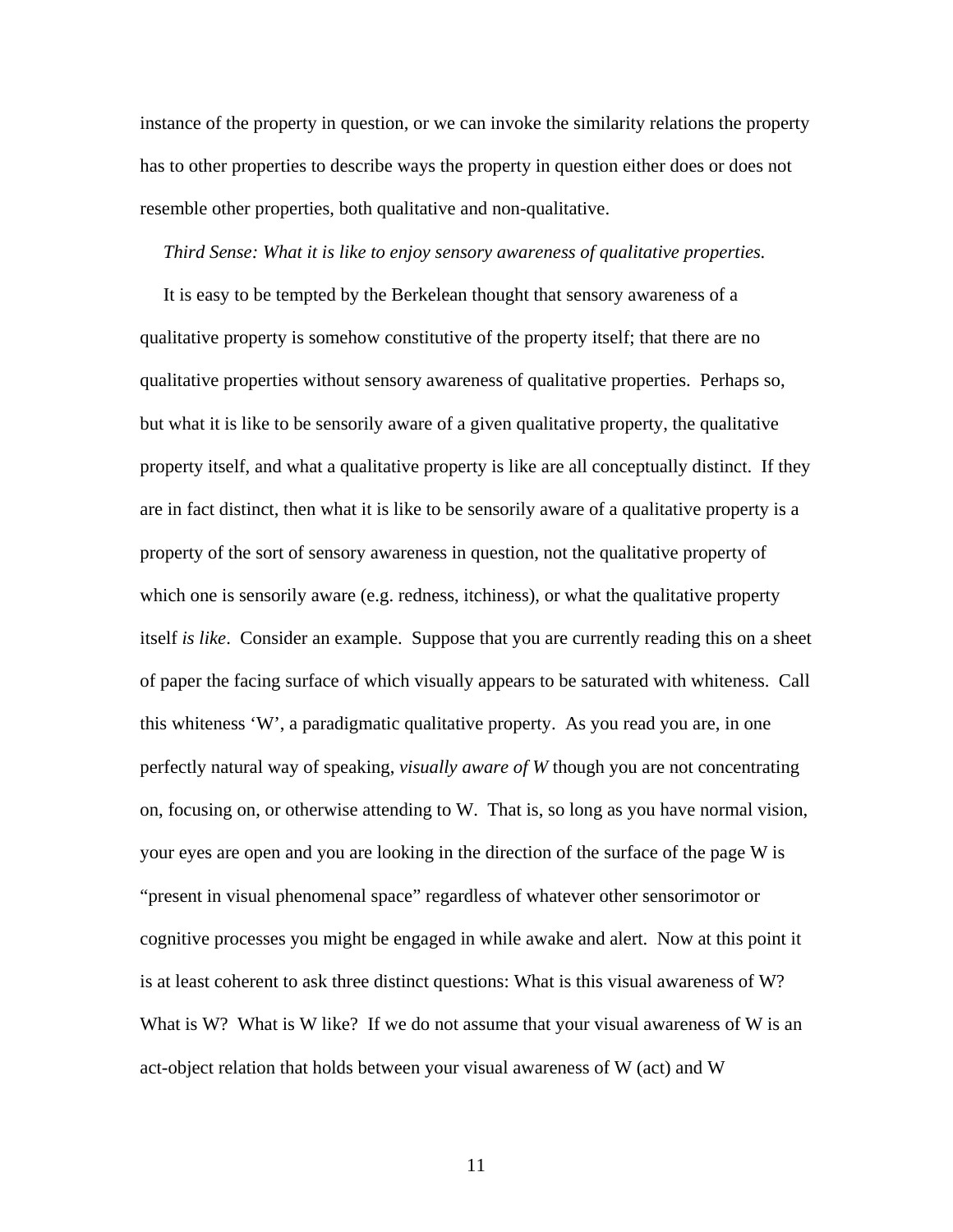(intentional object), then your visual awareness of W and W might be regarded as being one and the same thing. If so, then the first two questions are asking the same thing and the third question is in asking about W is asking about visual awareness of W. However, if we do assume that your visual awareness of W is and act-object relation, then the first two questions are asking about two different things, namely, your visual awareness of W and W. If so, then the third question is ambiguous between asking about similarity relations between W and other properties and asking about similarity relations between your visual awareness of W and any sort of sensory awareness of any property both qualitative and non-qualitative.

#### *Fourth Sense: What it is like to attend to a qualitative property*.

 Though it is difficult to provide an analysis of what it is to *attend to* something, there is a distinctive type of mental process normal cognizers are introspectively acquainted with that is typically described as "focusing one's attention on…", "concentrating on", or "paying attention to…". For example, you could stop reading for a moment and focus your attention on the following: W; the introspectively discernable sound properties that seem to come from your immediate environment; those of the faint afterimages that pervade your visual field; or those of whatever bodily sensations you are currently undergoing. When one is attending to something one is poised to perform certain cognitive tasks that, in one way or another, involves whatever it is that one is attending to. So long as *attending to* something is a mental process we can take note of introspectively, then like other mental processes (e.g. trying to remember something, conjuring up an image) it has, some would argue, its own unique sort of "feel" or "experiential quality" as distinct from what one is attending to. And, if what is being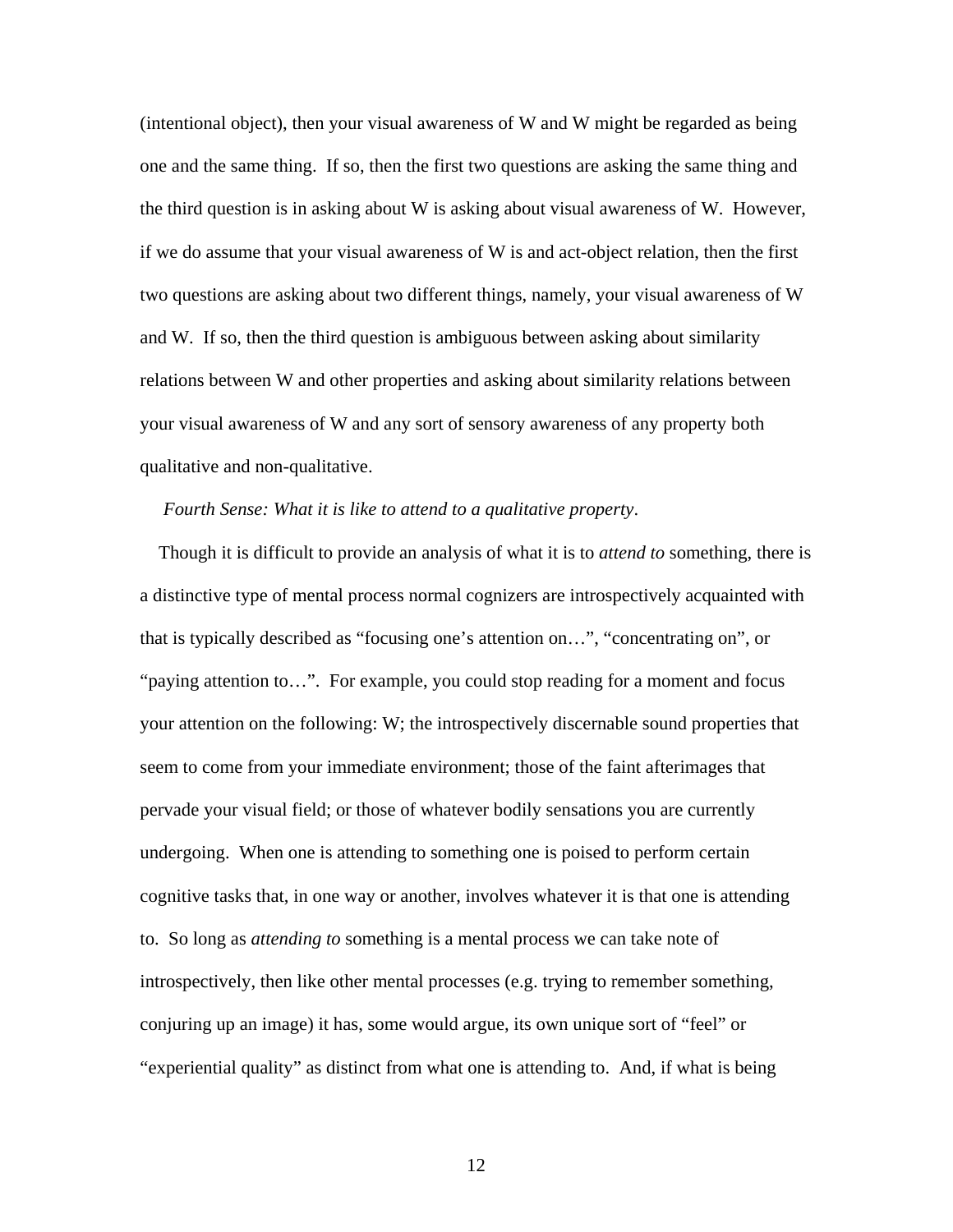attended to is a qualitative property, then it may also be the case that what it is like to attend to that property is distinct from what it is like to enjoy sensory awareness of it. In short, a case could be made for the claim that there is something it is like to attend to something, a "what it's likeness" that doesn't necessarily involve *what* one is attending to but is nonetheless introspectively distinguishable from other sorts of conscious states and processes. And just as asking what qualitative properties are like admits of two types of answers, so too does asking what it is like to attend to something. The first sort of answer is to simply say that to attend to something is *like that!* as one mentally ostends to the process in question, but without ostending to what one is attending to, assuming that's possible. The second sort of answer is to compare what it is like to attend to something with other mental processes (e.g. remembering something, imagining something, reasoning through something).

#### *Fifth Sense: Any introspectable aspect of human consciousness.*

 As I suggested in the opening paragraph there is *something* it is like to undergo many different sorts of conscious states and processes. That is, there are phenomenal characters of many different sorts. And, as I suggested above, the differences among phenomenal characters are differences in what this *something* is for any given conscious state or process. This fifth sense of *phenomenal character* refers to any introspectively discriminable feature of human consciousness, including all those features peculiar to paradigmatic sensory states and processes, cognitive states and processes, emotions and moods.

 Given these different conceptions of *phenomenal character* we should ask of a theory of phenomenal consciousness what exactly the theory purports to be a theory of. In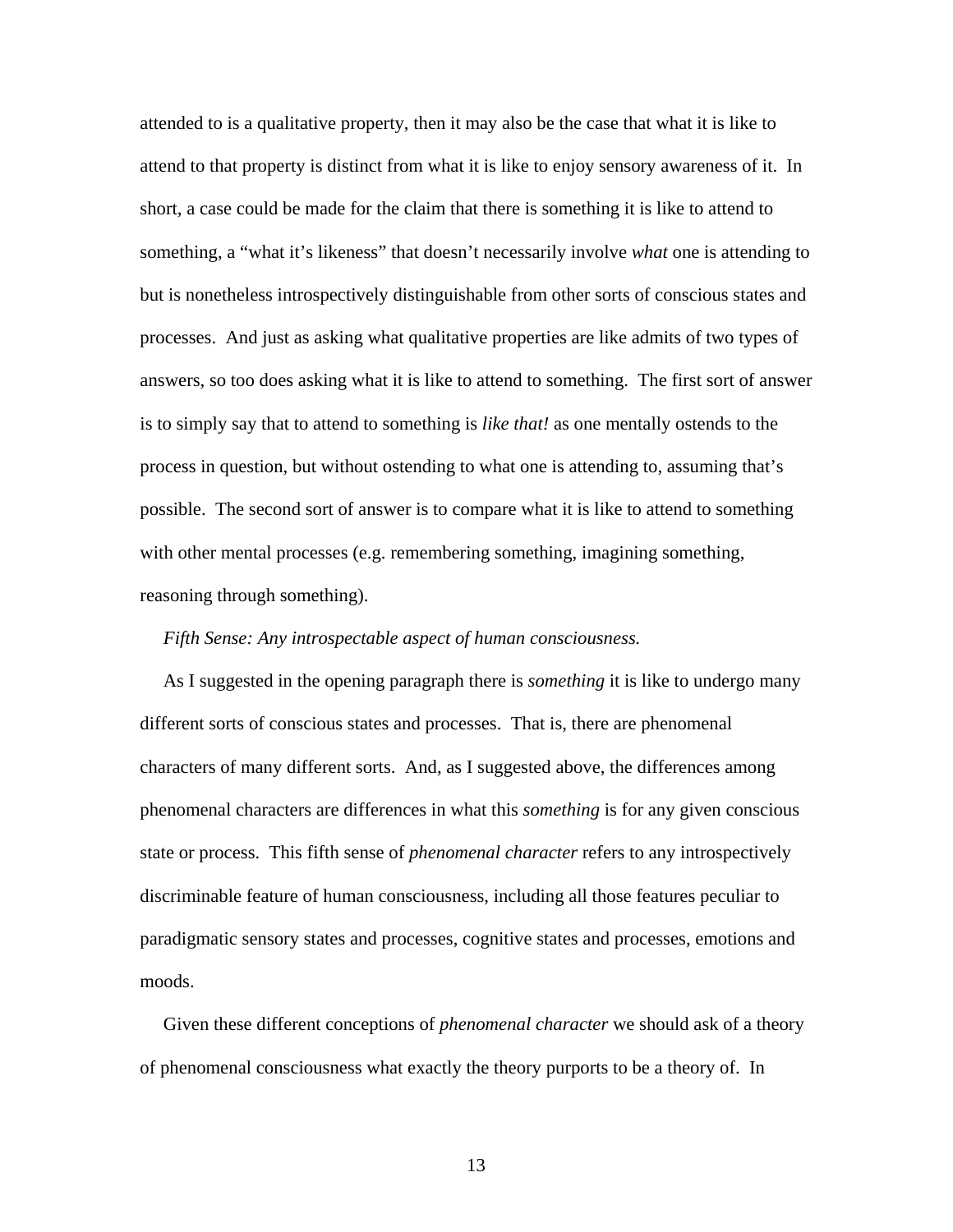chapters to come I will assume that the only sort of phenomenal characters at issue are those peculiar to paradigmatic sensory states and processes, which include those of the special senses (vision, audition, gustation, and olfaction), the somatic senses (tactition, thermoception, nociception) and certain bodily sensations that don't fit nicely into these divisions (e.g. hunger pangs, thirst, orgasm). Though the theories under consideration may be extended to cover phenomenal characters peculiar to all other types of conscious states and processes (e.g. higher-order cognition, moods, feelings, equilibrioception, etc.) I will not assume that they are intended to be theories of phenomenal character in the fifth sense. Thus, regarding the fourth sense of *phenomenal character*, I will assume that our explanandum does not include whatever phenomenal character, if any, might be distinctive of attention *per se*. Furthermore, our theories are about phenomenal character in the second sense only to the extent that they offer explanations as to *why* certain phenomenal characters are different from others (e.g. why a dull pain in the shoulder *feels* like a *dull* pain *in* the shoulder and not a *piercing* pain *on* the surface of one's skin), but not why certain phenomenal characters are the phenomenal characters they are (e.g. why itchiness is itchiness, or why redness is redness). Thus, I will assume that only the first and third senses of *phenomenal character* are at issue.

 Allow me to now offer some tips to the reader on how to be thinking of phenomenal character as we proceed. First, it will be helpful to treat *phenomenal character* as a determinable like *color* and *shape*. Each of the conscious states and processes mentioned so far share a common property, namely, the property of there being something it is like to undergo them. Just as ordinary middle-sized objects all share the property of having color or shape, so all the conscious states and processes mentioned above all share the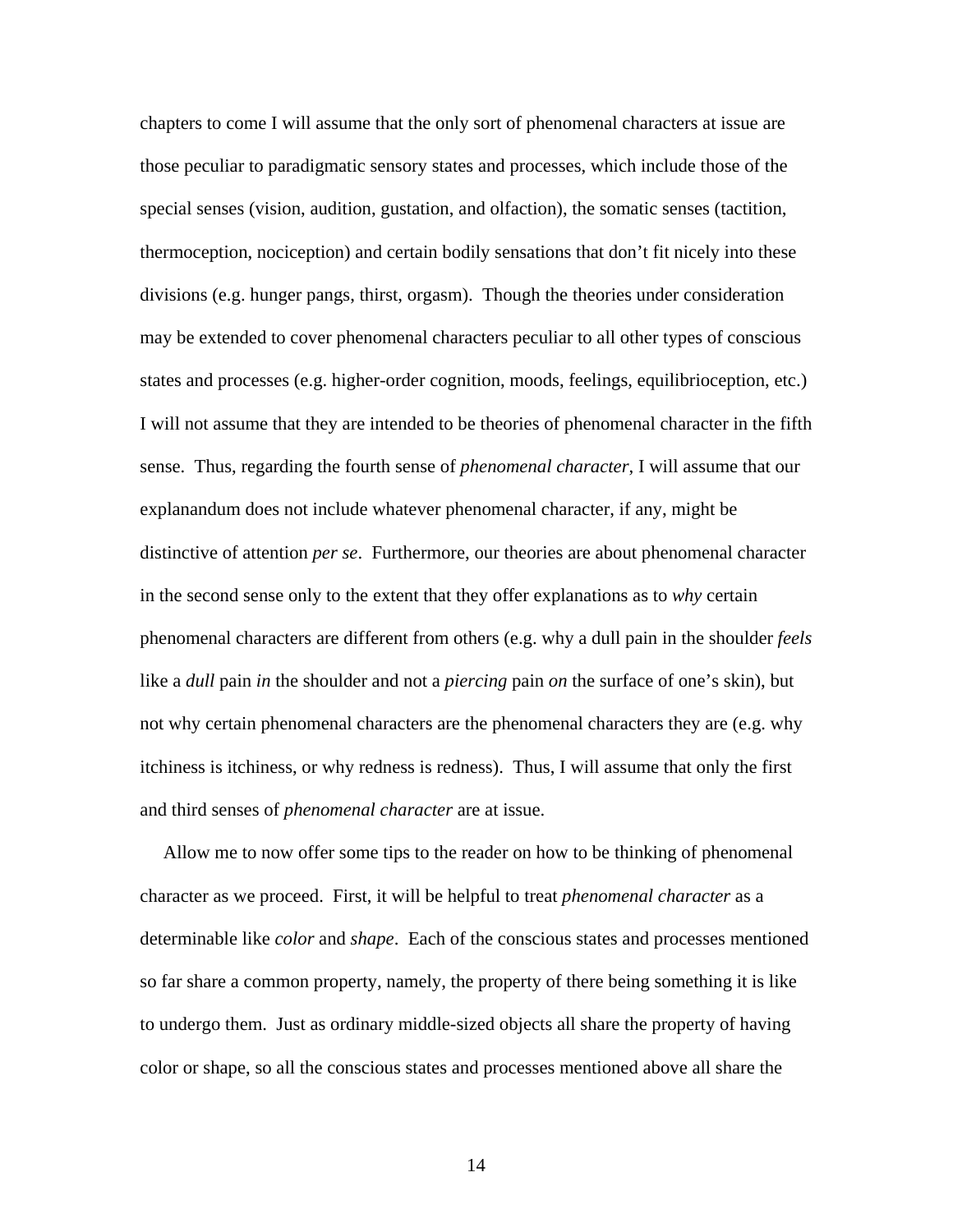property of having phenomenal character. Second, it will be helpful to have in mind the following way of taxonomizing phenomenal characters. Initially we can individuate types of phenomenal character by distinguishing types of mental states and processes that admit of further determinable-determinate relations with respect to what it is like to undergo them. For example, what it is like to undergo the following broad types of mental states and processes differ in phenomenal kind:

Sensory States and Processes

Moods and Emotions

Cognitive States and Processes

 We can then spell out the relevant determinable-determinate relations within each of these broad categories. Since we will be concerned primarily with paradigmatic sensory states and processes consider, for example, the following division:

Special Senses: Vision; Audition; Olfaction; Gustation

 Somatic Senses: Tactition; Thermoception; Nociception What it is like to have a visual sensation is different in phenomenal kind from what it is like to undergo auditory sensations, olfactory sensations, gustatory sensations, etc.

 Now within a given sensory modality we can use similarity relations among phenomenal characters within that modality to further individuate phenomenal characters peculiar to that modality. For example, if we take as a determinable *what it is like to have a visual sensation*, we get the following determinates: what it is like to see color; what it is like to see shape. These latter determinates function as determinables for: what it is like to see red; what it is like to see orange; what it is like to see a spherical object; what it is like to a rectangular object, etc. Or, if we take as a determinable *what it is like*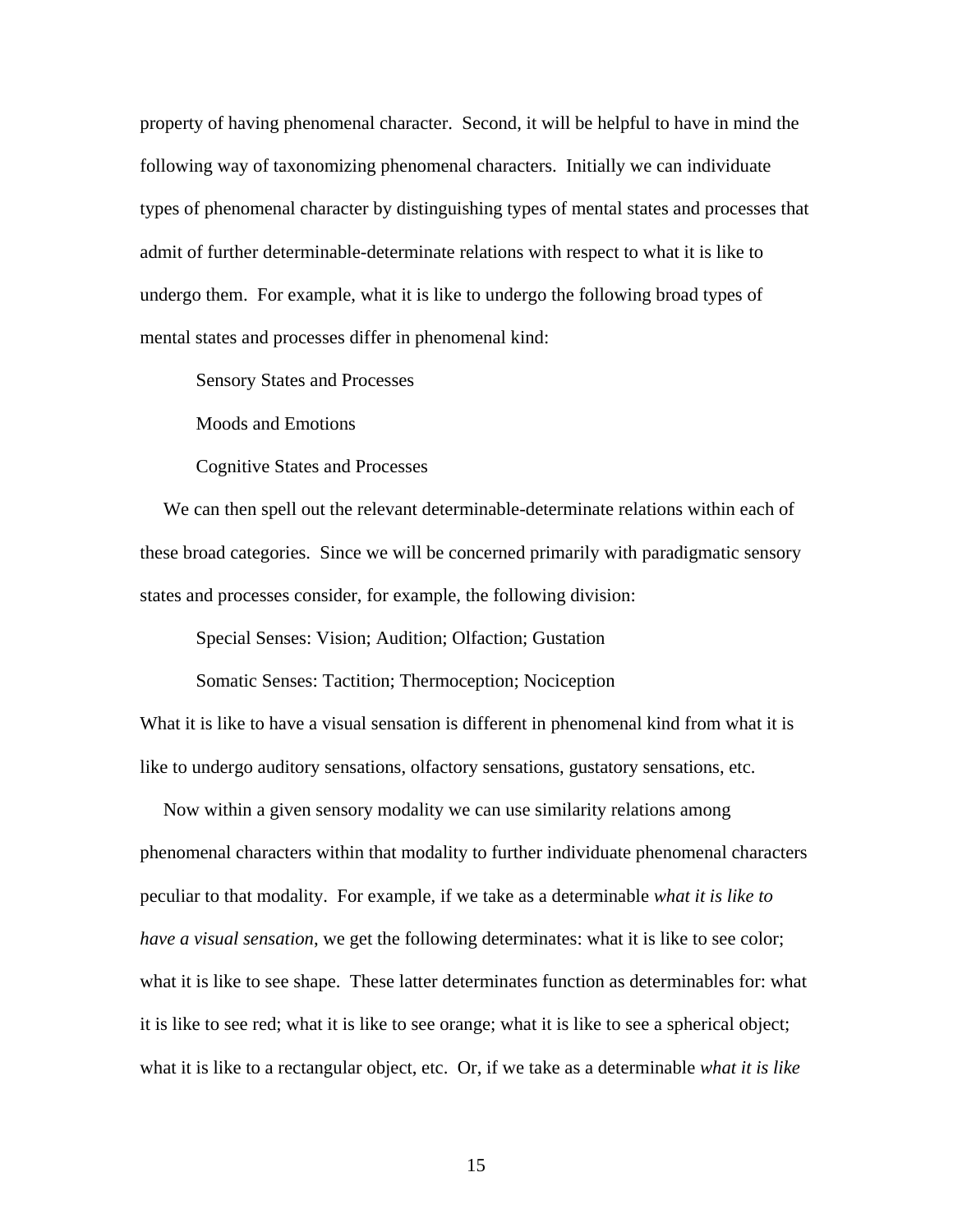*to have a pain*, we get the following determinates: what it is like to have a sharp pain; what it is like to have pain in the neck; what it is like to have a sharp pain in the neck, etc.

 We can also distinguish phenomenal characters across certain modalities using the second and third way of individuating phenomenal kinds. For example, what it is like to see something round is different in kind from what it is like to feel something round.

 Finally, all these ways of individuating kinds of phenomenal character can be used to pinpoint more complex phenomenal characters built out of these more basic categories to capture the "unity" of phenomenal consciousness. $<sup>2</sup>$  $<sup>2</sup>$  $<sup>2</sup>$ </sup>

 Of course, individuating phenomenal characters peculiar to the other broad categories of mental states and processes may involve appealing to different sorts of introspectable aspects of them (e.g. purely syntactic features of subvocal thought), as well as perhaps propositional content. Regardless, the basic idea should be clear however difficult it is to pinpoint the relevant introspectable aspects of these conscious states and processes that determine the identity conditions for phenomenal characters. And, since our theories concern only phenomenal characters peculiar to paradigmatic sensory states and processes, we needn't be concerned with the difficulties involved in individuating phenomenal characters peculiar to the other two categories.

 $\overline{a}$ 

<span id="page-20-0"></span> $2$  Throughout the text I do my best to use language that respects the complex determinable-determinate relations among phenomenal kinds. I should note now that often I will refer to the "overall phenomenal character" of a given phenomenal state (e.g. a stinging, pulsating, pain on the top of the foot) as distinct from the "components" or "features" of the overall phenomenal character of a state (e.g. the stinging, the pulsating, on-top-of-the-foot), where these "components" or "features" are determinate phenomenal characters that, taken together, constitute the overall phenomenal character of the state in question, but that also stand alone as their own phenomenal characters by virtue of being their own phenomenal kinds.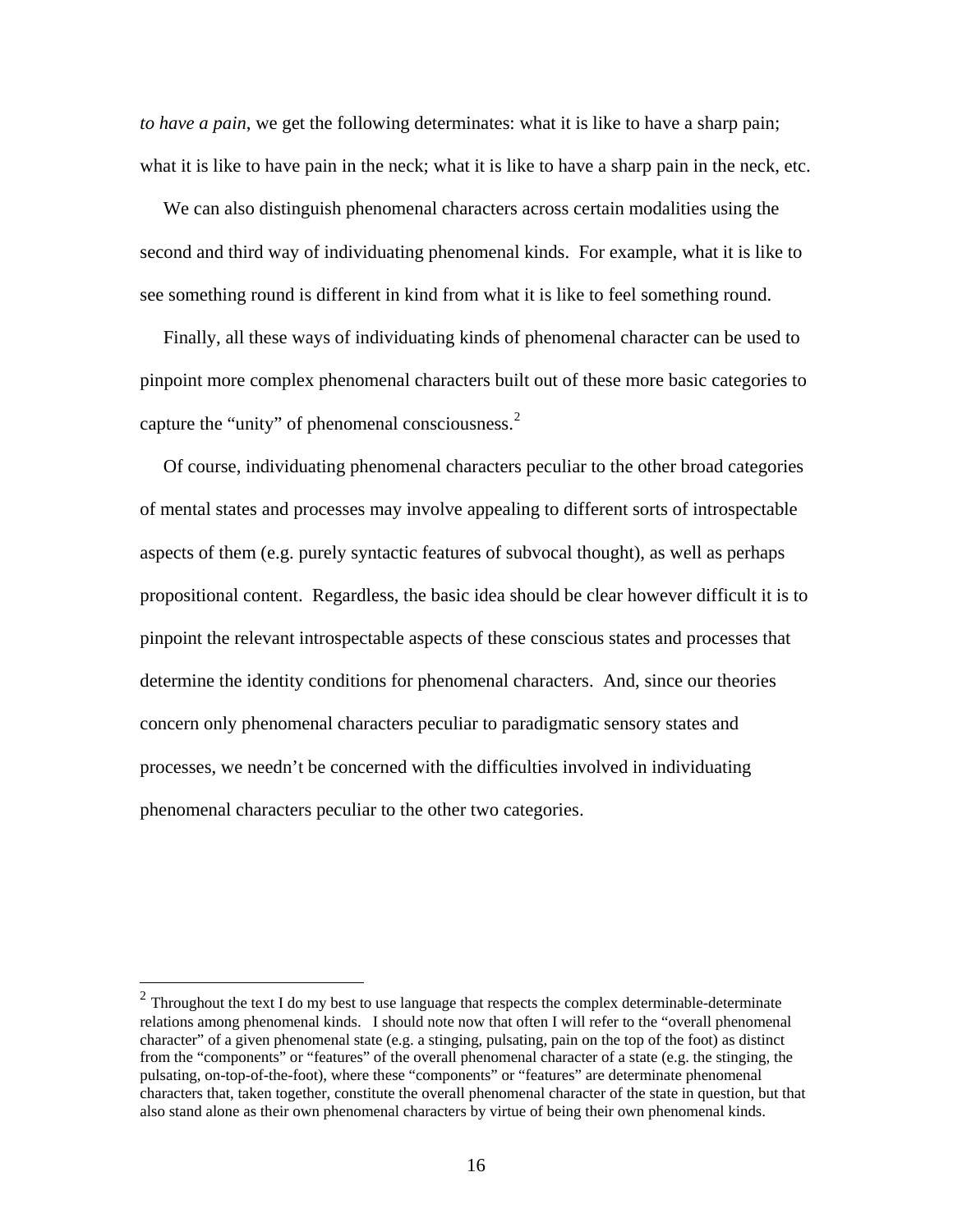#### **II. Physicalism and the Challenges of Phenomenal Consciousness**

 I will take physicalism to be a purely reductive view about mental phenomena generally. Roughly, the idea is that all mental phenomena are ultimately realized by microphysical entities in the following way:

- (1) All chemical, biological and psychological entities (tokens and types) are ultimately realized by microphysical entities.
- (2) All mental phenomena (token or type) are located within this class of higher-level entities, be they chemical, biological, or psychological.

Microphysical entities include properties, object kinds and event kinds expressed by the terms featured in the laws and theories of fundamental physics. Chemical, biological and psychological entities are to be understood as those properties, object kinds and event kinds expressed by terms constructed out of the primitive predicates featured in the adequate formulation of the laws and theories of the chemical, biological and psychological sciences respectively. Such entities are *broadly* physical in that they are not themselves microphysical, but rather higher-level entities realized by microphysical entities. To say that all mental phenomena are located within this class of broadly physical entities is to say that for any mental property or event (token or type) that mental property or event just is one of the broadly physical entities (token or type) in that class. However the details are filled in, at the very least the realization relation between microphysical entities and broadly physical entities is such that the occurrence or instantiation of some composite arrangement or other of the former is sufficient for the occurrence or instantiation of the latter.

 There are, of course, many different sorts of mental phenomena, but according to this general characterization of physicalism no commitment is made here as to where any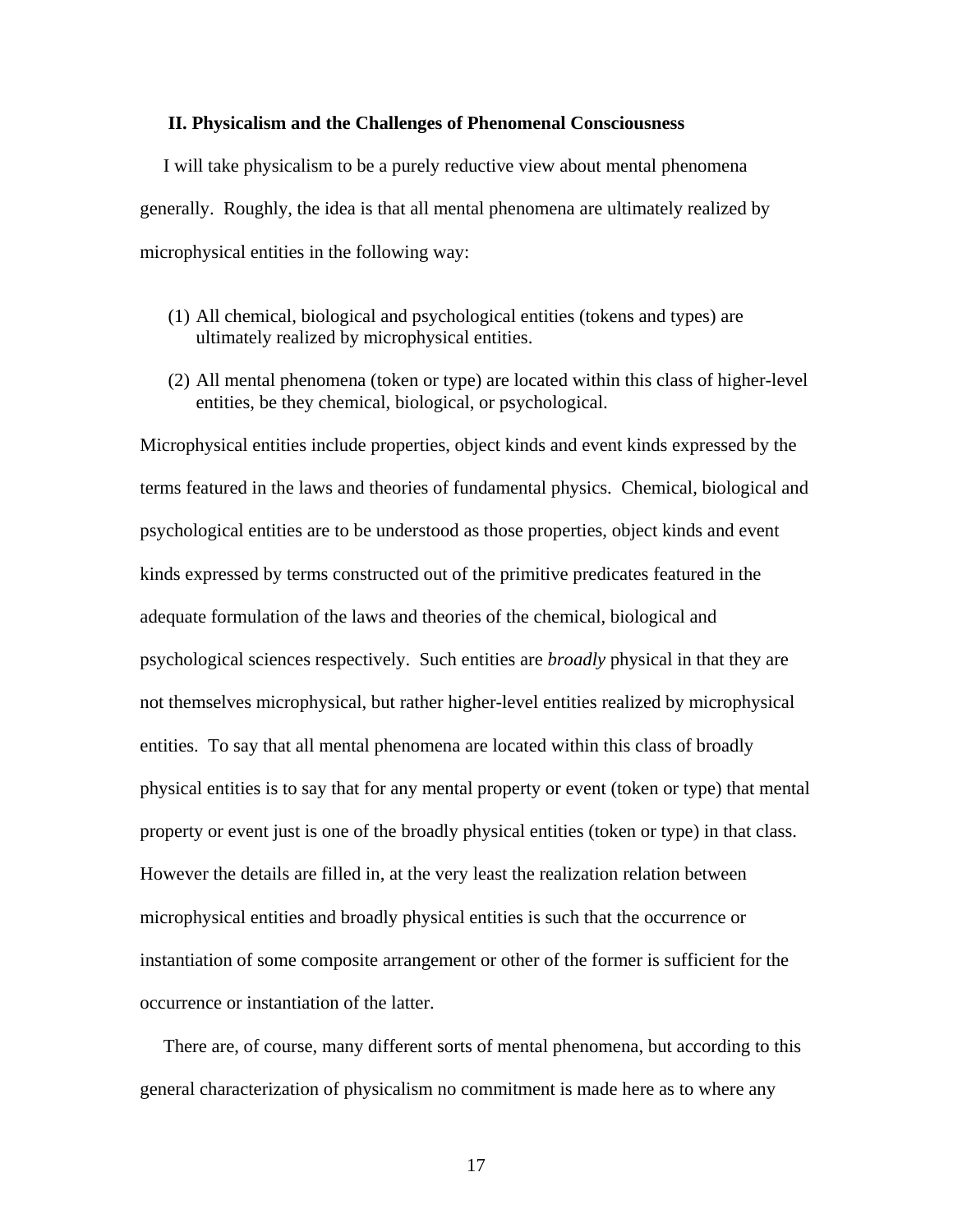particular sort of mental phenomenon is located, nor is there any explanatory commitment as to how exactly any particular sort of mental phenomenon fits where it is located. Nonetheless, physicalism is committed to the general metaphysical thesis that in so far as all mental phenomena are broadly physical, then they occur or are instantiated ultimately *because* some composite arrangement of microphysical entities occur or are instantiated. So long as the latter obtain, then so too do the former. From this follows the general explanatory commitment that the occurrence or instantiation of the latter explains why the latter in fact occur or are instantiated, though no particular commitment as to how exactly broadly physical entities are ultimately realized by, and so ultimately supervene on, the microphysical for any particular domain of broadly physical entities.

 Let's turn now to what in recent decades have been considered to be the main philosophical challenges that phenomenal consciousness has been thought to create for physicalism. Following Brian McLaughlin (2003b) we can summarize these challenges, and the most plausible physicalist responses to them, as follows:

 *Huxley-McGinn Challenge.* "How is it that anything so remarkable as a state of consciousness comes about as a result of irritating nervous tissue, is just as unaccountable as the appearance of Dijn when Aladdin rubbed his lamp." (Huxley 1886, p.193) "How is it possible for conscious states to depend upon brain states?" (McGinn, 1989, p.349)

 *Response.* There's no question of how broadly physical phenomena "gives rise" to phenomenal consciousness, or how it is possible for phenomenal consciousness to "depend" on broadly physical phenomena. According to physicalism, phenomenal consciousness just is a broadly physical phenomenon the instantiation of which is physically necessitated by the instantiation of microphysical properties. We can sensibly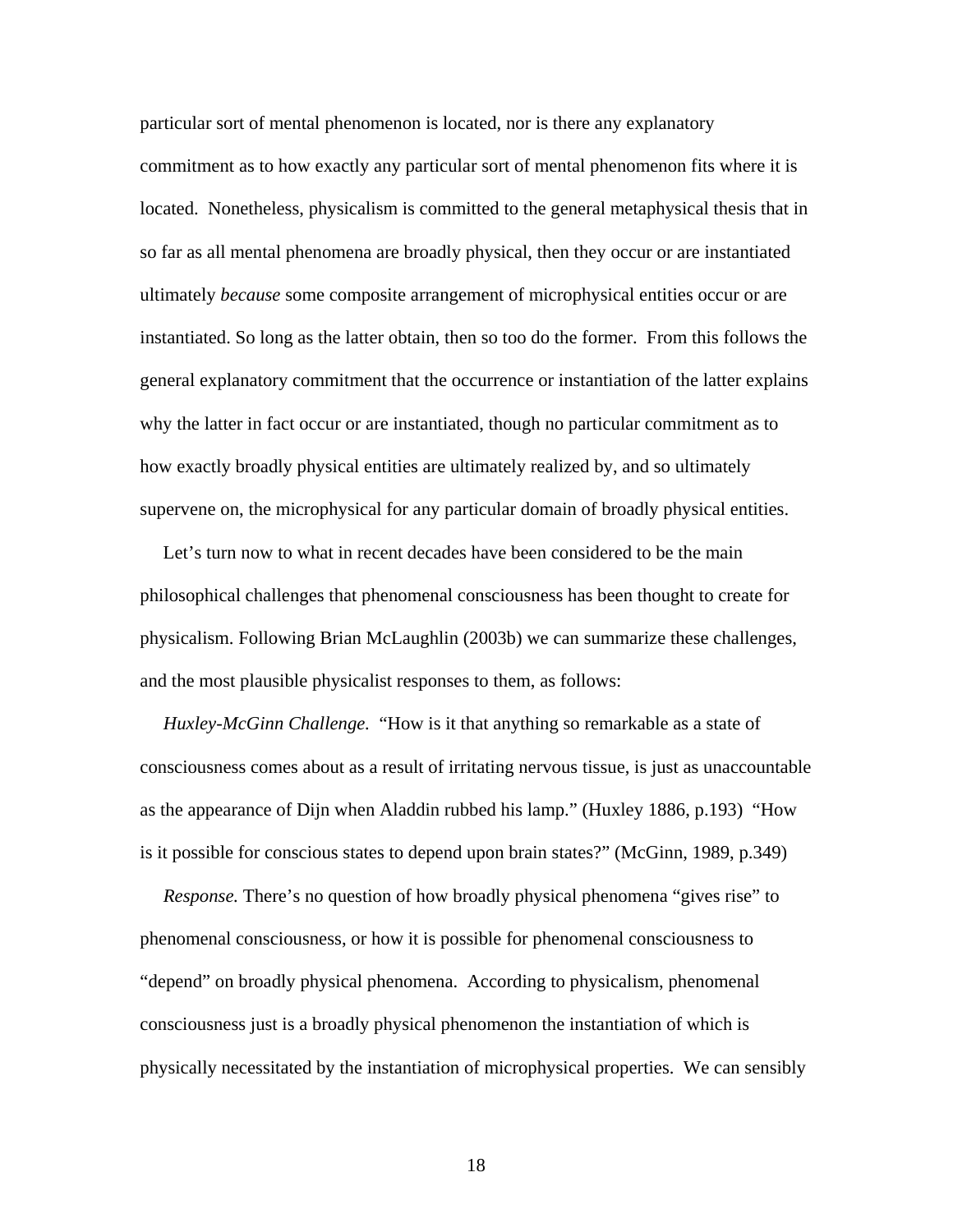ask how broadly physical phenomena depend on, or are necessitated by, microphysical phenomena, but it makes little sense to ask a given broadly physical phenomenon depends on, or is necessitated by, itself!

 *Nagel's Challenge.* Phenomenal consciousness is a subjective phenomenon, while physical phenomena are objective. How could a subjective phenomenon *be* an objective phenomenon?

 *Response*. The subjective / objective distinction is an epistemic distinction, not a metaphysical distinction. Something is "subjective" or "objective" only under a concept, or way of conceiving it. There is no *a priori* link between subjective concepts and objective concepts. Nonetheless, one and same thing can be subjective under one concept and objective under another.

*Kripke's Challenge.* Like other scientific identities (e.g. Water =  $H_2O$ , Temperature = Mean Molecular Kinetic Energy), phenomenal-physical identities are necessary and *a posteriori*. Nonetheless, it is very tempting to regard such identities as merely contingent since we seem to be able to intelligibly conceive of possible worlds that have, say, water but no  $H_2O$ , temperature but no mean molecular kinetic energy, or pains but none of the broadly physical properties the physicalist proposes to reduce pain to. If we're willing to put a lot of stock in our conceptual / imaginative faculties to settle metaphysical questions, then we might be tempted to think that the apparent contingency is real and so the identities false. However, regarding the first two identities we can explain away the apparent contingency by pointing out that what one is conceiving of is not water without H<sub>2</sub>O, or heat without mean kinetic energy, but rather the contingent 'surface features' of water (i.e.  $H_2O$ ) and temperature (i.e. mean molecular kinetic energy) that, according to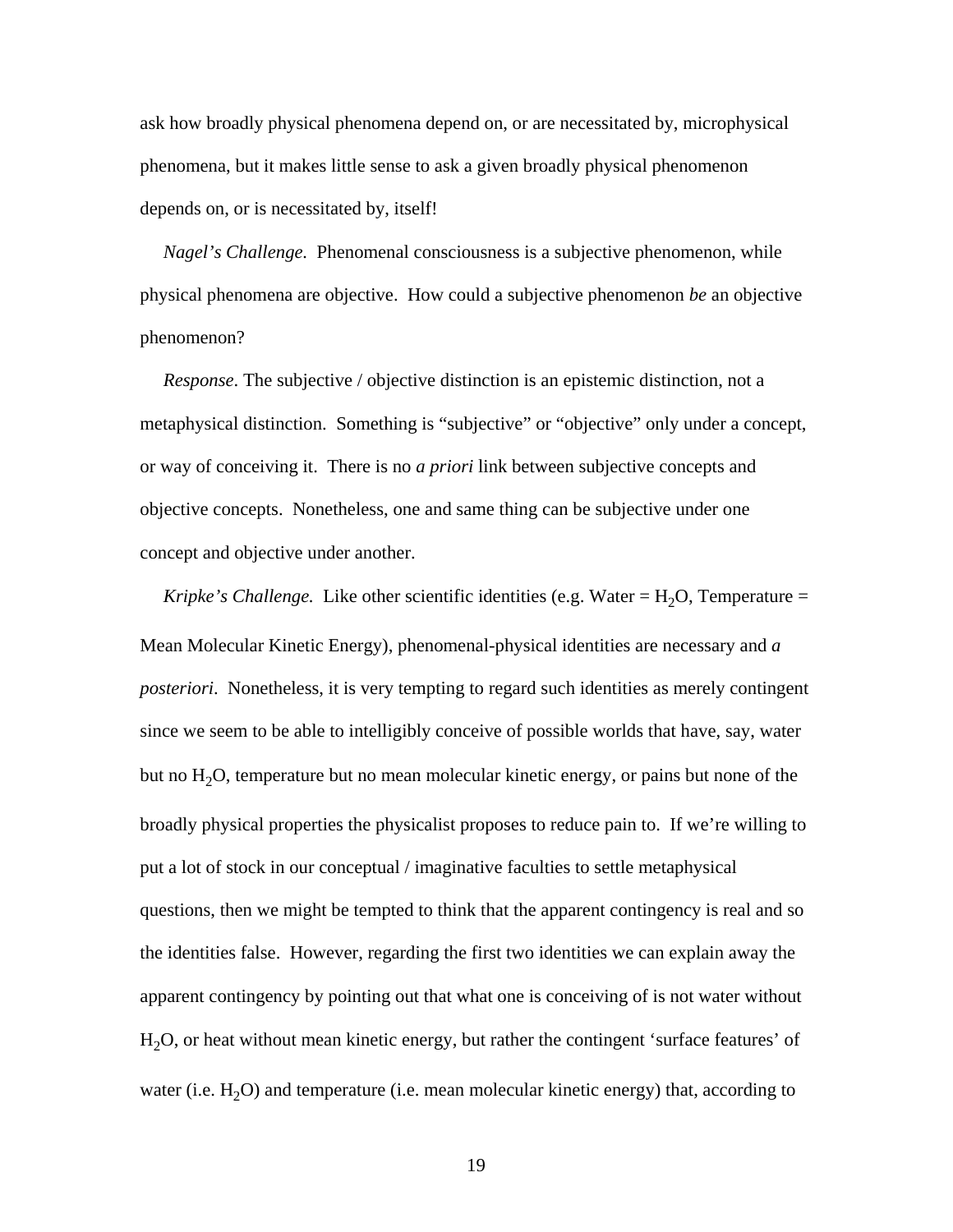some at least, fix the referents of the folk concepts (terms) *water* and *temperature*. In the former case one is conceiving of a colorless, odorless, tasteless liquid without  $H_2O$ . But the collection of these surface features isn't what water is; rather, they are merely contingent properties of  $H_2O$  in the actual world. In the latter case one is conceiving of temperature as something that causes sensations of hot and cold without molecular mean kinetic energy. But causing sensations of hot and cold isn't essential to what temperature is; rather, it is merely a contingent property of molecular mean kinetic energy in the actual world. However, if we assume, as Kripke does, that pain and pain phenomenal character are one and the same, then this sort of explanation for why the apparent contingency of phenomenal-physical identities is in fact apparent is not forthcoming. The reason is that pain phenomenal character just is pain, and not a contingent property of anything physical. So, when one seems to be conceiving of pain without whatever physical property to which it is allegedly identical one can't be told that the apparent contingency is a result of one's really conceiving of a contingent property of something physical, and so mistaking this contingent 'surface feature' of something physical for pain itself, since one just is conceiving of pain (or what is essential to it).

 *Response.* First, the methodological assumption that conceivability is a guide to metaphysical possibility regarding the nature of phenomenal consciousness is highly questionable. This can be, and should be, denied. See, for example, Hill (1998), Hill and McLaughlin (1999). Second, Kripke's suggestion for explaining away the apparent contingency isn't the only explanation available. See, for example, Hill (1998), Prinz (2001), Papineau (2002) and Polger (2004, Ch.2).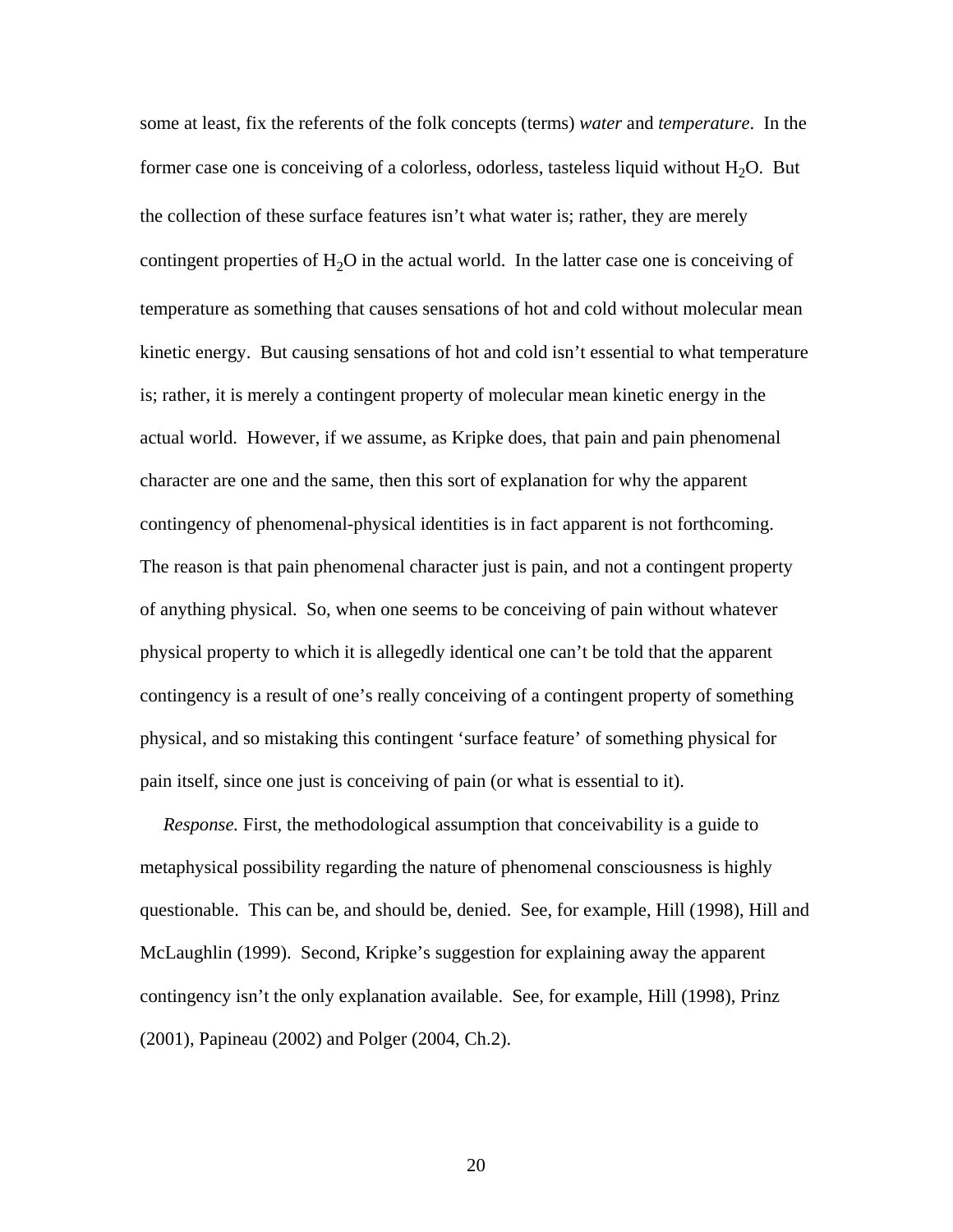*The Horgan-Tienson Challenge.* Consider the following putative facts about introspection. As Kripke's challenge suggests, we have direct introspective access to phenomenal characters, access that is not mediated by contingent 'surface features' of phenomenal characters. We do not introspect phenomenal characters *as* any sort of physical, or broadly physical, phenomenon. So, how could phenomenal consciousness *be* any sort physical phenomenon?

*Response*. First, it doesn't follow from these putative facts that phenomenal consciousness isn't any sort of physical phenomenon. Introspection certainly doesn't reveal phenomenal consciousness as anything other than a physical phenomenon. Second, even if it is true that our introspective access to phenomenal characters is not mediated – which, again, is not obvious - this is still of no consequence. Arguably, to introspect something *as* physical involves the use of certain sorts of concepts that we can't deploy *directly* through introspection. The only sorts of concepts we can employ *directly* through introspection are phenomenal concepts and these answer to whatever broadly physical properties the physicalist proposes to reduce phenomenal characters to. For a detailed version of this sort of response see McLaughlin (2001). On the difference between phenomenal and non-phenomenal concepts see, for example, Loar (1990), Lycan (1996) Papineau (1993; 2002; 2006), Tye (2003), Perry (2001) to mention a few.

 *The Levine-Jackson-Chalmers Challenge.* Closely related to these last two challenges is the idea that phenomenal-physical identities admit of an "explanatory gap" in that, unlike other sorts of scientific identities, they cannot be deduced *a priori* from the totality of microphysical facts, assuming that the actual world is at least a minimum physical duplicate of itself.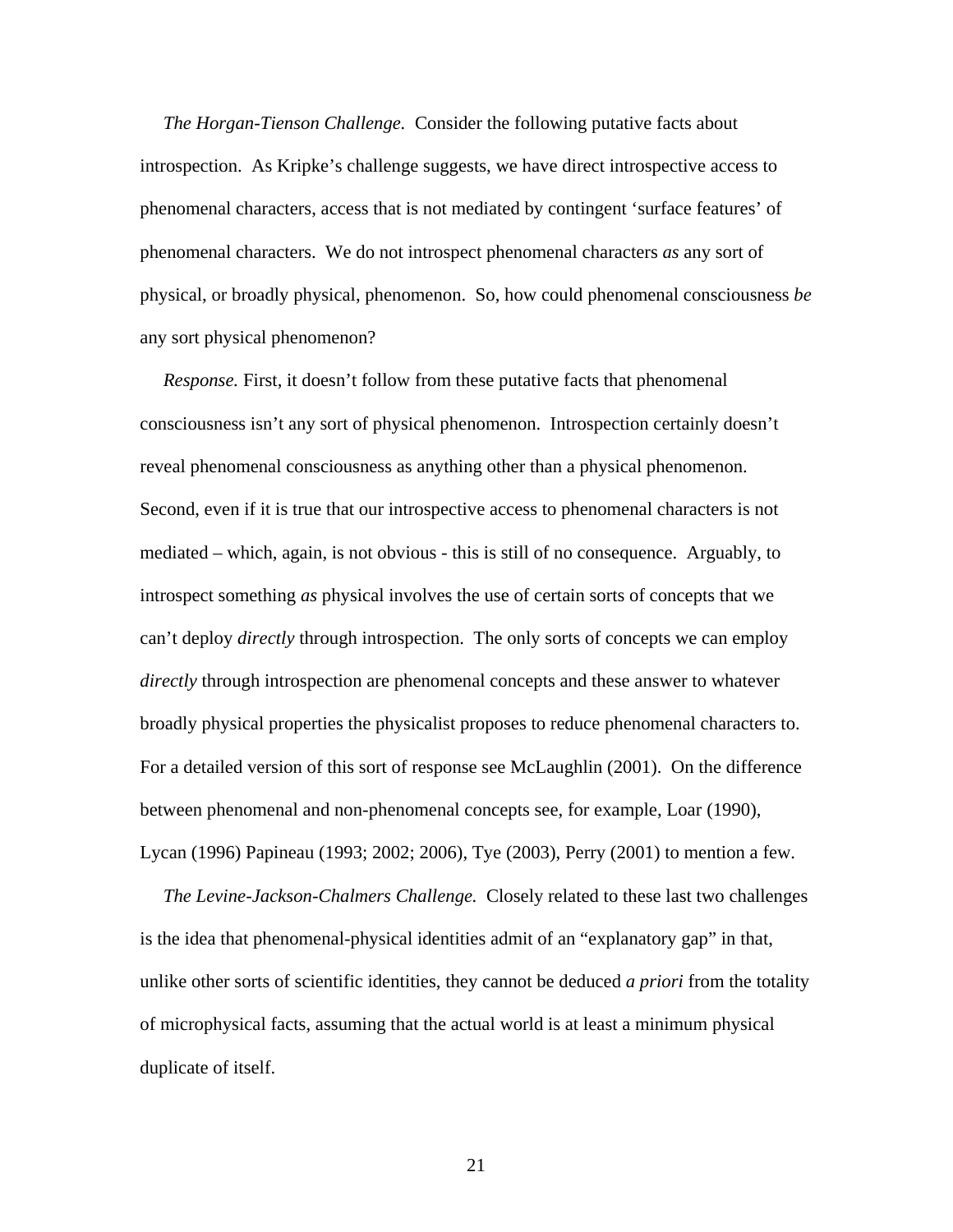*First Response.* The phenomenal-physical identities aren't relevantly different with respect to the "explanatory gap" than other scientific identities since they too are not *a priori* deducible. Furthermore, phenomenal-physical identities do best explain phenomenal-physical correlations.

 *Second Response.* Even if phenomenal-physical identities are the only scientific identities that aren't so deducible, this would be explained by the peculiar nature of phenomenal concepts. Such concepts don't admit of the sort of functional, or topic neutral, analyses that *a priori* deductions require; nor are there any contingent, referencefixing 'surface features' for phenomenal concepts that such a deduction requires. In short, phenomenal concepts by their nature can't play the sort of functional / conceptual role required for such deductions. For detailed versions of these sorts of responses see Block and Stalnaker (1999) and Papineau (2000).

 Now these are all challenges to physicalism generally regardless of where the physicalist proposes to locate phenomenal consciousness. However, proponents of the representational approach to reducing phenomenal consciousness suggest that representationalism is the best, if not only, physicalist approach that can adequately handle these challenges. For example, Lycan claims that "once representation itself is (eventually) understood, then not only consciousness…but subjectivity, qualia, 'what it's like', and every other aspect of the mental will be explicable in terms of representation together with the underlying functionally organized neurophysiology…" (1996, p.11) In the same spirit Dretske claims that his representational approach "is the only approach to the topic of consciousness that has much to say about the baffling problems of phenomenal consciousness." (1995, p.xiii) And, most importantly, part of Tye's overall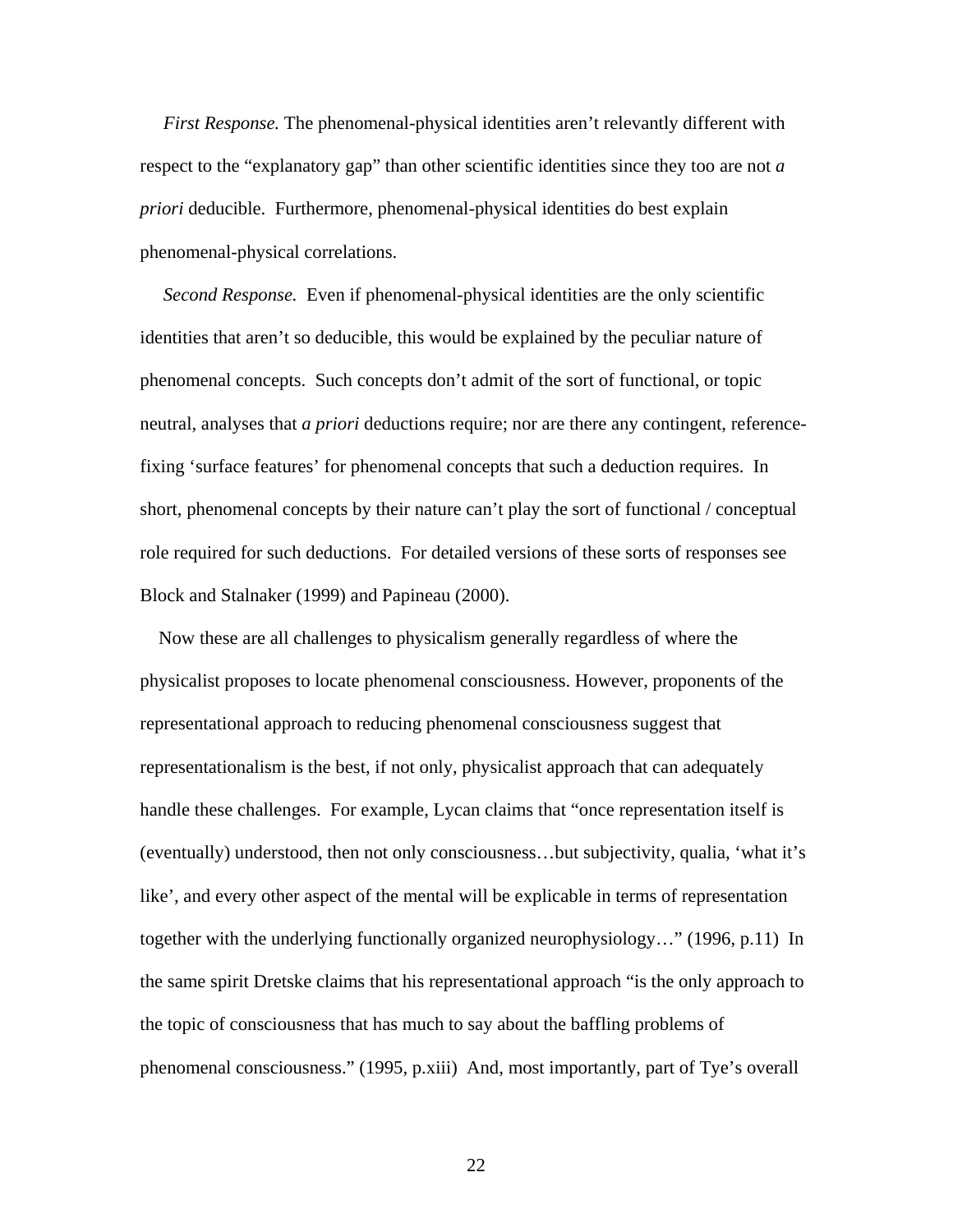strategy in arguing for the PANIC theory is that it is the only reductive approach that offers a framework for meeting these challenges.

 However, none of the challenges mentioned above are ones the representational approach is any better equipped to handle than other physicalist approaches to phenomenal conscious. A little reflection on the responses to the challenges summarized reveals that it is neither here nor there what sort of physicalist theory of phenomenal consciousness a physicalist goes in for to adequately meet them. This is certainly true for the first two challenges and, in fact, none of the responses offered by the authors cited for the remaining three rely on any particular physicalist theory of phenomenal consciousness. Thus, the representational approach to reducing phenomenal consciousness, and Tye's theory in particular, does not enjoy any explanatory advantage over any other physicalist theory of phenomenal consciousness regarding these traditional challenges.

 Nonetheless, there are certain puzzling facts about phenomenal consciousness that the PANIC theory is particularly well suited to handle, puzzles that no other reductive theory currently on offer is in any position to successfully deal with. Thus, to the extent that Tye's PANIC theory provides the resources to explain these puzzles it is superior to any theory that doesn't. Let's briefly look at some puzzles related to bodily sensations.

 First, consider that we pre-theoretically think and talk about what it's like to undergo bodily sensations of various sorts using spatiotemporal concepts and vocabulary that also apply to middle-sized objects, events and properties. For example, we think and say things like *I had a sharp pain in my neck all day yesterday*, or *There's was a high-pitched ringing in my left ear this morning that lasted for hours*. This manner of thinking and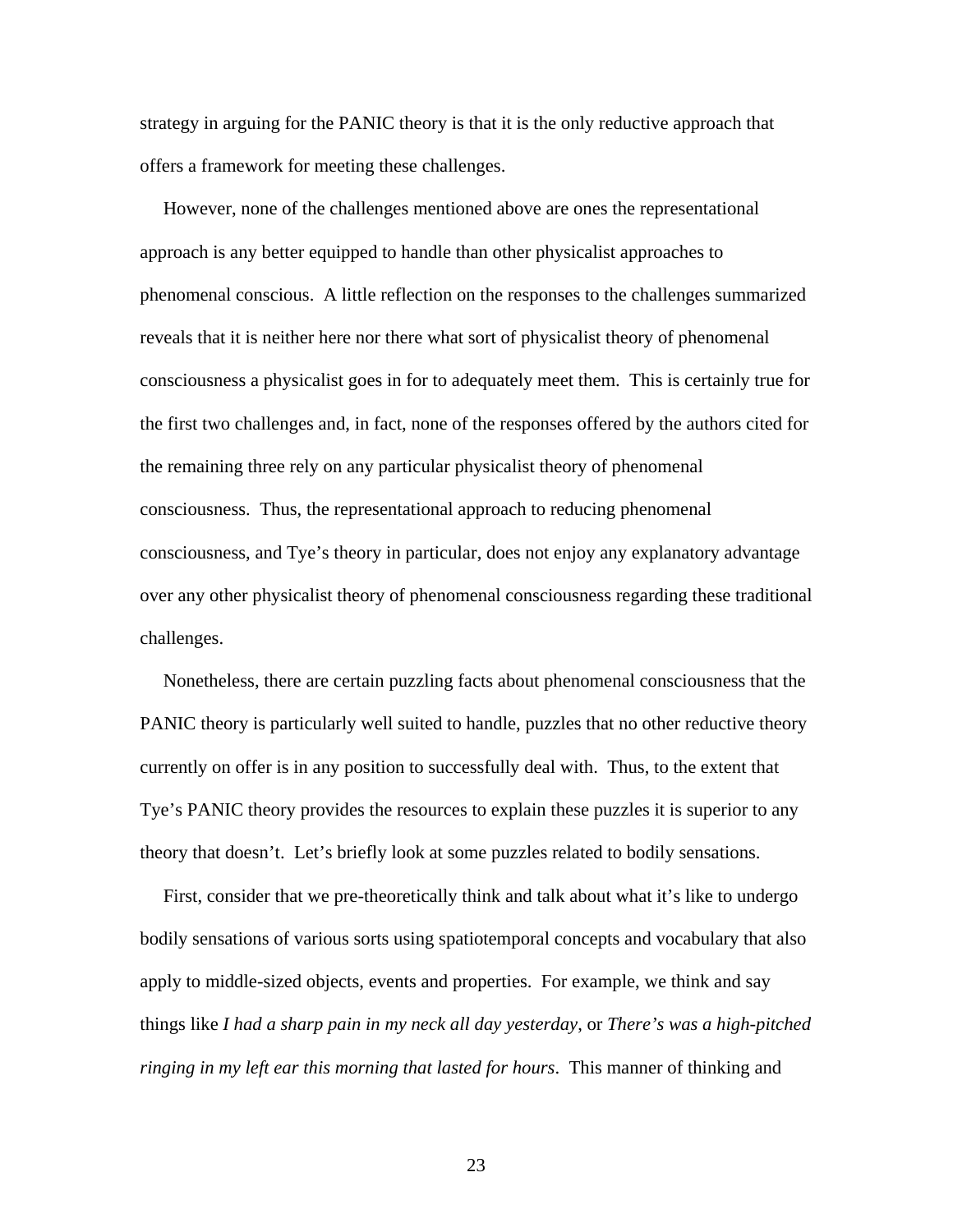talking about what it is like to undergo bodily sensations can give rise to certain logical puzzles. One example is the following inference:

> There's a pain in my fingertip. My fingertip is in my mouth. So, I have a pain in my mouth.

If *in* means spatially inside, then the inference is valid since *being spatially inside* is transitive. However, given the ordinary meaning of *pain in my mouth*, the conclusion doesn't follow from the premises since it's the fingertip that hurts, not the mouth!

 Second, consider that part of the reason why we pre-theoretically think and talk about what it is like to undergo bodily sensations using spatiotemporal concepts and vocabulary is that when we undergo bodily sensations it certainly *feels* as if certain qualitative features of what it is like to undergo bodily sensations have certain spatial and temporal dimensions. The achiness of a lower back pain is *felt* to last for a certain length of time in or around the lower lumbar. The itchiness of an itch on the scalp *feels* as if it occurs *on* the surface of the scalp. A pulled leg muscle can sometimes feel as if it is burning inside your leg. Or, after eating a large meal you may *feel* as if your gut is filled with a little too much stuff. However, as mental items that depend for their existence on neural activity located in the brain it seems that such felt qualities should be located somewhere in the CNS and not on the surface of the skin, in an appendage or anywhere else in the body. Thus, related to the fact that we use spatiotemporal concepts and vocabulary to think and talk about the phenomenal character of bodily sensations is the fact that it is part and parcel of what it is like to undergo bodily sensations that certain qualitative features are felt to have spatial and temporal dimensions. Particularly puzzling in this regard is that most amputee victims proprioceptively feel as if their missing limbs remain in tact and so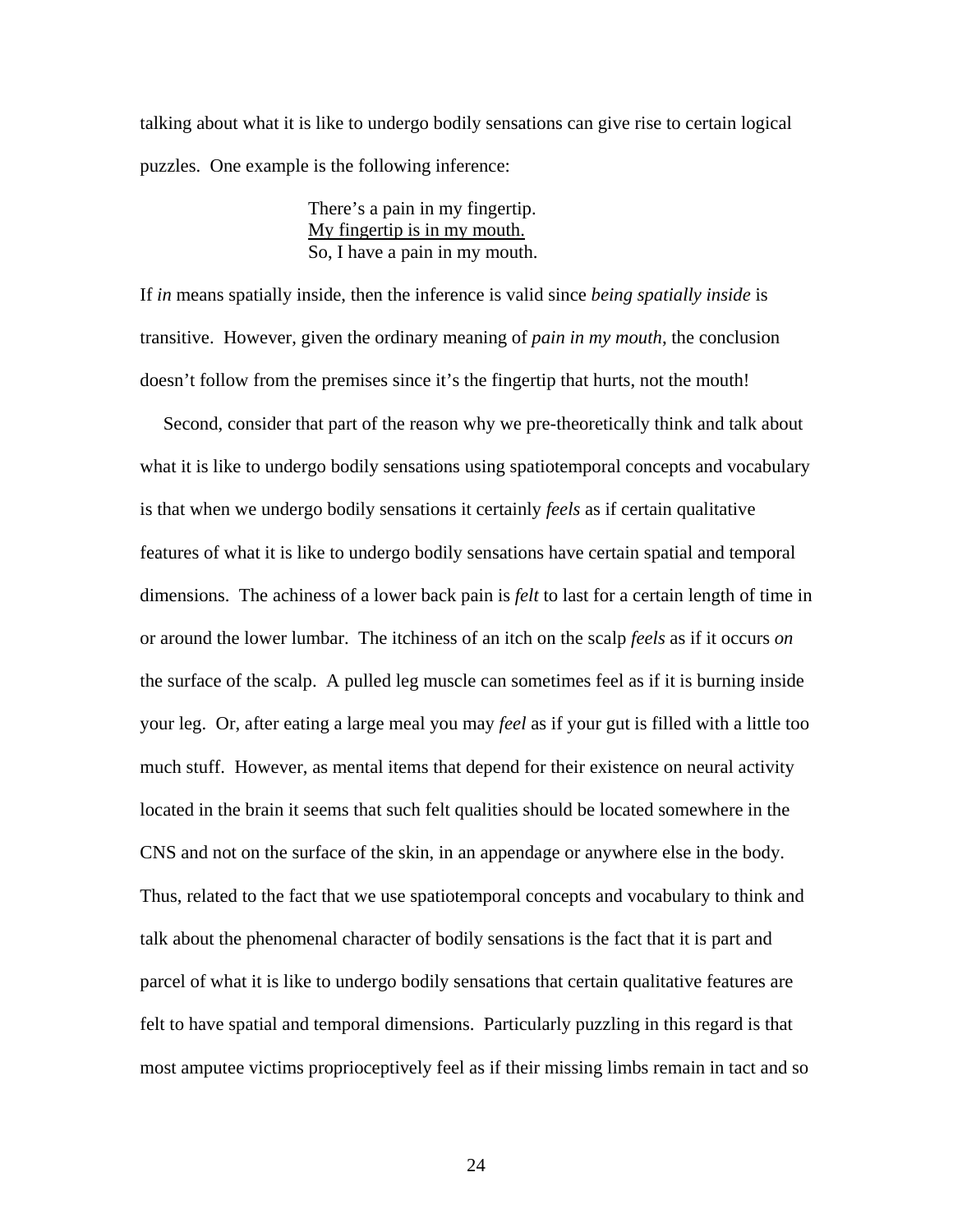continue to interoceptively feel as if certain of the qualitative features peculiar to bodily sensations (e.g. stinging, throbbing, itchiness) are instantiated in regions of their propioceptively felt limbs post amputation.

 Tye's theory, by virtue of being a representational theory of phenomenal consciousness, provides a nice framework for explaining these puzzles. For example, on Tye's view what explains why we *feel* certain qualities as being located in or at certain parts of the body is that the location of certain physiological changes in bodily tissue is part of the representational content of sensations. Pains represent the sorts of physiological changes distinctive tissue damage. Itches represent the sorts of physiological changes distinctive of disturbed tissue. So the reason why we feel certain qualities as being instantiated in regions of the body or on the surface of our skin when we undergo bodily sensations is that the location of physiological changes in bodily tissues is part of what bodily sensations represent.<sup>[3](#page-29-0)</sup> This helps to explain why we use spatial concepts and vocabulary to think and talk about the phenomenal character of pains and itches. It is quite natural to use such concepts and vocabulary since the qualitative features distinctive of what it is like to undergo bodily sensations have a felt location.

 Furthermore, the hypothesis that bodily sensations represent regions of bodily tissue permits us to treat the logical puzzle above as an intensional puzzle the source of which is the intentionality of bodily sensations. It's because pains are intentional sensory states that *in* does not have the same meaning throughout the inference. According to Tye, when we say or think something like *I have pain in my fingertip* when it feels as if there

 $\overline{a}$ 

<span id="page-29-0"></span><sup>&</sup>lt;sup>3</sup> I should note that Tye identifies certain felt qualities of pains and itches with physiological changes in bodily tissues. (2005b, pp.164-172) The felt stinging quality of a paper cut just is a certain kind of damage to skin tissue. The felt itchy quality of an itchy scalp just is a certain surface disturbance of skin on one's scalp. However, identifying such qualities with physiological changes to bodily tissues isn't necessary to account for the felt location of such qualities, nor is required by the PANIC theory.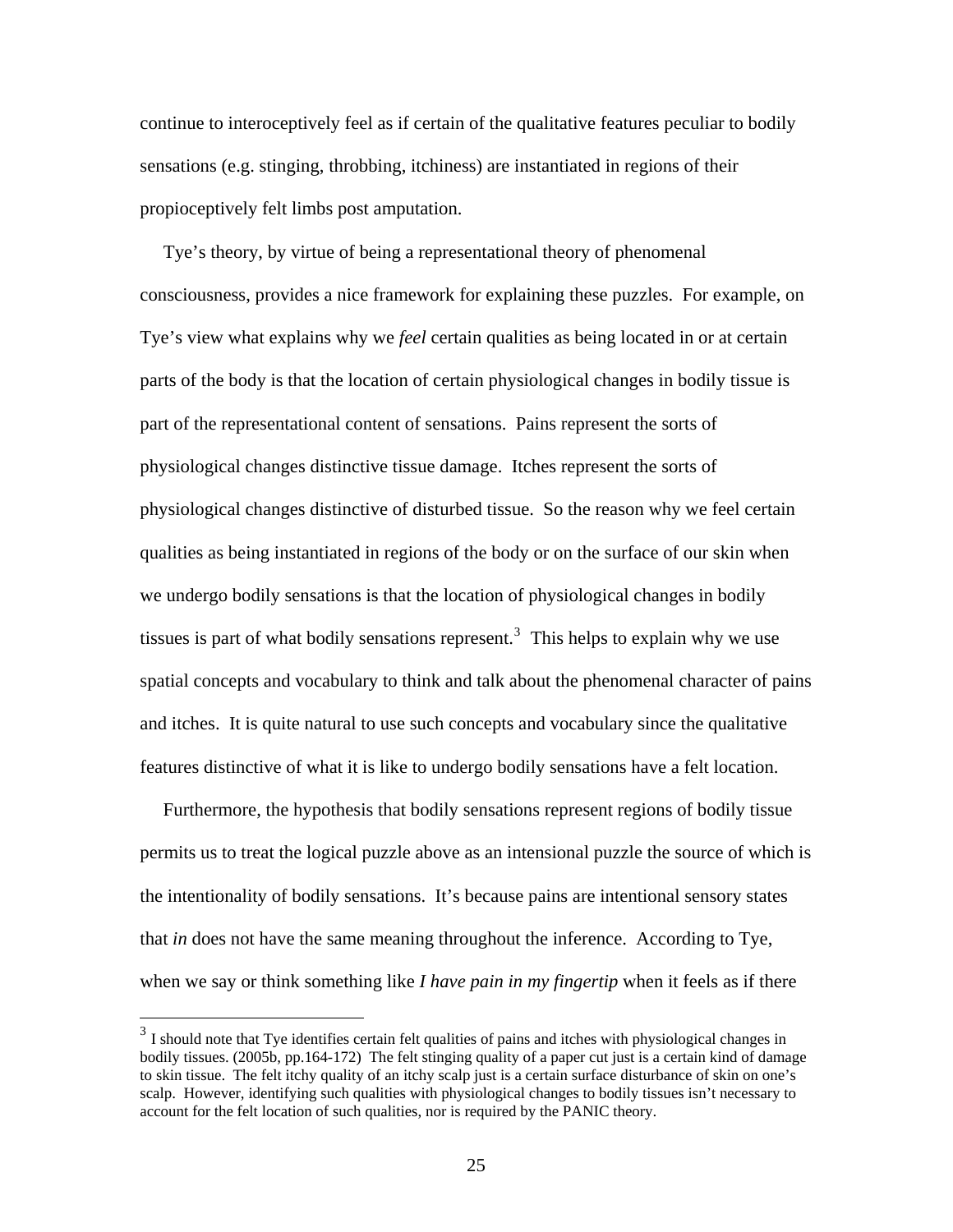is some unpleasant quality instantiated in one's fingertip we are in effect saying or thinking that a pain is representing some region of tissue as being damaged in a certain sort of way. (1995, p.112; 2005b) So, if one's fingertip is spatially inside one's mouth it doesn't follow that one also has a pain representing the inside of one's mouth as damaged.

 Finally, the hypothesis that bodily sensations are mental representations explains how it is possible for amputee victims to undergo pains such that it can feel as if certain unpleasant qualities are instantiated in regions of their proprioceptively felt – though actually missing – limbs. Just as one can token the false belief that the present king of France is bald so too can amputee victims undergo phantom pains that falsely represent non-existent regions of tissue as damaged. What is phantom about an amputee victim having a phantom pain in a missing appendage isn't that the amputee is not having a pain; rather, she is undergoing a pain that (mis)represents a phantom region of tissue as being damaged.

 If the sort of representationalist theory Tye espouses is the only sort of theory that can explain these and other puzzling facts about phenomenal consciousness, then perhaps the current trend towards representationalism would be warranted. However, as I suggested at the outset, part of my aim is to show that when supplemented with the relevant representationalist machinery phenomenal-neural type identity theory can just as easily explain these puzzles. If so, then the current trend toward to the representationalist approach to reducing phenomenal consciousness not be wholly warranted, at least not on the grounds that it provides a framework for explaining certain puzzling facts about phenomenal consciousness that other reductive approaches don't.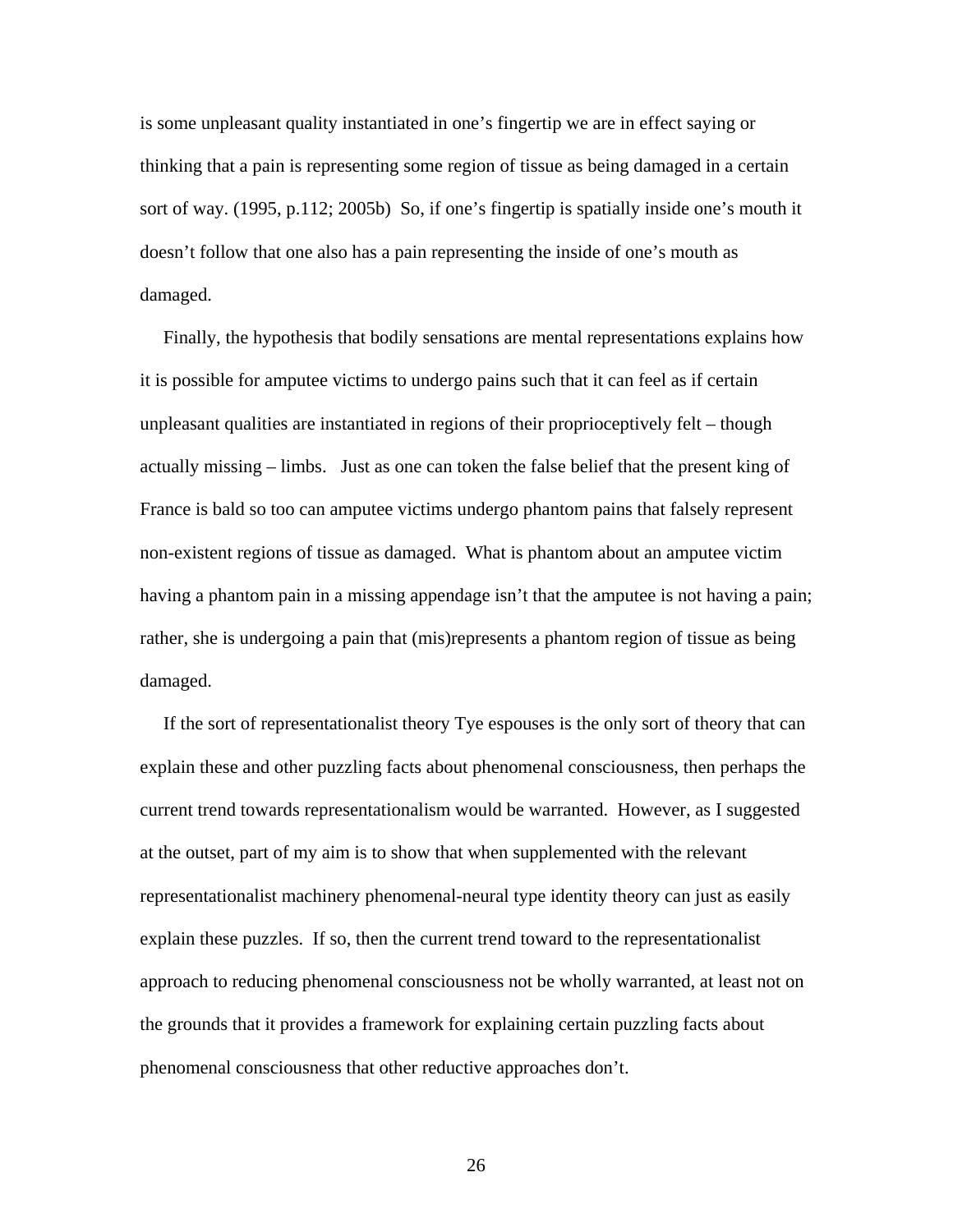#### **III. The Primary Challenge of Phenomenal Consciousness**

 In the next chapter I will present and explain the main features of both the PANIC theory and the competing phenomenal-neural type identity theory. However, before moving on I would like to first put my project into context by saying a bit about what I take the primary philosophical challenge of phenomenal consciousness to be, as well as lay bare certain of the methodological and metaphysical assumptions at work in the construction and defense of both theories. These assumptions play a crucial role in meeting the primary challenge of phenomenal consciousness. So long as they do, then I will be assuming that other philosophical doctrines regarding phenomenal consciousness that don't require the assumptions should be ignored.

 As I see it the primary philosophical challenge of phenomenal consciousness is one of figuring out whether *anything* illuminating can be said about its nature. In terms of theory construction the challenge amounts to coming up with a metaphysical theory of phenomenal consciousness that not only (a) has a specific content that helps to render phenomenal character less mysterious but also (b) provides a framework for explaining certain puzzling facts about phenomenal consciousness (e.g. the felt location of bodily sensations). What is attractive about the two theories I am focusing on is that both go some way in satisfying both (a) and (b), and they do so because of certain methodological and metaphysical assumptions at work in their construction and defense. The relevant assumptions regarding (a) include the following:

- (A1) All mental phenomena are broadly physical.
- (A2) For any type of mental phenomenon, M, it is in principle possible for us to discover that M just is a certain type of broadly physical phenomenon, P.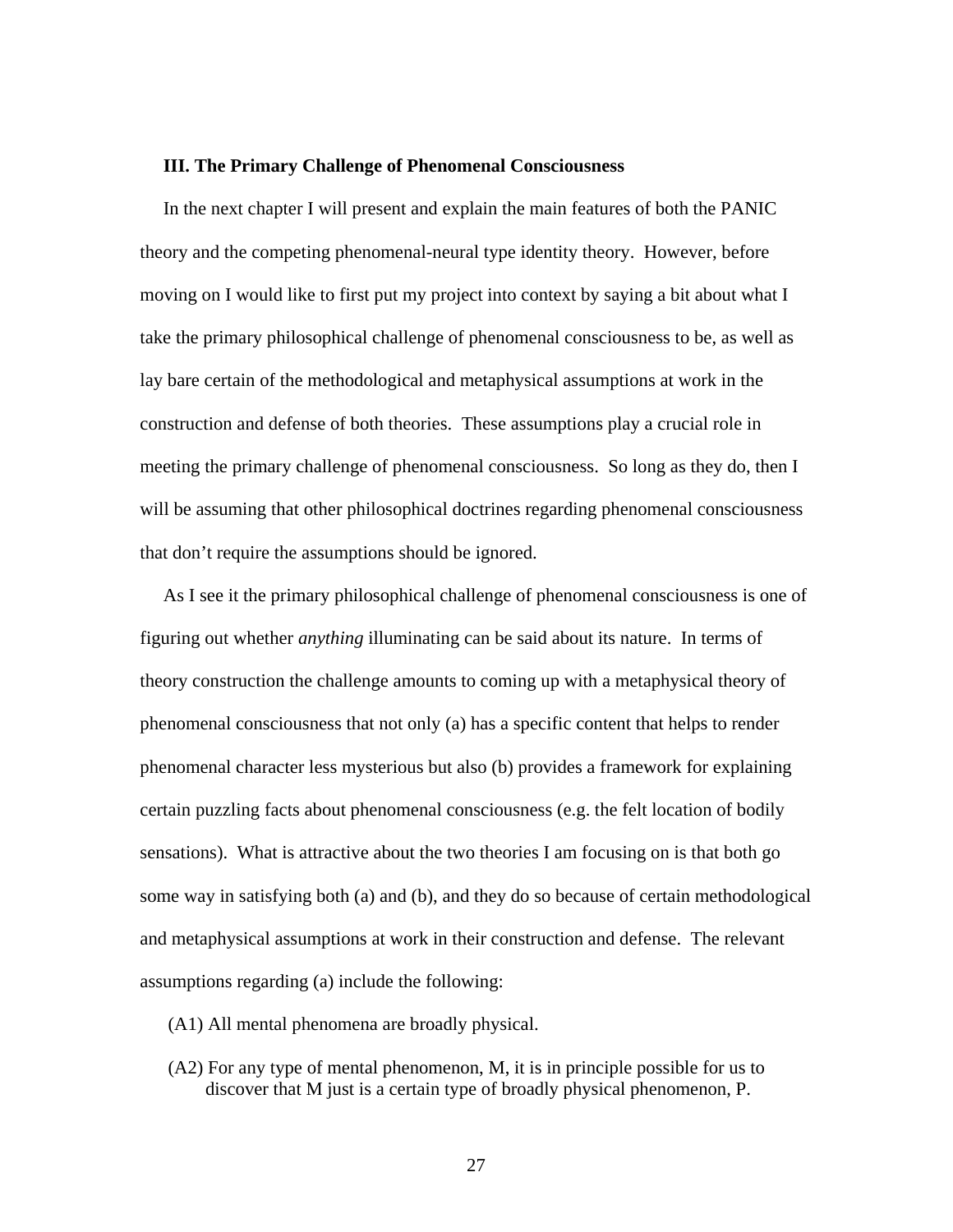### (A3) For any type of mental phenomenon M, *we* can discover that M just is a certain type of broadly physical phenomenon P only *a posteriori*.

From (A1) through (A3) it follows that phenomenal consciousness is a certain type of broadly physical phenomenon the nature of which can only be discovered by us with the aid of the empirical sciences. Since phenomenal character is constitutive of the sort of consciousness under investigation then when we ask what sort of broadly physical phenomenon phenomenal consciousness is we are in effect asking whether phenomenal character is a chemical, biological or psychological kind. Thus, to assume that phenomenal character is broadly physical is to assume that something specific can be said about its nature, namely, that it is a certain kind of natural phenomenon belonging to the domain of entities postulated by certain of the special sciences.

 A methodological corollary of these assumptions is that a metaphysical theory of any mental phenomenon ought to be informed by the special sciences that come closest to having anything substantive to say about the phenomenon in question. The special sciences that come closest to informing us about the nature of phenomenal consciousness are computational cognitive psychology and neuroscience. And it is precisely within the theoretical framework of these sciences respectively that the theories under consideration propose to locate phenomena consciousness. According to Tye's representational theory, phenomenal character is essentially a representational phenomenon. The PANIC theory locates phenomenal character within the theoretical framework of RTM (or, if you prefer, computational cognitive psychology) by treating bodily sensations, perceptual experiences and the like (i.e. phenomenal states) as representations and identifying phenomenal character with the representational content of such states. According to the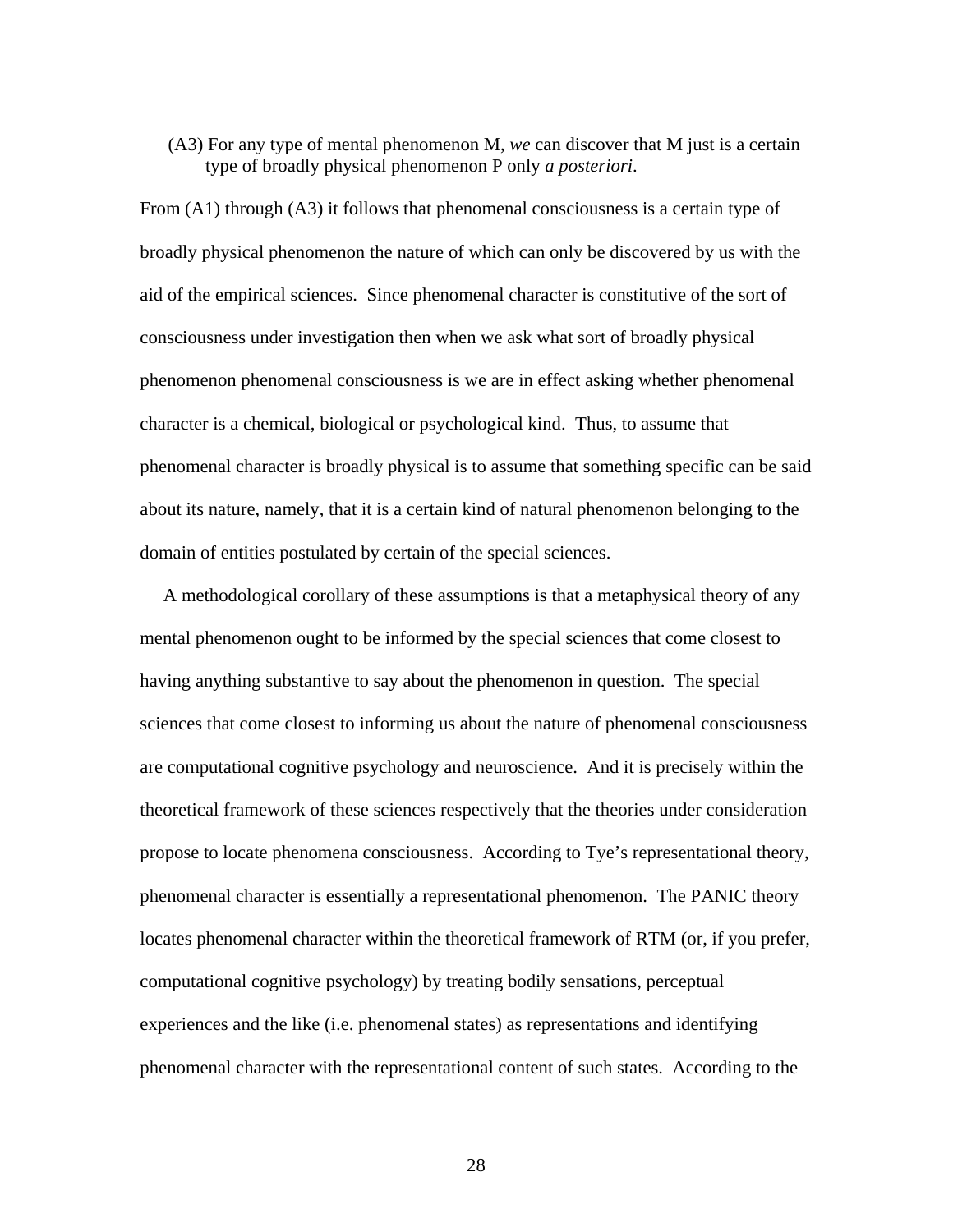phenomenal-neural type identity theory phenomenal character is essentially a neural phenomenon. This theory locates phenomenal character within the theoretical framework of the neurosciences by treating phenomenal characters as properties and identifying these properties with neural properties. Thus, by offering specific ways of locating phenomenal character within the class of broadly physical phenomena both theories aim to say much more than that phenomenal consciousness is, or is not, some sort of physical phenomenon or other. To the extent that both theories aim to tell us what sort of natural phenomenon phenomenal character is they satisfy (a).

 The relevant assumptions regarding (b) is that the following explanatory principles are legitimate guides to theory construction and adjudication:

*Principle of Explanatory Resources*: For any two theories T and T\*, if T has the resources to explain some datum D and T\* does not, then, all else being equal, there is good and sufficient reason to prefer T over T\*.

*Principle of Best Explanation*: For any theory T, if T provides a better explanation for some datum D than any of T's relevant rivals, then, all else being equal, there is good and sufficient reason to prefer T over any of its relevant rivals.

The Ds most relevant to my project include the puzzles about bodily sensations discussed above, but there are others that I will discuss in chapters to come. That both theories provide a framework for explaining such puzzles about phenomenal consciousness makes each a candidate for being theories that best explain these puzzles. Of course, one needn't place much importance on these principles when it comes to theorizing about phenomenal consciousness, but insofar as our philosophical goal is to understand the nature of phenomenal consciousness I take it for granted that it is methodologically wise to do so.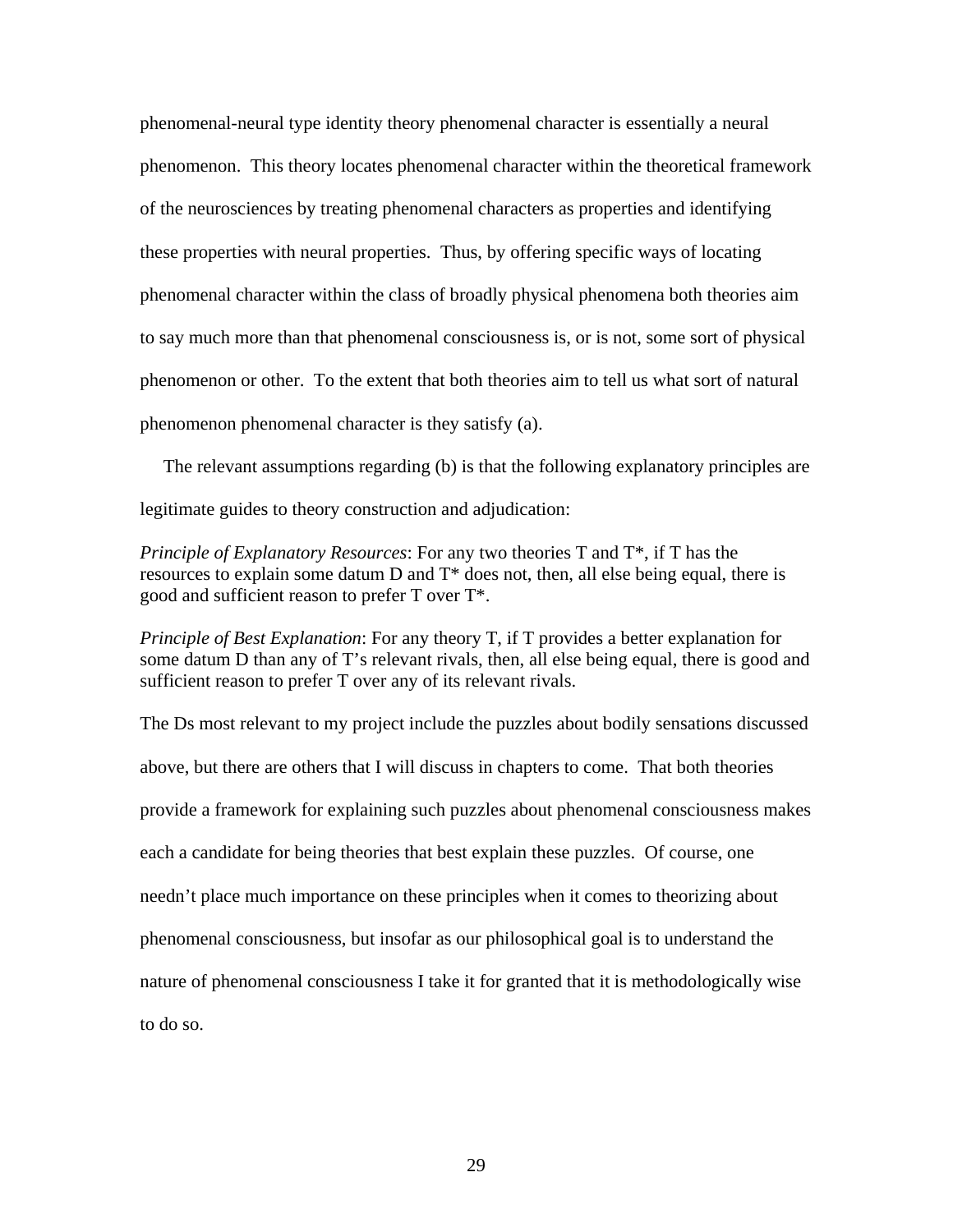So long as the two theories under consideration go some way in satisfying both (a) and (b) they both succeed in saying something illuminating about the nature of phenomenal consciousness and so should be preferred to theories of phenomenal consciousness that don't. So, for example, we should reject all versions of dualism and eliminativism about phenomenal consciousness since all versions of each fail to meet (a). No version of either has anything specific to say about what phenomenal character is beyond saying what it isn't, or that it simply doesn't exist. In contrast, both the PANIC theory and the phenomenal-neural type identity theory locate phenomenal character among the domain of entities postulated by the cognitive sciences and neurosciences respectively. Furthermore, dualist and eliminativist views fail to satisfy (b). That this is the case with eliminativism is obvious. And, regarding dualist views, a purely negative thesis about what phenomenal character is not can't offer a framework for solving any puzzling facts about phenomenal consciousness. Of course, one possible exception is that dualist views can explain why it is so difficult to figure out how phenomenal consciousness could possibly fit into a physicalist ontology. But, as we saw with some of the responses to the traditional challenges that phenomenal consciousness has been thought to pose for physicalism, there are perfectly good ways of explaining this fact that are consistent with physicalism and don't require the ontological extravagance of dualism.

 Though there is much more to say about the merits of other non-physicalist views about phenomenal consciousness my interest lies elsewhere; namely, in what exactly the nature of phenomenal character consists assuming that it is some sort of broadly physical phenomenon. The theories under consideration provide philosophically interesting answers to this question insofar as each does say something illuminating about the nature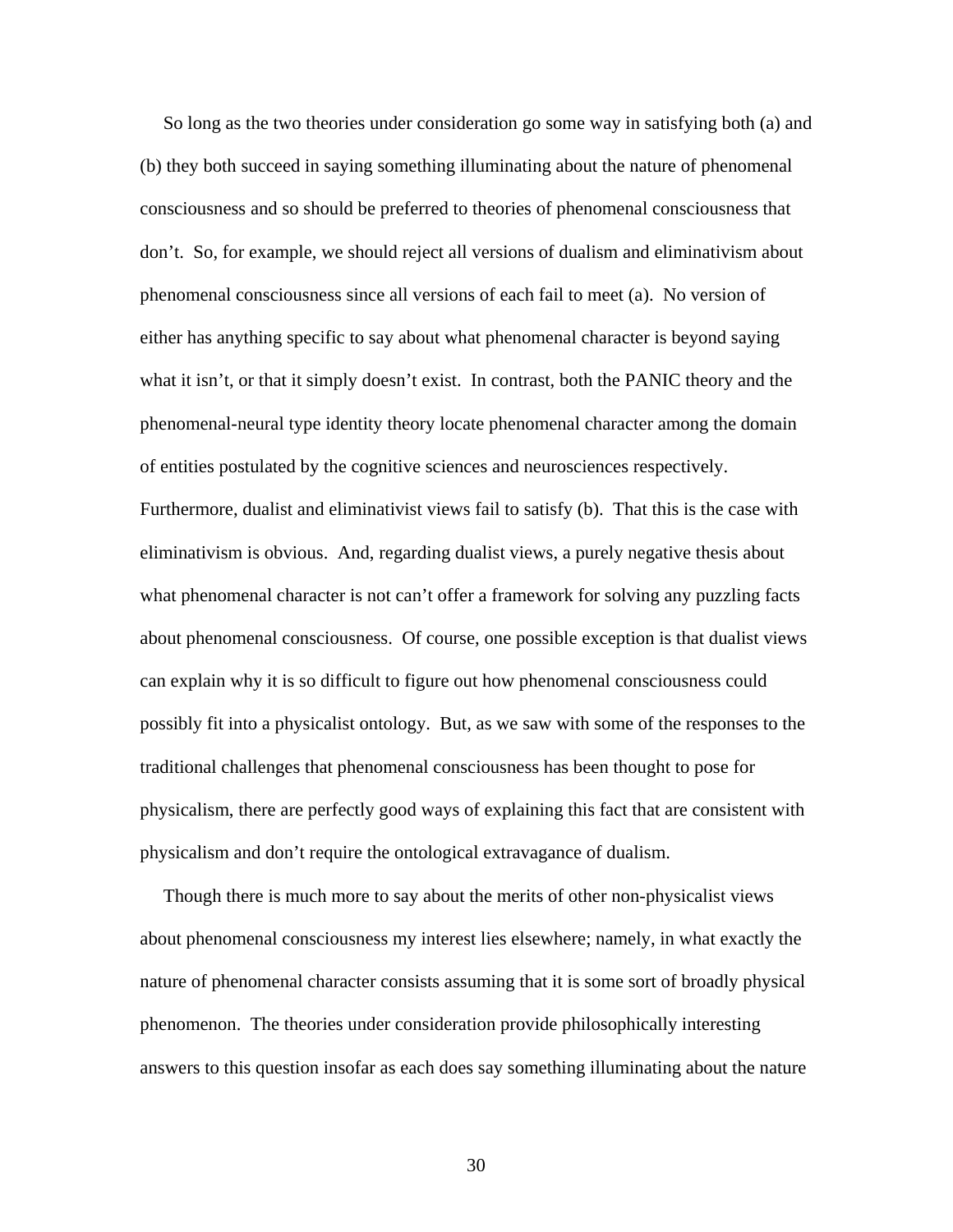of phenomenal consciousness. For this reason alone an assessment of their merits to the neglect of views that have very little, if anything, illuminating to say about the nature of phenomenal consciousness is perfectly legitimate.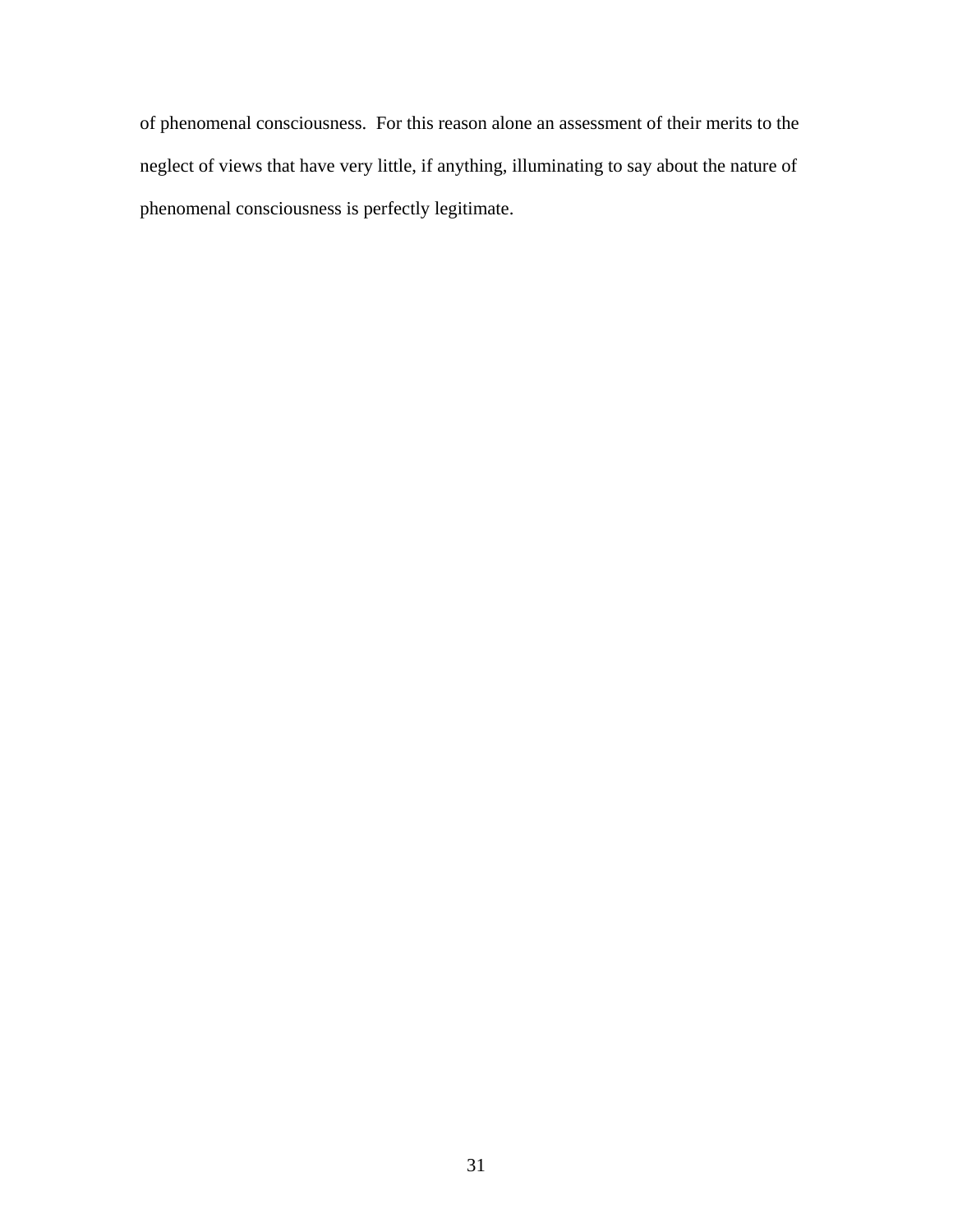### **CHAPTER TWO**

# **TWO THEORIES OF PHENOMENAL CONSCIOUSNESS AND THE QUESTION OF WHETHER PHENOMENAL CHARACTER IS MULTILPY REALIZED**

Tye's PANIC theory has received much attention since Tye's initial presentation of it in his *Ten Problems*. The theory has been duly scrutinized over the years and Tye has subsequently fine-tuned some of the details of the theory, but hasn't abandoned the general framework. In the first section I present the PANIC theory as it has developed since the publication of *Ten Problems*. In the second section I present the phenomenalneural type identity theory that I argue is a serious rival to the PANIC theory.

 In the third and fourth sections I consider what bearing the question of whether phenomenal character is multiply realized has on my project. The reason for doing so is that the PANIC theory can be regarded as a certain kind of psychofunctionalist view about phenomenal consciousness. A virtue of psychofunctionalism about mental phenomena generally is that it can easily accommodate the possibility that creatures or systems that differ from humans in physical constitution and composition enjoy the same types of mental states, properties and processes as humans while neural type identity theory can't. If this virtue of psychofunctionalism about phenomenal consciousness in particular amounts to a major advantage over phenomenal-neural type identity theory, then such an advantage would count decisively against the phenomenal-neural identity theory presented in the second section of this chapter regardless of whether it enjoyed all the explanatory virtues of the PANIC theory. I argue, however, that this virtue of psychofunctionalism about phenomenal consciousness enjoys no such advantage. I demonstrate that that the phenomenal-neural type identity theory is no less liberal than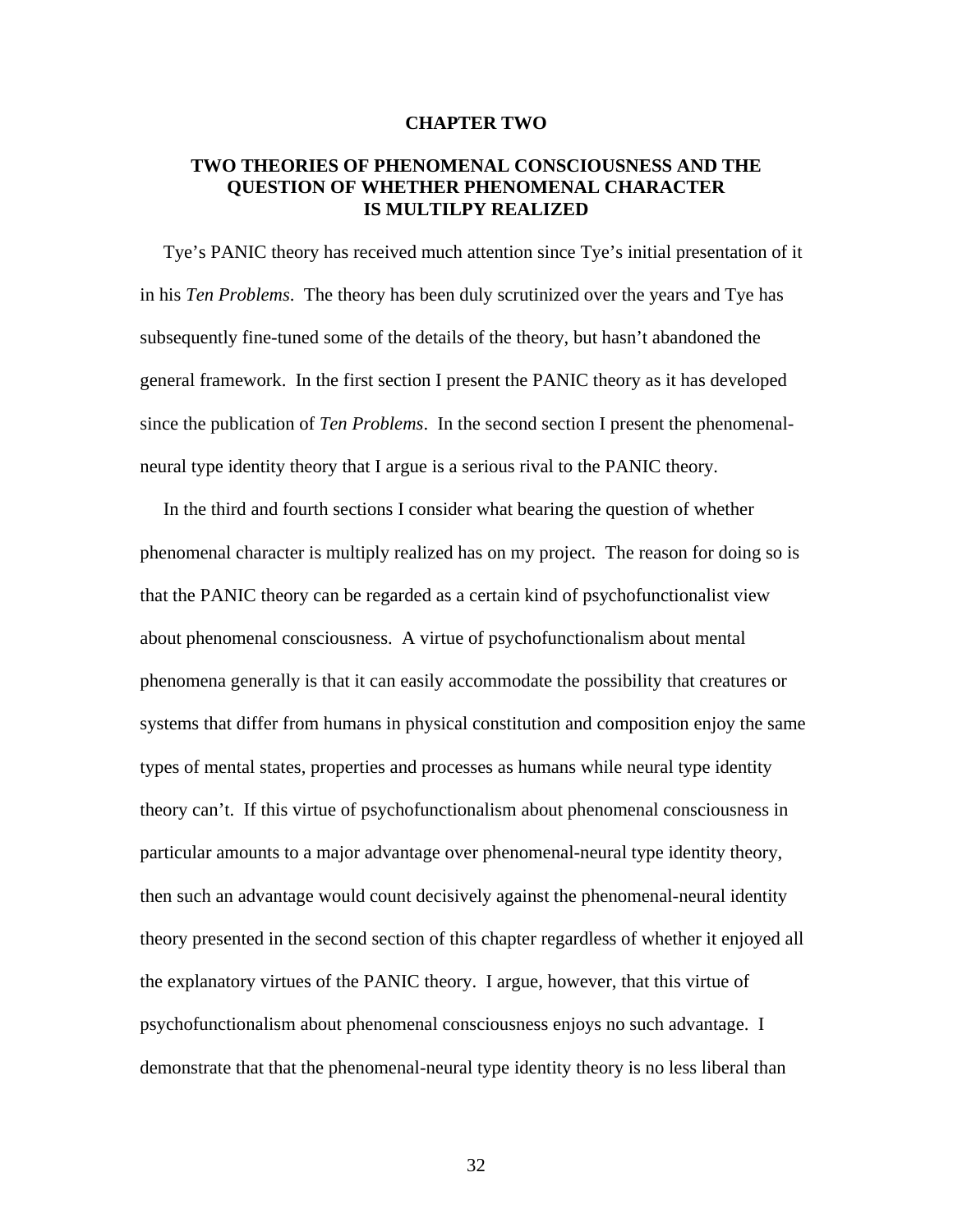psychofunctionalism with regard to how widely phenomenal consciousness is distributed among organisms with carbon-based nervous systems, and that psychofunctionalism is too liberal with regard to creatures or systems that are not carbon-based. That psychofunctionalism is too liberal with respect to such creatures or systems counterbalances the chauvinism of the phenomenal-neural type identity regarding such creatures or systems. Thus, my overall project of demonstrating that the phenomenalneural type identity theory presented in this chapter is a serious rival to the PANIC theory is not undermined by any legitimate concerns about the multiple realization of phenomenal character.

#### **I. The PANIC Theory**

 For expository purposes it's best to formulate the PANIC theory in terms of two main theses:

*Representation Thesis*: Phenomenal states are mental representations.

*Content Thesis*: Phenomenal character is one and the same as representational content that meets certain further conditions.

The class of mental states that Tye regards as being phenomenal states are paradigmatic sensory states for which there is something it is like to undergo them, including those of the special senses (vision, audition, gustation, and olfaction), the somatic senses (tactition, thermoception, nociception) and certain bodily sensations that don't fit neatly into these divisions (e.g. hunger pangs, thirst, orgasm). (1995, p.4) As the Representation Thesis suggests, these sensory states are representations in the sense that they represent either parts of an organism's body, or items in an organism's immediate environment, as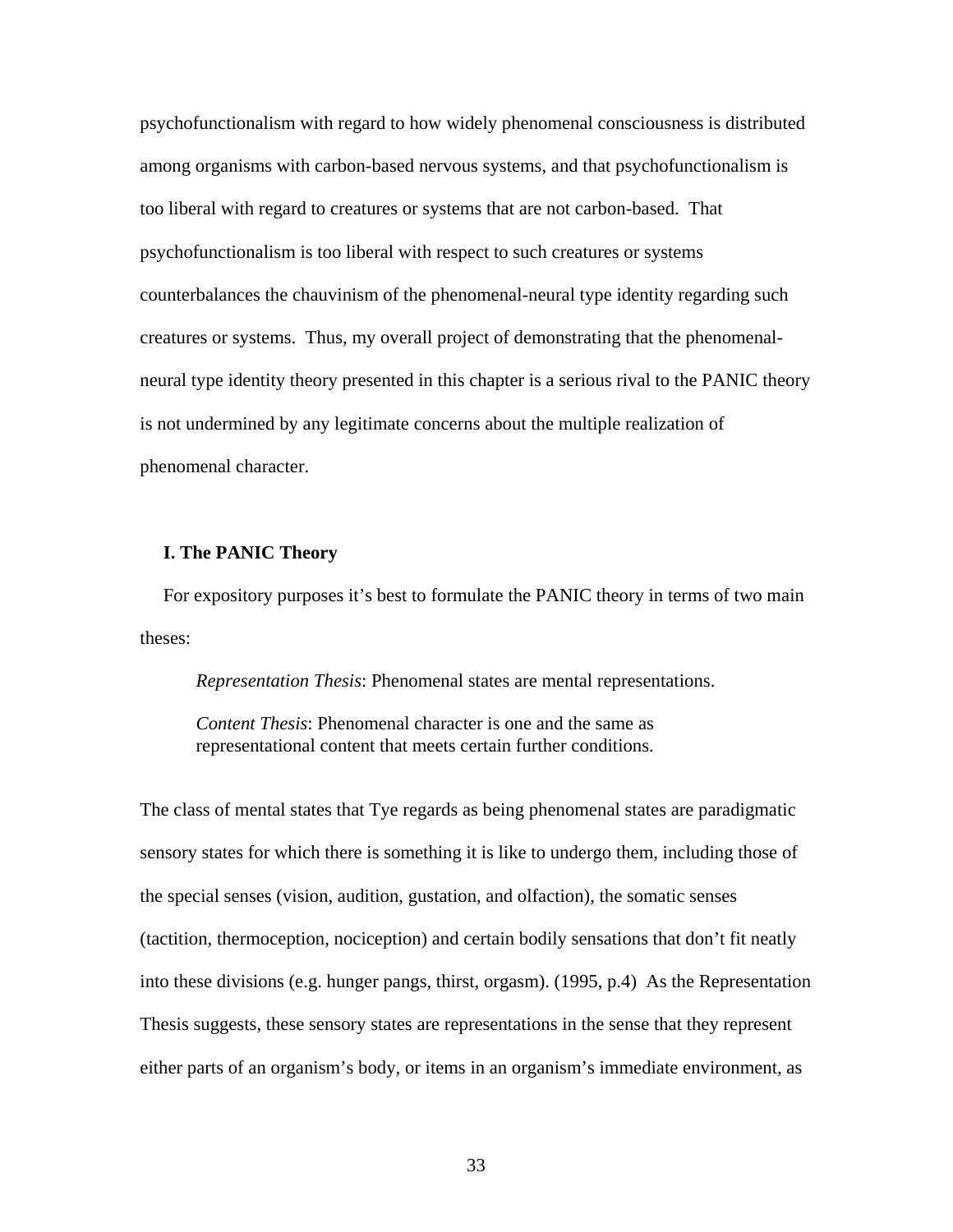having certain properties.<sup>[4](#page-38-0)</sup> Accordingly, such mental states have representational content. However, as stated, the Representation Thesis says nothing the about the metaphysical nature of phenomenal characters; nor does it say anything about the relationship phenomenal characters stand in to the sensory states that have them. So, for all the Representation Thesis claims, it could be the case that phenomenal characters are non-physical, and that the sensory states that have phenomenal characters have them only contingently.

 But Tye denies both of these. Tye maintains that token phenomenal states are *constituted* by (possibly a number of discrete, but simultaneously occurring) neural events which themselves are ultimately *realized* by microphysical types.<sup>[5](#page-38-1)</sup> (1995, p.38-43; 64; 84-92; 2003, p.25-35) Furthermore Tye maintains that phenomenal characters are essential features of the sensory states that have them, and that this is one way in which they are distinguished from propositional attitudes, as well as from other mental states

<span id="page-38-0"></span><sup>&</sup>lt;sup>4</sup> For ease of exposition I will occasionally follow Tye in using "quality" terminology to refer to the sorts of properties he claims phenomenal states represent items in one's immediate environment as having. For example, Tye claims that visual experiences represent not only colors, but ridges, angles and size. I will also use the term "items" as a catch-all category for things represented – volumes, objects, surfaces, films, etc.

<span id="page-38-1"></span> $5$  On Tye's view one undergoes a number distinct phenomenal states (also referred to as "experiences") that overlap through time forming a "unity of phenomenal consciousness" (also referred to as the "unity of experience") by undergoing a number of discrete neural events that constitute token phenomenal states. That is, a number discrete phenomenal states - which Tye characterizes as events having beginnings and endings, are sudden and stand in causal relations (1995, p.84-85) - are continuously tokened by being constituted by a number of discrete neural events being simultaneously tokened. Token neural events constitute token phenomenal states and so are not numerically identical to those states. Though constituted by token neural events, the latter are individuated in terms of their content (i.e. what they represent).

Though Tye isn't explicit about this, it seems that on his view token event, property or object kinds are broadly physical just in case they are either ultimately realized by microphysical types, or constituted by tokens of higher-level types the tokens of which are ultimately realized by microphysical types. The difference between tokens that are realized and tokens that are constituted is that the former can ultimately be explained by the basic laws of microphysics, whereas the latter must be explained by appeal to laws of higher-level sciences quantifying over event, property and object kinds the tokens of which are ultimately explicable by the basic laws of microphysics. So, for example, token neural events that constitute token phenomenal states can ultimately be explained by the basic laws of microphysics, but the tokens of phenomenal state types cannot be so explained (presumably because they are individuated in terms of their content) and so are subject to only to the psychological laws of computational cognitive psychology.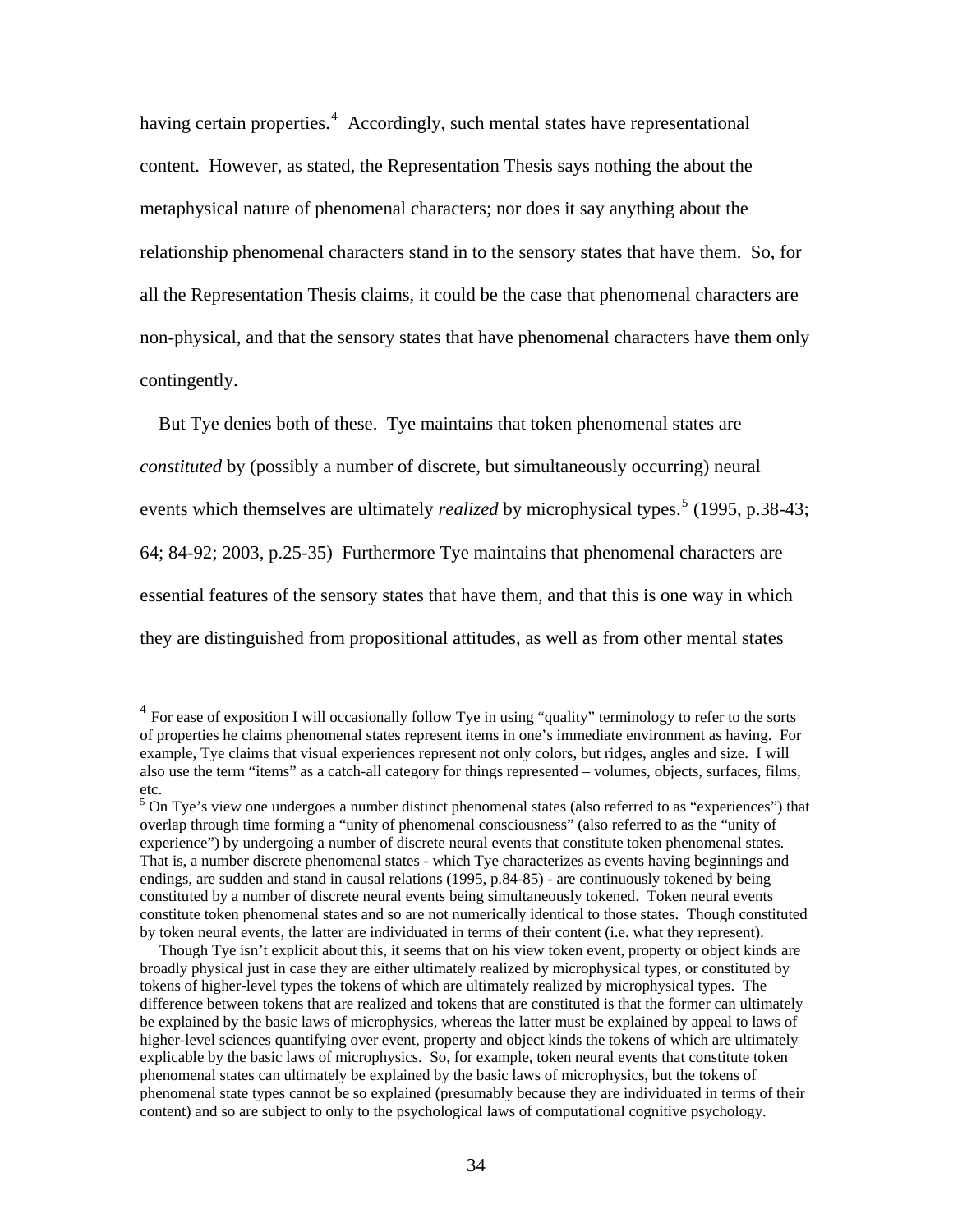and processes. (1995, p. 4; p.55; pp.162-167) So in Tye's view a theory of phenomenal consciousness is not a theory of phenomenal character *per se*, but rather a theory of a certain class of sensory states, namely, the class of mental states whose members have the phenomenal characters they do essentially. Tye cites the following as examples of mental stats that are members of this class:

(1) Perceptual experiences, for example, experiences of the sort involved in seeing green, hearing loud trumpets, tasting licorice, smelling the sea air, running one's fingers over sandpaper. (2) Bodily sensations, for example, feeling a twinge of pain, feeling an itch, feeling hungry, having a stomachache, feeling hot, feeling dizzy. Think here also of experiences like those present during orgasm or while running flat-out. (3) Felt reactions or passions or emotions, for example, feeling delight, lust, fear, love, grief, jealousy, regret. (4) Felt moods, for example, feeling happy, depressed, calm, bored, tense, miserable. (1995, p. 4)

For Tye these states are pre-theoretically *defined* in terms of having their own unique phenomenal characters regardless of what other functional, physiological or behavioral properties they have, or what such states reduce to. This is brought out most clearly in Tye's discussion of the gustatory sensation associated with eating fudge, a sensation he

calls *fudgefeel*:

Fudgefeel is an experience defined, I am supposing, by reference to its phenomenal or subjective character. So there is something it is like to undergo fudgefeel. Moreover, by hypothesis, any (actual or possible) particular experience that feels just the way fudgefeel feels will be an instance of fudgefeel. So there is something it is *essentially* like to undergo fudgefeel. That is to say, there is some felt quality such that it is simply incoherent to suppose that fudgefeel is present without it. The state or experience I am calling fudgefeel has this felt quality whenever and wherever it is, or could be, found. (1995, p.55)

According to this passage fudgefeel isn't itself a felt quality; rather, it is a mental state

(i.e. experience) that has a certain phenomenal character (i.e. the fudgefeel quality)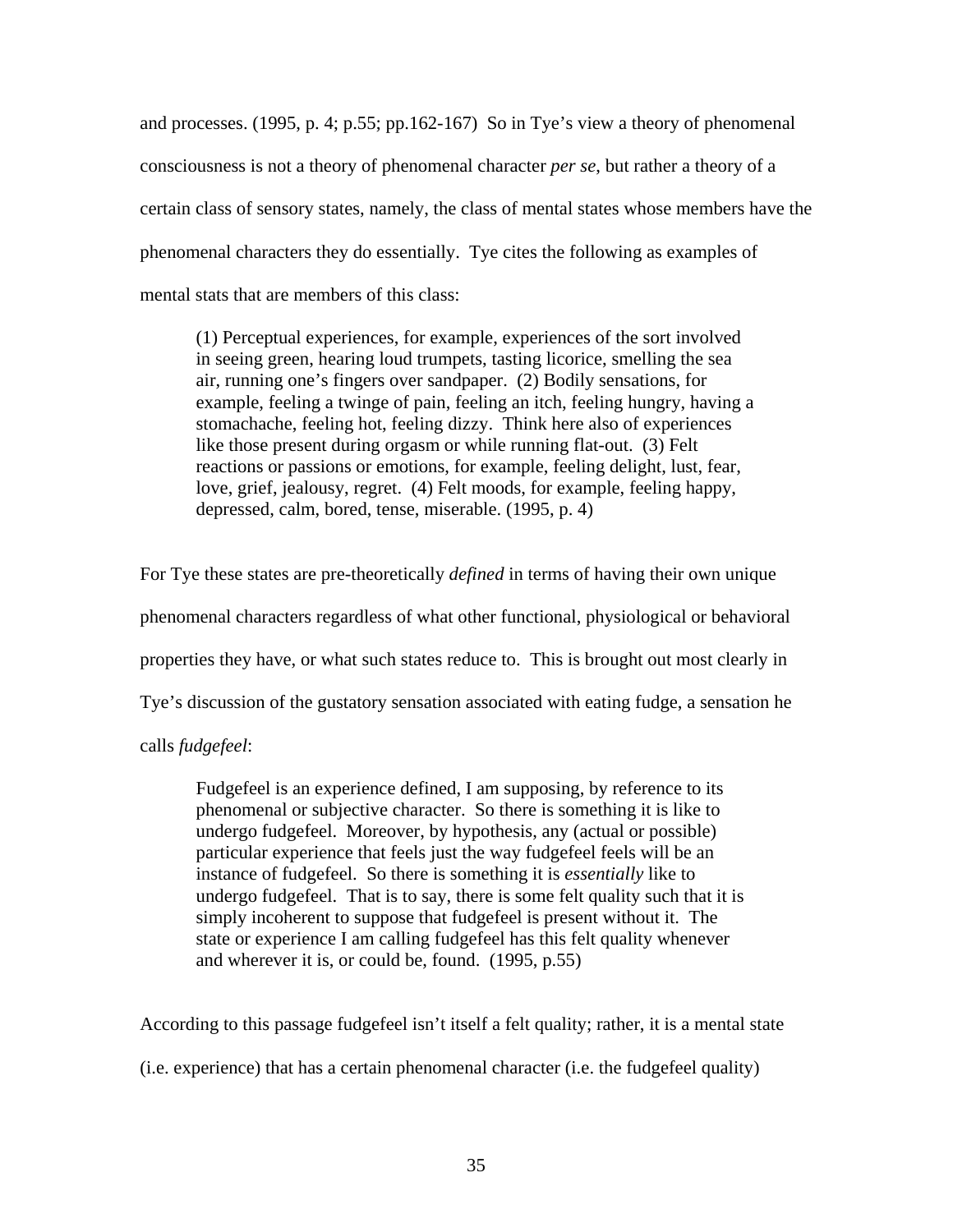essentially. No mental state can have the quality peculiar to fudgefeel and fail to be the sensory *state* fudgefeel regardless of whatever other behavioral, physiological or functional properties fudgefeel has. And this is so for all putative phenomenal states and their uniquely identifying phenomenal characters.

 Let's turn now to the Content Thesis. The Content Thesis entails the Representation Thesis and so is the primary thesis of Tye's view. The "further conditions" mentioned in the Content Thesis are that the content in question be, as Tye puts it, *poised*, *abstract*, and *nonconceptual*. We can think of the first condition as a condition on how to functionally characterize the contents of phenomenal states, a characterization that, in the first instance, applies to the phenomenal states qua representations and so applies to the contents of those states. And we can think of the other two conditions as conditions on how to spell out the correctness conditions of phenomenal states given that they are representations that have a certain sort of structural format (i.e. grouped arrays) and play the poisedness role. Let's have a closer look at these conditions.

 *Poised*. As previously mentioned, poisedness is, in the first instance, a functional property of phenomenal states *qua* representations. According to Tye, sensory states are poised just in case they play the functional role of "standing ready" to make a "direct impact" on the cognitive system. So, derivatively, the content of such states "stand ready" to make a "direct impact" on the cognitive system. The poisedness condition assumes that our brains implement two distinct types of systems, one perceptual and the other cognitive. The basic idea is that the former takes inputs from sensory transducers to generate data structures, or representations, something akin to David Marr's  $2 \frac{1}{2} D$ sketches. The cognitive system (or "belief / desire system", as Tye puts it), which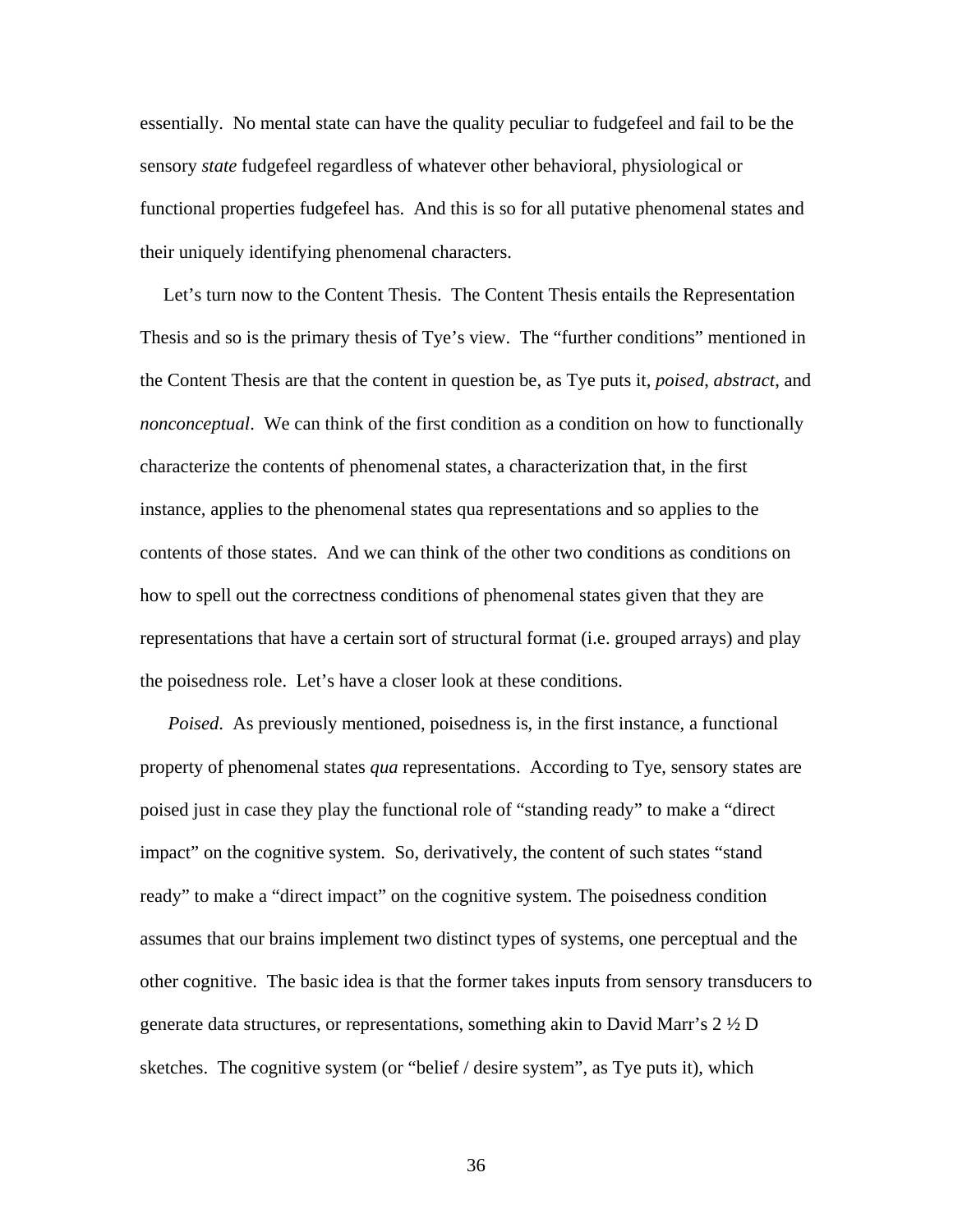operates on different types of representations (e.g. LOT symbols), then "recruits" these latter representations to perform higher-level cognitive operations. It is at the interface between the perceptual and cognitive systems that poised representations, and thereby poised contents, are found.<sup>[6](#page-41-0)</sup>

 *Abstract & Nonconceptual*. According to Tye, the correctness conditions for phenomenal states are specified in terms of structured, existential states of affairs "involving properties and relations (and plausibly the subject of the experience)." (2005a) We can think of these simply as possible states of affairs (e.g. something's being brown and round). These are purely semantic constructs akin to Russellian propositions in that they are, as Tye puts it, built out of "real world entities."  $(2005a, p.223-225)^7$  $(2005a, p.223-225)^7$  As such, I

<span id="page-41-0"></span> $<sup>6</sup>$  The basic computational story is as follows: Poised states are representations that have the structural</sup> format of grouped, symbol-filled arrays that are mechanically built out of the inputs of sensory transducers (e.g. photoreceptors of the visual system, the chemoreceptors of gustatory and olfactory systems, the hair cells of the auditory system, as well as the nociceptors, the thermoreceptors, and the proprioceptors of the somatic sensory system). These arrays represent in a map-like manner in that cells within the array are dedicated to discrete spatial regions (e.g. in the body or in one's visual field) to which descriptions are attached (e.g. "tissue damage" or "red, bright"). There are successive stages at which certain computations are performed on the cells in arrays that are initially constructed out of the inputs of sensory transducers. These routines yield further descriptive labels that are appended to the initial array over which further computations can be performed by the cognitive system. The functional / computational role of poised states consists in "offering up" information (i.e. information contained in the cells from each successive computational stage) about what is going on in one's body (e.g. that one's stomach walls are contracting in the case of hunger pangs) and immediate environment (i.e. that a certain object has a particular shape in the case of visual experiences) as they "wait around" for a time to be recruited for use by the cognitive system. Recruitment occurs when one's attention is properly focused on the content of poised states, where to be "properly focused" amounts being aware *that* the state is being tokened by virtue of being aware *of* the content carried by the state. The basic idea is that in so far as these states / contents are poised, then they are available as inputs to cognitive processes whose function is to generate beliefs and/or desires using those states / contents. (2000, p. 62, 70-76; 1995, p.114, 121-123, 138, 140; 1996, p. 295-302)

So pains, for example, are to be thought of in the following way: Initially, topographically structured, three-dimensional arrays are generated once nociceptors respond to certain changes in tissue (typically, when damaged). Each cell in the array is dedicated to a certain portion of the body. Adjacent cells correspond to adjacent bodily regions. Activity of a cell consists in its being "filled" with a descriptive label like "tissue damage". Computations are performed over the filled cells of these initial arrays to generate more descriptive labels specifying more generally where the tissue damage is taking place (e.g. "left leg", or "mid-torso"), as well as certain other bodily changes.

<span id="page-41-1"></span><sup>7</sup> I'm presenting here Tye's most recent account of nonconceptual content for perceptual experiences and bodily sensations. I take it that this account of nonconceptual content is an elaboration of Tye's view as presented in *Ten Problems* and *Consciousness, Color and Content*. Most commentators initially took Tye's nonconceptual contents to be propositions of some sort or other (e.g. Byrne, 2003; Dietrich and Adams,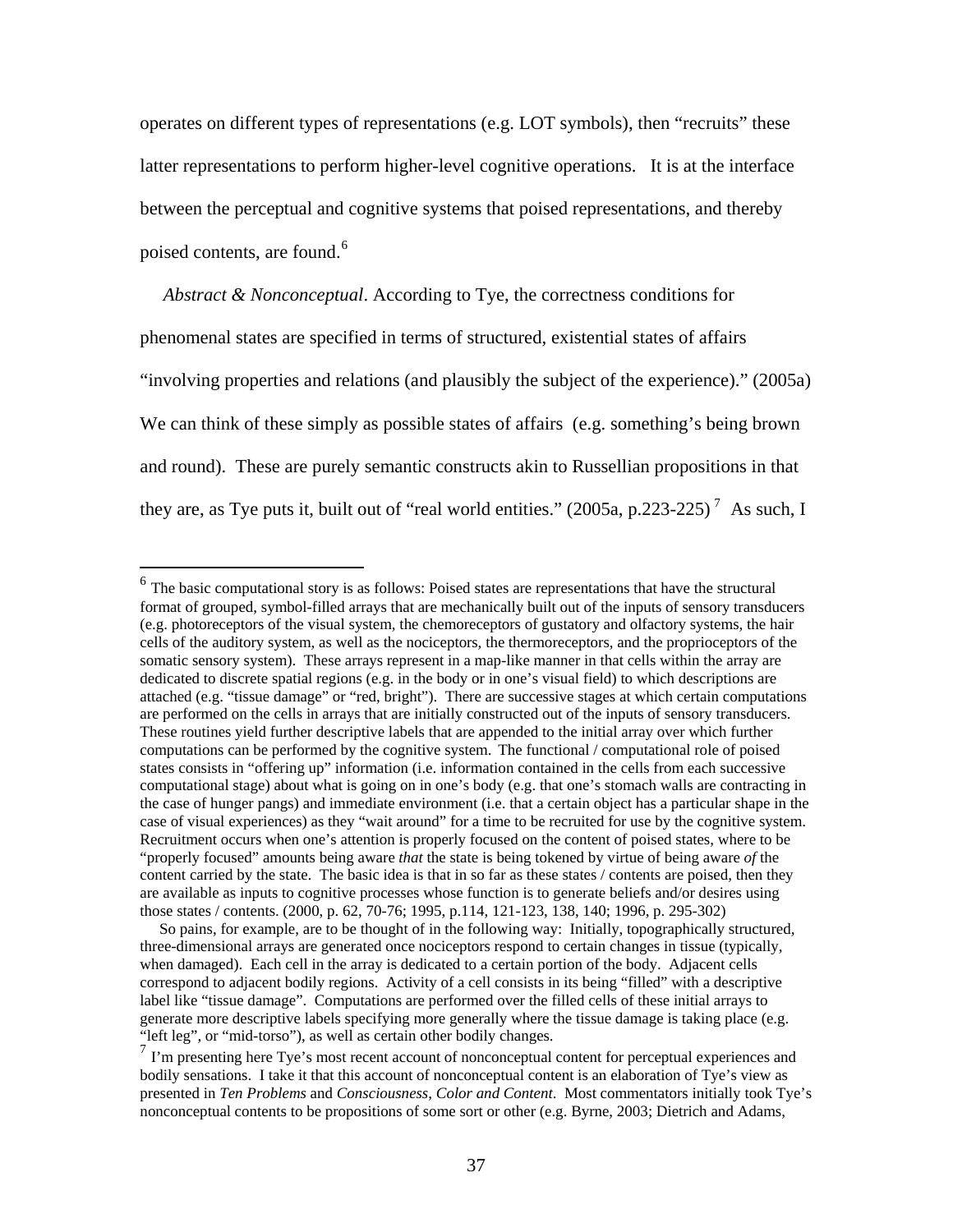will refer to these as the *semantic contents* of phenomenal states. I won't elaborate on these conditions except to note two things. First, these semantic contents are abstract in the sense that they do not include concrete objects with the exception of perhaps the subject undergoing the phenomenal state; that is, no individuals or objects are mentioned in the correctness conditions for the state. (1995, p.138; 2000, p.62) So, a phenomenal state "says" of some *x*, but without naming a particular *x*, that it has certain properties. For example, suppose a normal subject S is looking at ripe tomato in natural lighting. S's visual experience represents *some thing* as having certain qualities. That is, among other qualities, S's visual experience represents something as being spherical and being red, where the thing in question happens to be the ripe tomato before S. S's visual experience has the content ∃*x (x is spherical and x is red)*. The experience is accurate only if there is something before Sid that is spherical and red. Or, suppose S reaches for the tomato and, as she does, a sharp debilitating pain suddenly shoots through her lower back. Perhaps she has just pulled a muscle, torn a ligament or has a herniated disc. As in the case of her visual experience, S's pain represents *some thing* (or, more precisely, *some* region of tissue in S's body) as damaged. So, S's pain has the content ∃*x (x is damaged).* The pain is accurate only if there is an *x* such that *x* is damaged.

 Finally, according to Tye, the semantic contents of phenomenal state are nonconceptual in the sense that (a) subjects needn't possess the concepts theorists use to specify the correctness conditions for phenomenal states, and (b) they are contents of mental symbols whose structural format is *not* language-like.

 <sup>2004).</sup> In light of Tye's (2005a) I follow Pautz (2007) in interpreting Tye to be claiming that perceptual experiences and bodily sensations represent possible states of affairs.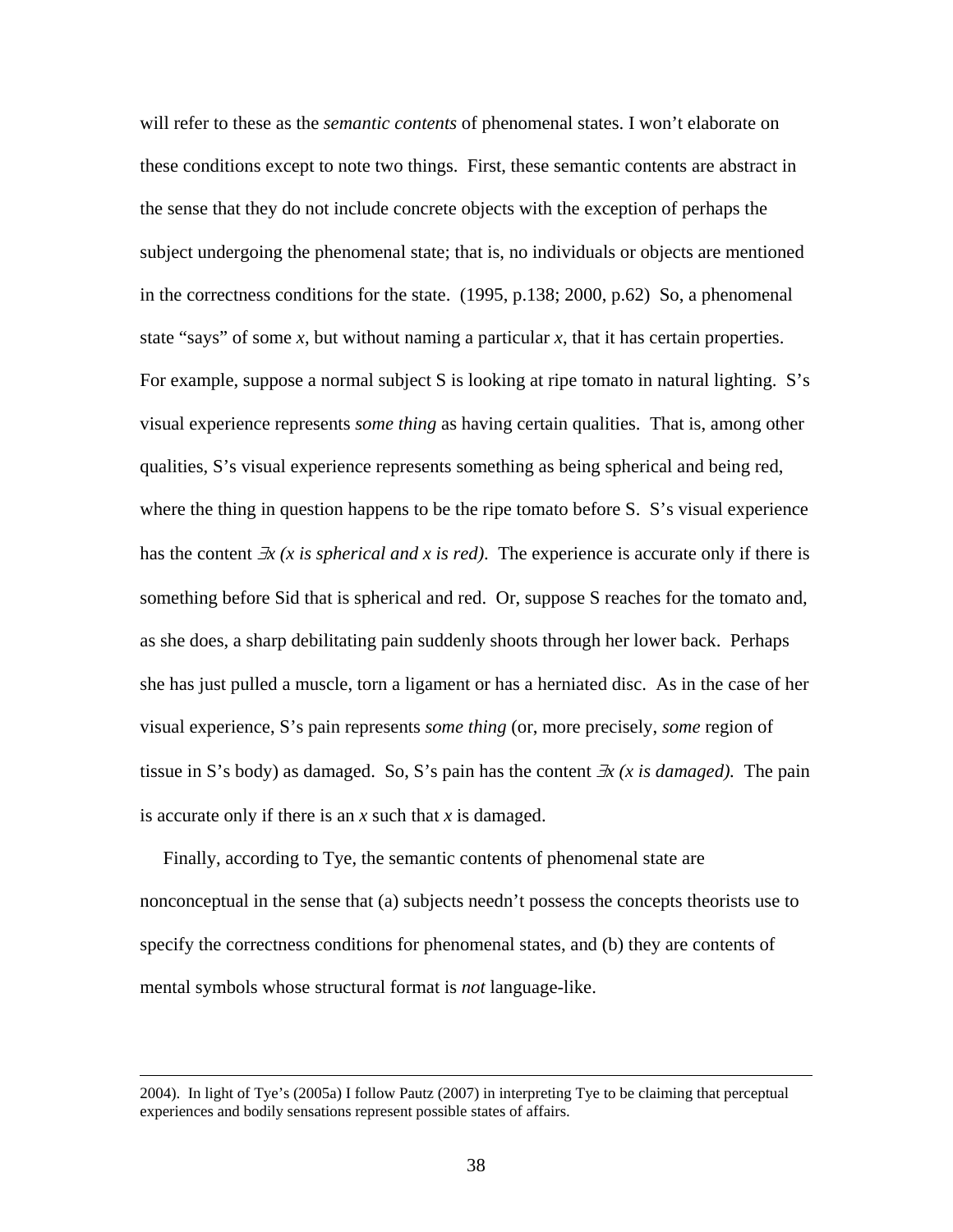On Tye's view the poisedness, abstractness and nonconceptuality of the content of the sensory states in question are each individually necessary and jointly sufficient for those state being *phenomenal* states. That is, it's because the sensory states in question meet these conditions that they are representations with phenomenal character rather than (e.g.) propositional attitudes with no phenomenal character.

 Before considering the phenomenal-neural type identity theory I should note two things about Tye's view. The first is that the Content Thesis admits of at least two interpretations. The first is that phenomenal character generally is one and the same as semantic content; that is, what phenomenal states represent.  $8$  On this interpretation the phenomenal character of a given phenomenal state just is a certain structured, existential states of affairs represented as obtaining by the state. The second interpretation is that phenomenal character generally is a certain kind of representing. On this interpretation the phenomenal character of a given phenomenal state is one and the same as a certain type of *representing event*, namely, a state's representing nonconceptually a certain existential state of affairs as obtaining. Call the former the *semantic interpretation* and the latter the *state interpretation*. Which interpretation is correct will be of little significance in chapters to come, though one should bear in mind the that there is this ambiguity and that Tye comes closest to explicitly endorsing the state interpretation in Chapter 6 of *Ten Problems.*

 The second is that the poisedness, abstractness and nonconceptuality conditions on the contents of sensory states are jointly sufficient for their being phenomenally conscious only if it is also the case that a creature or system that tokens such states stands in the

<span id="page-43-0"></span><sup>&</sup>lt;sup>8</sup> Following more or less Anscombe (1965), Hintikka (1965), Kraut (1982) and Harman (1990) this is the sort of view endorsed by Dretske (1996) and Lycan (1987; 1995) insofar as the sense of *phenomenal character* at issue is that of a qualitative property (see Ch.1)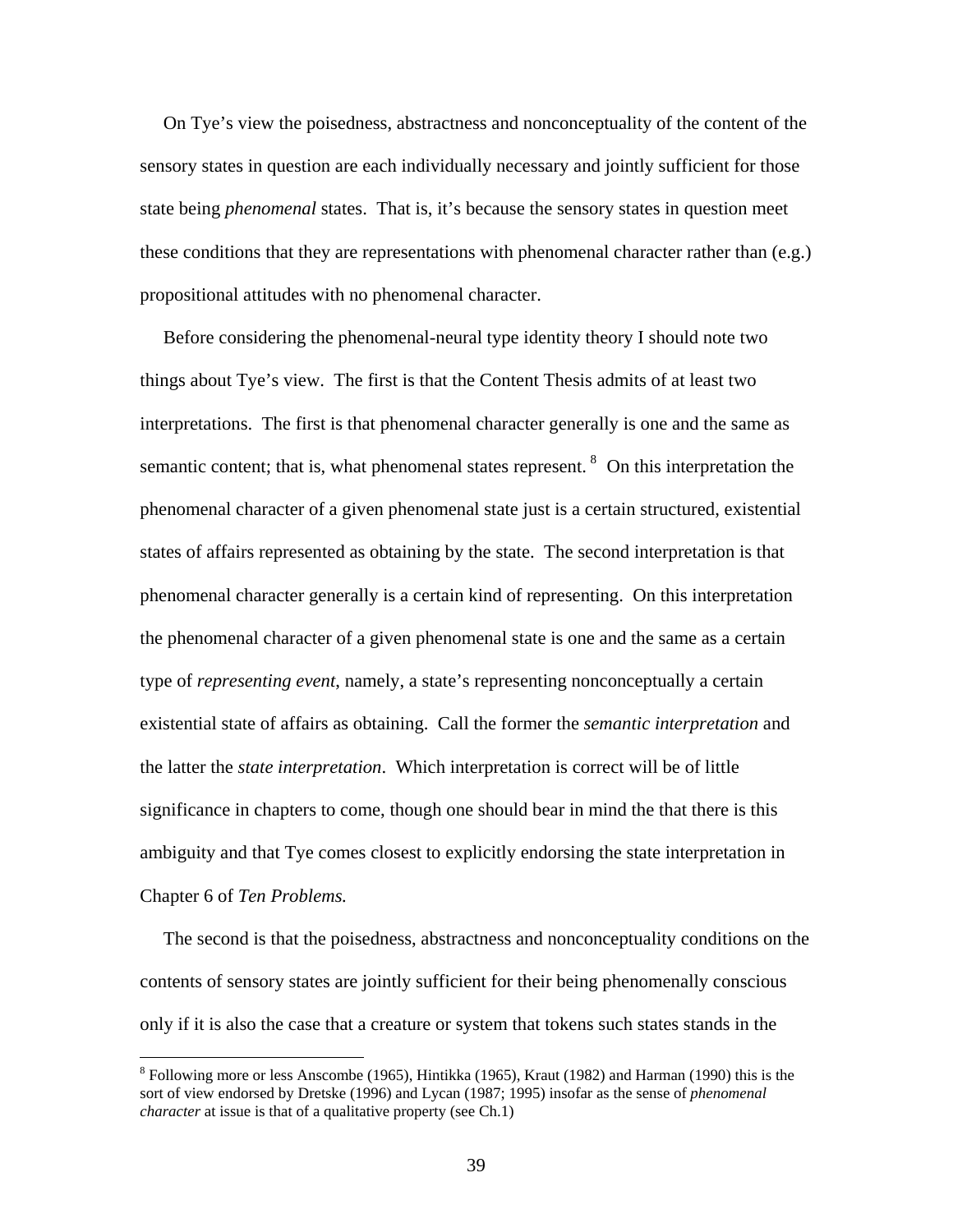right sort of content determining relation to the properties PANIC states represent. Tye is an externalist about mental content and, following Stampe (1977) and Stalnaker (1984), initially endorsed a co-variation account of content determination for phenomenal states in *Ten Problems*, though he might have opted for a psychosemantics closer to an indicator view (e.g. Dretske 1988; 1994) or a strict asymmetric view (e.g. Fodor 1987; 1990; 1994). And, in fact, Tye does seem to shift to an asymmetric dependence view in *Color, Consciousness, and Content* in to handle Swampman cases. (p. 139) Regardless, it should be noted that the PANIC theory, as well as any externalist representational theory of phenomenal consciousness that identifies phenomenal character with representational content (e.g. Dretske, 1994 and Lycan, 1996), must be supplemented with a psychosemantics for phenomenal states.

## **II. Phenomenal-Neural Type Identity Theory**

Turning now to a neural type identity competitor to the PANIC theory, the version of phenomenal-neural type identity theory I'm interested in exploring consists of the following two theses:

*Identity Thesis*: For any phenomenal character Q there is a neural property N that is identical to Q.

*Contingent Representation Thesis*: For any neural property N identical to some phenomenal character Q, N represents *p* for some value of *p*.

I suggest following Christopher Hill in our interpretation of the Identity Thesis.<sup>[9](#page-44-0)</sup>

According to Hill, phenomenal states are concrete events that exemplify phenomenal

characters. Phenomenal characters are properties that, in so far as they are expressible by

<u>.</u>

<span id="page-44-0"></span><sup>&</sup>lt;sup>9</sup> See Hill, 1984; 1991, Ch.1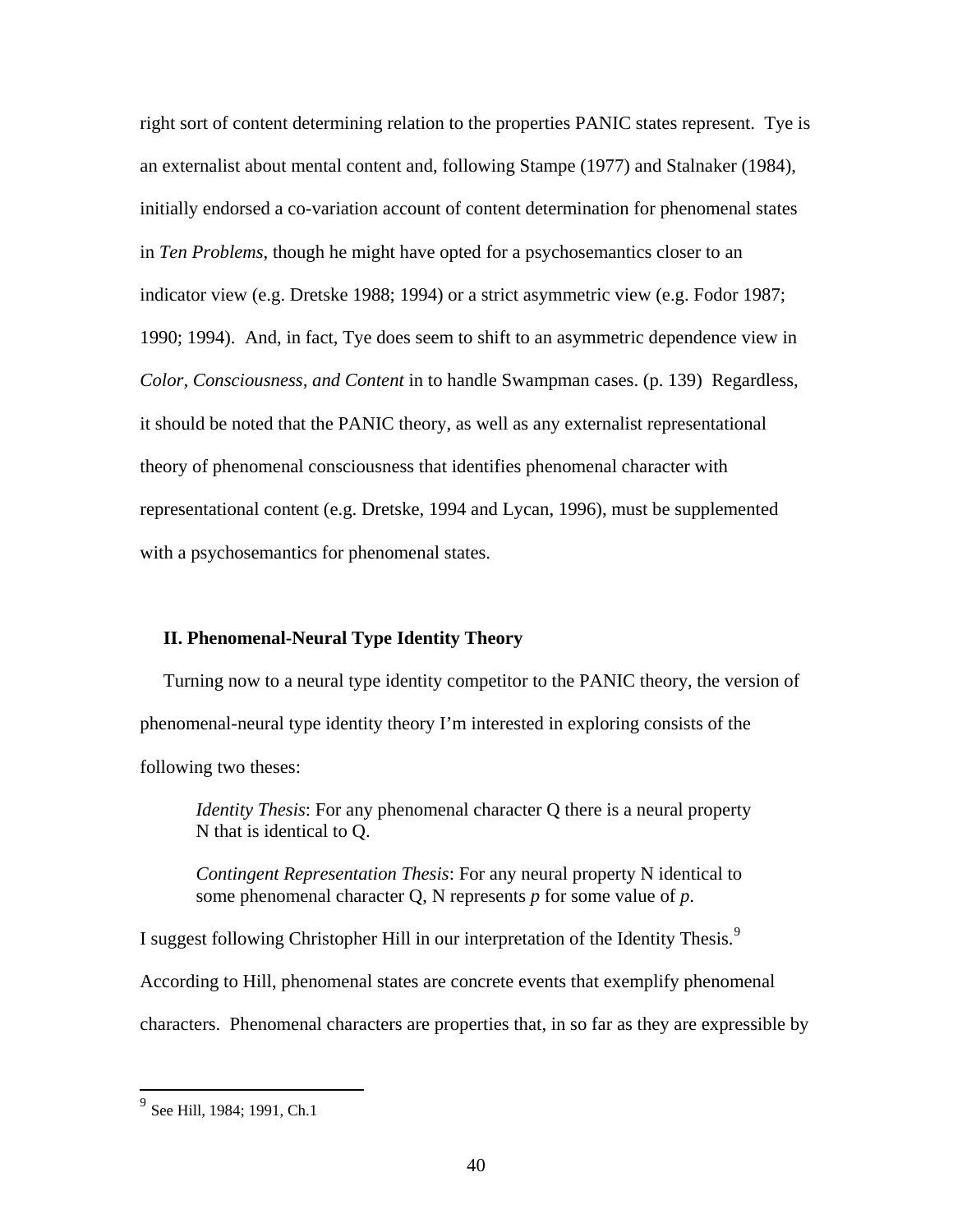terms used in law-like psychological generalizations, determine membership in phenomenal kinds. (1984, p. 295-297; 1991, p.3) So, for example, phenomenal characters like the felt stinging quality on the palm of the hand (e.g. after suffering a paper cut), or the phenomenal character associated with tasting, say, a mixture of toothpaste, scotch and orange juice just are the following properties respectively: *a stinging pain on the palm* and *a toothpasty-scotchy-orange juicy gustatory sensation*.

 Neural properties, according to Hill, are those properties expressed by terms constructed out of the primitive predicates used in the formulation of neuroscientific laws. In so far as the neural properties in question are the semantic values of such terms used in law-like, neuroscientific generalizations, they determine membership in neural kinds. (1984, p.295-297) Somewhat crude examples of such properties might include the following: *parvocellular stimulation in the left LGN* or *40-hertz rhythmic activity in the thalamocortical system*. And, of course, the identity between the relevant phenomenal characters and their neural correlates is necessary. It is not possible for there to be in instance of phenomenal character Q without there being an instance of its neural correlate N since, according to the Identity Thesis, they are one and same property.

 Before considering the Contingent Representation Thesis a brief word about Hill's metaphysical framework is in order. According to Hill, the account of properties appropriate for the Identity Thesis are Lewisian "natural properties" (Lewis, 1983 343- 47), or what has more recently come to be known as "sparse properties". By being the referents of terms that can be featured in law-like generalizations, properties are to be treated as universals in the sense that they are responsible for the objective resemblances and causal powers of particulars. For Hill, phenomenal states and neural states are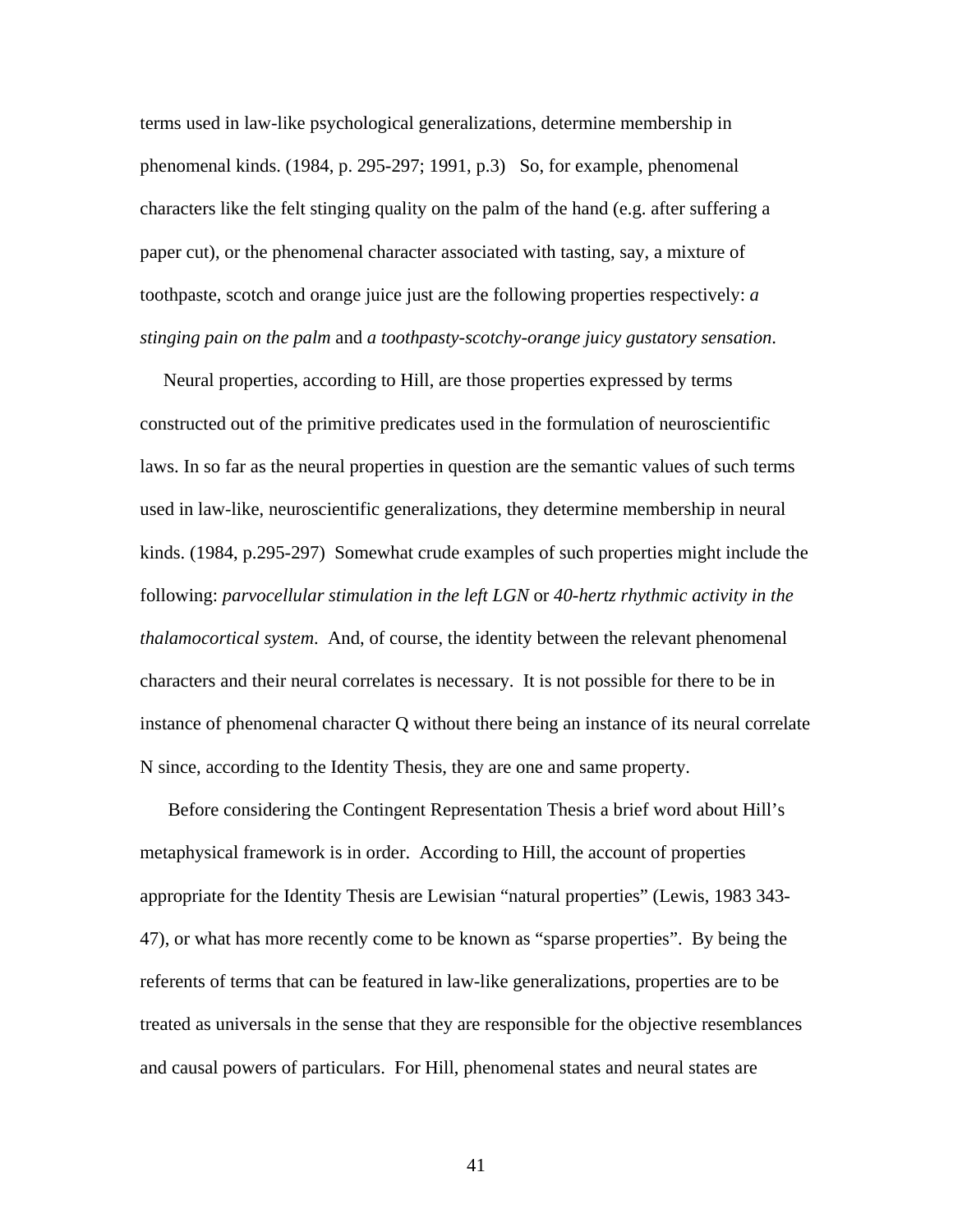concrete events and phenomenal characters are simply properties. So, token phenomenal states (events) exemplify (or instantiate) phenomenal characters (properties) and token neural states (events) exemplify (or instantiate) neural properties. Phenomenal states are typed in terms of the phenomenal characters they exemplify and neural states are typeidentified in terms of the neural properties they exemplify. Since, according to the Identity Thesis, phenomenal characters just are neural properties, then it follows that for any given phenomenal state (i.e. an event exemplifying a given set of Qs) that state just is a neural state (i.e. an event exemplifying a given set of Ns).

 Note too that Hill is officially neutral with respect to whether the particulars in question (i.e. the token events exemplifying properties) are structured events constituted by objects, properties and times (e.g. Kim, 1993) or *basic* concrete events (e.g. Davidson, 1980), since on Hill's view events exemplify properties.

 Turning now to the Contingent Representation Thesis we should first note that whatever  $p$  is that a given N represents  $p$  is a contingent fact about N. So, though it is not possible for a given N to be instantiated without the Q with which it is identical, or vice versa (since  $N = Q$ ), it is possible that N not have the representational content it in fact does. Whatever it is that makes it the case that a given N represents a given *p* (i.e. whatever the content determining relationship is that must hold between a given N and *p* such that N has the content that  $p$ ) is not metaphysically necessary; rather, it is only circumstantially, or historically, necessary *given* (a) the conditions that obtained when creatures with the relevant neurobiology evolved on Earth and (b) the natural laws that in fact obtain in the actual world. As a consequence it is logically possible that (e.g.) the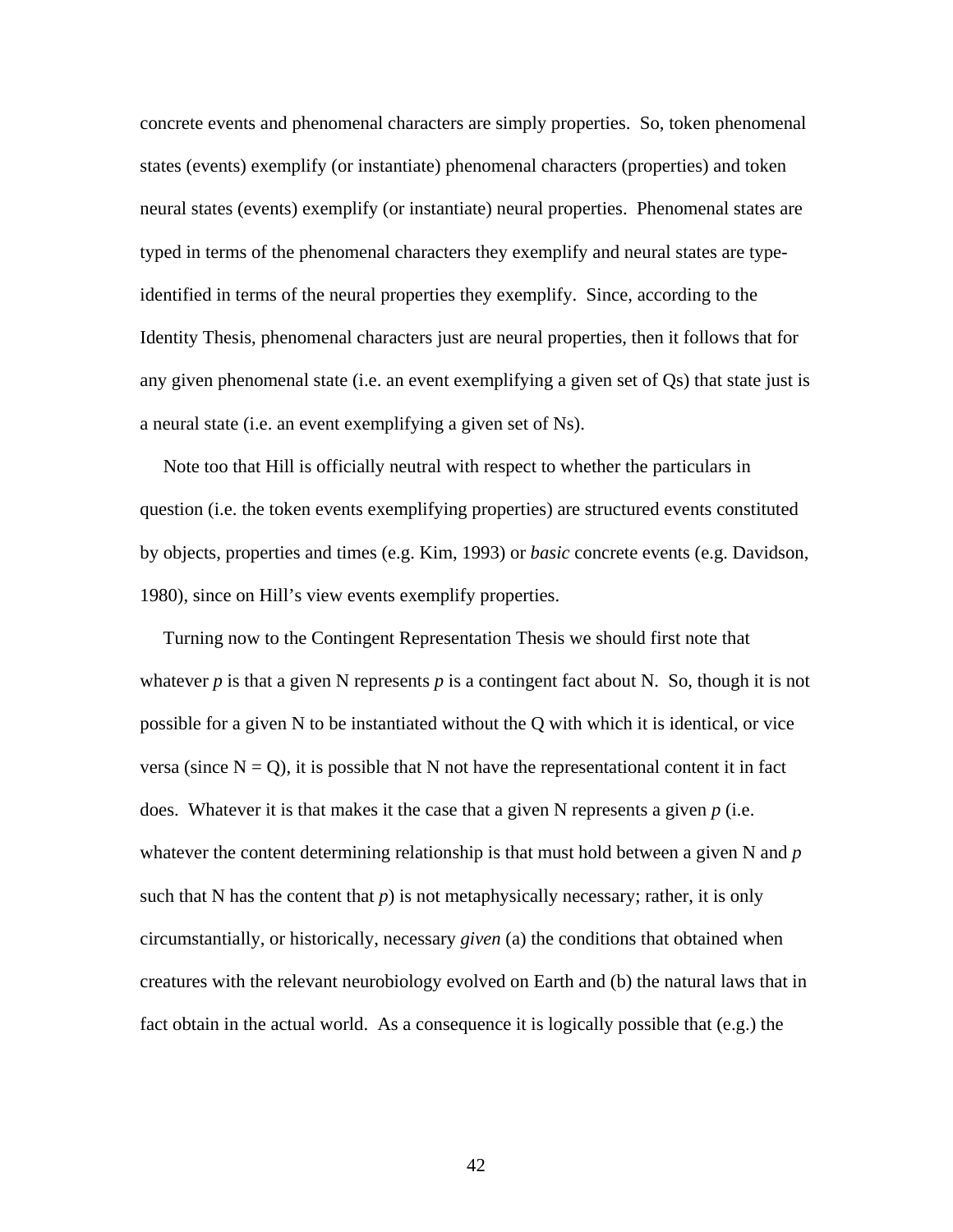stingingness typically associated with certain sorts of cutaneous pain should represent what the tickliness of tickles do and vice versa.

 Finally, I propose that the semantic contents of the Ns in question be, as Tye suggests, abstract possible states of affairs. However, I see no principled reason for treating such contents as states of affairs (as opposed to, say, structured propositions or property complexes)<sup>[10](#page-47-0)</sup> or calling such contents "nonconceptual". One exception regarding the latter is that we shouldn't require that a given creature *must* possess the concepts theorists use to spell out the correctness conditions for the relevant  $Ns$ <sup>[11](#page-47-1)</sup>. This, of course, all turns on the question of what concepts are, as well as what concept possession amounts to, for a given type of creature, which in turn depends on what sort of perceptual / cognitive architecture that creature has. These are empirical questions that, for most, if not all minded creatures, are far from being answered.

### **III. Phenomenal Character & Multiple Realizability**

 Since the PANIC theory is formulated in such a way that phenomenal character is to be located within the theoretical framework of RTM (or computational cognitive psychology generally) we can regard it as a particular brand of psychofunctionalist view about phenomenal consciousness. According to psychofunctionalism mental states, properties and processes are higher-order functional kinds that are in principle discoverable by empirical psychology. On this view mental kinds are realized by lowerorder, non-mental properties (e.g. neural properties in humans) by virtue of playing certain causal or computational roles specified by empirically established computational

<span id="page-47-0"></span> $10$  See Pautz (2007) for a discussion of some of the options representationalists have endorsed.

<span id="page-47-1"></span> $11$  See Speaks (2005) for a nice discussion of this issue.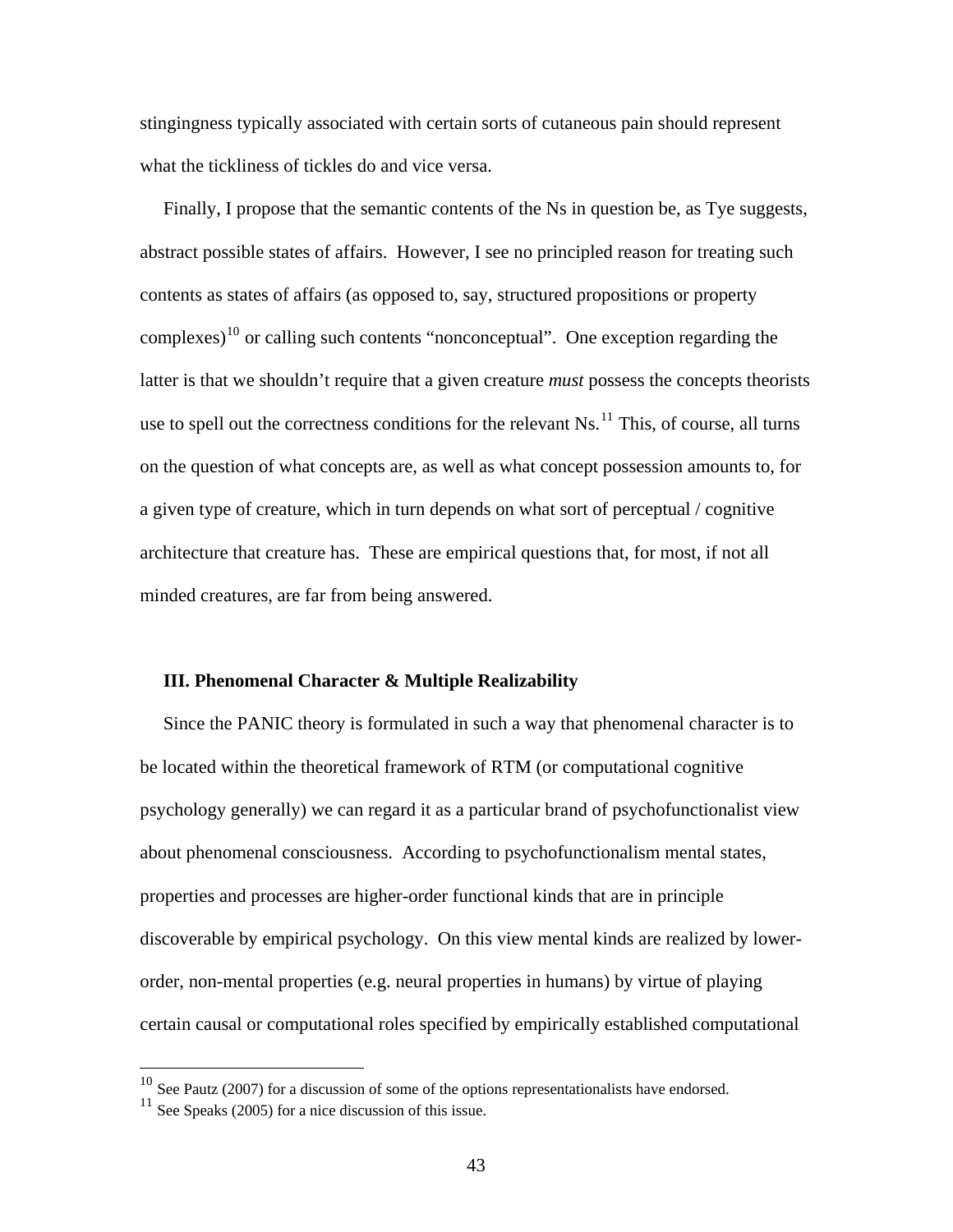cognitive psychological theories of mental phenomena generally. Thus, according to psychofunctionalism, mental states, properties and processes are to be identified with something's having some lower-order property or other that plays a certain causal or computational role.

 The primary advantage psychofunctionalism has over the neural type identity approach to reducing mental phenomena generally is that by treating mental states, properties and processes as higher-order functional kinds psychofunctionalism can easily accommodate the possibility that creatures or systems that differ from humans in physical constitution and composition enjoy the same types of mental states, processes and properties as humans while neural type identity theory can't. Traditionally, the thought has been that it is in fact likely that creatures or systems that are significantly different from humans in physical constitution and composition do enjoy some of the same types of mental states, processes and properties as humans. (Block and Fodor, 1972; Putnam, 1975) If so, then of course the psychofunctionalist approach to reducing mental phenomena generally should be preferred to the neural type identity approach. So, it is natural to wonder if the fact that the PANIC theory in particular permits the multiple realization of phenomenal states, and so the multiple realization of phenomenal characters, amounts to a decisive advantage over the phenomenal-neural type identity theory outlined above.<sup>[12](#page-48-0)</sup>

<span id="page-48-0"></span> $12$  A related advantage is that a psychofunctionalist view wouldn't require identifying a single phenomenal character with a disjunctive neural property to accommodate the possibility that tokens of one and same phenomenal character in the same individual, or members of the same species, is accompanied by tokens of distinct neural properties on different occasions. I will assume, however, that for any phenomenal character Q there is only one non-disjunctive neural property N that is a candidate for identification with Q. If the empirical evidence suggests otherwise, then either the relevant non-disjunctive neural property hasn't been discovered, or Q is not a neural property.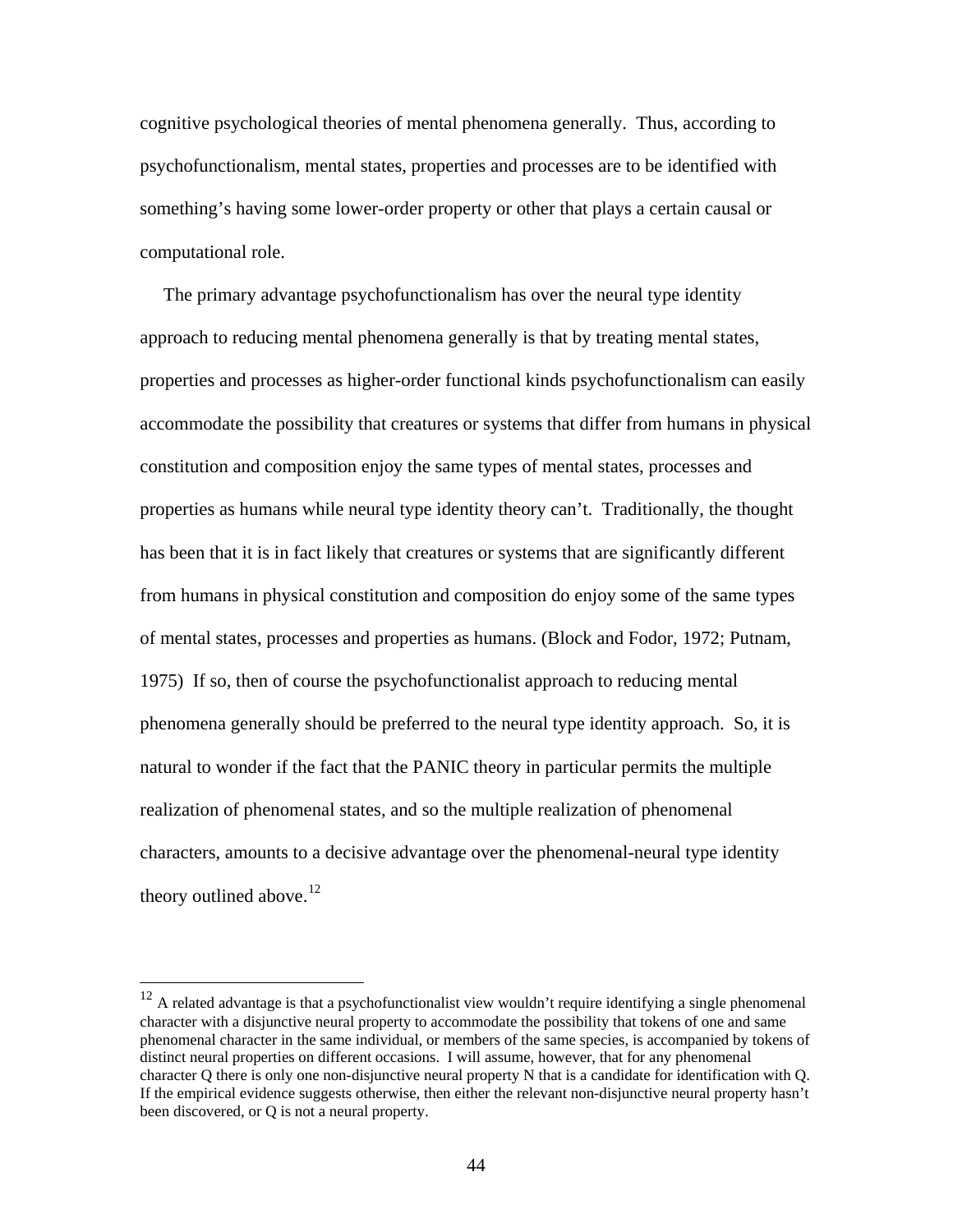Recently there has been a renewed interest in whether the possibility that mental kinds of various sorts are multiplied realized renders the neural type identity approach to reducing mental phenomena generally methodologically unsound. Some have argued that the extent to which mental kinds are multiply realized is negligible, and so not a threat to neural type identity approach generally. (Polger, 2000, 2004) Others have argued that multiple realizability poses no principled obstacles to inter-theoretic reduction. (Clapp, 2001) Still others have sought to undermine the idea that there is sufficient empirical evidence for the claim that it is likely that mental kinds are multiply realized. (Bechtel and Mundale, 1999; Bechtel and McCauley, 1999; Shapiro, 2000, 2004)

 Unfortunately, I have no new strategy for handling multiple realizability objections to neural identity theses about mental phenomena generally, or for phenomenally conscious sensory states in particular. For the best lines of response to such objections to neural type identity theses about mental states, processes and properties generally see Shapiro (2000; 2004) and Polger (2002; 2004). For the best responses to such objections regarding phenomenally conscious sensory states in particular see Hill (1984; 1991) and McLaughlin (2003b; 2007).

 Furthermore, I am not aware of any multiple realizability objections to the Identity Thesis *per se*. However, like multiple realizability objections to neural identity theses generally, such objections would have to come in one of two varieties. Since the Identity Thesis entails strict phenomenal-neural correlations, the first kind of objection would be to argue that for a given phenomenal character Q there is sufficient empirical evidence demonstrating that there is likely no unique neural property N such that Q and N are strict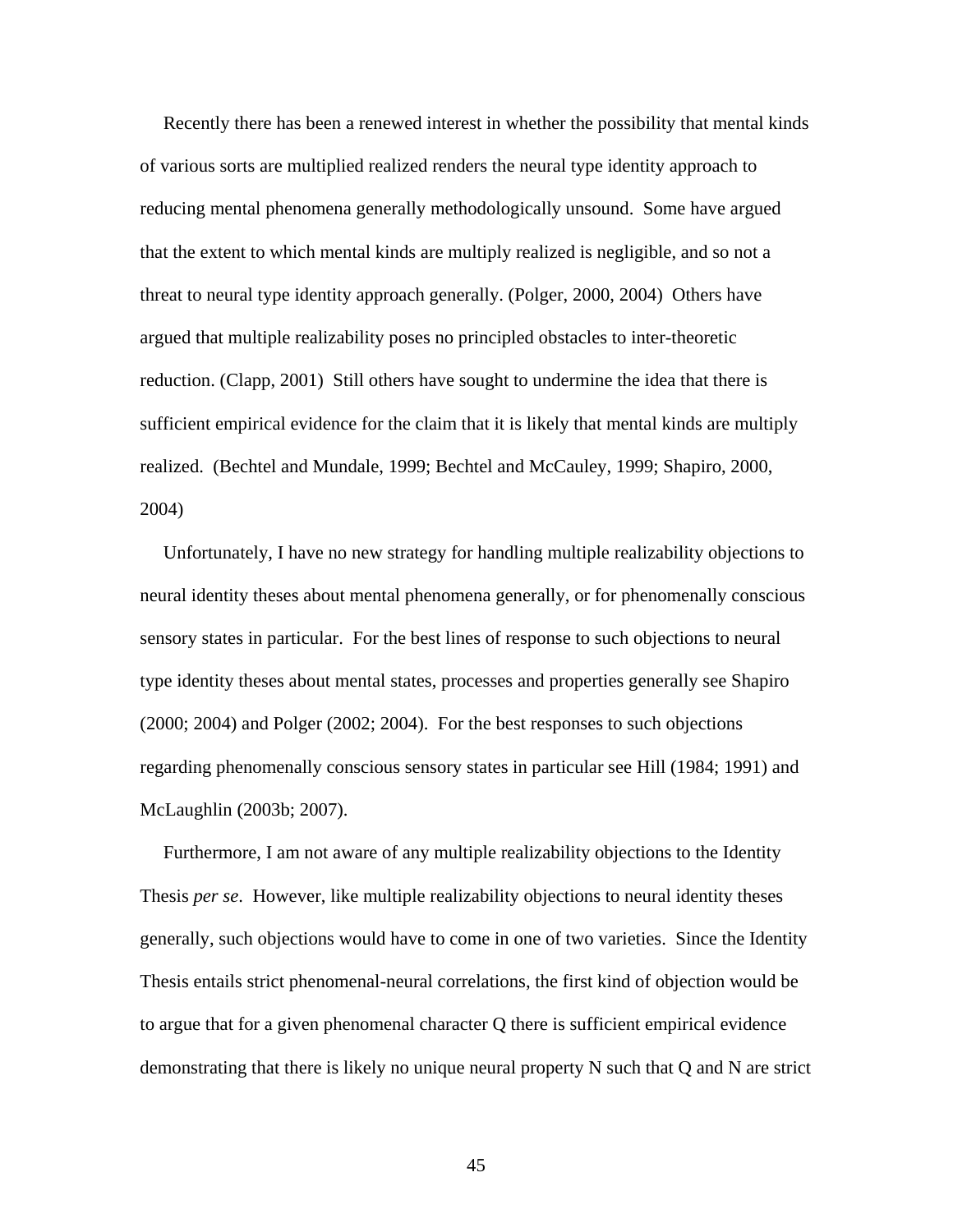correlates. If not, then it is implausible to suppose that any neural property is even a candidate for identification with Q. Thus, if there is a dependence relation holding between Q and nervous systems at all, it must be that the latter realize the former. So, for example, one might point to the neuroplasticity of neural structures to suggest that it is unlikely that there is a unique N the instantiation of which correlates with instantiations of a given Q. Or, one might point to evolutionary facts about naturally occurring nervous systems to argue that a given Q is a homoplasy among phylogenetically remote species. If so, then perhaps there might be two members of phylogenetically remote species that share the same Q but not a unique N such that the latter is instantiated when and only when the former is.

 The response to these sorts of empirical considerations is to point out that neuroscientists have at their disposal a wide variety ways to carve out neural kinds given that they use the tools, methods and theoretical frameworks of many sub-disciplines within the biological sciences, as well non-biological disciplines such as systems theory, information theory and computer science. Thus, regarding plasticity, it could very well be that the extent to which neural structures are plastic is irrelevant with respect to what the neural correlate of a given Q would be. And regarding the question of whether a certain Q is a homoplasy, there would be little reason to suppose that it is given the taxanomic practices of neuroscientists in mapping brains. See Bechtel and Mundale (1999) for a discussion of such practices, and below for a discussion of non-mammals relevant to this issue.

 The other kind of objection is *a priori* in nature. The strategy here is to argue that since it is at least conceivable (or imaginable) that for any given phenomenal character Q,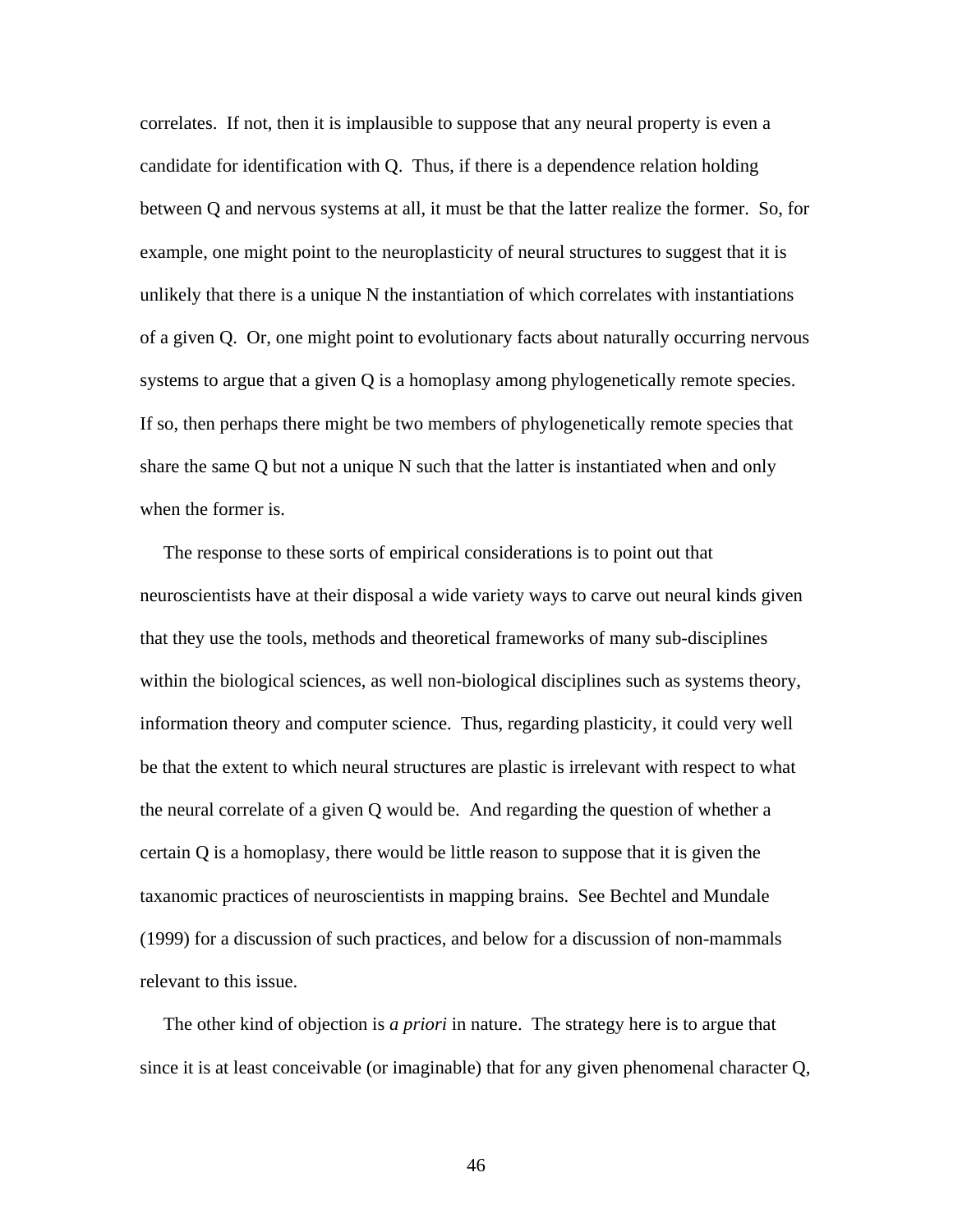Q couldn't be a particular N or any N at all, then we have sufficient reason to think that if there is a dependence relation holding between Q and nervous systems at all, it must be that the latter realize the former.

 The response to this kind of objection is to simply deny that conceivability (imaginability) is a reliable guide to not only determining the nature of the relationship between Qs and Ns, but between Qs and any sort of physical phenomenon. One reason for denying this is that conceivability (imaginability) alone provides no non-arbitrary way to demarcate what sort of physical phenomena could stand in some sort of dependence relation to phenomenal characters.

 The upshot of is that, like multiple realizability objections to neural identity theses regarding mental states, properties and processes generally, it is by no means obvious that there is a decisive case to be made that phenomenal characters are not neural properties. Despite this it is legitimate ask whether we are warranted in adopting the Identity Thesis prior to assessing the merits of any particular psychofunctional or type identity theory of phenomenal consciousness. This question is relevant for a few different reasons. First, one of the main motivations for the phenomenal-neural type identity approach to reducing phenomenal consciousness is that phenomenal-neural identities explain why it is that in organisms with a certain neurobiology (namely, human beings and other primates) the presence of phenomenal characters is correlated with the presence of electrochemical activities in certain neural structures. However, this wouldn't necessarily be an advantage over psychofunctionalism since a psychofunctional theory of phenomenal consciousness could just as easily account for the correlations. For it could be that the electrochemical activities of the neural structures in question only contingently play some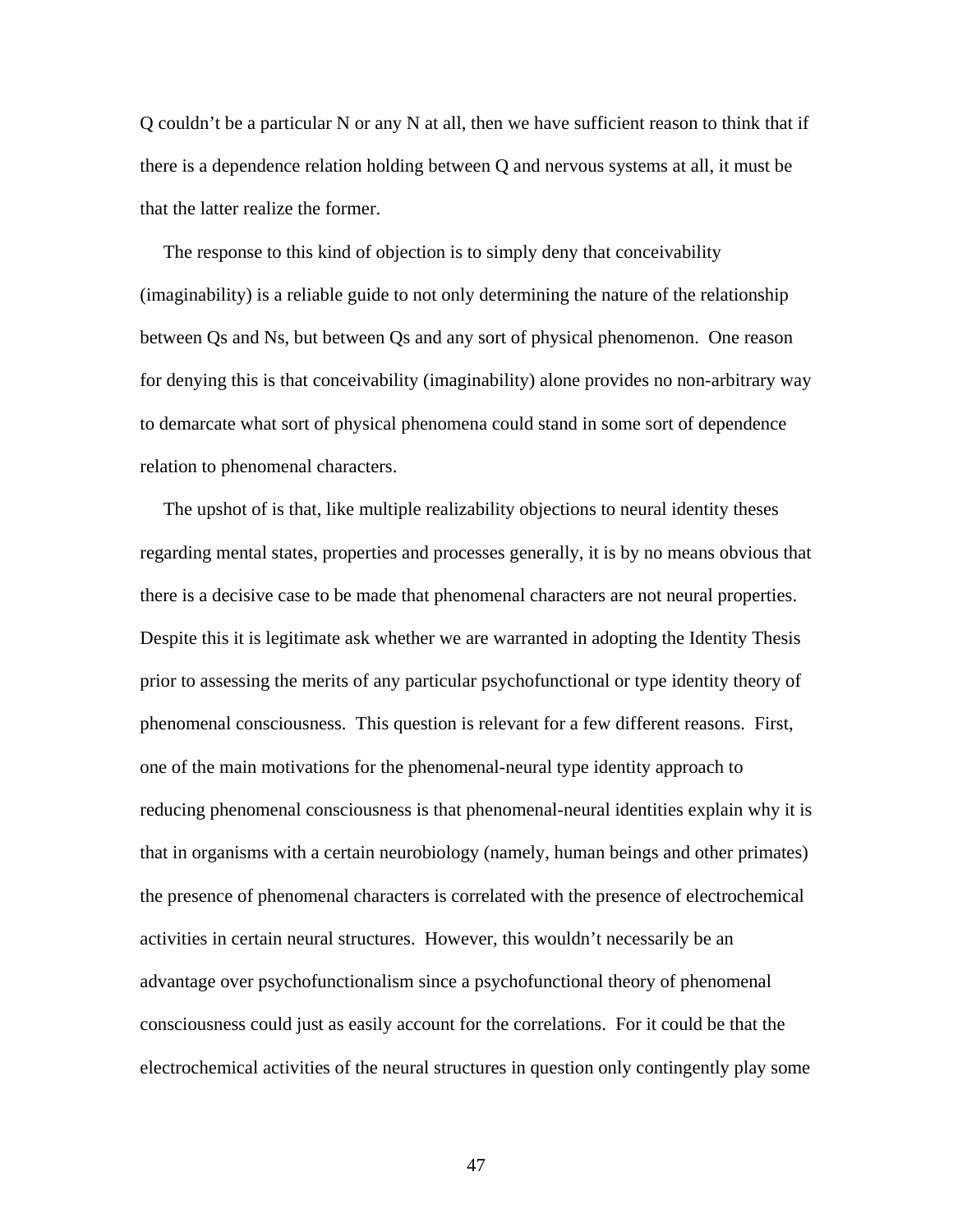role in realizing phenomenal characters. So, it could be metaphysically possible – indeed, nomologically possible – that there are no such correlations but that there exist phenomenal characters all the same.

 Second, as concerns the scientific study of phenomenal consciousness to date there is little to suggest favoring the Identity Thesis over psychofunctionalism. For there is some dispute as to whether scientists attempting to study consciousness (or certain aspects thereof) even have the phenomenal character of sensory states as their target.<sup>[13](#page-52-0)</sup> If not, then this would give us reason to be suspicious that a putative neural correlate of a given phenomenal character really is a correlate. Furthermore, of the more popular proposals that have been offered as to what the neural correlates of consciousness (or certain aspects thereof) might be many cite computational processes performed over electrochemical states of neural structures as being correlates, and not the electrochemical states of specific neural structures *per se*. [14](#page-52-1) Though in both cases the correlates are defined in terms of what neuroscientists take actual carbon-based neural mechanisms to be doing it is simply unknown to what extent either sort of correlate might be multiply realized.[15](#page-52-2)

<u>.</u>

<span id="page-52-0"></span> $13$  For example, Block (1995) has argued that for the most part they don't, though see Kriegel (2006) for a response. See Atkinson et al. (2000) for a sample of which theories are purported to have phenomenal character as their target and which theories don't.

<span id="page-52-1"></span><sup>&</sup>lt;sup>14</sup> The former correlates are functional properties defined in terms of what the electrochemical states of certain neural structures do with respect to processing information. These correlates are computational processes in which electrochemical states of certain neural structures are engaged. The latter correlates are electrochemical states of specific neural structures that play certain information-processing roles. We can think of the latter correlates as neurally realized representational vehicles, and the former correlates as computational processes that operate on neurally realized vehicles. Again, see Atkinson et al. (2000) for a sampling of both the "vehicle" and "process" theories.

<span id="page-52-2"></span><sup>&</sup>lt;sup>15</sup> However, regarding the latter sort of correlates, McLaughlin suggests that although neuro-computational states are characterized as states involved in computing functions for the purposes filling a certain information-processing role the states themselves needn't be construed as second-order role states. (2003, p.186)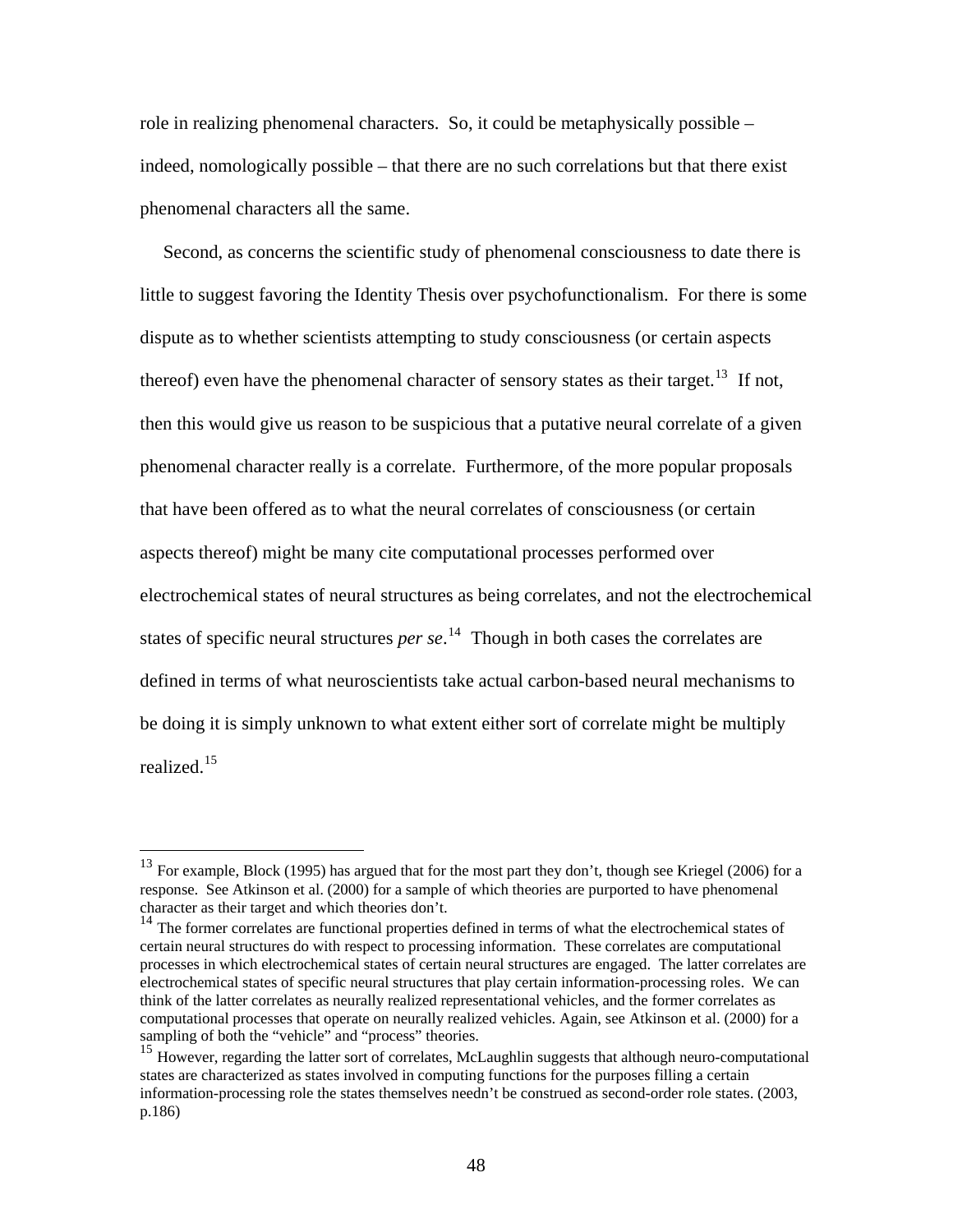Finally, and most importantly, since psychofunctionalism permits the possibility that phenomenal characters are multiply realized psychofunctionalism safely avoids chauvinism with respect to how widely phenomenal consciousness is distributed among different types of creatures. That is, psychofunctionalism doesn't run the risk of denying that creatures or systems lacking a certain neurobiology are phenomenally conscious when for all we currently know such creatures or systems are phenomenally conscious. That psychofunctionalism doesn't risk chauvinism could be viewed as a virtue that amounts to a major advantage over the phenomenal-neural type identity theory presented above.

 In the next section I consider the last of these reasons for asking whether we're warranted in adopting the Identity Thesis prior to assessing the merits of any particular phenomenal-neural type identity or psychofunctionalist theory of phenomenal consciousness. The reason for doing so should be clear. If the risk of chauvinism is a legitimate concern about the Identity Thesis, then the fact that the PANIC theory safely avoids chauvinism would count decisively against the phenomenal-neural identity theory presented above regardless of whether it enjoyed all the explanatory virtues of the PANIC theory. I argue, however, that chauvinism is not a legitimate concern. Insofar our topic concerns the phenomenal characters of sensory states first and foremost we are no less warranted in adopting the Identity Thesis than taking a psychofunctionalist stance about phenomenal consciousness prior to assessing the merits of any particular neural type identity or psychofunctionalist proposal. First I argue that a psychofunctionalist approach to reducing phenomenal consciousness has no advantage over the phenomenalneural type identity approach with regard to how widely phenomenal characters are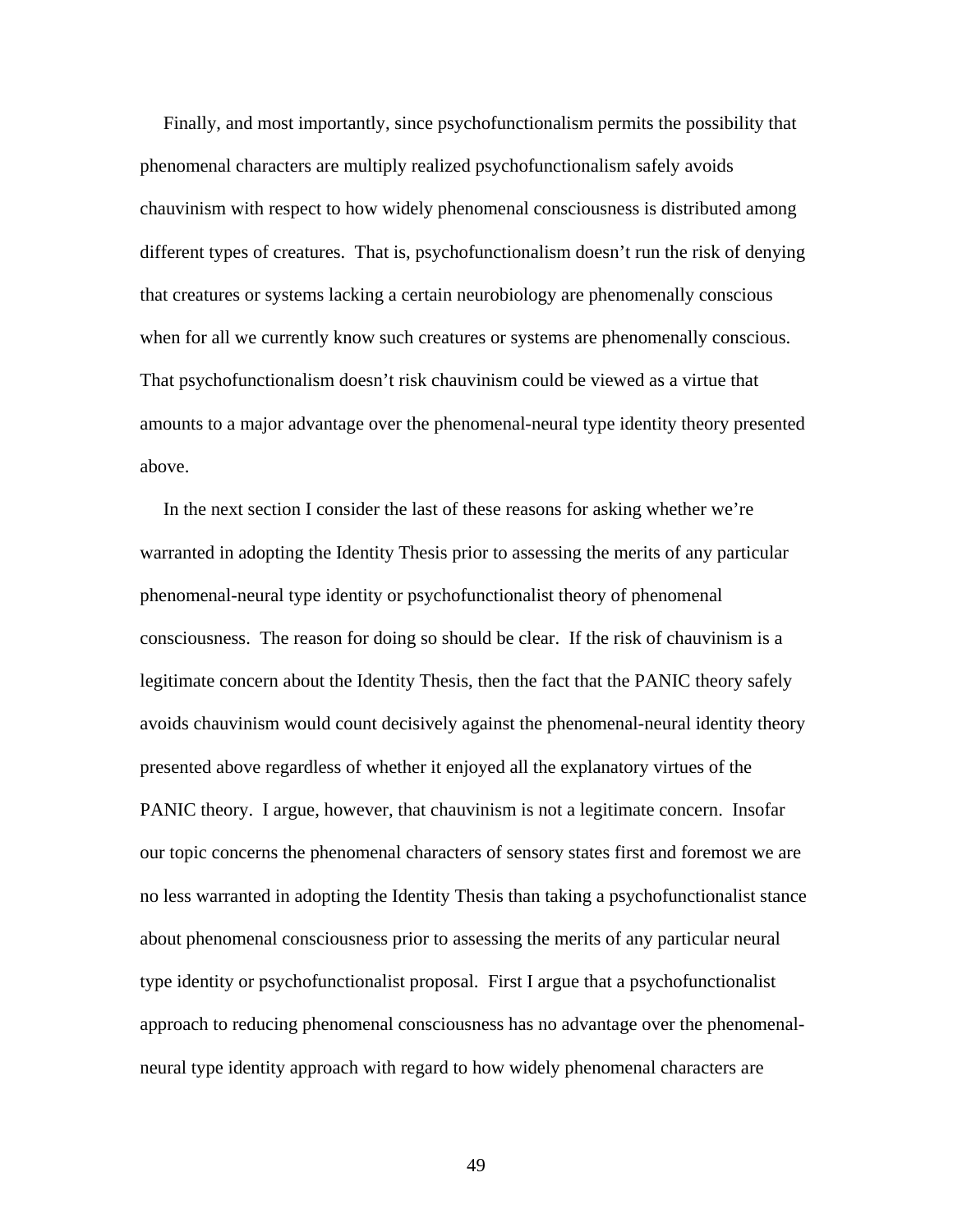distributed among different kinds of organisms with carbon-based nervous systems. If not, then the mere fact that psychofunctionalism can accommodate the possibility that non-human organisms with carbon-based nervous systems does not give us sufficient reason to rule out the Identity Thesis in favor of psychofunctionalism. In short, the Identity Thesis is sufficiently liberal enough to allow for the possibility that not only other higher mammals, but also lower mammals and even non-mammals are phenomenally conscious. That is, the Identity Thesis is no more chauvinistic than psychofunctionalism when it comes creatures with carbon-based nervous systems.

 This leaves us with the question of whether the Identity Thesis is chauvinistic with respect to creatures or systems that are not carbon-based, but are behaviorally and functionally / computationally isomorphic to organisms that are. I argue that both the psychofunctionalist and the identity theorist ought to regard the mere fact that the latter have a certain neurobiology that the former lack as a possible relevant different between the two regarding their status as phenomenally conscious beings. So long as this fact should be regarded as a relevant difference, then psychofunctionalism runs the risk of being too liberal with respect to creatures or systems that are not carbon-based, but are behaviorally and functionally / computationally isomorphic to organisms that are. That it does counterbalances the risk of chauvinism on the part of phenomenal-neural type identity theory.

#### **IV. How Widely is Phenomenal Consciousness Distributed?**

 Consider first what we do know about the relationship between phenomenal consciousness and carbon-based nervous systems. Barring skepticism about other minds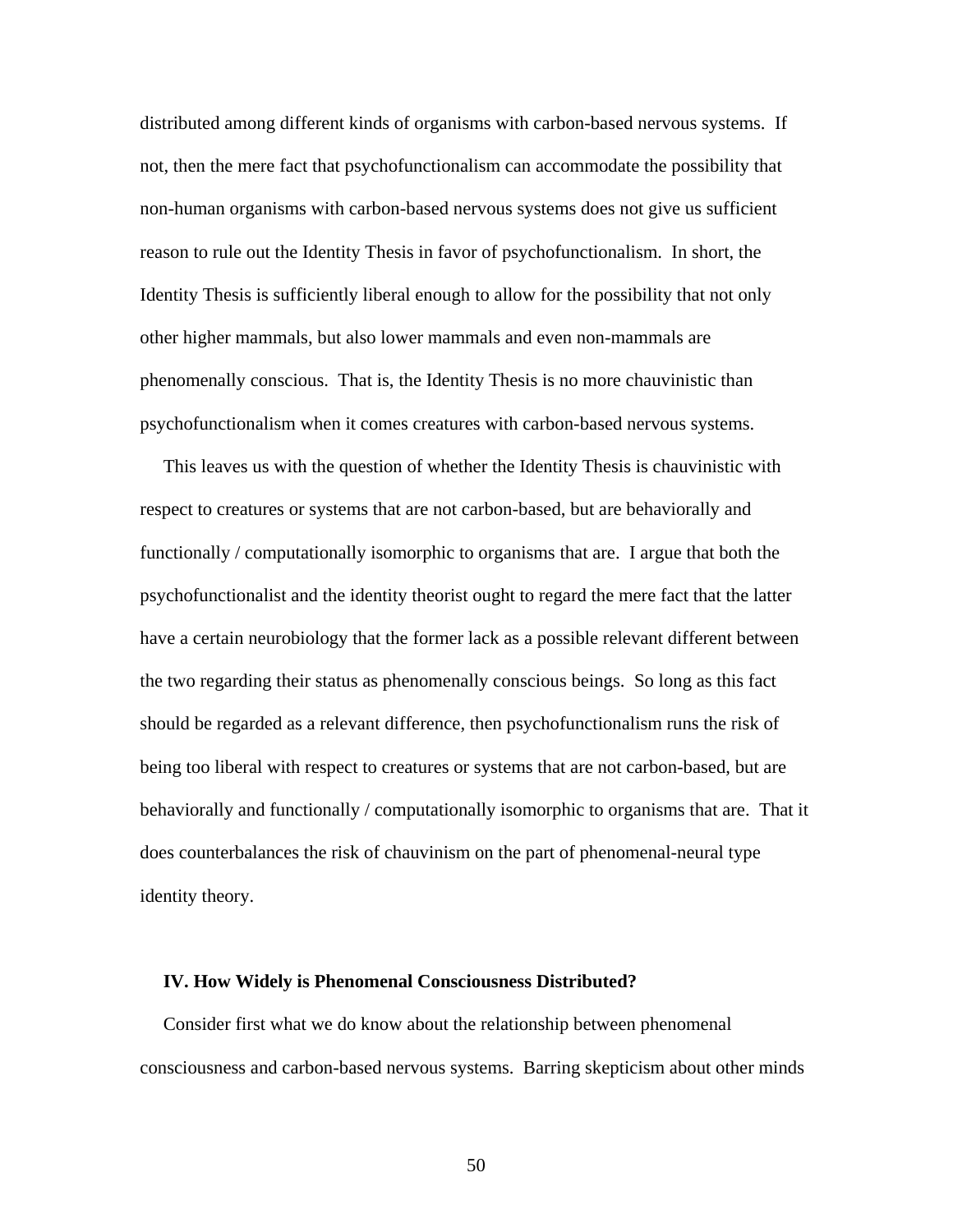we know that in organisms with a certain neurobiology (namely, human beings and probably certain other higher mammals) the presence of phenomenal consciousness is strongly correlated with the presence of certain functioning neural structures. Even dualists of various stripes will grant this, and only skeptics about other minds would be compelled to deny it. Furthermore, we have learned quite a bit about those neural structures over the past century thanks not only to major advances in the many scientific disciplines that inform the study of those structures, but also to advances in the technologies used to study them. As a result of these advances we have a number of well-established working theories about what these neural structures do and how they do it. Among them are neuro-computational theories of each of the major sensory systems and their component sub-systems, theories that have in part been constructed to account for certain facts about the sort of phenomenal consciousness humans enjoy.<sup>[16](#page-55-0)</sup> What is important about such theories with regard to what we do know about the relationship between the fact that we enjoy the sort of phenomenal consciousness we do and the fact that we have a certain neurobiology is that we wouldn't have even hit upon them were there not some sort of interesting metaphysical relationship between the two. In light of this, it is certainly not unreasonable to conclude that there is something about *our*  neurobiology that plays a crucial role in our being phenomenally conscious in the manner that we are. That is, there is something about our neurobiology that suffices for the sort of phenomenal consciousness we enjoy. Both the phenomenal-neural type identity theorist and the psychofuncitonalist agree to this.

<span id="page-55-0"></span> $16$  Notable among them is the opponent processing theory of color vision (Hurvich, 1980) and the gate control theory of pain (Melzack and Wall, 1967; 1988). Though see Hardcastle (1997) for a critique of the latter.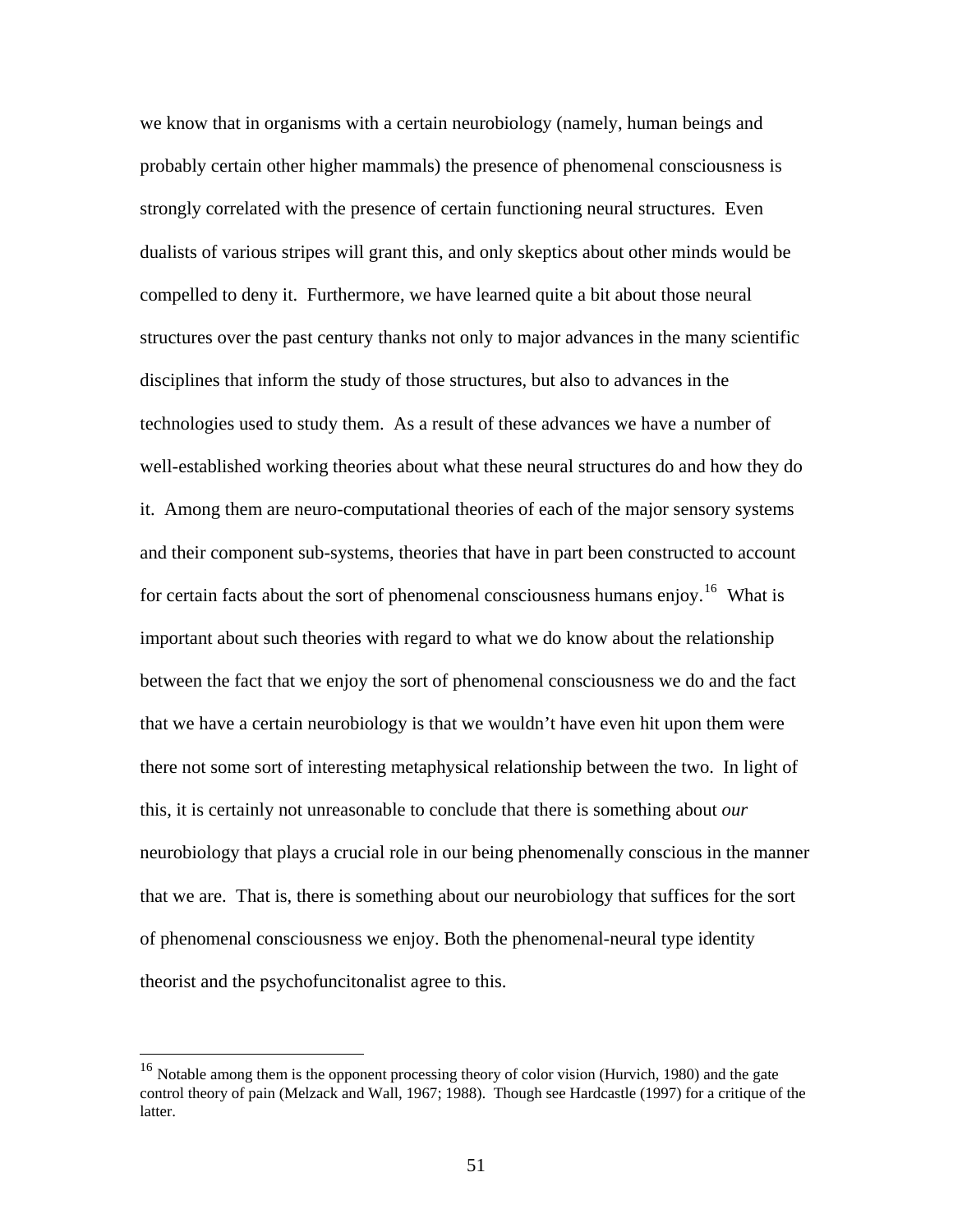Of course despite what we know about the neural structures correlated with various aspects of phenomenal consciousness in humans we don't know what it is exactly about those structures that makes for phenomenal character, and so we don't know what it is exactly about our neurobiology generally that suffices for our being phenomenally conscious in the manner that we are. Given our relatively impoverished scientific understanding of phenomenal consciousness it is epistemically possible that having the sort of carbon-based nervous systems we do is not necessary for our being phenomenally conscious. And this, of course, is where the phenomenal-neural type identity theorist and the psychofunctionalist disagree. The psychofunctionalist thinks that having a certain neurobiology is sufficient, but not necessary phenomenal consciousness. The phenomenal-neural type identity theorist thinks that having a certain neurobiology is sufficient and necessary for phenomenal consciousness. Since it has yet to be determined scientifically what it is about our neurobiology that makes for phenomenal consciousness in humans the question of how widely phenomenal consciousness is distributed takes on philosophical significance.

 The Identity Thesis places no restrictions on how neural properties that might be candidates for identification with phenomenal characters are to be individuated neuroscientifically. The examples of neural properties cited above are electrochemical states of "mid-sized" neural structures in humans. However, neural properties that are candidates for identification with phenomenal characters might include electrochemical states of single cells or large-scale cell assemblies. Furthermore, candidate neural properties can be individuated in terms of a number of different organizational, functional and computational properties of neural structures along with whatever other sub-cellular,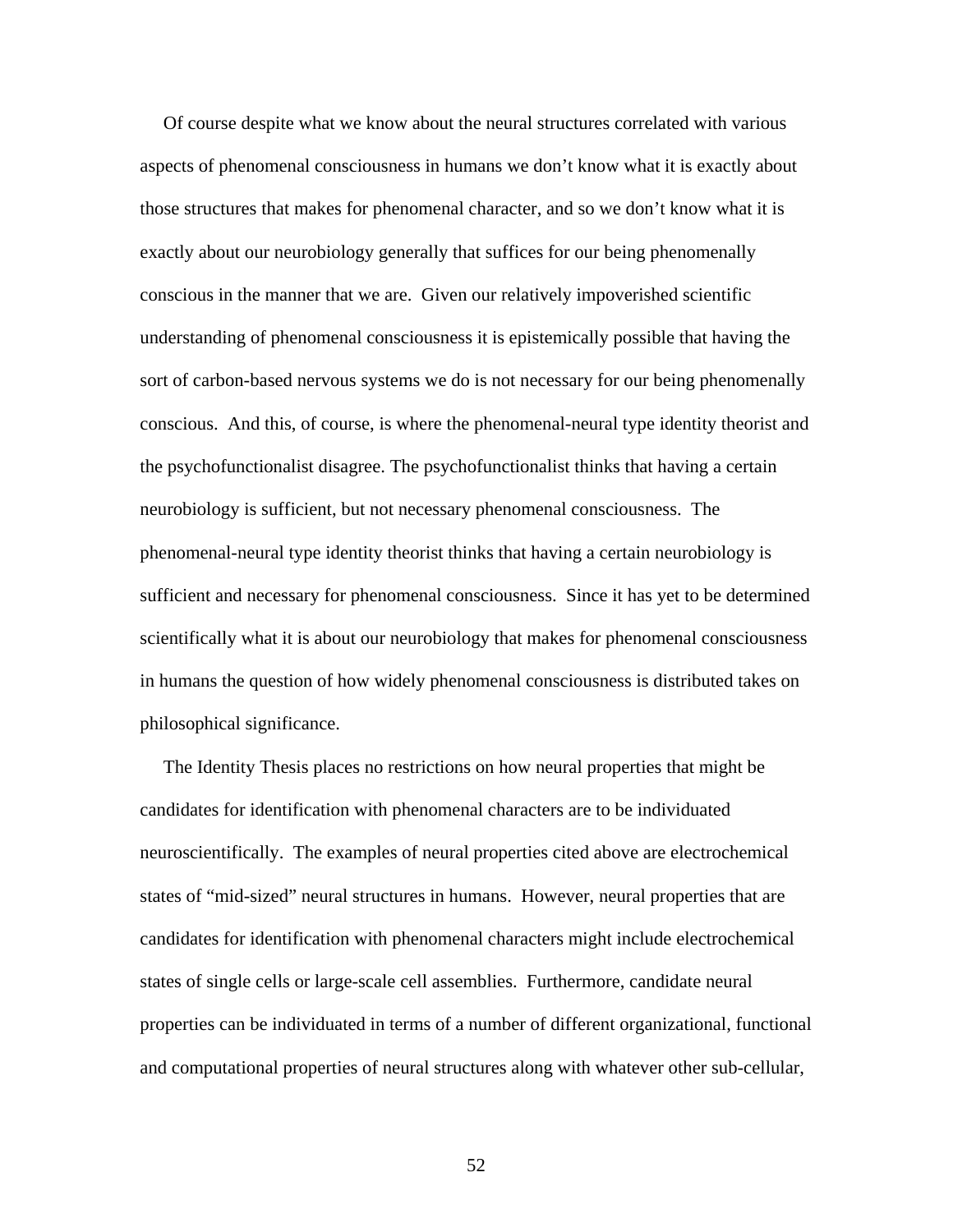cellular or super-cellular properties that are essential to the generation of nerve impulses and synaptic transmission. As I previously mentioned, a proper understanding of the nature of the neural structures that comprise carbon-based nervous systems requires the tools, methods and theoretical framework of many sub-disciplines within the biological sciences, as well non-biological disciplines such as systems theory, information theory and computer science, neuroscientists have at their disposal a wide variety of ways to carve out neural kinds. Thus, the Identity Thesis as quite liberal with respect to what sorts of creatures with carbon-based nervous systems might enjoy some sort of phenomenal consciousness. That is, since any given phenomenal character Q just is a certain neural property N, Q  $(=N)$  might be shared across individuals within the same species, or across individuals that are members of different species. So long as the individuals in question have the relevant neurobiology it is possible for them to instantiate  $Q (=N)$ .

 Furthermore, the Identity Thesis doesn't rule out the possibility that there are some phenomenal characters that humans don't enjoy, but other organisms do by virtue of having a neurobiology that makes for phenomenal characters (=neural properties) humans don't experience (=instantiate). The extent to which other non-human organisms with carbon-based nervous systems share the very same sort of phenomenal consciousness humans do depends on the extent to which their neurobiology is similar to that of humans. It may very well be that the phenomenal characters (=neural properties) humans experience (=instantiate) aren't the only ones that exist.

 The only restriction the Identity Thesis places on the possibility of a given creature or system enjoying some sort of phenomenal consciousness or other is that it have a certain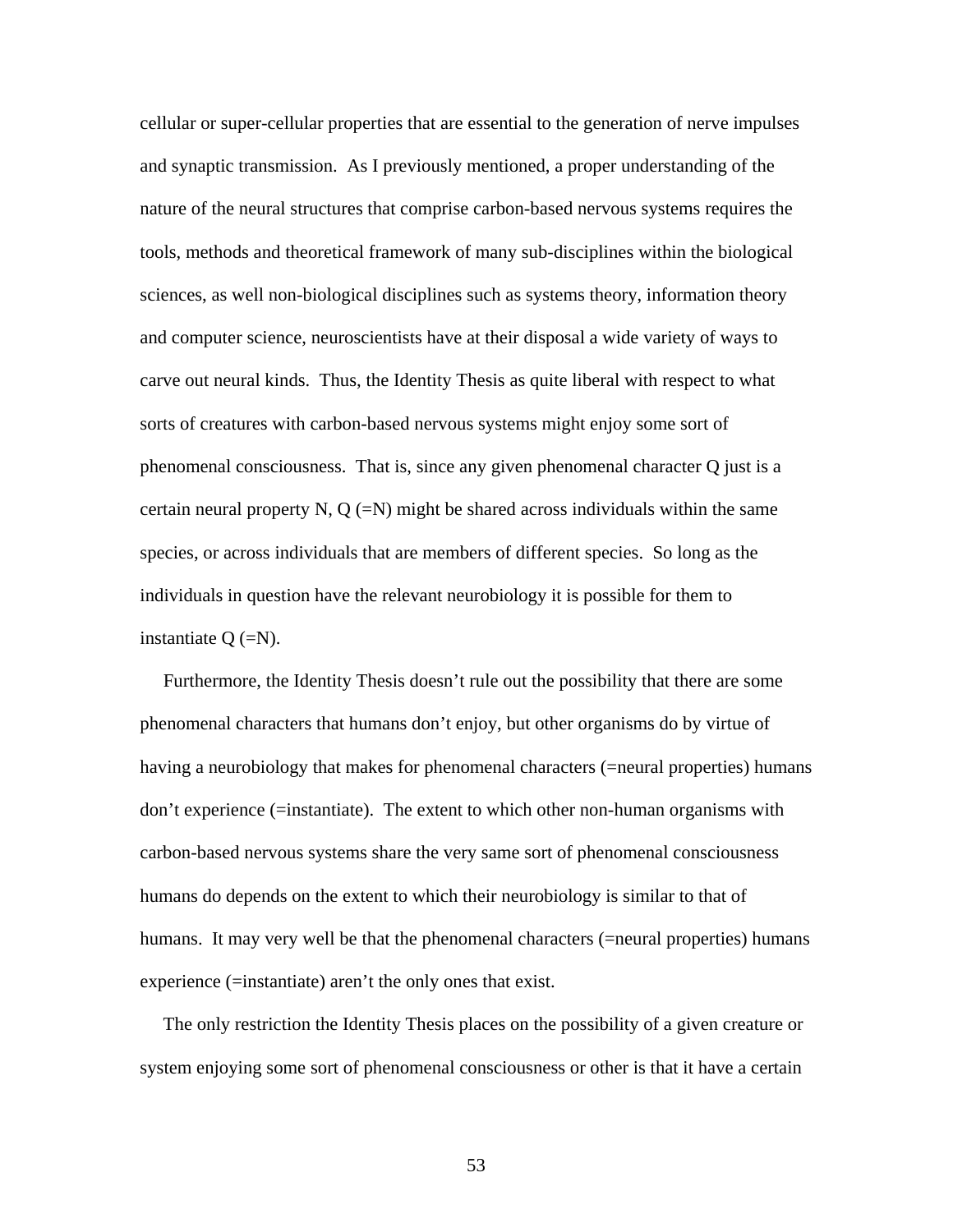sort of neurobiology. What sort of neurobiology? This is an empirical question, one that we may not actually answer but in principle could. And though we don't currently know all the details about what the requisite neurobiology is we are nonetheless warranted in thinking that certain mammalian species enjoy phenomenally conscious sensory states of some sort or other. Given the many anatomical, physiological and functional similarities between human nervous systems and those of certain other mammals it is very likely that certain other primates are phenomenally conscious, and perhaps even rats, cats and bats. So, if it is a virtue of psychofunctionalism that it can accommodate the possibility that certain other higher mammals are phenomenally conscious it is not one that amounts to an advantage over the phenomenal-neural type identity approach to reducing phenomenal consciousness.

 But what about organisms whose nervous systems are significantly different from those of human beings and other higher mammals in terms of neuroanatomy, neurophysiology or function? For example, do pigeons, turtles or honeybees have the relevant sort of neurobiology? One reason for thinking they do is that they are all organisms whose nervous systems play an essential role in sensorimotor behaviors. And they may well experience some of the very same types of phenomenal character humans and other higher mammals do. However, for all we currently know about the relationship between carbon-based nervous systems and phenomenal consciousness, there may be nothing it is like for any of these organisms to undergo the sorts of sensory states they do. We know in our own case that certain sensorimotor behaviors are not accompanied by phenomenally conscious sensory states – or at least not ones we are aware of undergoing. For example, saccadic eye movements and certain complex grasping movements of the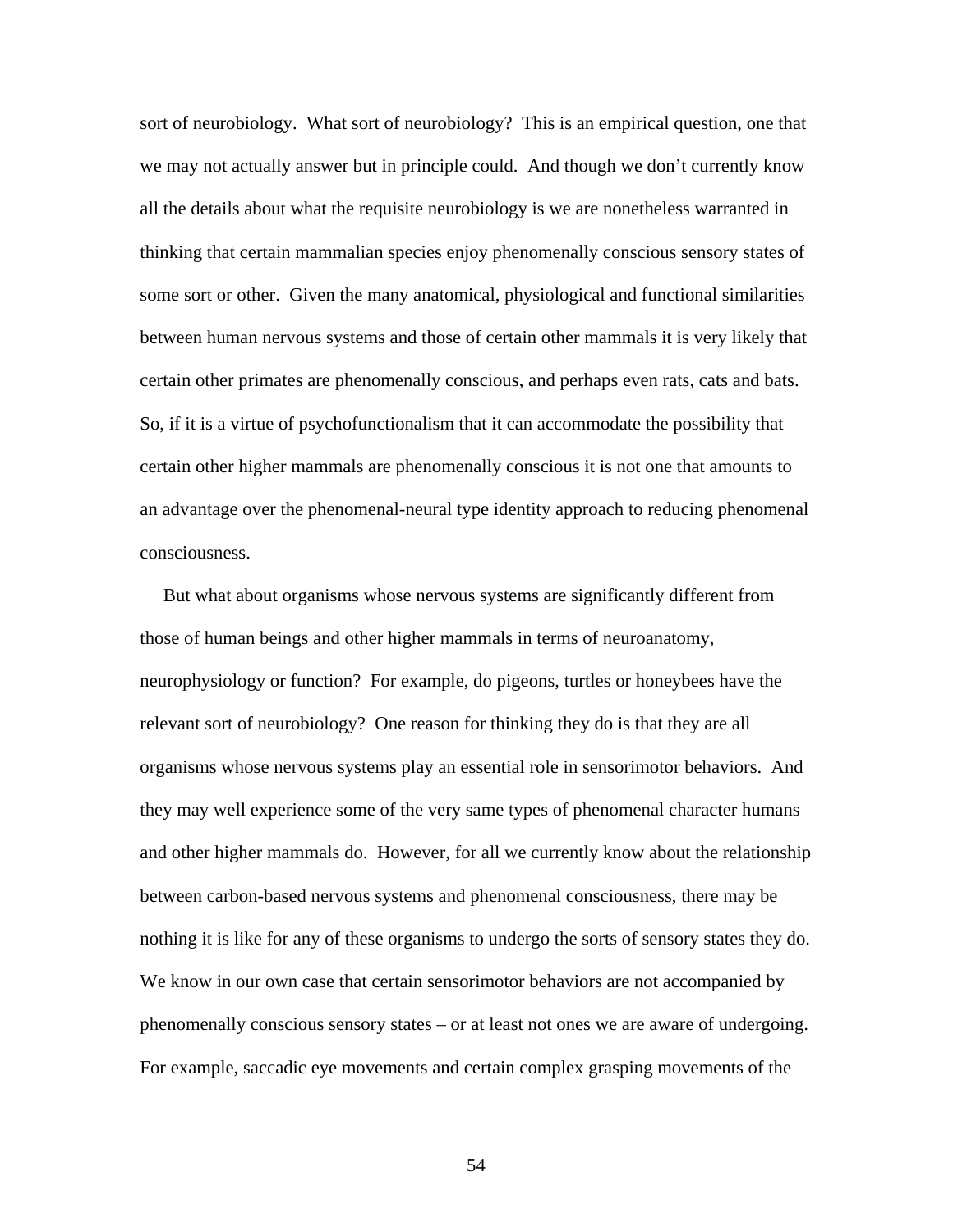hand and limb require the processing of visual information, but are not accompanied by phenomenally conscious visual experiences.<sup>[17](#page-59-0)</sup> (Goodale and Milnar, 1992, 1995; Goodale, 2007) So, it could very well be that the sensorimotor behaviors of pigeons, turtles and honeybees are not accompanied by sensory states with any sort of phenomenal character.<sup>[18](#page-59-1)</sup> Or, since the Identity Thesis doesn't rule out the possibility that there are some phenomenal characters that humans don't experience, then if there is something it is like for pigeons, turtles or honeybees to detect visual stimuli, to be hungry, or suffer various sorts of pain, the phenomenal characters they do experience may be ones that we don't.

 Whether a given organism has the sort of neurobiology that makes for any sort of phenomenal character is an empirical question. We know that humans do and we are certainly warranted in thinking that certain higher mammals do. The phenomenal-neural type identity theorist and the psychfunctionalist accept both of these claims, and they can do so without begging the question against one another. Ultimately they may disagree about organisms whose nervous systems differ significantly from those of humans and other higher mammals, but at this stage of our scientific investigations into the relationship between carbon-based nervous systems and phenomenal consciousness it would be premature for either to insist that any such organism either does or does not enjoy some sort of phenomenal consciousness. Thus, the mere fact that psychofunctionalism doesn't risk chauvinism when it comes to organisms with carbonbased nervous systems is no advantage over phenomenal-neural type identity theory for

<span id="page-59-0"></span> $17$  At least they're not accompanied by phenomenally conscious visual experiences that we can be aware of undergoing.

<span id="page-59-1"></span><sup>&</sup>lt;sup>18</sup> This same point is made by McLaughlin (2007, p.441).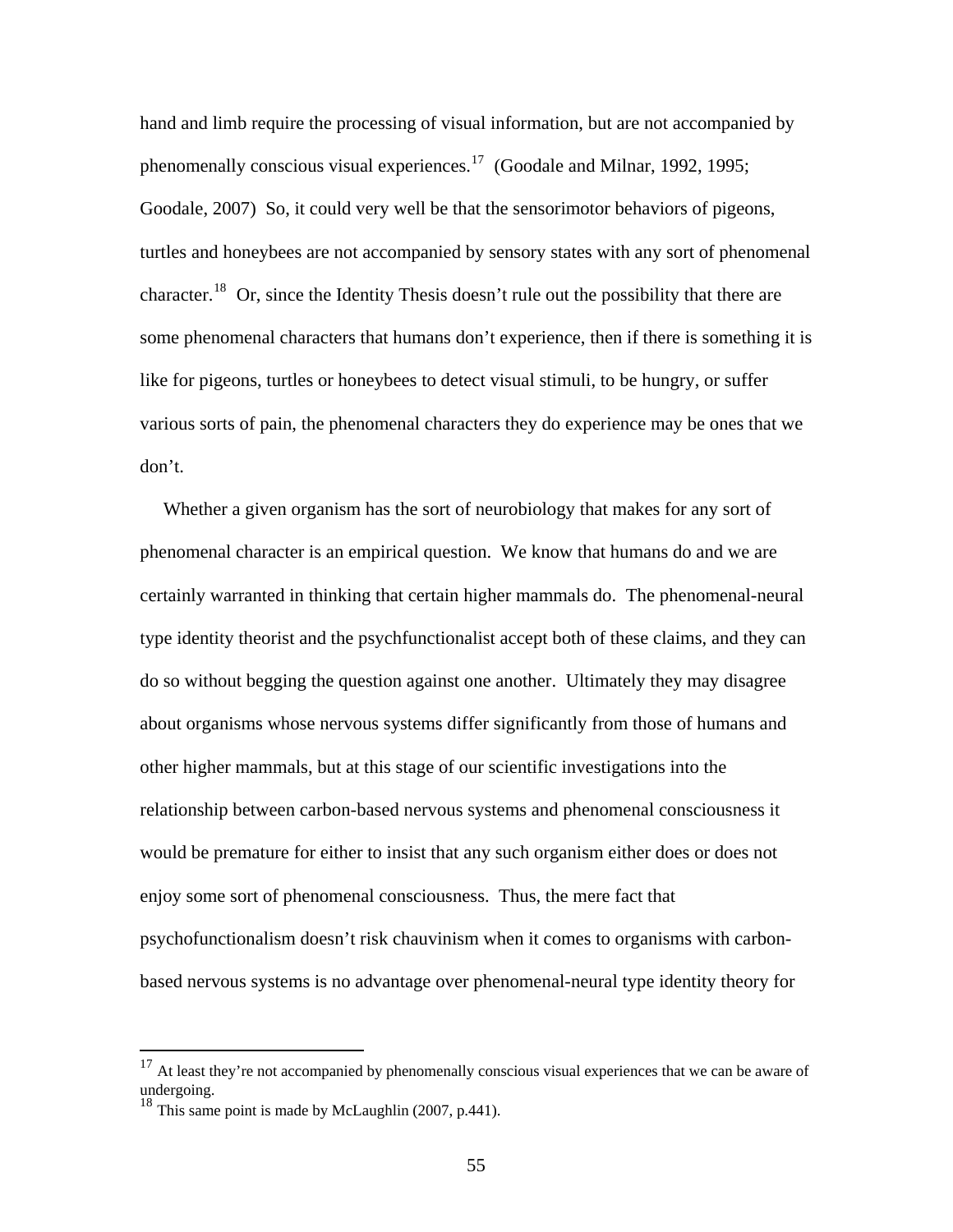the phenomenal-neural type identity theory is no less chauvinistic than psychofunctionalism in that regard.

 This brings us to the question of whether phenomenal-neural type identity theory is inferior to psychofunctionalism because according to the former only creatures with carbon-based nervous systems can be phenomenally conscious. To focus this question consider, for example, android creatures that (a) have the exact same kinds of behavioral propensities as humans, both verbal and non-verbal; (b) have an internal, non-carbon based device that collects, processes and transmits information in a way that is functionally / computationally isomorphic to that of the human nervous system; and (c) have no internal states that can properly be said to instantiate neural properties. Are we any less warranted in thinking that these androids enjoy the sort of phenomenal consciousness humans do merely because they lack the sort of neurobiology humans possess? If, as I will argue, the answer is 'yes', then the possibility that the Identity Thesis is chauvinistic with regard to whether such creatures are phenomenally conscious is counterbalanced by the possibility that psychofunctionalism is too liberal in that regard. Psychofunctionalism predicts that such androids would enjoy the exact same sort of phenomenal consciousness humans do. However, a possible relevant difference between the androids and humans regarding their status as phenomenally conscious beings is that the latter have a certain neurobiology and the former don't. So long as both the type identity theorist and psychofunctinoalist grant this, then psychofunctionalism is no worse off than phenomenal-neural type identity theory in being wrong about how widely phenomenal consciousness is distributed. Just like type identity theorists,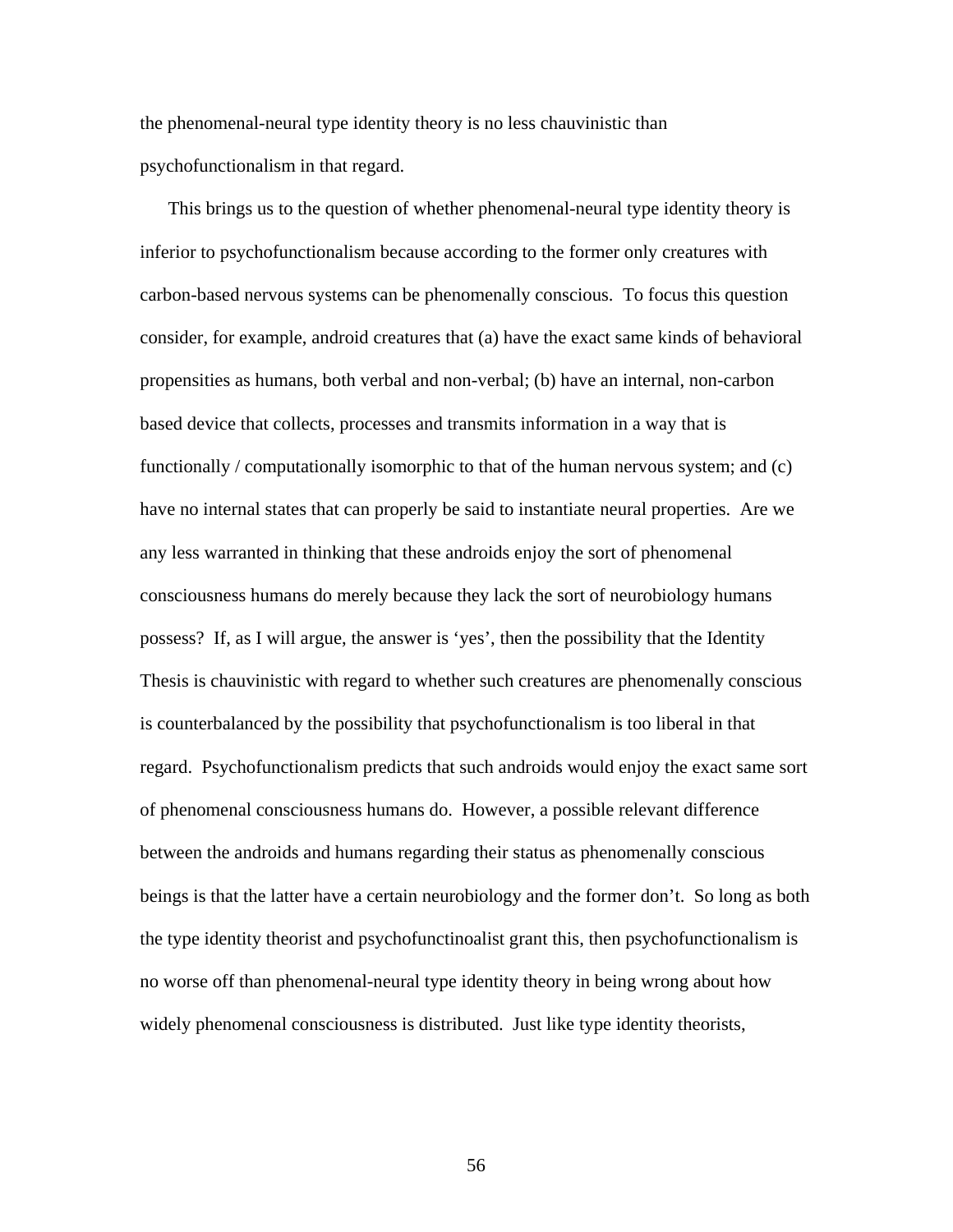psychofunctionalists should grant this given their commitment to the physicalist assumptions discussed in Chapter 1.

 The first thing to note about such androids is that whether they are nomologically possible remains an open empirical question. For it may be that, as a matter nomological necessity, the conjunction of conditions (a) and (b) can be met only in creatures whose information-processing devices are composed of carbon-based neurons and other nerve cells. A point often made in response to multiple realizability objections to neural type identity theories generally is that there are not only structural and organizational constraints on the sorts of mechanisms that can give rise to behavioral propensities distinctive of human beings, but there are constraints on the sorts of materials that can implement certain types of information collection, processing and transmission.<sup>[19](#page-61-0)</sup> So, it may well be that depending on how fine-grained the behavioral propensities are defined nature simply doesn't allow for the possibility that there exist creatures that meet both (a) and (b) but whose information-processing devices aren't composed of carbon-based neurons and other nerve cells. The nomological possibility of such androids remains an empirical hypothesis. As such, we should proceed with great caution in allowing the mere conceivability of such creatures to pull our intuitions one way or another.

 More importantly, however, is that even if the androids are nomologically possible the question as to whether they would enjoy the sort of phenomenal consciousness humans

<span id="page-61-0"></span><sup>&</sup>lt;sup>19</sup> Indeed, some psychofunctionalists take this point to heart. For example, Jesse Prinz constructs what he calls his "neurofunctionalist" theory of visual consciousness based what we know about the processing of visual information in visual perception. (2000, 2001, 2003) Prinz claims that his theory is to be understood as one in which "consciousness is identified with a functional role that is implemented by mechanisms specifiable in the language of computational neuroscience." And, according to Prinz, "Computational neuroscience is a functional theory; it describes those functions at a level of architectural specificity that can be investigated using the tools of neuroscience. Such functions might be realizable by materials other than those found in the nervous system, but they cannot be realized by everything under the sun. The computations that our brains perform, with their specific temporal profiles, place structural and organization constraints on things that can perform them." (2003, p.6)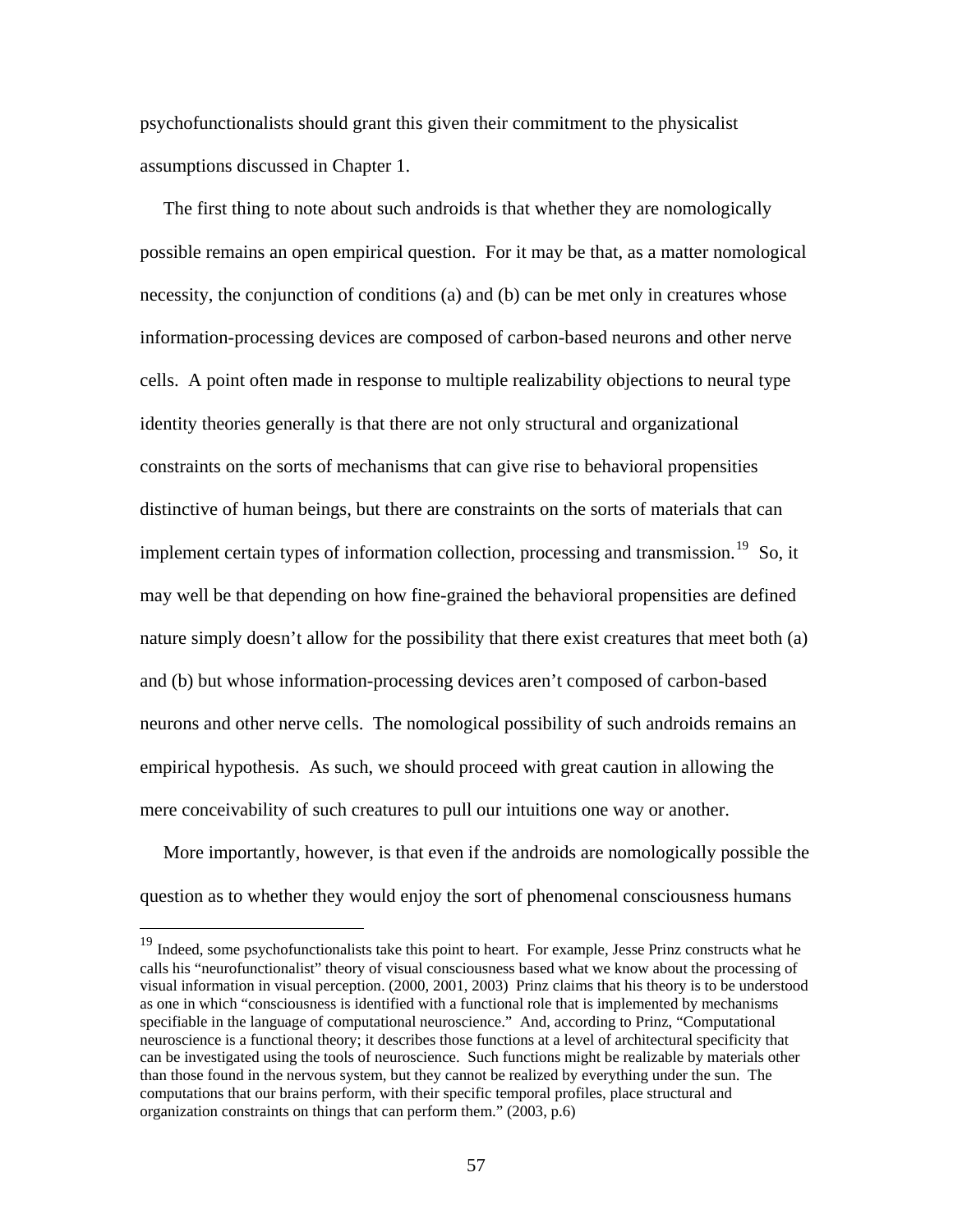do wouldn't thereby be settled. That the androids are behaviorally and functionally / computationally isomorphic to humans most certainly provides *prima facie* reasons for thinking that they enjoy the sort of phenomenal consciousness that humans do. Both the identity theorist and the psychofunctionalist agree to this. However, the psychofunctionalist must also agree with the identity theorist that the behavioral and functional isomorphism between humans and the androids provide only *prima facie* reasons for thinking that the androids and humans enjoy the same kind of phenomenal consciousness. Why? Because both subscribe to metaphysical assumptions (A1) through  $(A3)$  discussed in the first chapter.<sup>[20](#page-62-0)</sup> Just as the phenomenal-neural type identity theorist is betting on a completed neuroscientific account of phenomenal character to be able to tell us what is about the neurobiology of human nervous systems that makes for phenomenal consciousness in humans but not the androids, so the psychofunctionalist is betting on a completed psychological account of mental phenomena generally (e.g. perceptual processes, attention, working memory and the like) to tell us what it is about the functional organization of the human nervous system and the android informationprocessing device that makes for the same sort of phenomenal consciousness in both humans and androids.<sup>[21](#page-62-1)</sup> Remember though that a methodological corollary of

<span id="page-62-0"></span> $20$  Again, these assumptions are as follows:

<sup>(</sup>A1) All mental phenomena are broadly physical.

<sup>(</sup>A2) For any type of mental phenomenon, M, it is in principle possible for us to discover that M just is a certain type of broadly physical phenomenon, P.

<sup>(</sup>A3) For any type of mental phenomenon M, *we* can discover that M just is a certain type of broadly physical phenomenon P only *a posteriori*.

<span id="page-62-1"></span><sup>&</sup>lt;sup>21</sup> Even for Tye simply meeting conditions (a) and (b) isn't enough. First, it must be the case that the information-processing device utilizes poised representations with abstract and nonconceptual contents, which is an empirical hypothesis. And, second, the poised representations realized by the internal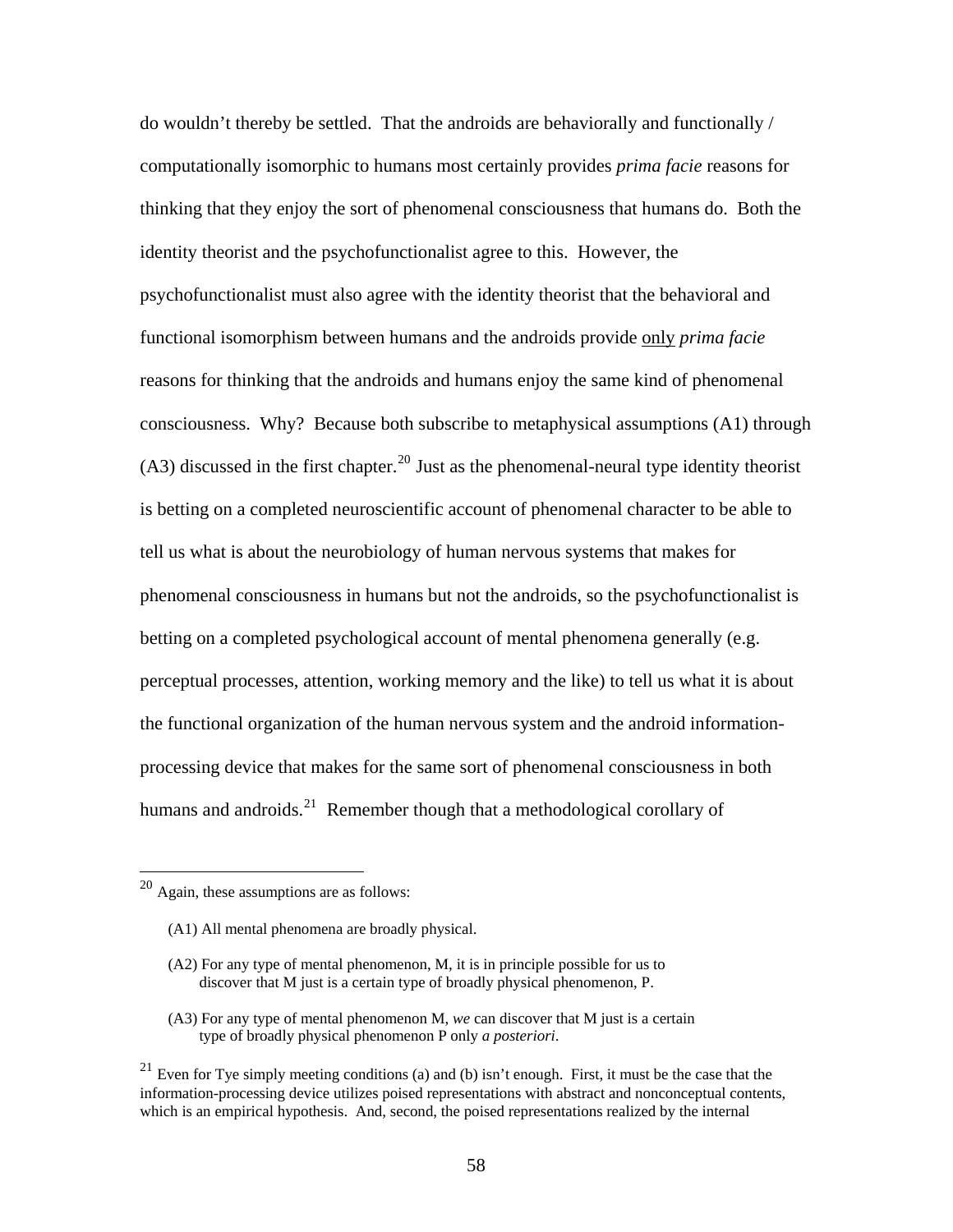assumptions (A1) through (A3) is that a metaphysical account of any mental phenomenon ought to be informed by the empirical sciences that come closest to having anything substantive to say about the phenomenon in question. If, as both the type identity theorist and psychofunctionalist do, we accept this corollary as a guiding methodological principle, then the most reasonable way to proceed in discovering what sort of broadly physical phenomenon phenomenal consciousness is is to determine scientifically what it is about human neurobiology that makes for phenomenal character. And this is precisely what scientists (including neuroscientists and cognitive psychologists) who aim to understand the sort of phenomenal consciousness enjoyed by humans have done. However, given the present state of our scientific understanding of what it is about our neurobiology that makes for phenomenal consciousness in humans neither the phenomenal-neural type identity theorist nor the psychofunctionalist is currently in a position to demonstrate that the androids either are or are not phenomenally conscious without begging the question against the other.

 Consider that our target explanandum is the phenomenal characters of paradigmatic sensory states that humans and perhaps other mammals enjoy, and not the states themselves - at least, not insofar as they are defined in terms of the functional roles of folk psychology or the information-processing roles of computational cognitive psychology. The only sorts of creatures we know to be phenomenally conscious sensory states characteristic of human beings are, of course, humans beings and perhaps certain other mammals with a neurobiology similar to that of humans. To start out supposing that creatures with no neurobiology at all enjoy the sort of phenomenal consciousness

information-processing device must stand in the right content-determining relations to instantiations of the properties they represent.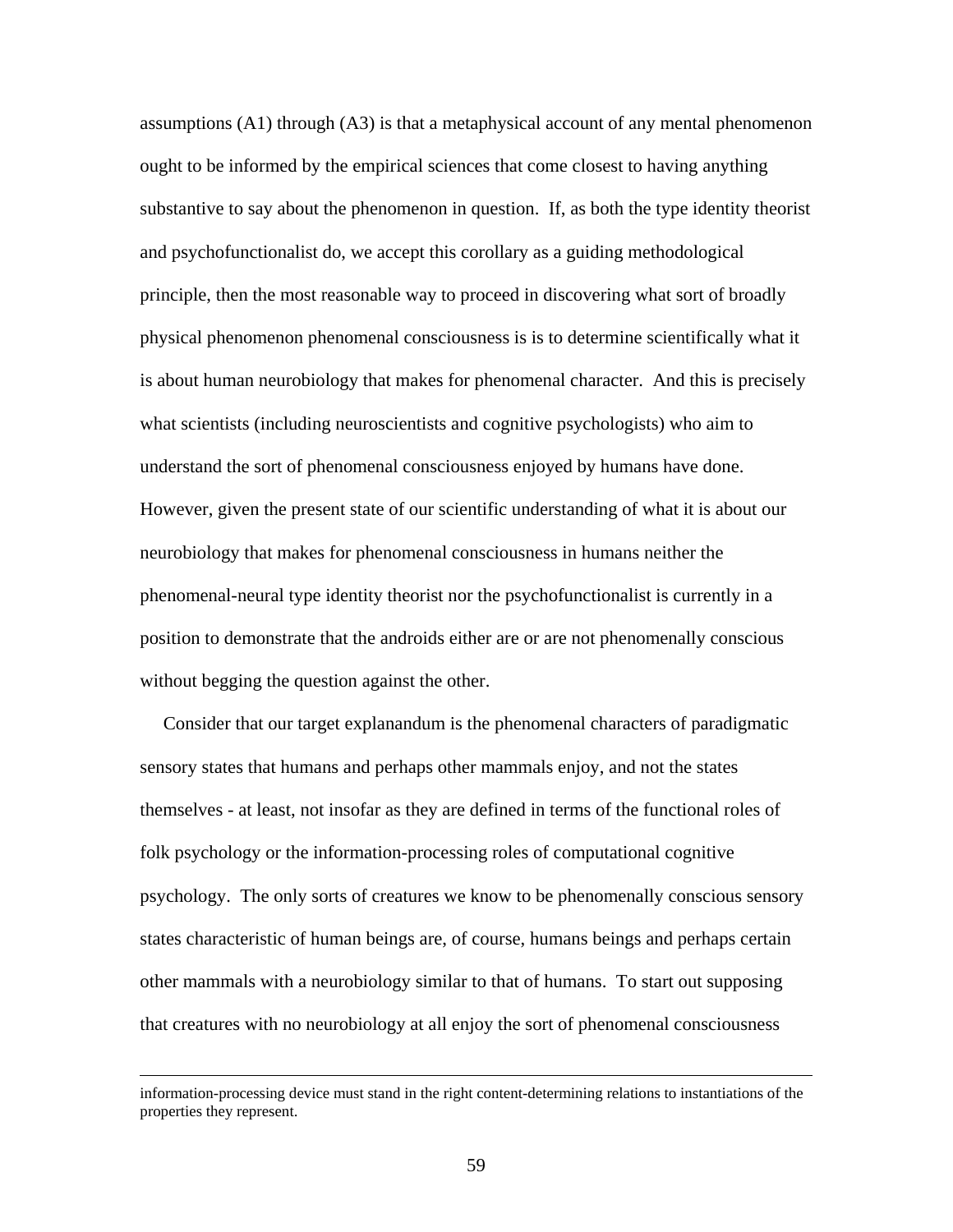human beings do solely on the grounds that they meet conditions (a) and (b) is to jump the gun. Why? Because we are currently in no position to know whether meeting conditions (a) and (b) is sufficient for being phenomenally conscious since we have yet to establish empirically what it is exactly about the neurobiology of humans that explains why humans sort phenomenal consciousness enjoyed by humans. For all we currently know about the nature of the sort phenomenal consciousness we enjoy having the neurobiology we do is necessary for our being phenomenally conscious in the manner that we are.

 Of course, the psychofunctionalist wouldn't be jumping the gun if our target explanandum were limited to just those folk psychological or information-processing roles the androids share with humans. But that is not our explanandum. Our explanandum is the phenomenal characters associated with those roles in humans and perhaps certain other mammals. That humans the have the sort of neurobiology we know to be strongly correlated with the sort of phenomenal consciousness we enjoy and the androids lack this neurobiology is a possible relevant difference between us and them with respect to whether they experience the sort of phenomenal characters we do. Whether this is in fact a relevant difference can be determined only once we know what it is about our neurobiology that explains the correlation. However, that it is a possible relevant difference renders the fact that psychofunctionalism doesn't risk chauvinism regarding the androids negligible. The reason is that psychofunctionalism does run the risk of being too liberal with regard to whether the androids are phenomenally conscious, which is something the phenomenal-neural identity theory does not do. That psychofunctionalism runs the risk of being too liberal regarding their status as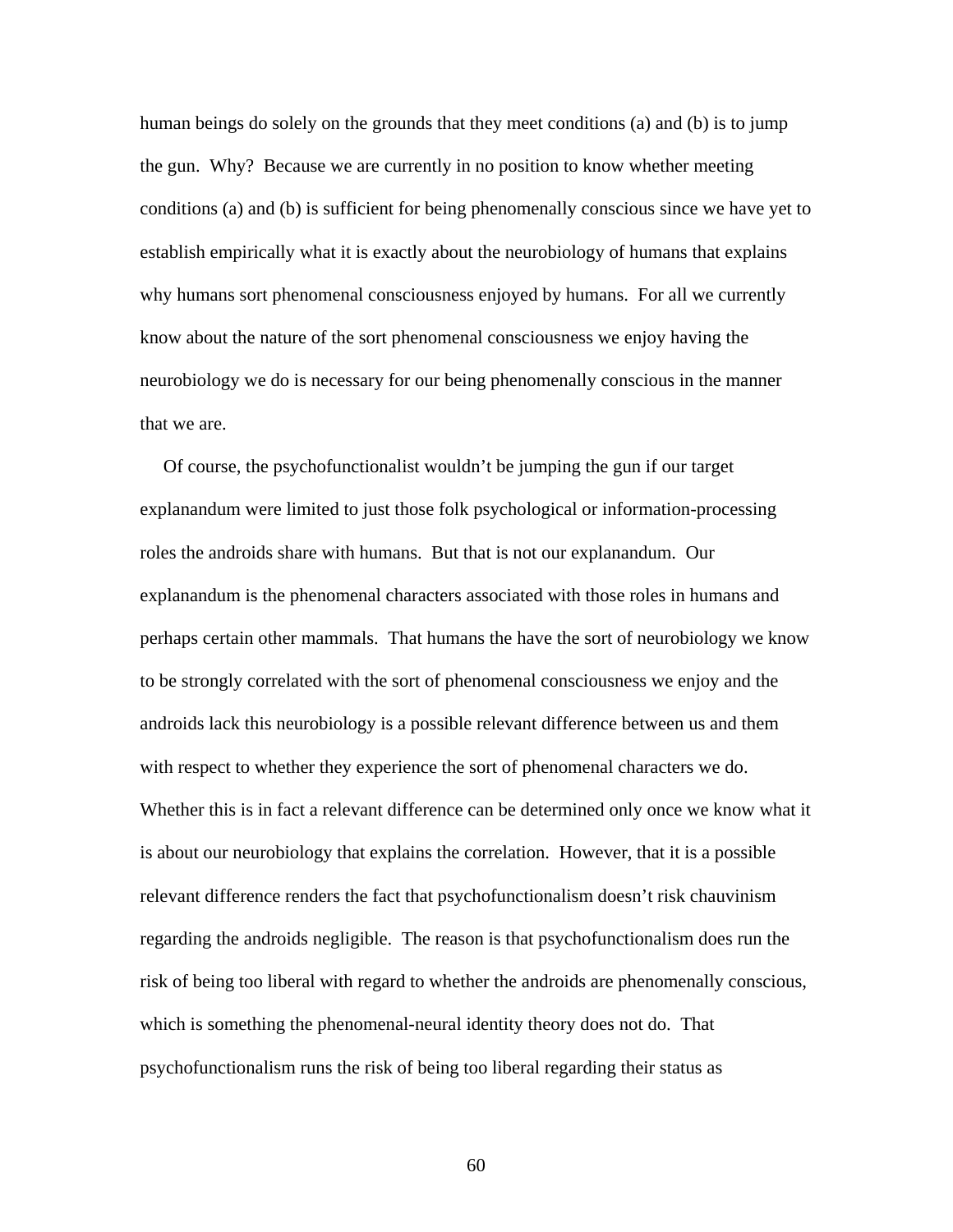phenomenally conscious beings counterbalances the risk of chauvinism the Identity Thesis runs. So long as it is a virtue of the phenomenal-neural type identity theory that it doesn't risk being too liberal regarding the androids, then the mere fact that psychofunctioalism doesn't risk chauvinism is not a virtue that amounts to a decisive advantage over phenomenal-neural type identity theory.

 This brings me to the last issue concerning the multiple realizability of phenomenal character, and so one reason for relying so heavily on the explanatory principles mentioned in the first chapter. One obvious way to go about settling the issue as to whether phenomenal character is essentially a neural phenomenon rather than a higherorder psychological phenomenon (e.g. representational content of the sort Tye suggests) would be to run some sort of experiment in which the relevant information-processing properties of the human nervous system thought to make for phenomenal consciousness in humans were held constant while the neural structures thought to realize those properties were replaced with something else. Suppose, for example, that the androids described above are nomologically possible and we could produce one by surgically replacing a human nervous system (or the relevant parts thereof) with the relevant kind of non-carbon based information-processing device (or the relevant parts thereof), perhaps one composed of silicon chips. Presumably the resulting android (or partial android) would know whether it was phenomenally conscious. If so, then it would know that the Identity Thesis is false if it were in fact phenomenally conscious.

 There is some dispute about whether such an experiment could even in principle yield the sort of evidence necessary to determine whether the resulting android (or partial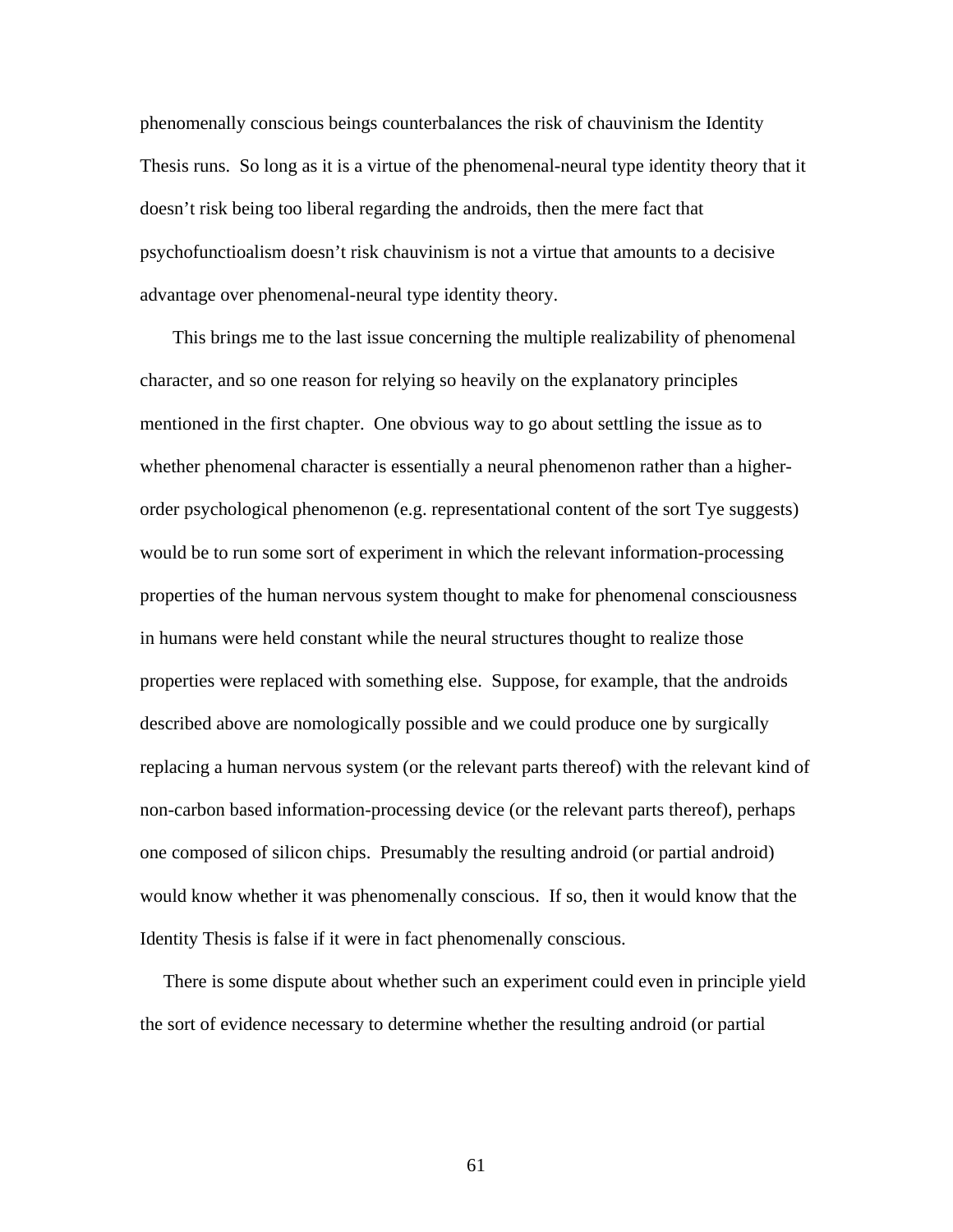android) was phenomenally conscious.<sup>[22](#page-66-0)</sup> However, even if the androids are nomologically possible, and there is no principled barrier to determining whether an android (or partial android) we created was phenomenally conscious, such an experiment won't be happening anytime in the foreseeable future, and for two reasons. First, we would have to know all the relevant information-processing details about human nervous systems to be able to replace one (or the relevant parts thereof) with the right sort of information-processing device. Second, we would have to not only the have technological means to be able to safely perform such a surgery, but the engineering know-how to be able to do so. Currently we are very far from having such knowledge or the technological means.

 Thus, so long as we're considering competing theories of phenomenal consciousness neither of which is going to be falsified by running the necessary experimental studies any time soon, then the only resources we currently have for determining how the theories measure up to each other is to invoke the sorts of explanatory principles mentioned in Chapter 1. If it is the case that a phenomenal-neural type identity presented above enjoys all the explanatory virtues as the PANIC theory, then this gives us reason to not only take seriously the phenomenal-neural type identity approach to reducing phenomenal consciousness, but to also take seriously the idea that the scientific study of what is distinctive of phenomenal consciousness (i.e. phenomenal character) ought to be pursued by neuroscientists.

<span id="page-66-0"></span> $^{22}$  For example, Chalmers (1995) suggests that we could. Block (2002) makes claims to suggest that we couldn't, and Prinz (2003) explicitly argues that we couldn't. Prinz claims that there would be no way to rule out the possibility that the resulting android (partial android) wasn't systematically mistaken in thinking it was phenomenally conscious when in fact it wasn't. If not, then it would be impossible to determine whether the newly created android (partial android) was in fact phenomenally conscious – even for the android! I disagree, but I won't pursue the issue here. Suffice it to say that the issue turns on substantive assumptions about the nature of phenomenal consciousness and the reliability of introspection, assumptions he and I don't share.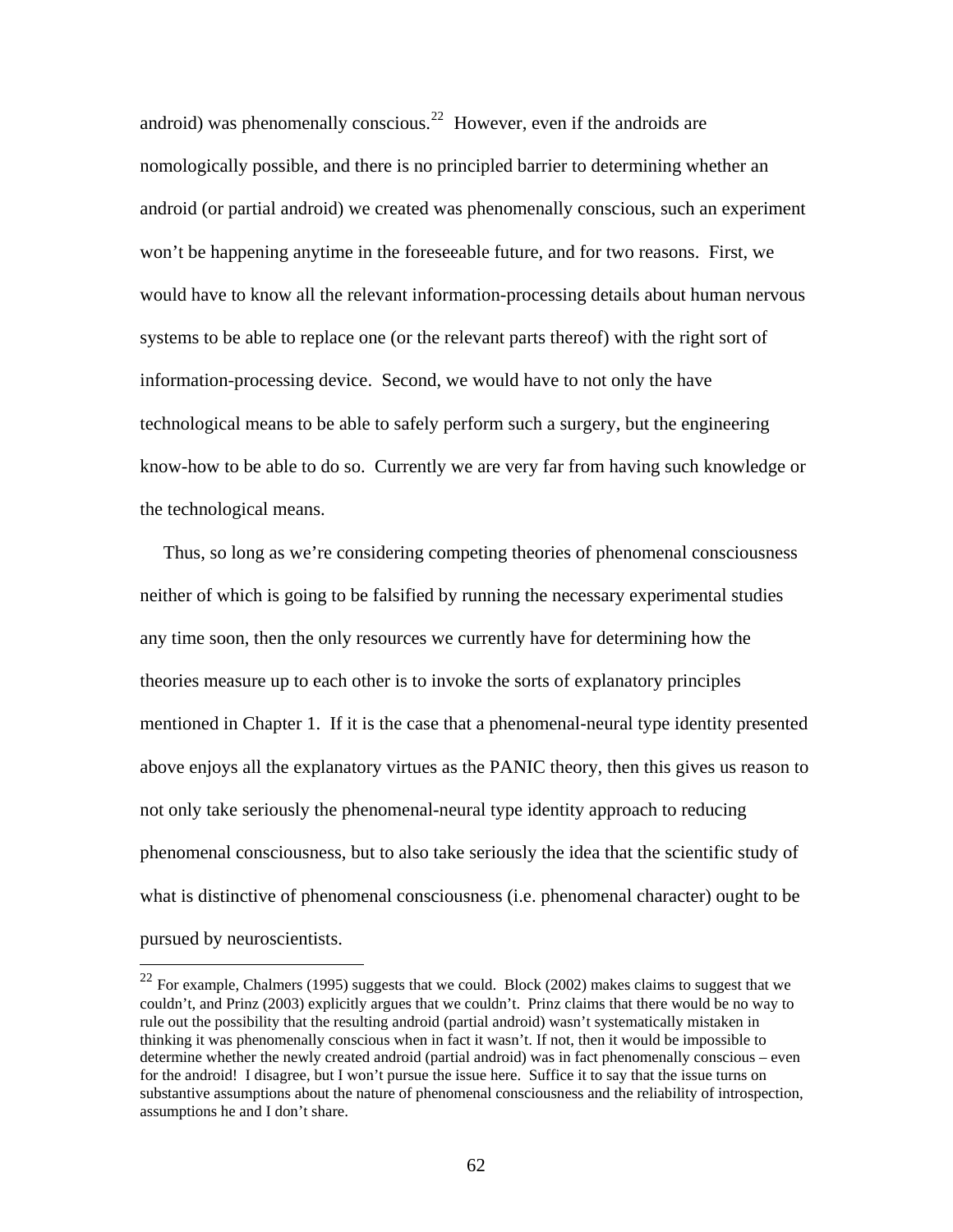## **CHAPTER THREE**

# **SOME PUZZLING FACTS ABOUT PHENOMENAL CONSCIOUSNESS AND WHAT'S NOT NEEDED TO EXPLAIN THEM**

 In the first chapter I pointed out that contrary to what proponents of representationalism have suggested the representational approach to reducing phenomenal consciousness has no special advantage over other reductive approaches when it comes to meeting the traditional challenges phenomenal consciousness poses for physicalism. However, I also noted that as a representational theory of phenomenal consciousness the PANIC theory is particularly well suited to explain certain puzzling phenomena. It provides a framework for explaining certain failures of inference about bodily sensation, as well as why certain qualities peculiar to bodily sensations have a felt location in some region of the body despite the fact that token sensations, if they have a spatiotemporal location at all, are located in the CNS.<sup>[23](#page-67-0)</sup> That the PANIC theory provides a framework for explaining such puzzles is in my view an important virtue of the theory since, as I stated in the first chapter, I take the main philosophical challenge of phenomenal consciousness to be that of being able to say anything illuminating about its nature. Thus, to the extent that a representational theory of phenomenal consciousness

<u>.</u>

<span id="page-67-0"></span><sup>23</sup> These are just two puzzles among a number of other explandanda Tye initially considered in his *Ten Problems*. Aside from blindsight and the transparency of phenomenal states the other explananda Tye argues the PANIC theory can explain either just are, or are variations of, the traditional challenges that phenomenal consciousness poses for physicalism discussed in Chapter 1. Transparency is covered in Chapter 4. Since there is disagreement as to whether the perceptual blindness blindsighted subjects suffer is merely an attentional deficit, and not a matter of there being an absence of normal visual phenomenal character, I do not address Tye's claim that the PANIC theory can explain how blindsighted subjects can accurately answer questions about visual stimuli presented to portions of their blind field in forcedresponse situations. Suffice it to say, however, that to whatever extent normal visual phenomenal character is wholly absent in blindsighted subjects the explanation the phenomenal-neural type identity theory is that (a) the relevant neural properties are no longer tokened due to damage in the striate cortex, and that (b) the performance of blindsighted subjects in forced-response situations is due to extrastriate visual processing pathways.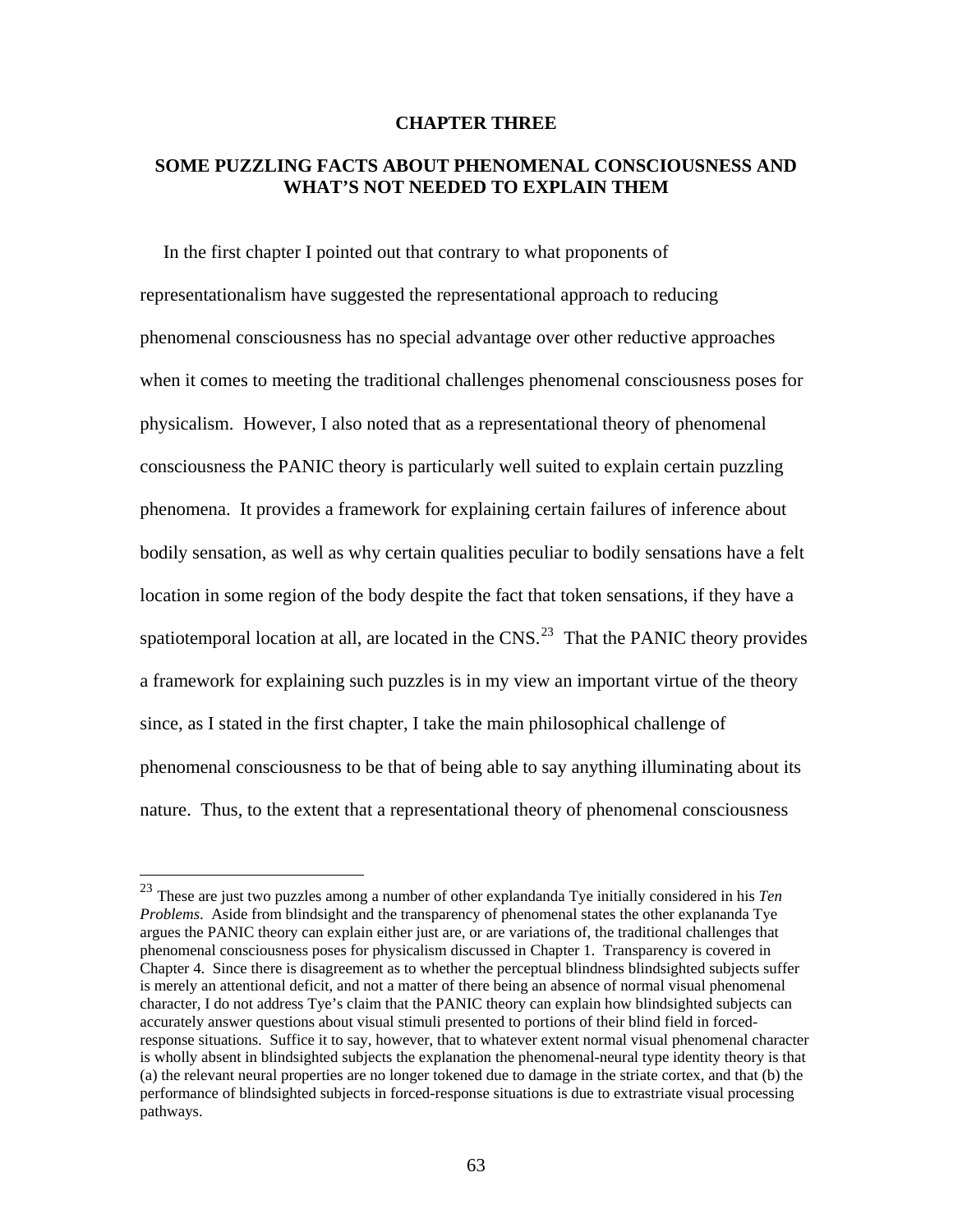has the resources to explain these phenomena it is superior to other reductive approaches that don't.

 In this chapter and the next I continue with the theme that representationalism is not superior to the phenomenal-neural type identity approach to reducing phenomenal consciousness so long as the explanatory principles mentioned in Chapter 1 are taken as guides to theory construction and adjudication.<sup>[24](#page-68-0)</sup> In this chapter I argue that the PANIC theory has no advantage over the phenomenal-neural type identity theory presented in Chapter 2 with regard to explaining the intensionality of 'looks' discourse, as well as the puzzles about bodily sensations already mentioned. I demonstrate that the main reductive thesis of the PANIC theory (i.e. the Content Thesis) is not required to explain any of these phenomena. As should become apparent in what follows, all the explanatory work is done by the hypothesis that there are poised representations operating at the level of phenomenal consciousness that abstractly and nonconceptually represent parts of one's body, as well as items in one's immediate environment, as instantiating certain qualities. The further reductive claim that phenomenal character is one and the same as the representational content of such representations does no explanatory work in accounting for these phenomena. Thus, the PANIC theory enjoys no explanatory advantage over any theory of phenomenal consciousness according to which phenomenally conscious sensory states are poised representations that abstractly and nonconceptually represent

<span id="page-68-0"></span><sup>&</sup>lt;sup>24</sup> *Principle of Explanatory Resources*: For any two theories T and T<sup>\*</sup>, if T has the resources to explain some datum D and T\* does not, then, all else being equal, there is good and sufficient reason to prefer T over T\*.

*Principle of Best Explanation*: For any theory T, if T provides a better explanation for some datum D than any of T's relevant rivals, then, all else being equal, there is good and sufficient reason to prefer T over any of its relevant rivals.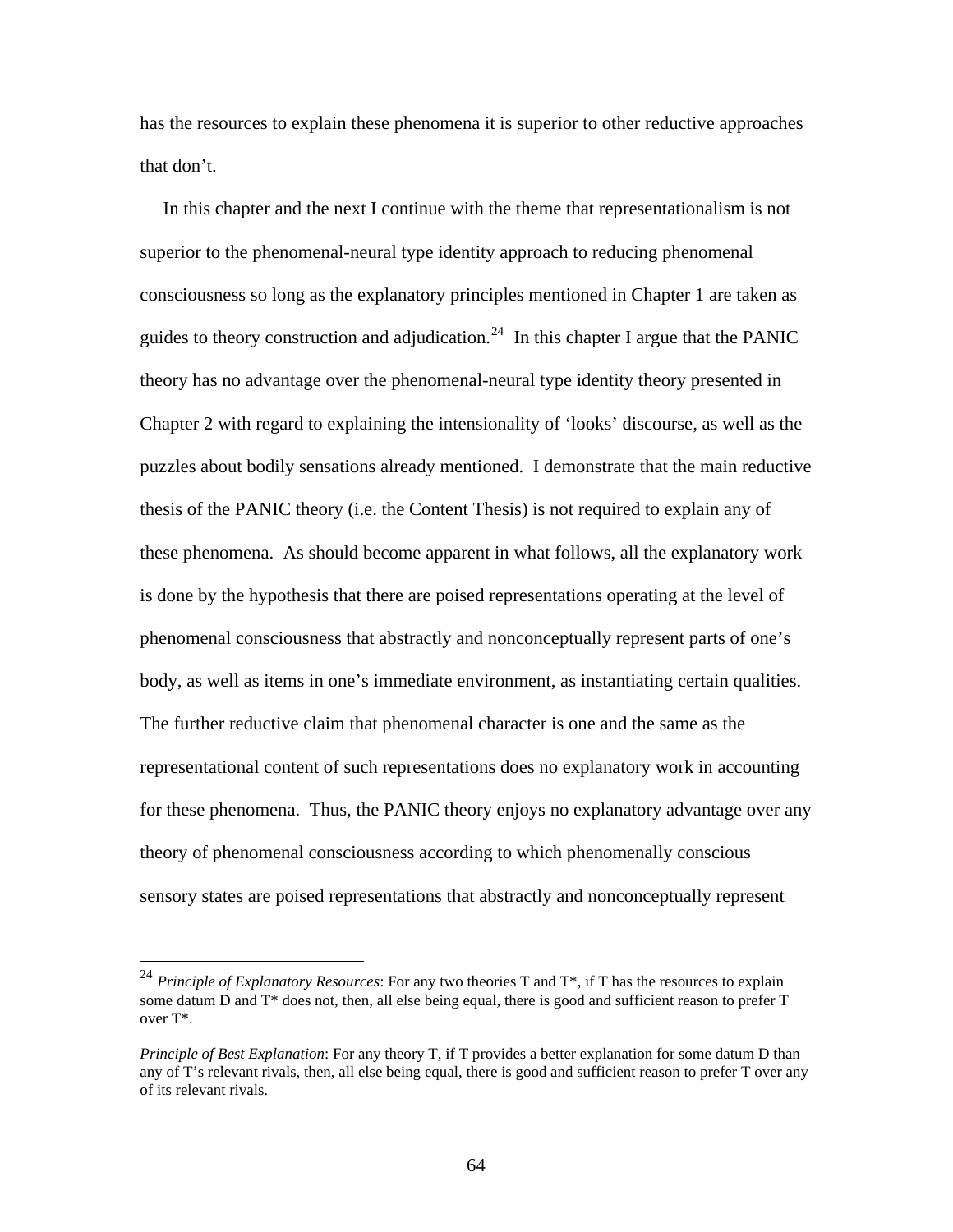parts of one's body, as well as items in one's immediate environment, as instantiating certain qualities. Since the phenomenal-neural identity theory presented the last chapter is one such theory, then it is not explanatorily inferior to the PANIC theory with respect to puzzling phenomena considered below.

### **I. Explaining the Intensionality of 'Looks' Discourse**

 Following Chisholm (1957) and Jackson (1977), let's assume along with Tye that there are three distinct uses of 'looks' in ordinary English: the phenomenal use, the epistemic use and the comparative use. The phenomenal use of 'looks' occurs in locutions of the form 'X looks F' and 'X looks F to S' where 'F' expresses a paradigmatic shape or color property. Examples of the phenomenal use of 'looks' include:

That cue ball looks oval.

The pool stick looks orange to Ruthie.

The epistemic use of 'looks' occurs in locutions of the form 'X looks as if it is F', and the comparative use of 'looks' occurs in locutions of the form 'X looks like a F' though both can also occur in 'X looks F'. Obvious cases of these two uses of 'looks' are ones in which 'F' does *not* express a paradigmatic shape or color property. Here examples might include:

Those chickens look confused.

The liquor store looks closed.

It looks to Ruthie as if that dog is wearing a dress.

The dog looks like a warthog to Ruthie.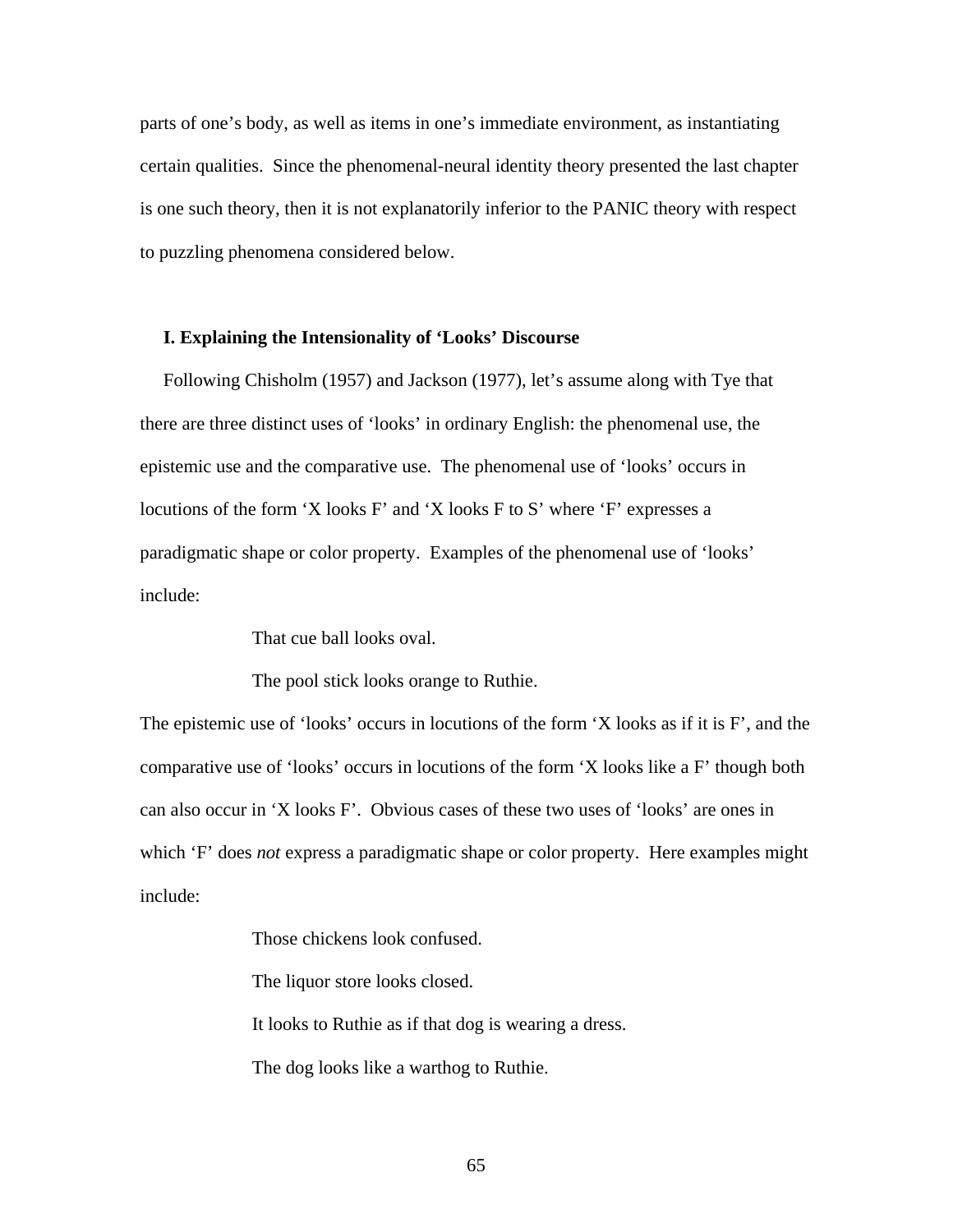Let's call the epistemic and comparative uses of 'looks' *conceptual* uses of 'looks' to distinguish them from the phenomenal use of 'looks'. Why? Typically, when 'looks' is used epistemically or comparatively there is an implication that the subject in question *sees* something *as* F, which suggests that the subject thinks or believes that something is F. And to think or believe that something is F presumably requires that the subject possess the concept *F*. However, there is no such implication when 'looks' is used phenomenally. Though it is ultimately an empirical question, one very plausible explanation for why the phenomenal use of 'looks' does not imply concept possession is that the phenomenal use of 'looks' tracks how items visually appear to subjects at the level of visual phenomenal consciousness (namely, as having certain shape and color properties), and not what subjects might think or believe on the basis of how items appear visually. But, arguably, both conceptual uses of 'looks' track the latter. For example, it does not seem entirely appropriate to say of Ruthie that the dog looks to her *as if* it is wearing a dress unless there is good reason to think that she can think or believe *that* the dog is wearing a dress. And for Ruthie to come to think or believe this based on how the dog visually appears to her (i.e. as having certain shape and color properties) presumably requires that she possess the concept *WEARING A DRESS*. But the question of whether she possesses the concepts *OVAL* or *ORANGE* in order that the cue ball visually appear oval to her, or that the pool stick appear orange to her, is of little consequence when using 'looks' to describe how these objects visually appear to her.

 Furthermore, usually 'looks' is used comparatively only in contexts where it is certain that the subject in question possesses concepts of the items in question. It would make little sense to say of Ruthie that the dog she is viewing looks to her *like* a warthog if she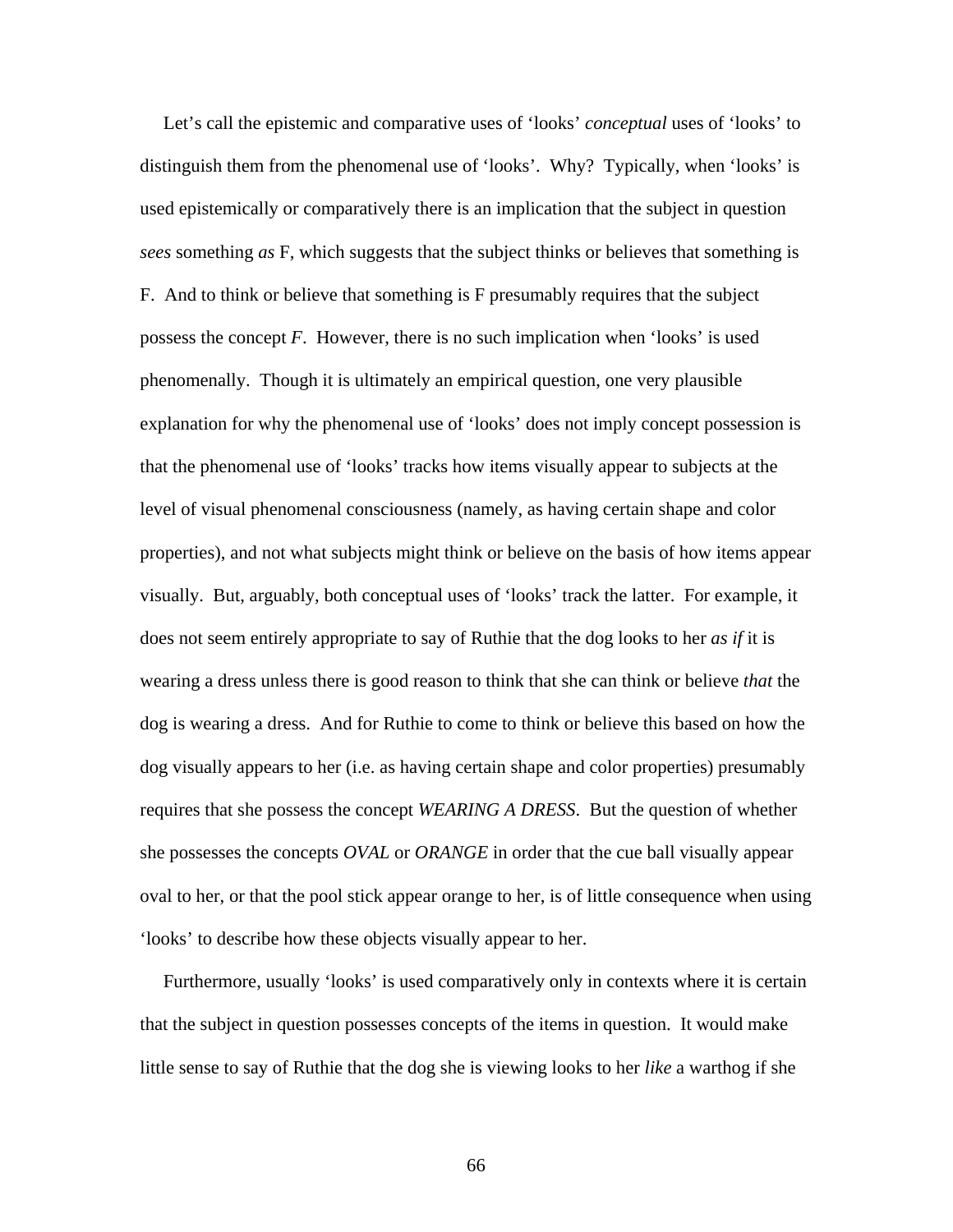doesn't know what warthogs are, which presumably requires possession of the concept *WARTHOG*. But, again, it is quite plausible to suppose that something can visually appear to Ruthie to be a certain color or shape regardless of whether she can think thoughts about such properties.

 Note too that 'looks' is usually not used in contexts where the subject to whom something looks F is a non-human animal or a pre-linguistic child, and F is not a paradigmatic color or shape. For example, it is certainly not obvious that relatively sophisticated concepts like *CONFUSED CHICKENS* and *CLOSED LIQUOR STORE* are the sorts of concepts that non-human animals and pre-linguistic children possess. Though we do ascribe mental states that involve such concepts to such creatures we are not entirely comfortable thinking that they actually think thoughts using such concepts in the relatively sophisticated way psychologically normal adults do. However, we are quite comfortable saying of such a creatures that something can look to them to have a certain shape or color regardless of whether we think they possess the relevant shape and color concept. Why? Because whether such a creature possesses concepts of paradigmatic shape and color properties is typically regarded as irrelevant to whether something can visually appear to such a creature to have such properties.

 Now Tye points out that the phenomenal use of 'looks' can be intensional in at least two ways.<sup>[25](#page-71-0)</sup> (2000, p. 54-55) Call the first way in which the phenomenal use of 'looks' is intensional the *coextension* intensionality of 'looks', and the second way in which the phenomenal use of 'looks' is intensional the *existential* intensionality of 'looks'. Consider first the coextension intensionality of 'looks'. Where F is a paradigmatic color

<span id="page-71-0"></span><sup>&</sup>lt;sup>25</sup> Let us assume also that uses of other phenomenal verbs (e.g. feels, tastes, smells, etc.) are intensional in the same manner that uses of 'looks' is intensional. So, whatever explanation is offered for why the phenomenal use of 'looks' is intensional applies to other phenomenal verbs as well.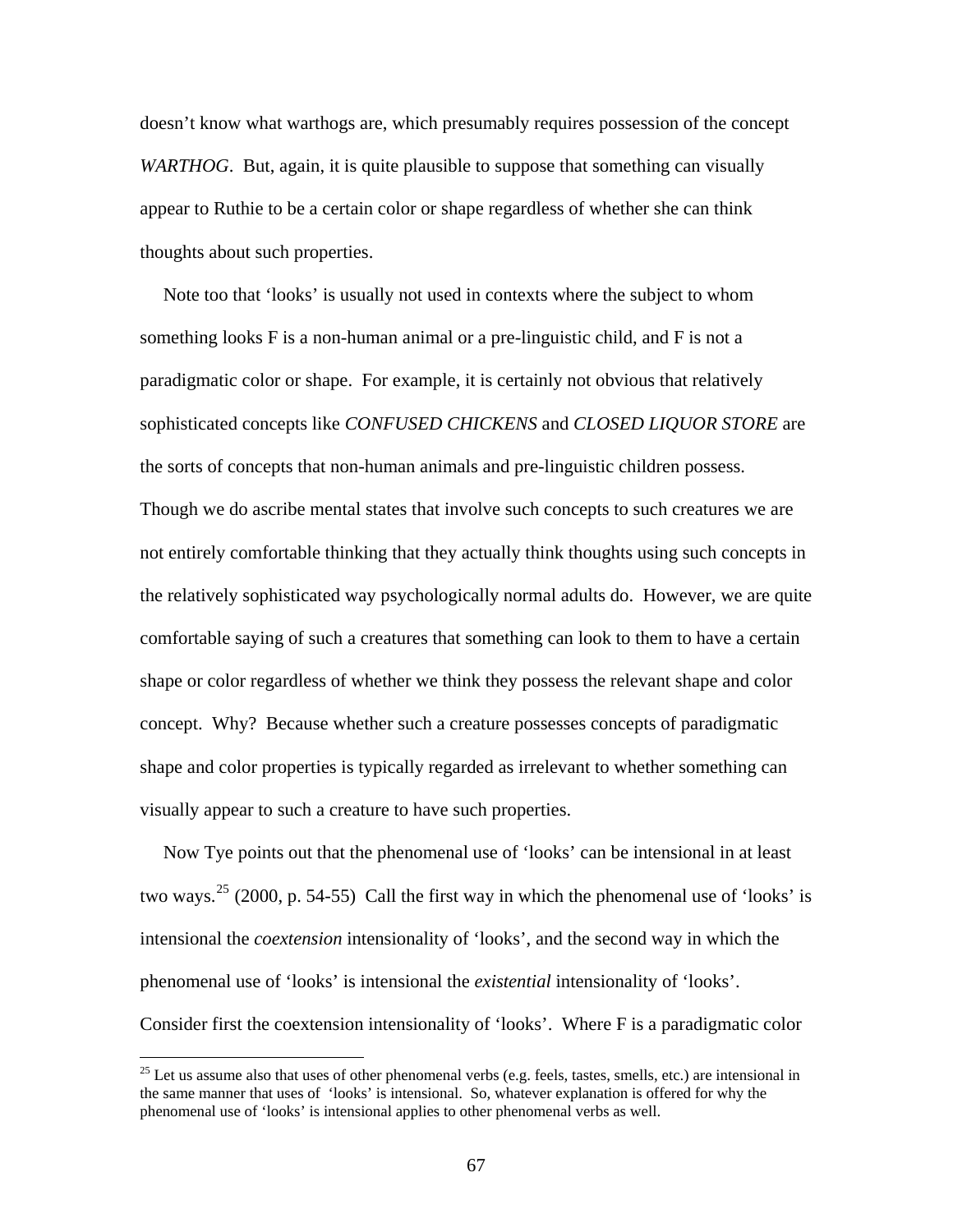or shape and G is not, something can look F to a subject S without it looking G to S even though F and G are coextensive. Suppose for the sake of illustration that, as a matter of nomic necessity, everything that is orange is dangerous and vice versa. Regardless of whether Ruthie is a small child or a psychologically normal adult, would it follow from 'The pool stick looks orange to Ruthie' that the pool stick looks dangerous to Ruthie? No. It can be true that the pool stick visually appears orange to Ruthie while false that it visually appears dangerous. There is no question of the pool stick visually appearing dangerous to Ruthie though it appears orange to her since, arguably, danger isn't the sort of property that visually appears to normally sighted humans.<sup>[26](#page-72-0)</sup> Thus, regardless of whether Ruthie possesses the concept *ORANGE* or *DANGEROUS* it doesn't follow that the pool stick she is viewing looks dangerous to her even though it looks orange to her.

 How is this explained by the PANIC theory? As we saw in the first chapter, the PANIC theory has it that there are representations at the level of visual phenomenal consciousness, so-called visual experiences. Visual experiences are distinct in kind from propositional attitudes both in terms of what sort of functional role they play and the sort of representational contents they have. They are poised in the sense that they "stand ready" to be used by one's belief / desire system and have contents that include only certain geometric and color properties, properties for which subjects needn't possess corresponding concepts to sense visually. Such representations are tokened at the level of visual phenomenal consciousness and so at the level of visual appearances. This explains why something can visually appear to have a certain color or shape property and, at the same time, not visually appear to have a non-color or non-shape property even if the

<span id="page-72-0"></span> $26$  Just ask anyone who learned the hard way that glowing, hot coals do in fact burn!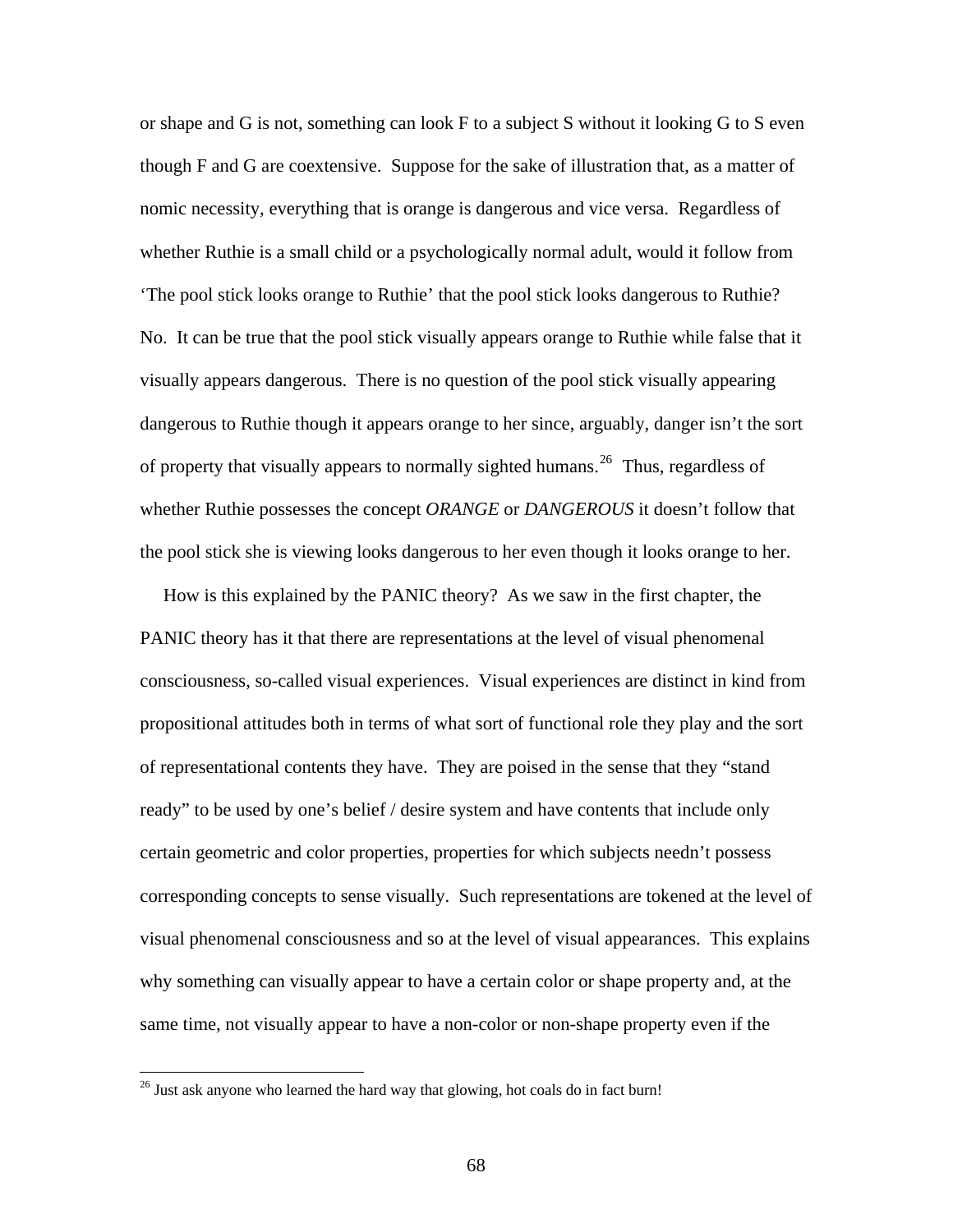properties in question are coextensive. Thus, supposing that the property of being dangerous and the property of being orange are coextensive, the PANIC theory explains why the pool stick can look orange to Ruthie yet not also look dangerous to her.

 Consider now the existential intensionality of the phenomenal use of 'looks'. When 'looks' is used phenomenally it can be true that something looks F to S even though it is false that there exists something within S's line of sight that is F. For example, suppose you are hallucinating a yellow object. As you do you might utter or think the following:

There looks to be something that's yellow.

Of course, you are hallucinating, so it is false that there is in fact something before you that is yellow. Nonetheless, it is true that it looks to you as if something is yellow because an apparent object appears to be yellow at the level visual phenomenal consciousness. However, just as it doesn't follow from the fact that someone believes that the present king of France is bald that there currently exists a king of France who is in fact bald, so it also doesn't follow from the fact that when one hallucinates a yellow object that there exists an object before one that instantiates yellowness.

 So, again, how does the PANIC theory explain this? Well, according to Tye, visual hallucinations are visual experiences. As such they represent unnamed items in one's immediate environment as having certain geometric and color properties and are poised to be used by one's belief / desire system.<sup>[27](#page-73-0)</sup> In our example your hallucination represents that there is something before you that is yellow. The apparent object appears to you as such. But suppose there is nothing before you that is yellow. Given that the poised hallucination represents that there is something before you that is yellow, you may form

<span id="page-73-0"></span> $27$  What is said here about visual hallucinations applies equally to afterimages, phosphenes and whatever other sorts of non-veridical visual experiences there are.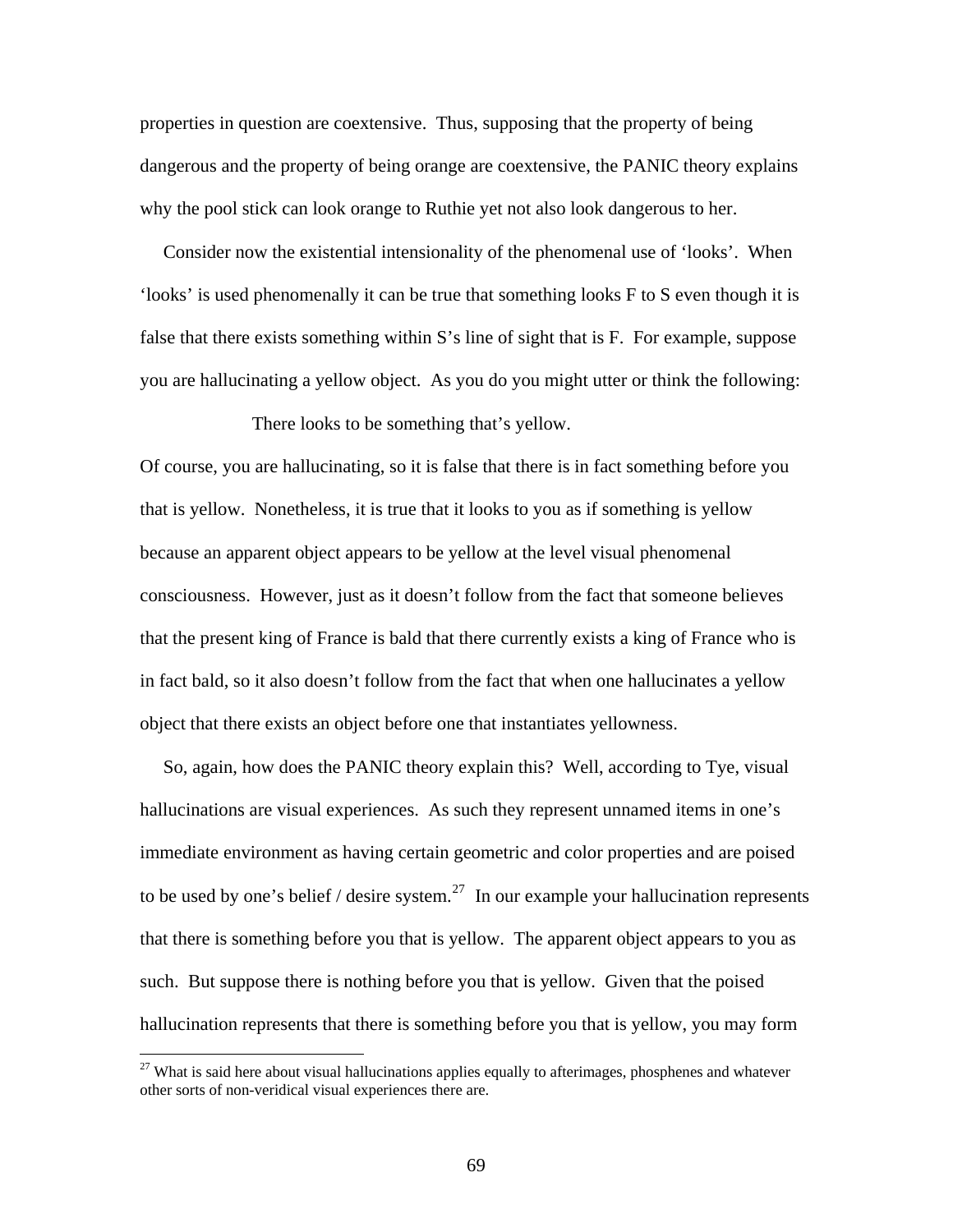the belief that it looks to you as if something before you is yellow, and your belief would be true despite the fact that there isn't anything before you that is in fact yellow.

#### **II. Explaining Felt Location & Failures of Inference about Bodily Sensations**

 The phenomenal character peculiar to bodily sensations such as pains, itches, tingles and tickles typically, if not always, includes five introspectively distinguishable components: quality, intensity, duration, dimension and location. Consider an example, say, a paper cut on the palm of your hand. If you have ever had a paper cut you can easily imagine what it would be like to undergo the sort of sensation typically caused by such a cut. Perhaps the most salient feature of what it is like to undergo such a sensation is a qualitative one, namely, the *stinging*. The quality that is *the stinging* is the phenomenal character crucial to the sensation in question being a certain sort of cutaneous *pain*. But this feature isn't the only component of what it is like to undergo the sensation. The stinging admits of varying degrees of intensity. Like changes in color illumination, or sound volume, the stinging can be stronger or weaker. Initially it is strong enough to demand your focused attention. Perhaps it becomes more intense as you attend to it introspectively and then weakens as you try to ignore it, or maybe not. But eventually it weakens to the point of disappearing entirely. Thus, the stinging lasts for a certain measurable length of time. Finally, the stinging is felt to have certain dimensions and so is felt to be located either on or near the surface of the palm. It might feel as if it covers a portion of the surface of the skin, or as if it has a certain volume within the hand.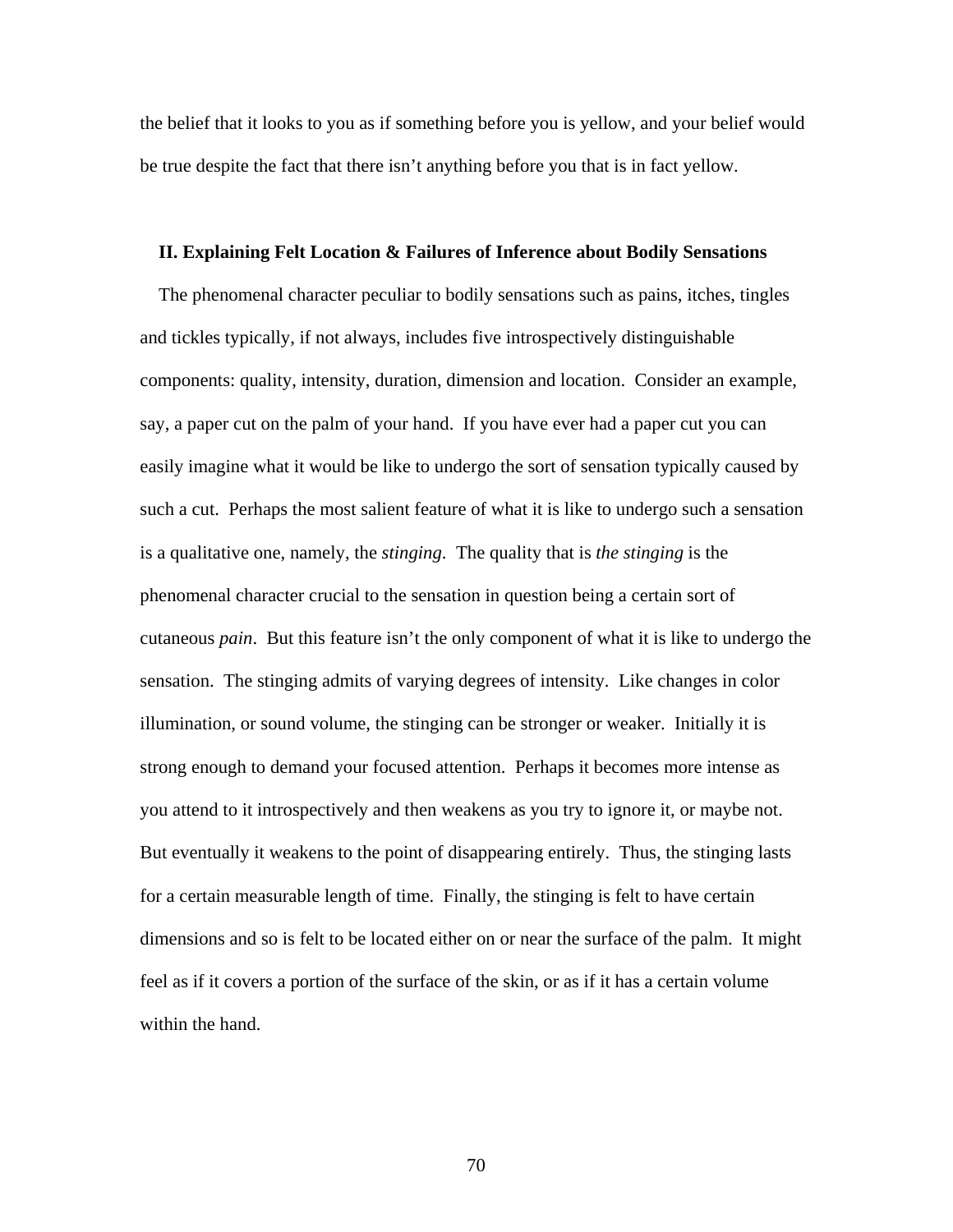Now there is much to be said about the phenomenal character of different types of bodily sensations, but what is perhaps most significant with respect to what the PANIC theory explains is that the qualitative components of such sensations feel as if they are instantiated in regions of the body or on the surface of the skin. The achiness of a lower back pain is felt to be in or around the lower lumbar. The itchiness of an itch on the scalp is felt to be *on* the surface of the scalp. Hunger pangs are felt to be *inside* the stomach. And this is so despite the fact that token bodily sensations, if they are located anywhere, are located in the CNS.

 As I noted in Chapter 1, on Tye's view the explanation for why we *feel* the qualitative feature of what it is like to undergo a bodily sensation as occurring in a certain region of the body is that the location of certain physiological events is part of the representational content of sensations. For example, Tye claims that pains represent certain sorts of (typically) harmful physiological changes to bodily tissues, namely, damaged tissue.<sup>[28](#page-75-0)</sup> Since bodily tissues do in fact have a bodily location pains represent where these harmful changes to tissues occur. And Tye extends this basic idea to other types of bodily sensations. (1995, pp.116-119) Itches are sensory representations of disturbances *on* the surface of the skin. Hunger pangs represent contractions as occurring *inside* the stomach walls. The qualitative components of the overall phenomenal character of bodily sensations feel as if they are located in certain regions of the body because the bodily sensations represent *where* certain sorts of physiological changes to bodily tissues occur.

<span id="page-75-0"></span> $^{28}$  As I noted in Chapter 1 on Tye's view the qualitative component (e.g. the stinging) of what it is like to undergo a bodily sensation just is a certain sort of physiological change in bodily tissue; namely, the property of being damaged. (2005b, pp.164-172) However, the quality in question needn't be identified with such a physiological change (i.e. damaged tissue) in order that the sensation represent such a change.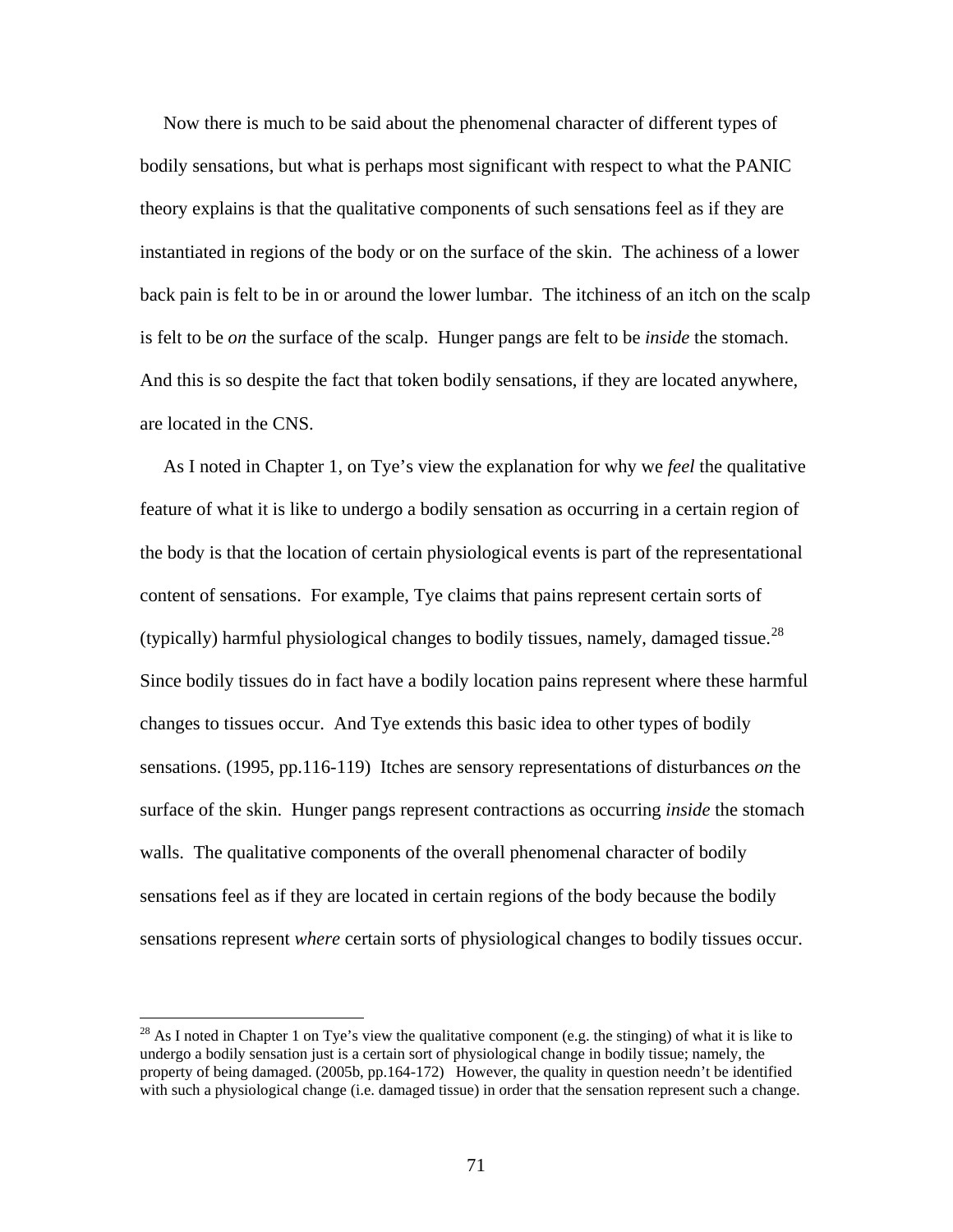Note too that the hypothesis that bodily sensations are representations explains how (e.g.) referred pains and phantom limb pains are possible. Referred pain is a phenomenon in which an unpleasant quality is felt to be instantiated in one region of the body, but the proximate cause of feeling the quality in that region is actually located in some other region of the body. Common examples include pains produced by heart attacks, gallbladder attacks, and herniated discs. The unpleasant qualitative feature of what it is like to undergo a pain caused by a heart attack may be felt to be in the neck, jaw, or abdomen. In the case of a gallbladder attack the quality may be felt in the back of the shoulder. In the case of a herniated disc the quality may be felt to be in the leg. In each case the proximate cause of the pain is not where the quality is felt to be.

 Or, consider phantom limb pains. It is common among amputee victims to retain a proprioceptive sense of their missing limbs for some time post amputation. Subsequently, some such amputees continue to have bodily sensations (usually pains) in which the qualitative feature of what it is like to undergo them is felt to be in their missing limbs.

 How are referred pains and phantom limb pains possible? The answer the PANIC theory provides is that the sensations in question are token sensations that inaccurately represent regions of bodily tissue as damaged. In the case of referred pains the pains inaccurately represent where the relevant tissue damage is occurring. And, in the case of phantom limb pain, what is phantom about an amputee victim having a phantom pain in a missing appendage isn't that the amputee victim is not having a pain; rather, she is undergoing a pain that (mis)represents a phantom region of tissue as damaged.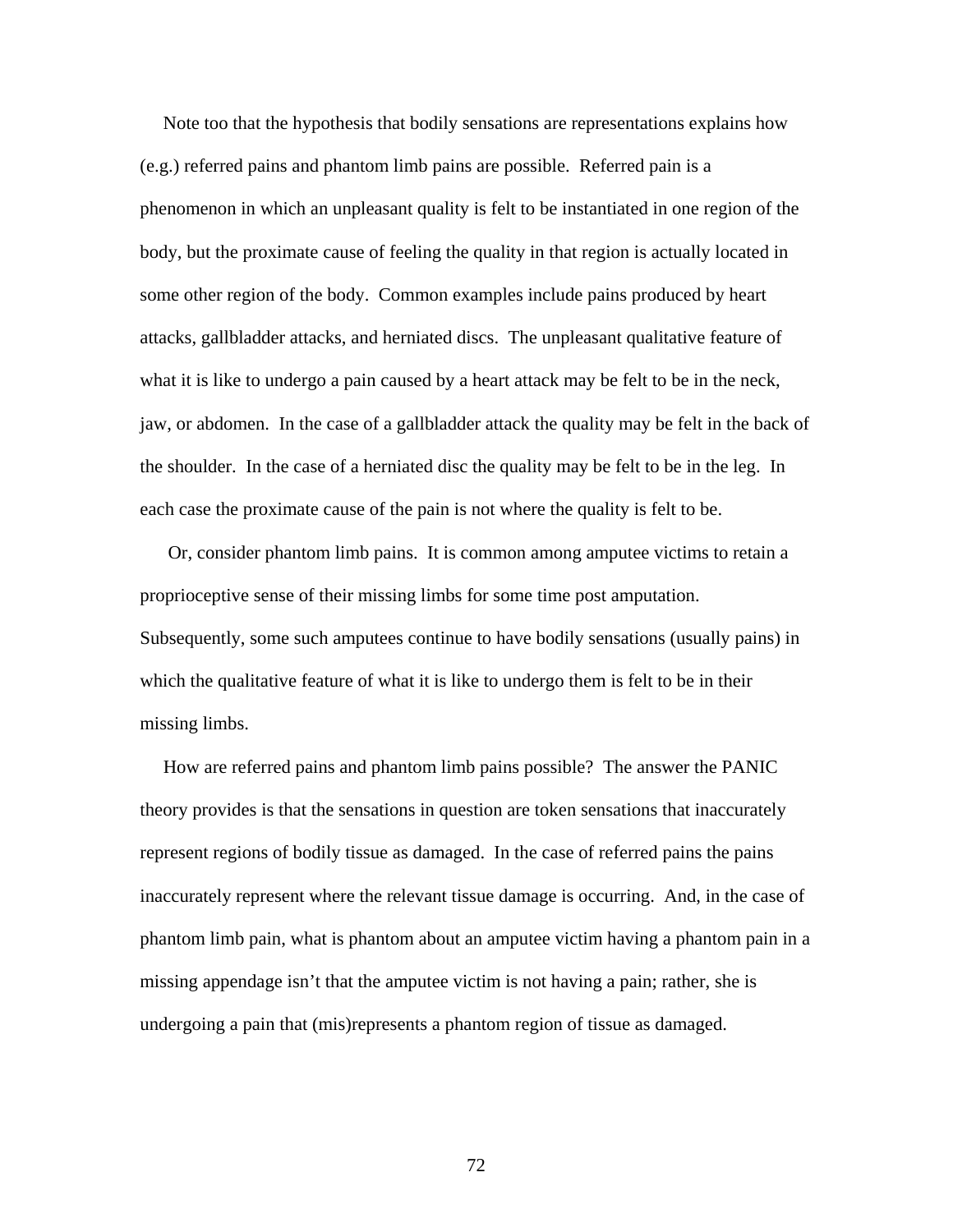This discussion of bodily location brings us to the last sort of puzzle the PANIC theory has the resources to explain. Suppose that as a result of having just accidentally slammed the tip of your pinky with a hammer you feel a persistent achiness in the tip of your pinky finger. Suppose further that for some reason you stick the tip of your left pinky in your left ear. Finally, let's pretend that while you have your pinky in your ear you think or utter the following:

> I have a pain in the tip of my pinky. The tip of my pinky is in my ear. So, I have a pain in my ear.

If 'in' means spatially inside, then, given that *being spatially inside* is transitive, this inference should be valid. But, given the ordinary meaning of *pain in the ear*, it certainly is not the case that you now have a pain in your ear simply because you have your achy pinky stuck in it. On the assumption that 'in' means spatially inside throughout the inference, and assuming that the intensional context here isn't a result of the logical quirks of the spatial term 'in', then Tye's theory offers a nice explanation of why the inference is invalid.<sup>[29](#page-77-0)</sup> As noted above, the phenomenal character of a token pain has at least two distinct components: the quality and the bodily location thereof. Since, on Tye's view, the pain in question is a token representation that, if it is tokened anywhere, is tokened somewhere in your CNS, then it is not literally true that there is a pain in the tip of your pinky. Rather, the pain represents tissue in the upper portion of your pinky as damaged. Thus, since the pain is an intentional state representing only the tip of your pinky as suffering tissue damage, it doesn't follow that the pain in question also

<u>.</u>

<span id="page-77-0"></span> $2<sup>29</sup>$  For the latest discussion on whether the intensional context here is due solely to the logical quirks of the term 'in' see Noordhof (2005) and Tye (2005). I assume here that Tye's arguments against this idea are decisive.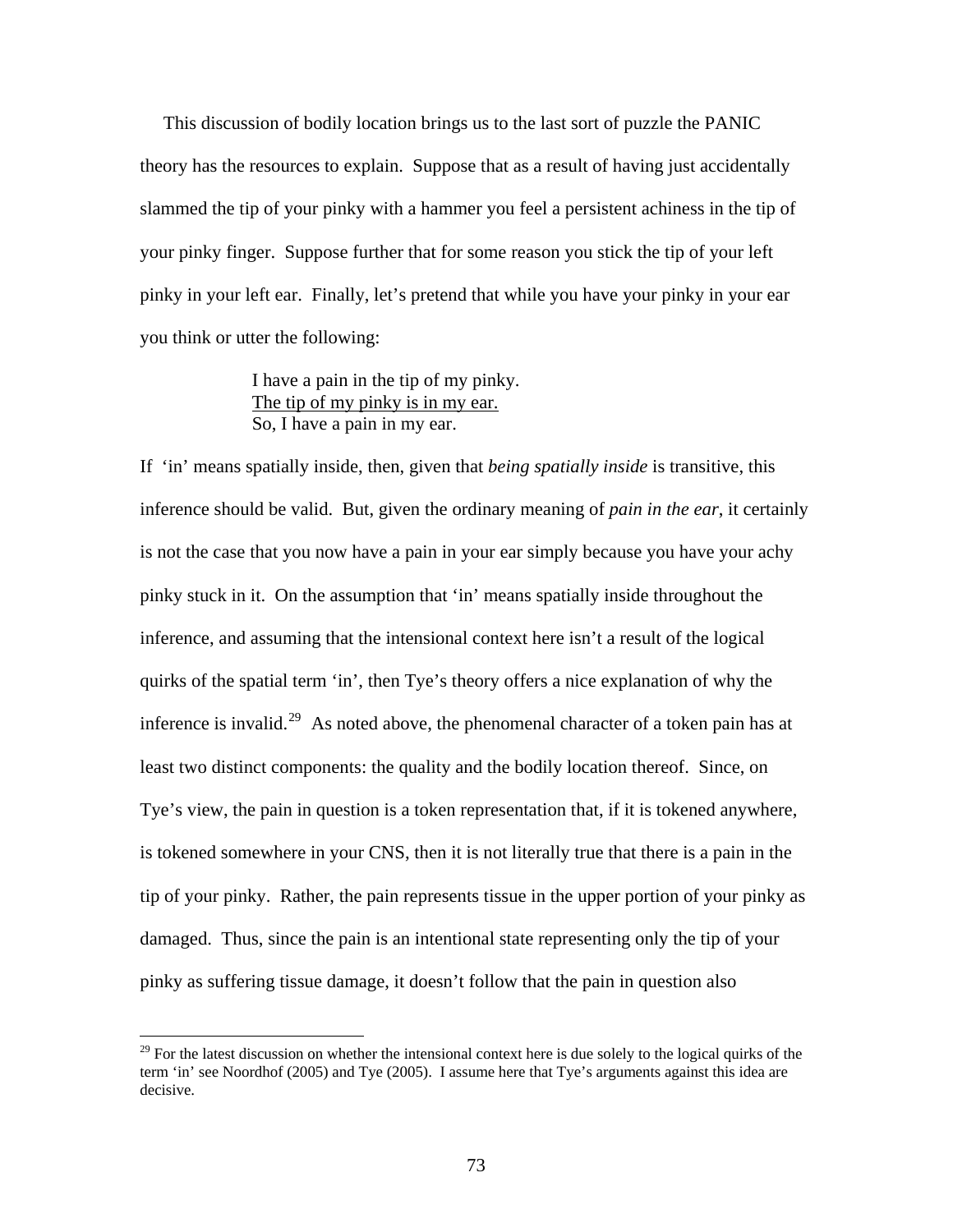represents either the same tissue damage, or some distinct instance of tissue damage, as occurring *in* your *ear* when you put your achy pinky in it. Nor does it follow that an *additional* pain is tokened representing a region of your ear as suffering tissue damage when the location of your achy pinky goes from being outside your ear to inside it, which is what would have to be the case to make true the conclusion of the inference above. In short, what explains the intensional (or non-extensional) context in the inference above is that pains are intentional states. What Tye calls the "hidden intensionality" involved in the inference above is a result of the phenomenal state in question (i.e. your pinky pain) being an intentional state, specifically, a representation with the content that there is some region of tissue that instantiates a certain quality, namely, damage. Though debatable, if it's true that bodily sensations such as pains are intentional states, it is quite plausible that the intensional context here has nothing to do with certain uses of the term 'in' generating intensional contexts in ordinary discourse about ordinary middle-sized objects.

## **IV. The Explanatory Irrelevance of the Content Thesis**

 As I noted in the first chapter, the main reductive thesis of the PANIC theory, what I am calling the Content Thesis, admits of two interpretations, the semantic interpretation and the state interpretation. According to the semantic interpretation, to say that phenomenal character is one and the same as PANIC is to say that phenomenal character generally is the semantic content of poised representations, where the content is abstract and nonconceptual. Since, according to Tye, these contents are structured, existential states of affairs, then on the semantic interpretation the overall phenomenal character of a given phenomenal state just is a certain structured, existential states of affairs abstractly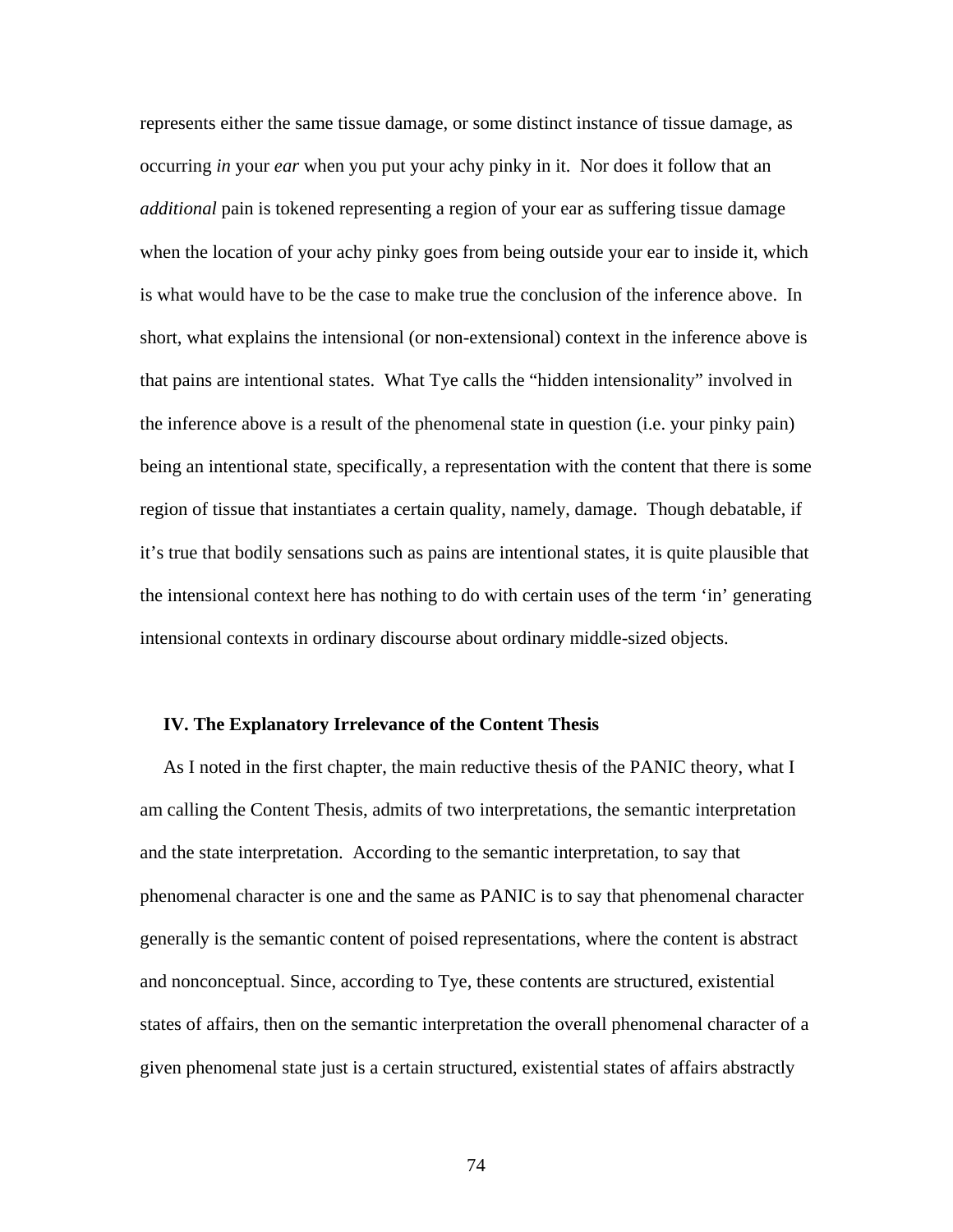and nonconceptually represented as obtaining by a poised state. According to the state interpretation, to say that phenomenal character is one and the same as PANIC is to say that phenomenal character generally just is a certain kind of representing just as, given RTM about propositional attitudes, we might think of believing that *p* as a certain kind of representing. So, on the state interpretation the overall phenomenal character of a given phenomenal state is one and the same as a certain type of *representing event*, namely, a poised state's representing abstractly and nonconceptually a certain structured, existential state of affairs as obtaining.

 However, regardless of which interpretation of the Content Thesis is correct, the Content Thesis is not required to explain any of the puzzles discussed above. As we have seen, in each case all the explanatory work is done by either the hypothesis that there are poised representations at the level of phenomenal consciousness represented paradigmatic sensory qualities, or that such poised representations represent abstractly and nonconceptually.<sup>[30](#page-79-0)</sup> No explanatory work is done by the further reductive claim that the phenomenal character of sensory states is one and the same as the semantic content of these states, or the reductive claim that the phenomenal character of these states is one and the same as the states themselves.

 By way of illustration, consider again the example of Ruthie to whom something looks orange but not dangerous even though (we're imagining) orangeness and danger are nomologically coextensive. According to the PANIC theory, as Ruthie points her eyes in the direction of the pool stick a poised representation is tokened that abstractly and nonconceptually represents a certain state of affairs, namely, something's being

<span id="page-79-0"></span><sup>&</sup>lt;sup>30</sup> And, in fact, that the representations are nonconceptual is relevant only to explaining the coextension intensionality of 'looks' discourse. However, all of the remaining explanations require that the contents be abstract and include only sensory properties.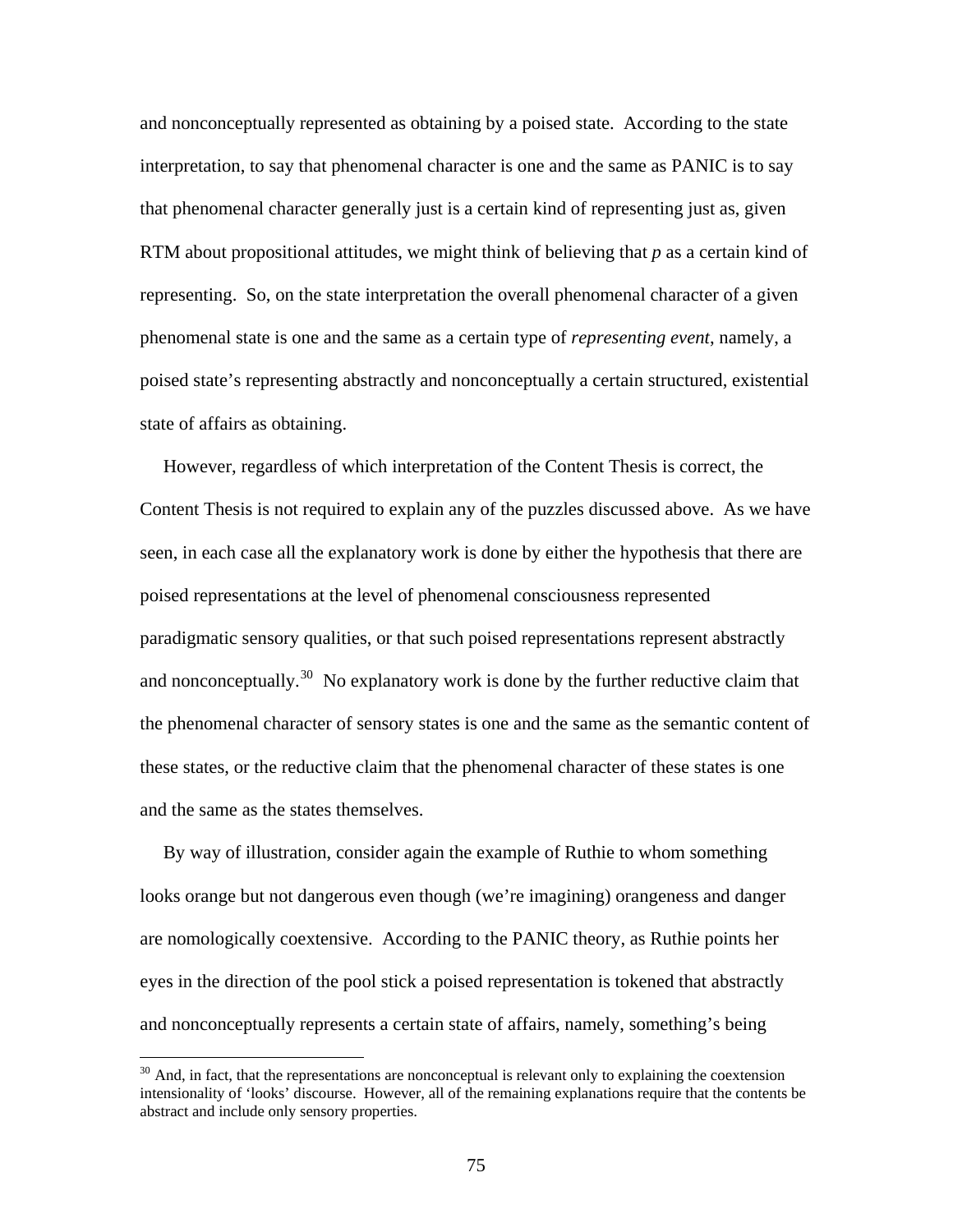orange. The representation doesn't also represent something's being dangerous; nor is an additional poised representation tokened representing anything as dangerous. Poised representations of the visual sort represent items in one's immediate environment only as having certain geometric and color properties. So although orangeness and danger are coextensive the pool stick can look orange to Ruthie without it also looking dangerous.

 Now imagine what it is like visually for Ruthie to have her eyes pointed in the direction of the pool stick. Specifically, imagine the very color quality that appears to her to saturate the surface of the pool stick, the quality that she might introspectively discriminate as being phenomenally distinct from other qualitative and non-qualitative properties as her eyes are pointed in the direction of the pool stick. Call this quality 'O'. On the state interpretation of the Content Thesis the very visual phenomenal character O that Ruthie experiences as she looks in the direction of the pool stick is one and the same thing as the tokening of a poised representation abstractly and nonconceptually representing something's being orange. On the semantic interpretation of the Content Thesis O is one and the same as a certain color property a token representation represents the pool stick as instantiating, namely, orangeness.<sup>[31](#page-80-0)</sup> Need O be one and the same as either of these things in order that it be true that the pool stick look orange to her but not dangerous? No. The only part of the PANIC theory that explains how it is possible for the pool stick to look orange to Ruthie without it also looking dangerous is that there be a poised representation tokened at the interface of her visual system and her cognitive system that nonconceptually represents something as being orange and no such representation representing the same thing as dangerous. However, this feature of the

<span id="page-80-0"></span> $31$  For a discussion of these interpretations of the Content Thesis see the second section of Chapter 5.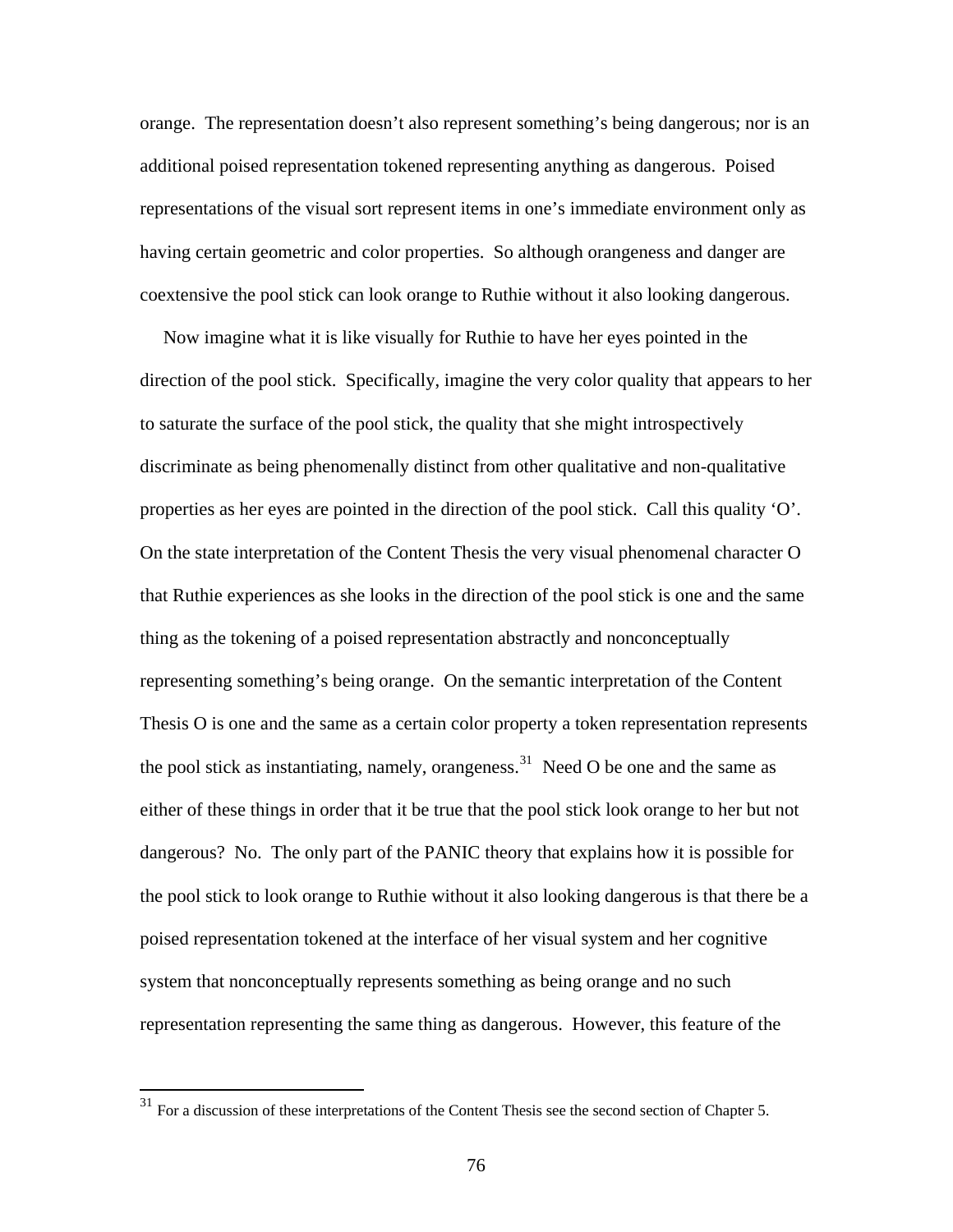PANIC theory is consistent with a number of different metaphysical stories about what O is. For example, property dualists might insist that O is some sort of fundamental nonphysical property, perhaps a quale. Physicalists of a non-representational variety might want to claim that O is some sort of higher-order functional property realized in Ruthie's brain, or indeed a neural property instantiated in Ruthie's brain. Granted, no alternatives to the Content Thesis about the nature of O will come without its own metaphysical baggage. Property dualists will likely treat O as epiphenomenal. Physicalists of a nonrepresentational variety will have to either opt for some sort of color irrealism, construe colors as dispositions to look colored, or treat colors as the categorical bases of such dispositions. None of these latter metaphysical theses are wholly devoid of serious problems.[32](#page-81-0)

 Regardless, the point to stress is that whatever sort of metaphysical story one wants to tell about O the idea that O just is a certain sort of representational content isn't a necessary part of what it is about the PANIC theory that explains the coexestensive intensionality of 'looks' discourse. And the same is true regarding the existential intensionality of 'looks' discourse, as well as all of the other puzzles mentioned above regarding bodily sensations. Regarding the latter, none of the explanations for these puzzles require that the phenomenal character peculiar to bodily sensations be one and the same as what poised representations represent at the level of phenomenal consciousness, or that the phenomenal character peculiar to bodily sensations be one and the same as a certain kind of representing that occurs at the interface between interoceptive sensory systems and the cognitive system. All that is required is that there

<span id="page-81-0"></span> $32$  Though some (e.g. epiphenominalism) are certainly more serious than others (e.g. colors are categorical bases disposing items to look colored), or so I would argue.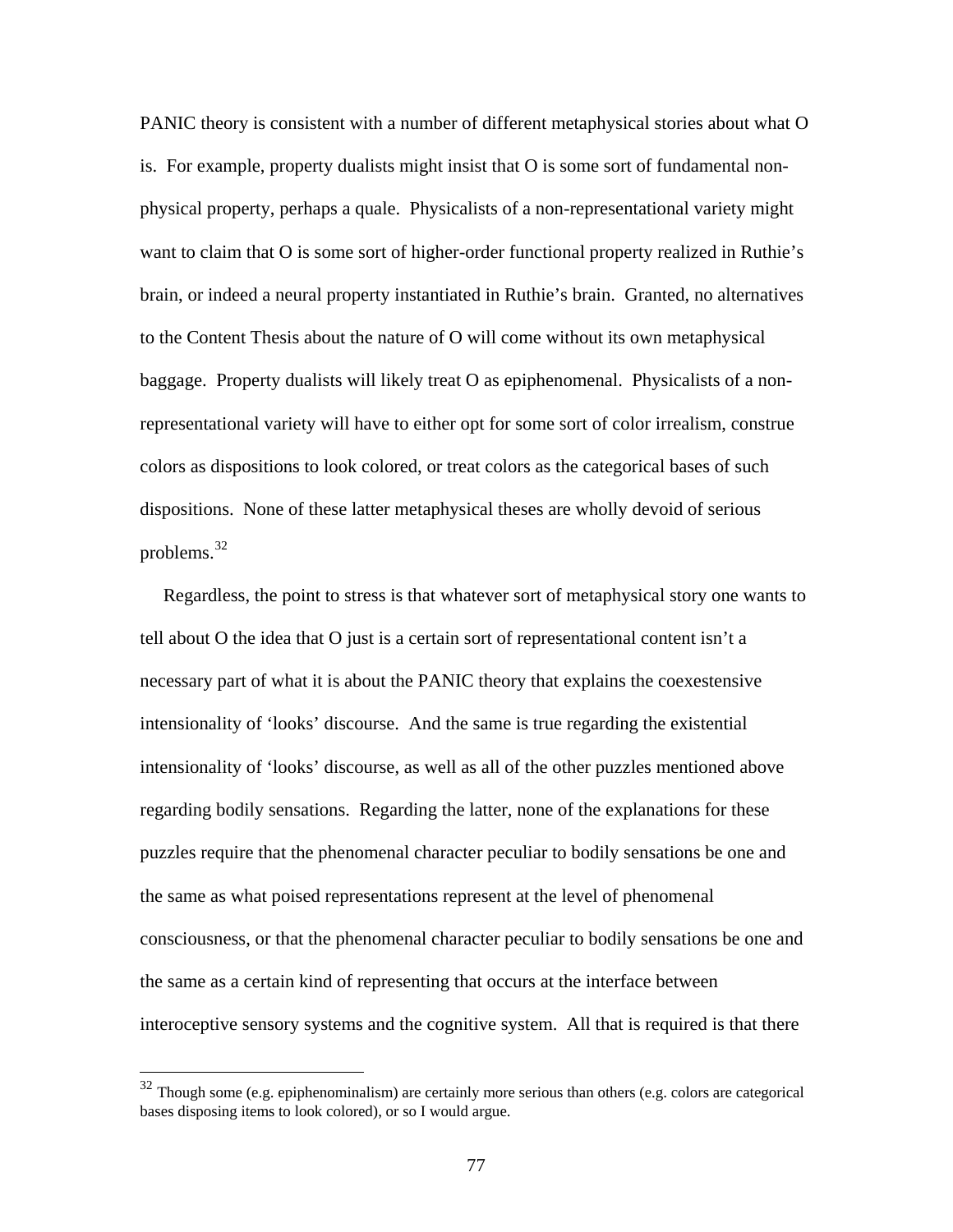be poised representations that abstractly and nonconceptually represent regions of tissue throughout the body as undergoing certain physiological changes. Thus, the only part of the PANIC theory that gains support from the fact that it has the resources to explain the puzzling phenomena discussed above is the hypothesis that sensory states with phenomenal character are in fact poised representations operating at the level of phenomenal consciousness that represent what they do abstractly and nonconceptually, and not the further reductive thesis that the phenomenal character of such states is one and the same as PANIC. So long as other reductive options can accommodate this hypothesis to explain the puzzles above, then they are not inferior to the PANIC theory in this respect. On the phenomenal-neural type identity view outlined in Chapter 2 phenomenal characters are neural properties that abstractly and nonconceptually represent items in an organism's immediate environment, as well as parts of an organism's body, as instantiating certain properties. When tokened they play the relevant information-processing role set forth in the PANIC theory, namely, the poisedness role. So, to the extent that the phenomenal-neural type identity theory also has the resources to explain the above-mentioned puzzles, it is not inferior to the PANIC theory in that regard.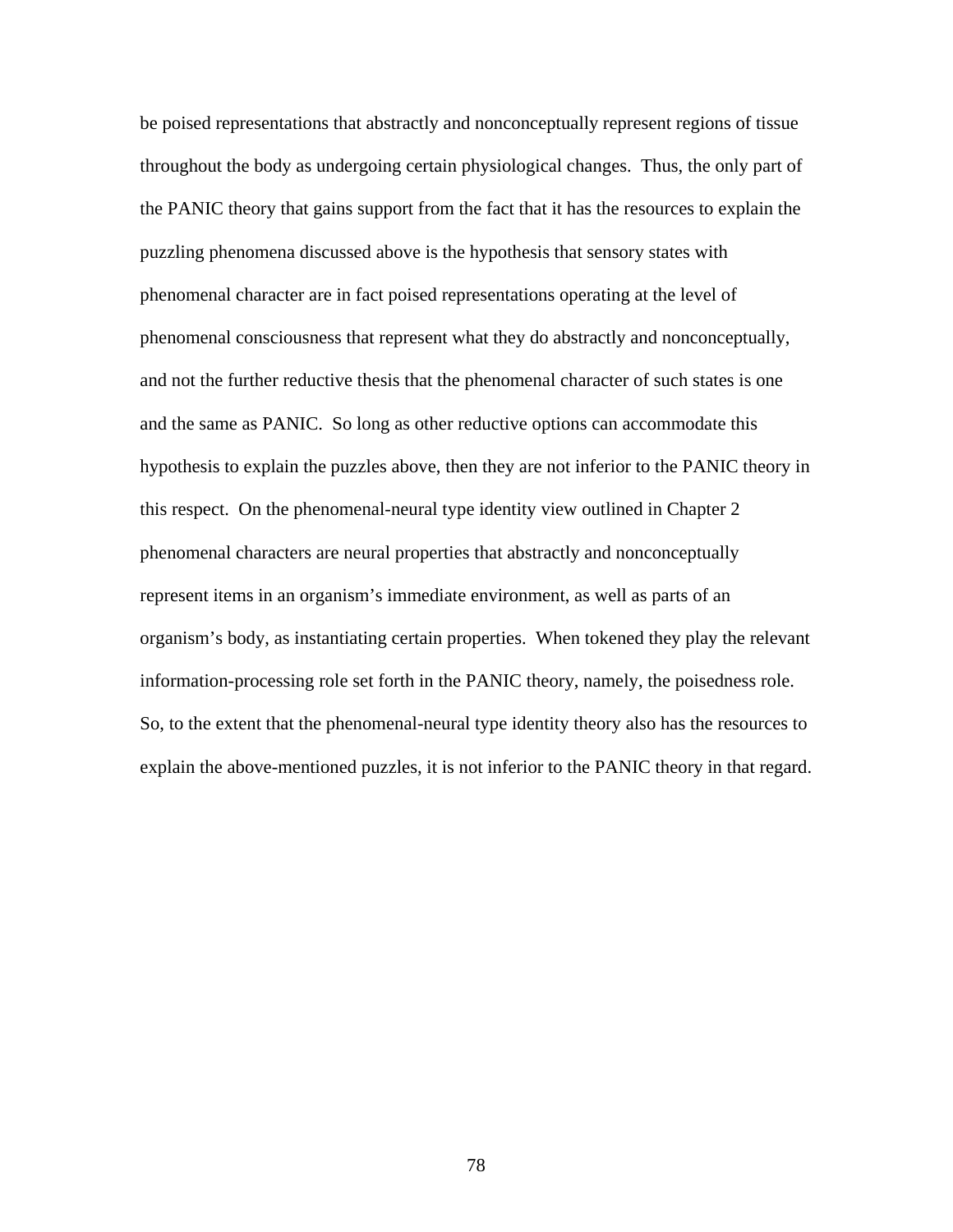#### **CHAPTER FOUR**

# **THE APPEAL TO TRANSPARENCY: A RATHER WEAK CASE FOR PANIC**

 One explanandum Tye considers to be of utmost importance in motivating his theory is the so-called "transparency" or "diaphanousness" of phenomenal consciousness. Roughly, this is the idea that when one introspects one does not find that one is directly aware of phenomenally conscious states (e.g. perceptual experiences or bodily sensations) or any intrinsic aspects thereof. Rather, what one seems to discover is that one is only aware of qualities that appear as if they are qualities of items in one's immediate environment, or parts of one's body.<sup>[33](#page-83-0)</sup> However, it is rather hard to get a clear grasp of what all this means exactly. This is due, in part, to the fact that it is extremely difficult to describe the phenomenon without having to resort to theoretically loaded terms. And this, of course, makes it difficult to assess whether Tye succeeds in making a convincing case for his claim that his theory has the resources to explain transparency. Despite Tye's most recent efforts to clarify his appeal to transparency in *Consciousness, Color and Content*, the argument he offers is quite complex and seemingly not well understood by the few commentators that have ventured to critique it.

 In this chapter I try to clear things up a bit and argue that Tye's appeal to the transparency of visual experiences as a way of motivating the PANIC theory is ultimately unconvincing. It turns out that the data Tye claims the PANIC theory explains regarding transparency are *bona fide* explananda only if the thesis that the color qualities (i.e.

<span id="page-83-0"></span><sup>&</sup>lt;sup>33</sup> Transparency is what G. E. Moore (1903) attempts to describe in his refutation of idealism and what Harman (1990, p. 667) is referring to in his attempt to defend functionalist theories of mind. However, it is not entirely clear whether these authors are describing a purely psychological phenomenon or making substantive metaphysical claims about the nature of visual experience, awareness and visual qualities. The same is true for Tye in the passages I consider in the text.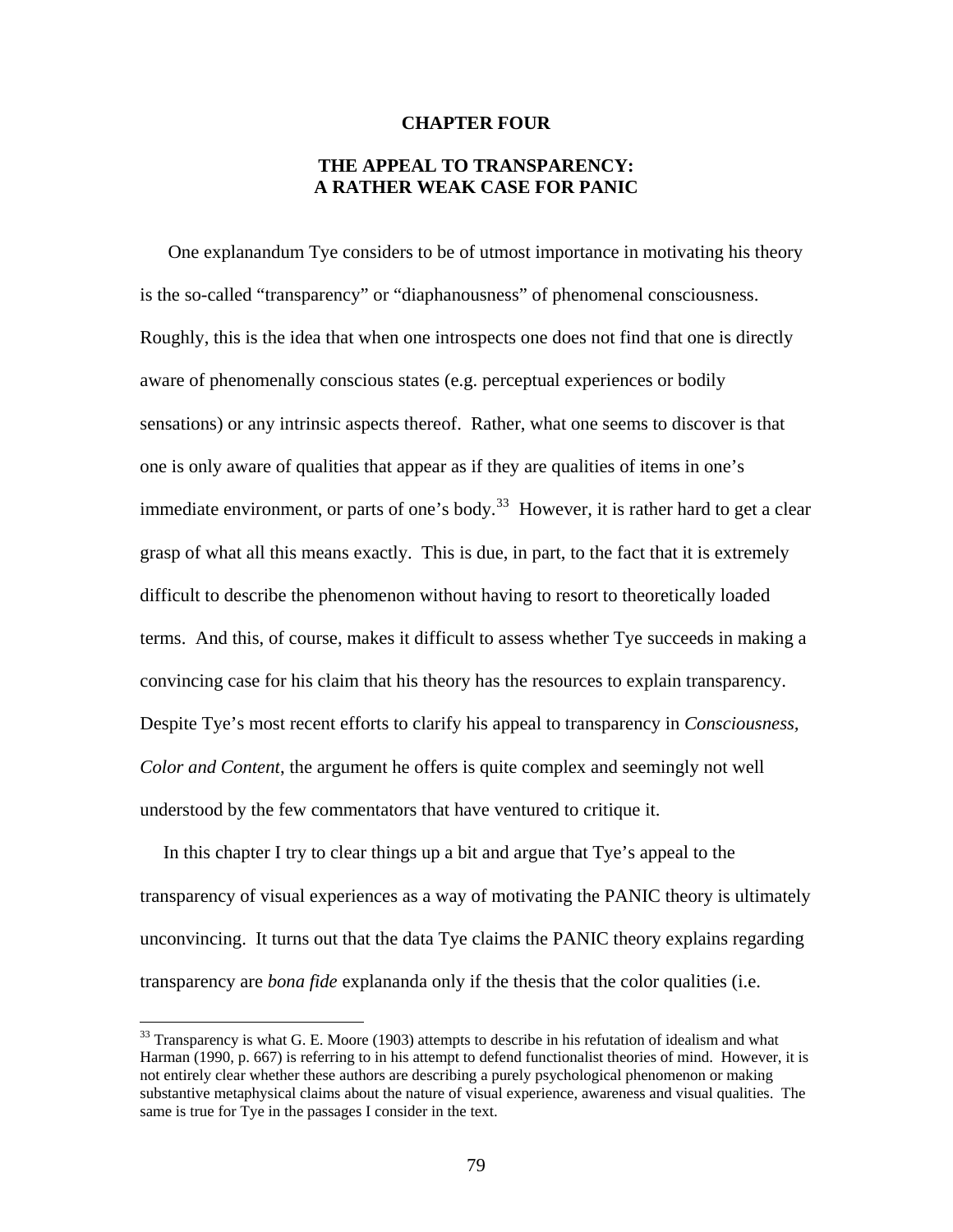certain visual phenomenal characters) normal subjects are directly aware of upon introspecting visual experiences are somehow qualities of visual experiences is false. However, Tye's argument for the falsity of this thesis assumes the truth of two essential components of the PANIC theory, namely, the Representation Thesis and the poisedness condition. Thus, his appeal to transparency could only be for the benefit of those already on board with the idea that visual phenomenal character is essentially an intentional (i.e. representational) feature of visual experiences. Anyone who antecedently denies this will be unmoved by Tye's argument that the color qualities (i.e. certain visual phenomenal characters) normal subjects are directly aware of upon introspecting visual experiences are not somehow qualities of visual experiences. And anyone who already grants that visual phenomenal character is essentially an intentional feature of visual experiences doesn't need to be shown that the PANIC theory explains transparency, since to accept that visual experiences are transparent is to already grant that visual phenomenal character is essentially an intentional feature of poised representations.

 I then look at Tye's defense of "common sense" color realism, according to which the color qualities that appear to be qualities of items external to one's mind / brain as one introspects visual experiences are in fact properties of items external to one's mind / brain, if they are qualities of anything. This view of introspectively discernable color qualities entails the falsity of the thesis that such qualities are somehow qualities of visual experiences. I show, however, that Tye's defense of color realism amount to little more than pointing out its intuitive plausibility when considering only certain aspects of visual phenomenal character. In doing this Tye ignores certain other aspects of visual phenomenal character that at the level of "common sense" is directly at odds with the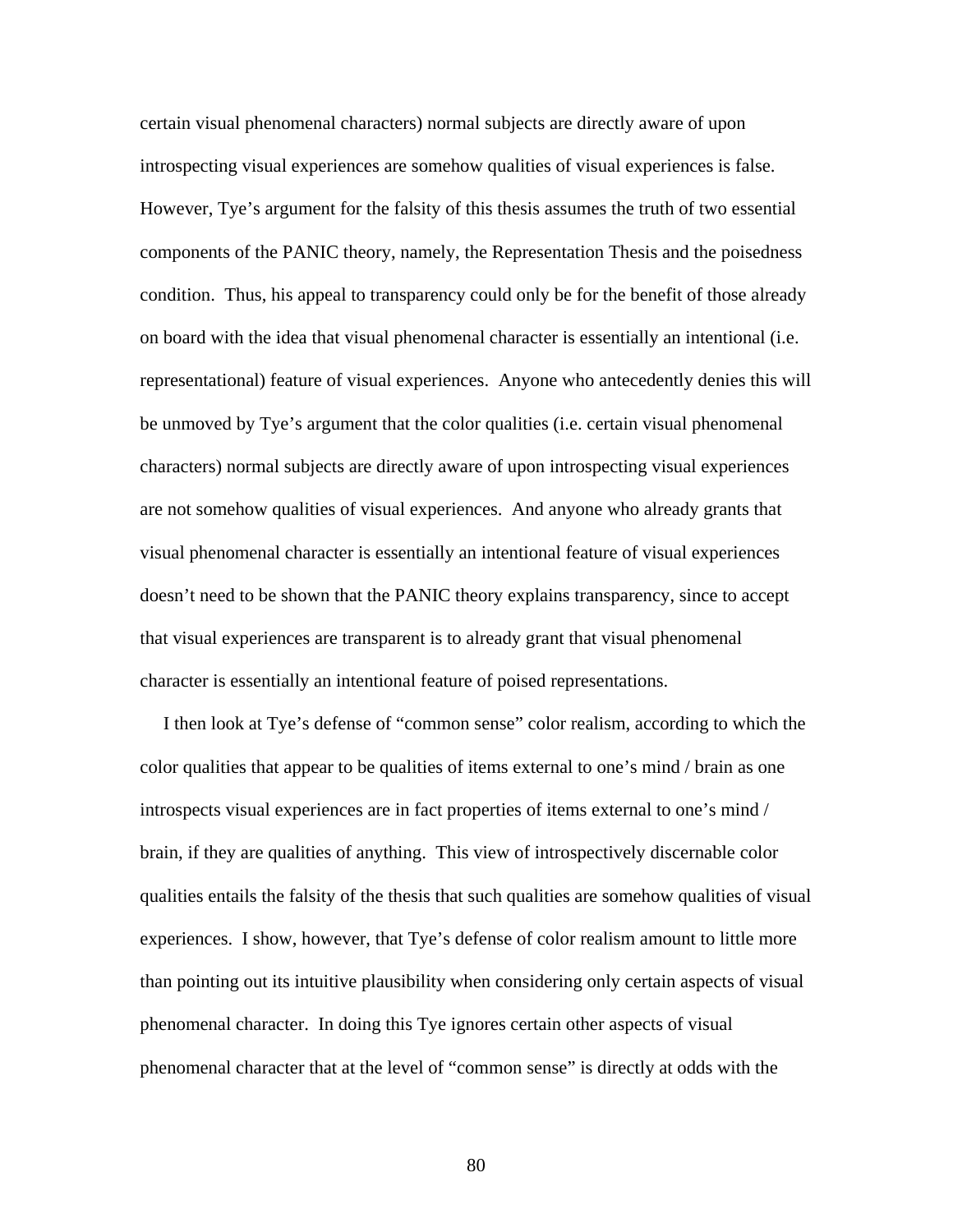color realism he espouses, as well as certain other features of his overall view. To do this arbitrary, and so an unacceptable way of denying that the color qualities normal subjects are directly aware of upon introspecting visual experiences are somehow qualities of such experiences.

 Thus, for all Tye claims about the alleged transparency of phenomenal consciousness, it is open to anyone who maintains that phenomenal characters are properties of phenomenal states to deny that the PANIC theory best explains what Tye claims it does regarding transparency. Since, according to the view I endorse, phenomenal characters are neural properties exemplified by token neural events that represent non-essenentially, I do deny that the data he cites as explananda in his appeal to transparency are of any significance.

# **I. Two Types of Transparency, Psychological & Metaphysical**

 What, according to Tye, is transparency? It will be helpful to look at a couple of passages to give us some idea, but before doing so a few preparatory remarks are in order. First, these passages discuss the transparency of so-called "visual experiences." Unfortunately, the term *experience* is often used ambiguously in discussions about phenomenal consciousness. Sometimes it used as a synonym for phenomenally conscious mental states. Other times it is used to refer to various sorts of phenomenal character with no implied reference to mental states or processes (e.g. the apparent color of the surface of this page); and, as we saw in the first chapter, the term *phenomenal character* is by no means univocal. Thus, it is sometimes difficult to figure out exactly what sort of thing philosophers are referring to when using the term *experience*. In an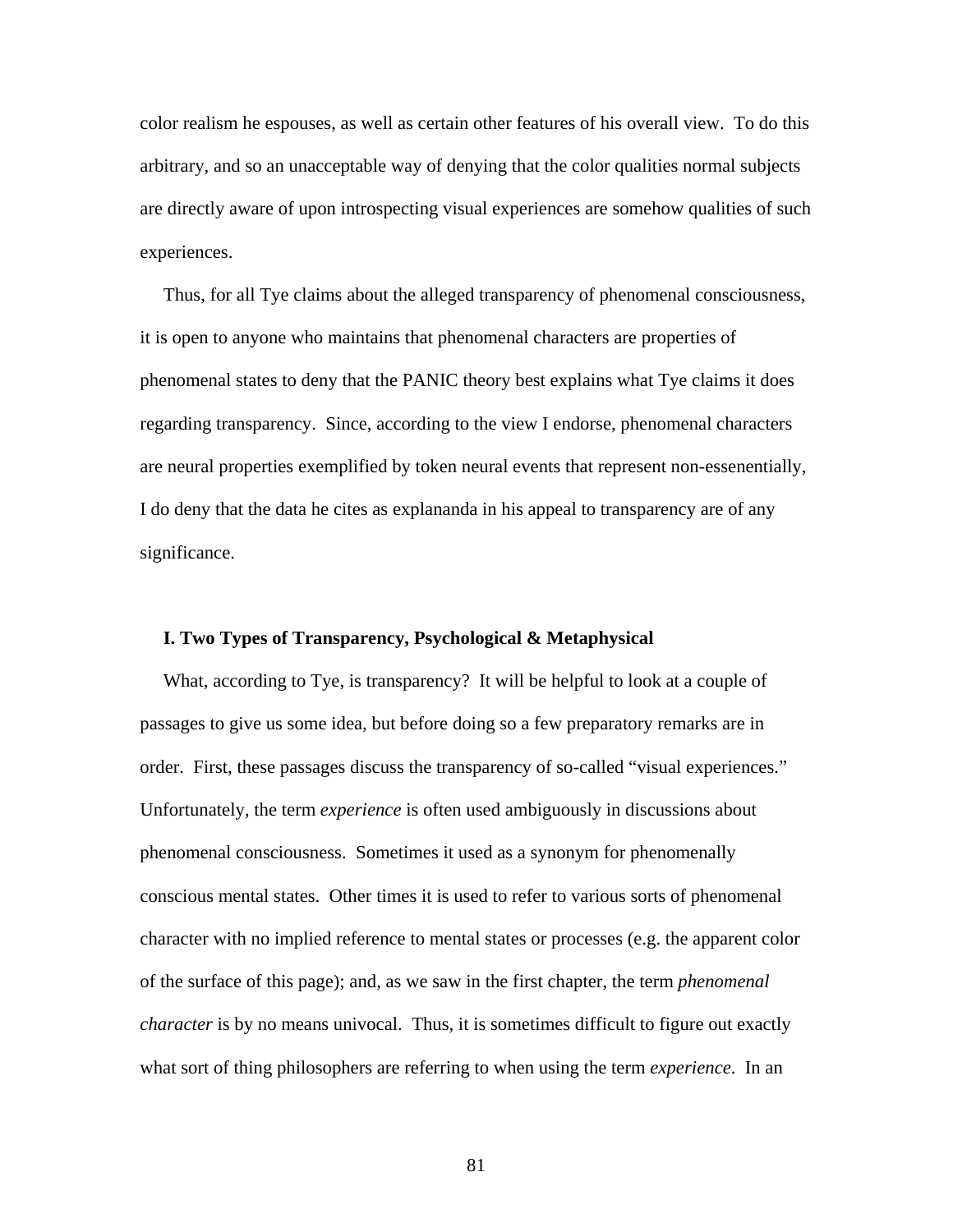effort to remain as theoretically neutral as possible, while exploiting the usefulness of employing the notion, I suggest we think of visual experiences as token events similar to, say, token bodily sensations (e.g. having a headache or a tickle in the nose) and other token perceptual experiences (e.g. hearing the hum of an AC unit or catching a whiff of brandy). Such events can be characterized in terms of different sorts of visual phenomenal character, which may include anything from a single color "quale" that lasts for a split second to a "phenomenally well-organized" visual scene that persists for hours. We can suppose then that there are as many different types of visual experience as there are distinguishable phenomenal characters peculiar to visual phenomenal consciousness.[34](#page-86-0) Furthermore, we shall be considering only those aspects of phenomenal consciousness generally that are distinctive of *visual* phenomenal character as opposed to, say, the phenomenal character distinctive of other sensory modalities (i.e. tactition or audition) or other mental states and processes (e.g. what it is like to think about or have a memory of visual phenomenal character).<sup>[35](#page-86-1)</sup>

<span id="page-86-0"></span> $34$  Consult the first chapter for a discussion how to distinguish different sorts of phenomenal character using both cross modal and intramodal discriminable differences among qualitative features.

As far as thinking of visual experiences as events goes consider, for example, the bit of visual phenomenal consciousness you are currently enjoying. Like the qualitative features associated with token bodily sensations and token sensory experiences in other modalities a certain collection of qualitative features - namely, color qualities and shapes - simply occur or happen, and this is so irrespective of what they might appear to be qualitative features of. Close your eyelids shut and the very collection of visual qualitative features disappears. It is replaced with a discriminably different collection of qualitative features, namely, variously shaped afterimages amidst a brain gray background. Open your eyelids and the original collection of qualitative features reappear.

<span id="page-86-1"></span>I take it that, at the very least, this purely qualitative conception of visual experiences construed as token phenomenal events is what most philosophers have in mind when using the notion *visual experience*. Tye at least construes them as events. (1995, Ch.3) Whatever else might be intended in the use of this notion varies, but for our purposes we need only use this purely qualitative conception of *visual experience*.<br><sup>35</sup> It is perhaps helpful here to try to imagine what it would be like if vision were your only working sense modality such that visual phenomenal consciousness, plus some sort of higher-order awareness of visual phenomenal character, are the only sorts of consciousness you enjoy. When audition, olfaction, tactition, proprioception, etc. are "turned off" the result would presumably be something similar to viewing a movie screen that takes up one's entire visual field. The only qualities that are peculiar to *visual* phenomenal character here are color qualities, though they are arranged in a way to indicate spatial properties and shapes.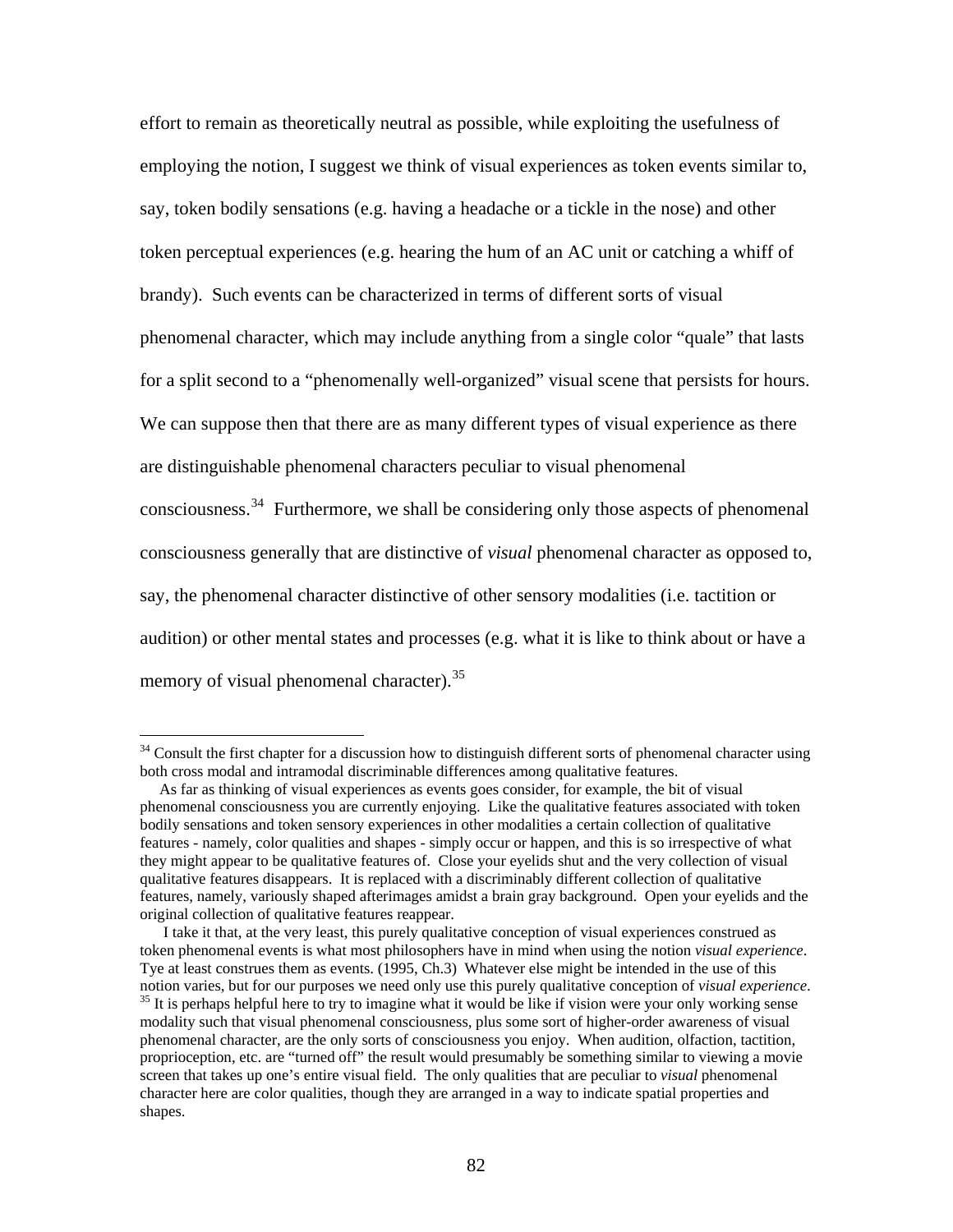Second, visual experiences are sometimes thought of as mental states, so it is easy to think of them as perceptual beliefs or introspective judgments about visual phenomenal character. However, visual experiences should not be confused with perceptual beliefs, introspective judgments about occurrent visual experiences or any other sort of doxastic state. In fact, at this point we should not assume that these time slices of visual phenomenal consciousness are representational in any sense. This is perhaps difficult to do since vision by definition is a sensory phenomenon. Such phenomena are functionally characterized in terms of picking up information about items in an organism's immediate environment as a result of certain stimulus energies affecting sensory receptors. It is a short step from such talk to talk about representing items in one's immediate environment as being a certain way. Furthermore, it is very natural to pre-theoretically construe vision as a process the function of which is to depict items in our immediate environment in the manner of iconic representations such as photographs and paintings. But, conceptually speaking at least, vision so characterized is one thing; phenomenal character, whether it be of the sort associated with vision, gustation, bodily sensations or audition, is quite another.<sup>[36](#page-87-0)</sup> When we are talking about time slices of visual phenomenal consciousness we are talking about instances of any sort of visual phenomenal character. Whether visual phenomenal character is representational in nature is precisely the question at issue.

<span id="page-87-0"></span><sup>&</sup>lt;sup>36</sup> This point goes largely underappreciated in much of the philosophical literature about visual phenomenal consciousness. *Of course* it makes sense to think of visual phenomenal character as essentially representational in some way or other. After all, we pre-theoretically treat visual experiences as the mental counterparts to paintings, photographs and movie screens. Such things are iconic representations. They are representational vehicles that represent by *resembling* the way we visually sense items in our immediate environment at the level of visual phenomenal consciousness. However, representation by resemblance is not the sort of functionally / computationally characterized representation at issue. Symbol filled arrays, 2  $\frac{1}{2}$  - D sketches and various other data structure don't represent by resembling or depicting things in the world in the manner that paintings, photographs and films do. Subsequently, visual phenomenal character should not be treated as an essentially representational phenomenon any more than that of the phenomenal character peculiar to other sensory processes like audition, olfaction, thermoception or nociception.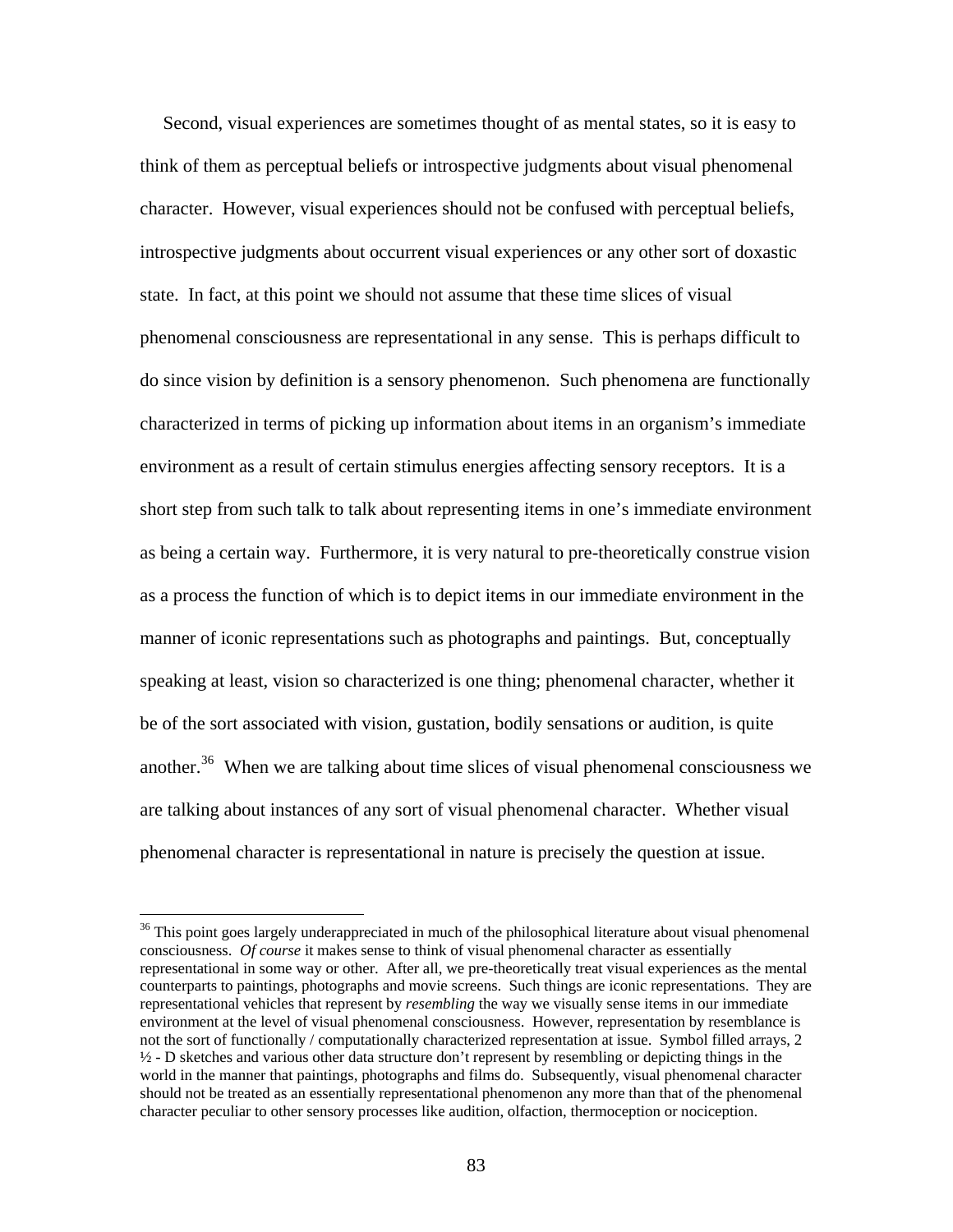Arguments for the claim that it is shouldn't presuppose that it is, and the appeal to transparency on the part of representationalists is no exception.

 Third, the passages to be considered mention "focusing on", and "attending to", how items located before one look while one is awake, alert and with eyelids open. I take this to simply be a matter of introspecting visual phenomenal character under normal viewing conditions and will refer to the mental process Tye has in mind as "introspecting a visual experience."<sup>[37](#page-88-0)</sup>

 Finally, the passages contain the expression "directly aware of" to refer (presumably) to some sort of perceptual relation one stands in to items in one's immediate environment and their properties. Insofar as Tye purports to be referring to a *bona fide* act-object relation with this expression the awareness in question here is *de re* and intentional.

Consider the first passage: <sup>[38](#page-88-1)</sup>

<span id="page-88-0"></span><sup>37</sup> Note that Tye uses the expressions *attending to*, *aware of*, *focusing on* and *introspect* rather loosely. As

<span id="page-88-1"></span> $38$  The two passages considered in the main text aren't the only passages in which Tye describes visual transparency. I choose these passages because they appear as part of Tye's most recent attempt to better articulate the significance of transparency. Other passages include the following:

Focus your attention on a square that has been painted blue. Intuitively, you are directly aware of blueness and squareness as out there in the world away from you, as features of an external surface. Now shift your gaze inward and try to become aware of your experience itself, inside you, apart from its objects. Try to focus your attention on some intrinsic feature of the experience that distinguishes it from other experiences, something other than what it is an experience *of*. The task seems impossible: one's awareness seems always to slip through the experience to blueness and squareness, as instantiated together in an external object. (1995, p.30)

Suppose you have a visual experience of a shiny, blood-soaked dagger. Whether, like MacBeth, you are hallucinating or whether you are seeing a real dagger, you experience redness and shininess as outside you, as covering the surface of the dagger. Now try to become aware of the experience itself, inside you, apart from its objects. Try to focus your attention on some intrinsic feature of the experience that distinguishes it from other experiences, something other than what it is an experience *of*. The task seems impossible: one's awareness seems always to slip through the experience to the redness and shininess, *as instantiated together externally*. (1995, p. 136)

Suppose you are facing a white wall, on which you see a bright red, round patch of paint. Suppose you are attending closely to the color and shape of the patch as well as the background.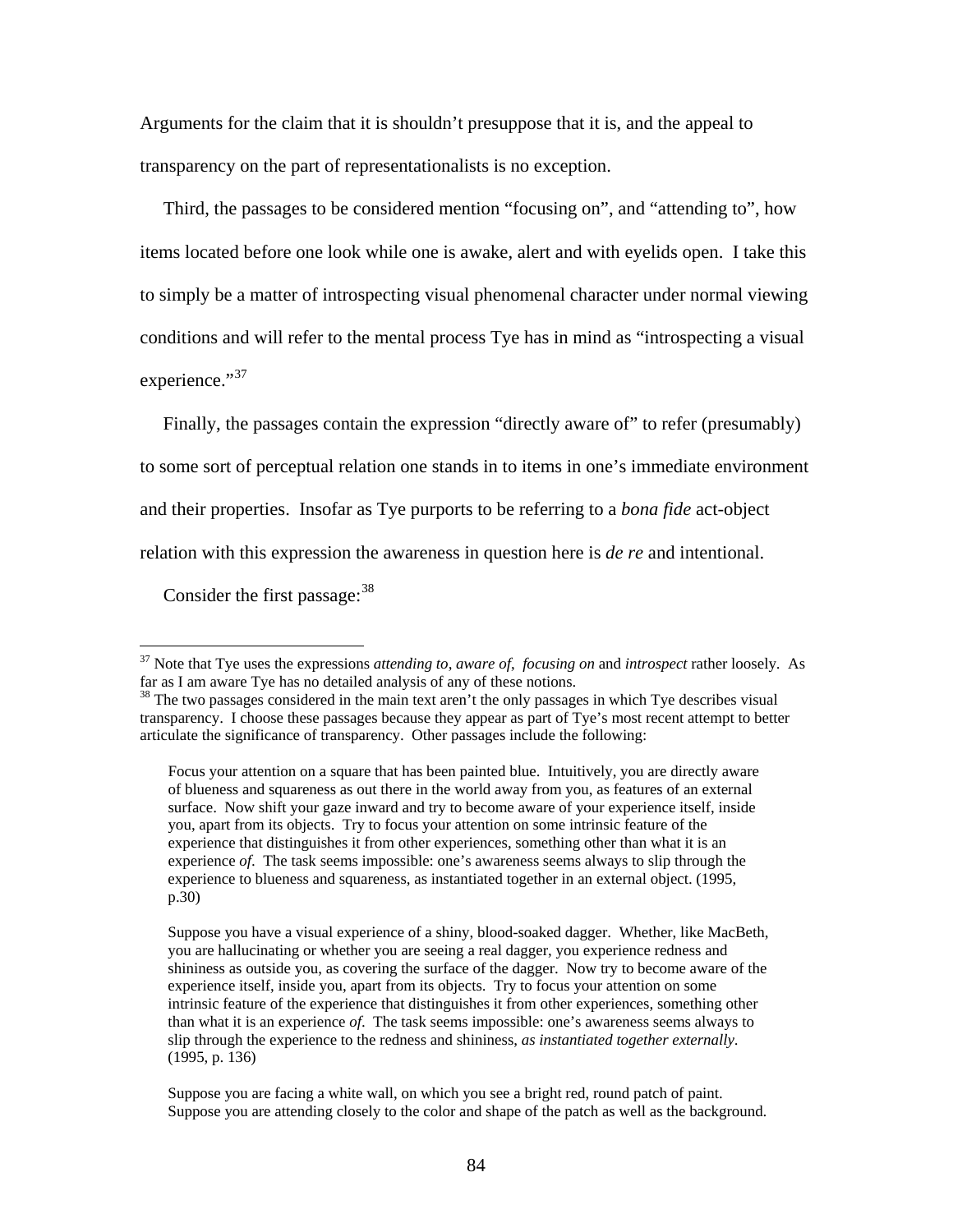Focus your attention on the scene before your eyes and on how things *look*  to you. You see various objects; and you see these objects by seeing their facing surfaces…In seeing these surfaces, you are immediately and directly aware of a whole host of qualities. You may not be able to name or describe these qualities but they look to you to qualify the surfaces; you experience them as being qualities of the surfaces. None of the qualities of which you are directly aware in seeing the various surfaces look to you to be qualities of your experience. For example, if blueness is one of the qualities and roundness another, you do not experience your experience as blue or round. (2000, pp.45-46)

I suggest we interpret this passage as describing a purely psychological phenomenon

normal cognizers can undergo as they introspect a visual experience, a phenomenon I will

call *psychological transparency*. A more formal description of psychological

transparency can be formulated as follows.

For any normal human subject S undergoing a token visual experience V, V is psychologically transparent to S just in case the following occurs as S introspects V:

- (1) S is directly aware of certain qualities,
- (2) the qualities S is directly aware of appear to S as if they are qualities of items before S, and not as if they are qualities of V, and
- (3) it seems to  $S$  that  $S$  is not aware of  $V$ , or any qualities thereof.

Call this the Psychological Transparency Thesis (henceforth, PT). So long as PT is

merely a description of a purely psychological phenomenon, we can suppose that no

Now turn your attention from what you see out there in the world before you to your visual experience. Focus upon your *awareness of* the patch as opposed to *the patch* of which you are aware. Do you find yourself suddenly acquainted with new qualities, qualities that are intrinsic to your visual experience in the way that redness and roundness are intrinsic to the patch of paint? According to some philosophers, the answer to this question is a resounding 'No'. As you look at the patch, you are aware of certain features out there in the world. When you turn your attention inwards to your experience of those features, you are aware *that* you are having an experience of a certain sort, but you are aware *of* the very same features; no new features of your experience are revealed. In this way, your visual experience is transparent or diaphanous. When you try to examine it, you see right through it, as it were, to the qualities you were experiencing all along in being a subject of the experience, qualities your experience is *of*. (SEP Entry "Qualia" p.12)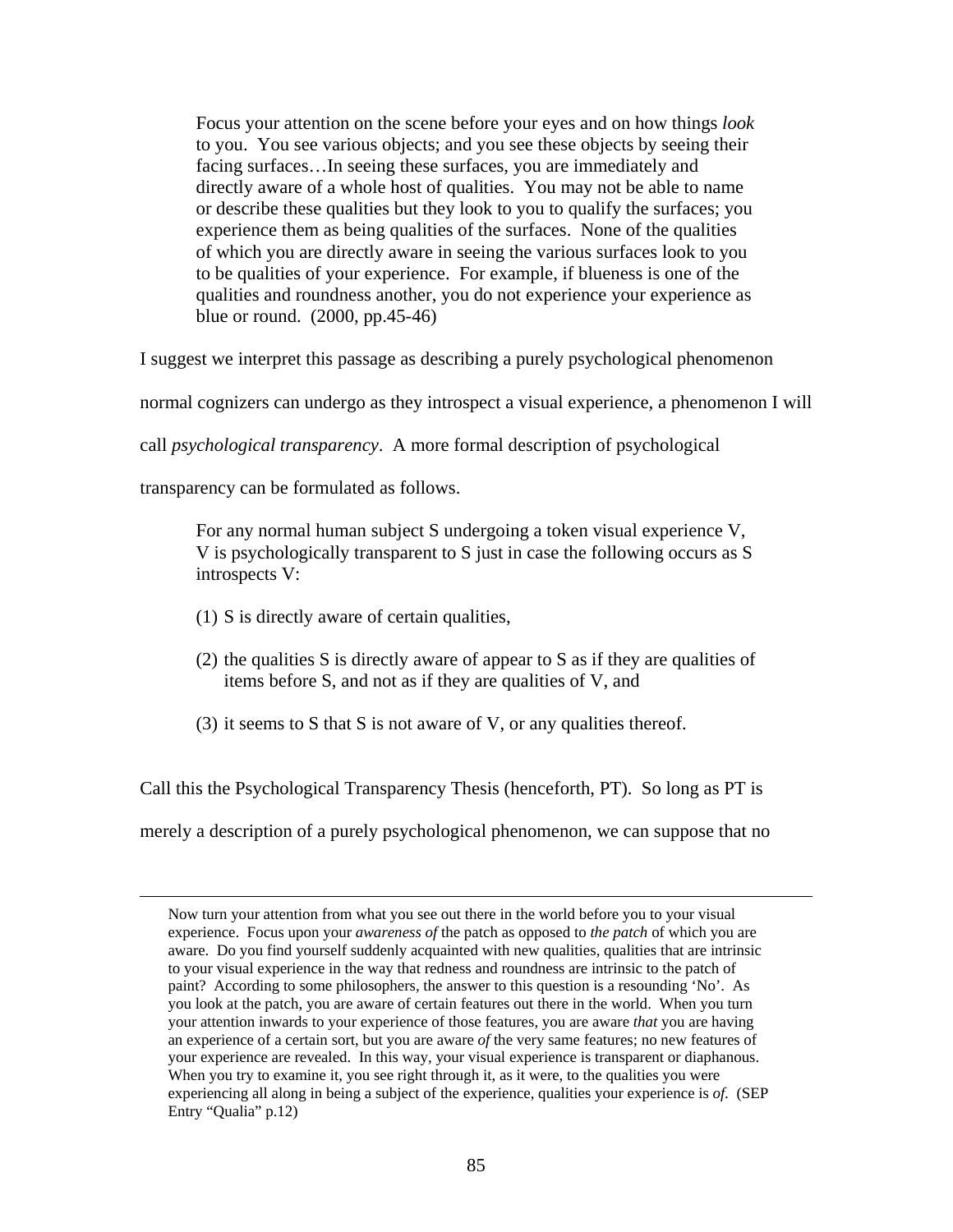claim is being made about the ontological status of the qualities in question, their metaphysical nature, or what these qualities are qualities of, if anything. The qualities themselves, as well as the manner in which they appear, are simply features of the overall phenomenal character of  $V<sup>39</sup>$  $V<sup>39</sup>$  $V<sup>39</sup>$ . At most we should assume only that there is some subject enjoying a certain sort of visual phenomenal consciousness. With this in mind let's consider each of the clauses of PT in turn.

 Clause (1): S is directly aware of certain qualities. The mental state in question here is one in which you might think of yourself as currently being directly aware of various color qualities as you read this even though you are not selectively attending to, or focusing on, such qualities as you read.<sup>[40](#page-90-1)</sup> That is, as you read you are not selectively attending to, or focusing on, the color qualities appearing to you just as you are not currently selectively attending to the qualities of whatever bodily aches and pains you might currently have, or to the qualities the sounds and odors in your immediate environment have, or to how your clothes feel against your skin.<sup>[41](#page-90-2)</sup> Nonetheless, the color qualities in question, whatever sorts of things they are, are "present in phenomenal space"

<span id="page-90-0"></span> $39$  As I suggested in the first chapter we can simply treat these qualities as determinates of visual phenomenal character, and so as phenomenal characters themselves. To do so is not at odds with Tye's manner of describing things. For example, he claims that "phenomenal character involves the surface qualities of which the subject of the visual experience is directly aware"; that "these qualities partially *constitute* phenomenal character"; and that "visual phenomenal character is representational content…into which certain external qualities enter" (2000, p.48-51)

<span id="page-90-1"></span><sup>&</sup>lt;sup>40</sup> Being directly aware of visual qualities is not the same as attending to how items before one appear visually, though one is certainly aware *of* such qualities when one introspects a visual experience. I take it that direct *visual awareness of*, whatever it amounts to exactly, is not the same as *cognitive awareness that*  or the mental act of selectively *attending to*. In discussing Armstrong's example of a long-distance truck driver who is on "automatic pilot" (1980), Lycan (1996, pp.76-77) refers to the sort of awareness I have in mind as "registering" the qualities in question. For now we can think of the sort of awareness in question as an apparent relation between one's mind / brain and certain qualities that is non-inferential and immediate. This is not, as Lycan points out, a higher order awareness *of* being perceptually aware of the qualities in question; nor is it a higher-order awareness *that* one is perceptually aware of the qualities in question.<br><sup>41</sup> For ease of exposition I follow Tye in using "quality" terminology to refer to particular phenomenal

<span id="page-90-2"></span>characters, but unlike Tye my use is strictly neutral as to what sorts of things metaphysically qualities are, as well as what they are qualities of. I will also use the term "items" as a catch-all category for things represented – volumes, objects, surfaces, etc.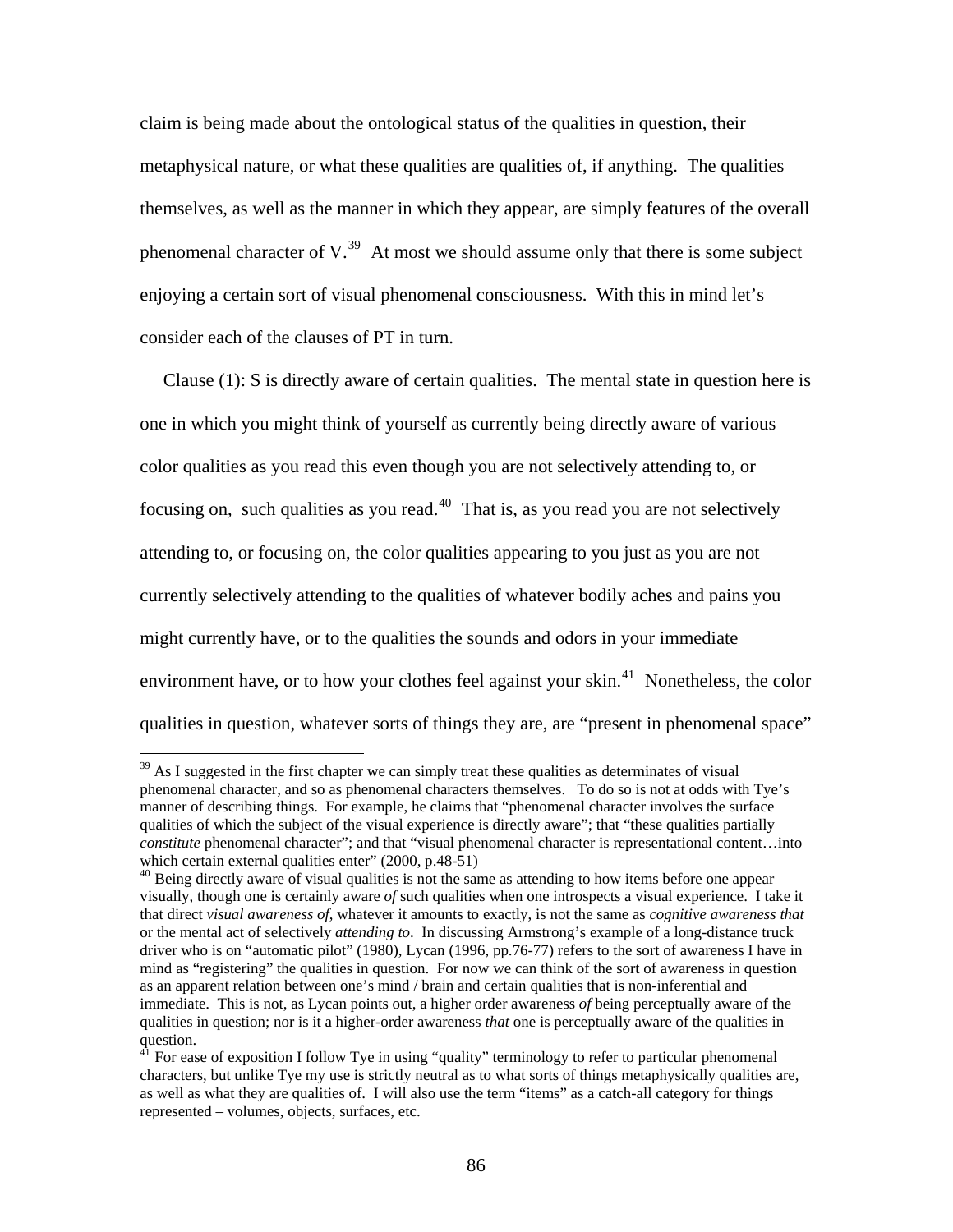to varying degrees depending on what sorts of conscious mental activities you are engaged in. In fact, so as not to be assuming too much about the nature of visual awareness, we should not assume an act-object analysis of awareness and so set aside the question of whether there is real relation being referred to here.

 Clause (2): As one introspects a visual experience, the qualities one is directly aware of *appear* to one in a certain way, namely, as if they are qualities of items located before one and not as if they are qualities of the visual experience itself. The qualities appear to one in this way independently of whether one is selectively attending to the qualities, as well as what one thinks about how they appear, or what one judges to be the case based on the how they appear. For example, suppose you are currently reading black print on a white piece of paper. Whiteness and blackness appear as if they are qualities of the surface of the page. Rectangular appears as if it is the shape of the page. These qualities do not appear to you as if they are qualities of your visual experience or anything else in your mind / brain.<sup>[42](#page-91-0)</sup> This is so whether you are selectively attending to any of the qualities in question, and regardless of what you might think about how the qualities appear, or what you judge to be the case based on how they appear.

 Clause (3): As one undergoes a visual experience and tries to attend to the visual experience itself, or any quality thereof, it seems to one that one is not aware of the visual experience itself or any of its qualities; rather, it seems to one that one is only aware of items located before one (i.e. external to one's mind / brain) and the qualities that appear

<span id="page-91-0"></span> $42$  Or, if you insist on conceiving of your current visual experience in such a way that you want to say that the qualities do appear as if they are qualities of your experience, then, at the very least, they don't appear to you as qualities of your visual experience *in the same way* that they appear to you as qualities of items located before you. Even if you insist on conceiving of your visual experience as some sort of "subjective visual field" or "internal mental picture" the qualities in question still appear to you as if they are qualities of items "depicted" in this mental picture, and this is so regardless of how they may also "appear" to be qualities of your visual experience.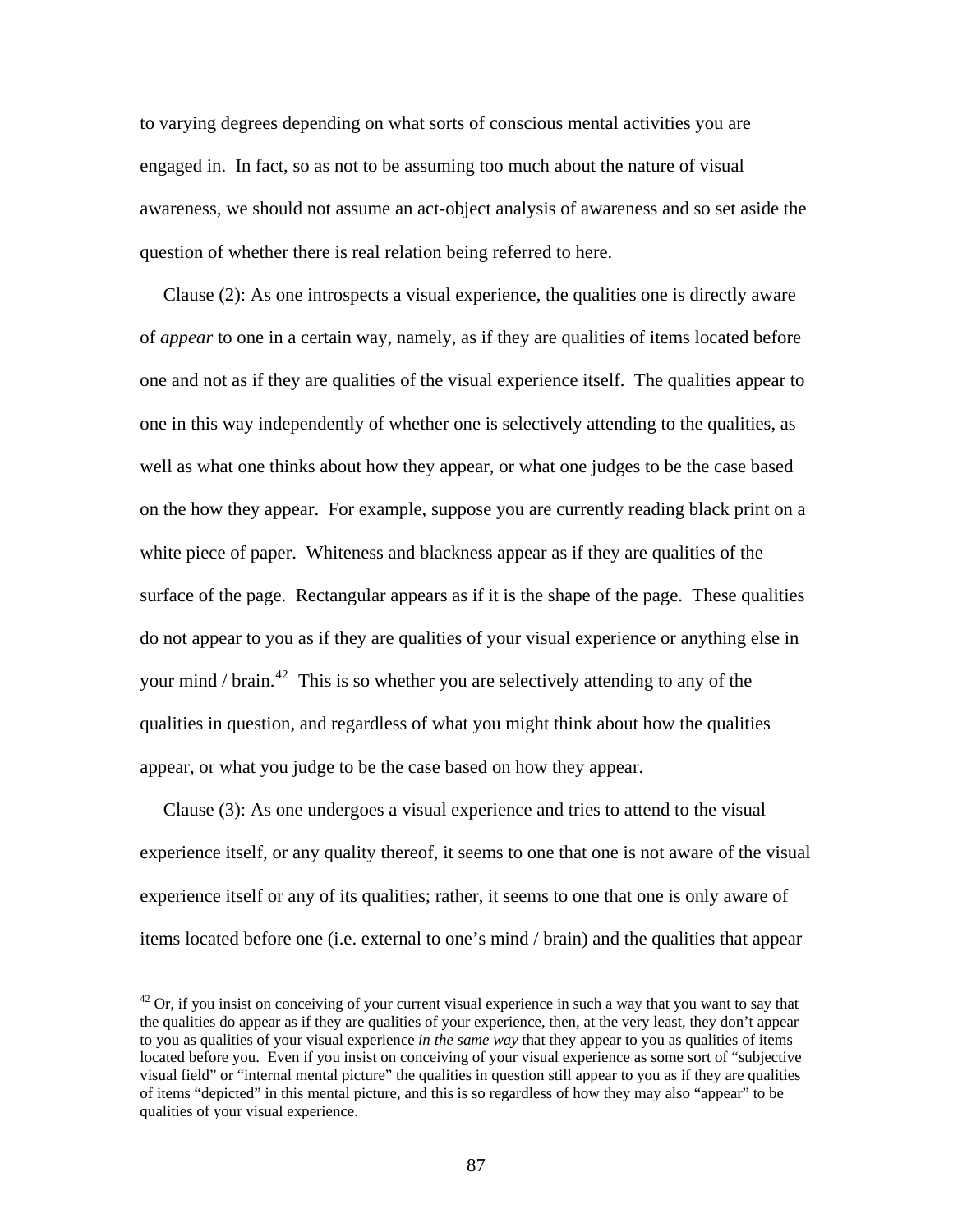as if they are qualities of those items. This is how, as Tye puts it, one "experiences" the items before one and their apparent qualities. Thus, not only do the qualities one is directly aware of appear to one as if they are qualities of external items located before one, but it also seems to one that one is not aware of one's visual experience, or any qualities thereof, as one introspects the visual experience.<sup>[43](#page-92-0)</sup> This seeming is a judgment about what sorts of things one is aware of as one introspects.

 Now PT should not be confused with the related *metaphysical* thesis mentioned in the following passage.

If you are attending to how things *look* to you, as opposed to how they are independent of how they look, you are bringing to bear your faculty of introspection. But in do doing, you are not aware of any inner object or thing. The only objects of which you are aware are the external ones making up the scene before your eyes. Nor, to repeat, are you directly aware of any qualities of your experience. Your experience is thus transparent to you.  $(2000, pp. 46-47)$ 

According to this passage, as one introspects a visual experience one is not (directly) aware of *any* object or event in one's skull; nor is one directly aware of *any* qualities of one's visual experience. Though "aware of" in this passage is used intentionally, the passage is nonetheless a substantive metaphysical claim about *what* one is *not* aware of via introspection, and this has certain implications about what one *is* aware of via introspection. Thus, I will call the sort of transparency referred to in this passage *metaphysical transparency*.We can formulate what I will call the metaphysical transparency thesis (or MT) as follows:

For any normal subject S introspecting a token visual experience V, V is metaphysically transparent just in case:

<span id="page-92-0"></span> $43$  Of course, this is false if you insist on conceiving of visual experiences in such a way (e.g. as "subjective visual fields" or "internal mental pictures") that the qualities in question do "appear" as if they are qualities of visual experiences.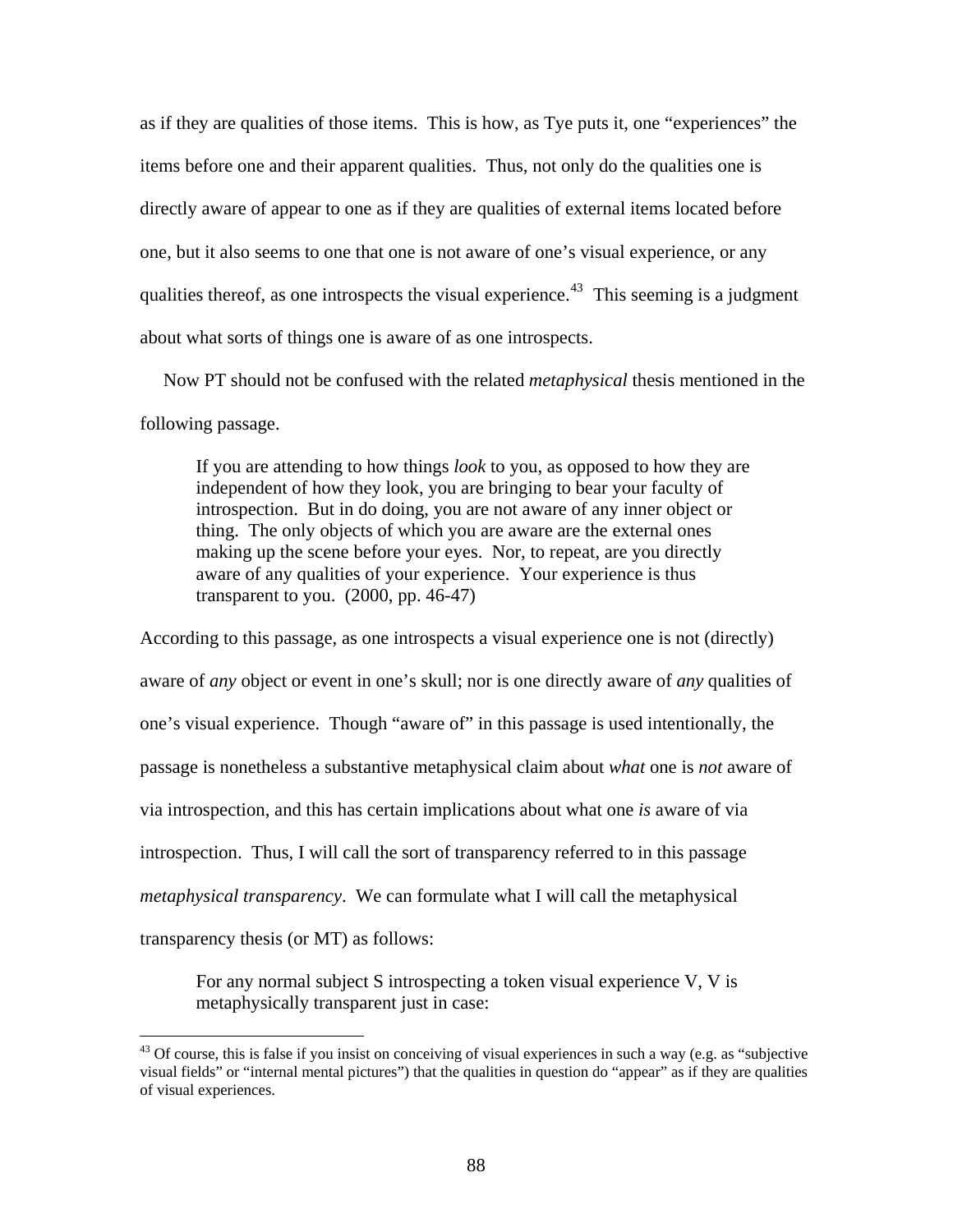- (1) S is directly aware of certain qualities,
- (2) the qualities S is directly aware of are not qualities of V, and
- (3) V is not something S is directly aware *of*.

Note the relevant differences between MT and PT. Clause (2) of PT is a claim about how the qualities one is directly aware of *appear* to S. And clause (3) of PT is a claim about what *seems* to be the case to S based on how the qualities in question appear. These describe putative psychological facts about S as S introspects V. These are not claims about what the qualities in question are, or are not, qualities of; nor are they claims about what are, or are not, intentional objects of S's direct awareness. However, according to clause (2) of MT, whatever the qualities in question are qualities of, if anything, they are not qualities of V. And, according to clause (3) of MT, V itself is not an intentional object of S's direct awareness.<sup>[44](#page-93-0)</sup>

#### **II. Explaining Psychological Transparency or Metaphysical Transparency?**

 One problem we face in assessing the merits of Tye's appeal to transparency to motivate the PANIC theory is keeping straight the difference between psychological transparency and metaphysical transparency. A related problem is discerning which aspect of the PANIC theory the appeal to transparency is in the service of establishing. In this section I address both problems.

 It is tempting to think that Tye is arguing that his theory best explains psychological transparency. And this is what Tye seems to have in mind in *Ten Problems*. Though it is clear in *Consciousness, Color and Content* that psychological transparency is not what is

<span id="page-93-0"></span><sup>44</sup> Tye does think, however, that one can have a higher-order belief, or cognitive awareness *de dicto*, that one is undergoing a visual experience. (2000, pp.51-54)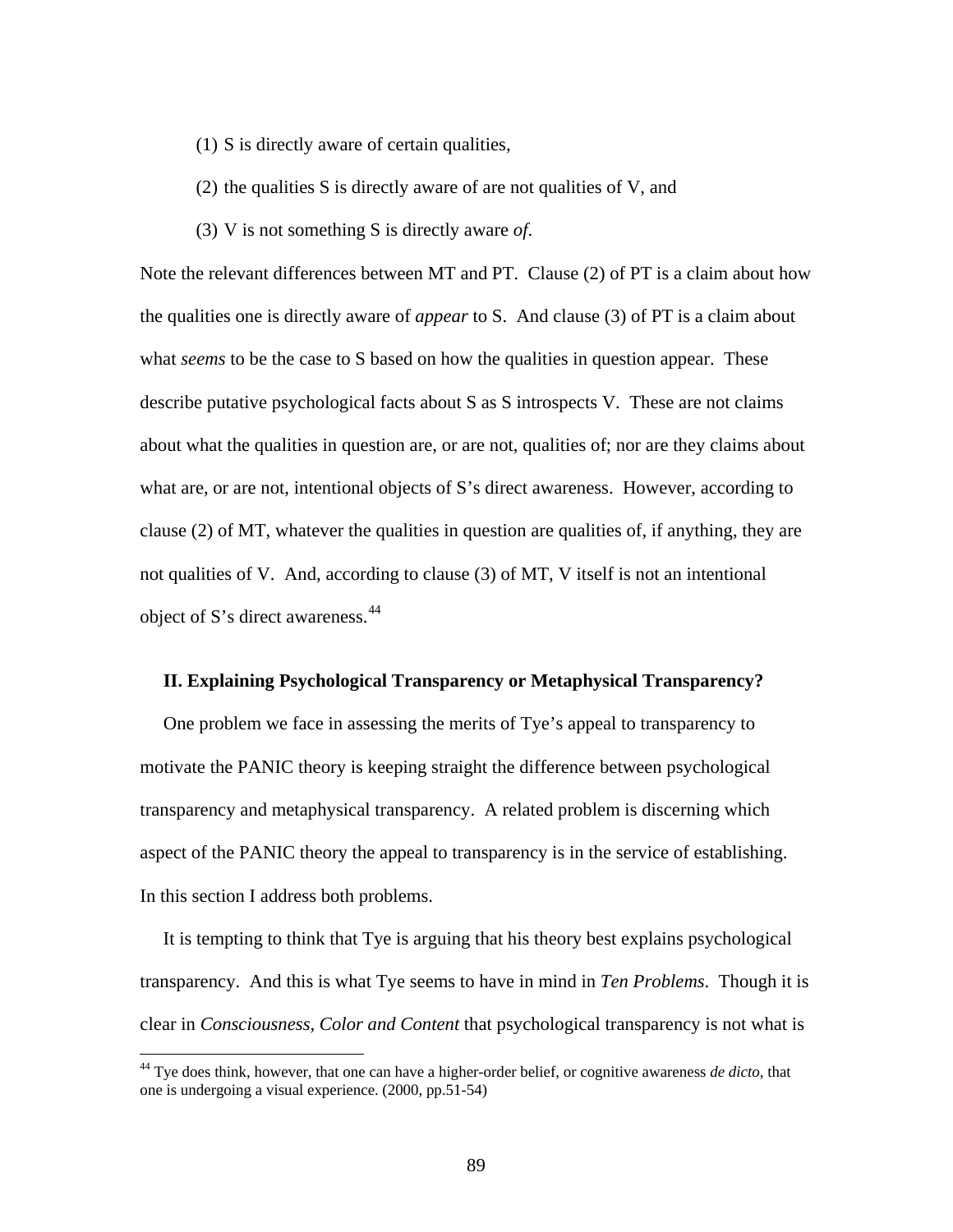at issue, it is nonetheless worth considering whether the PANIC theory goes some way in explaining it. Certainly a metaphysical theory of phenomenal consciousness that provides insight as to why certain psychological phenomena occur is, all else being equal, preferable to one that doesn't.

 Now a fully satisfying explanation of *why* normal subjects experience psychological transparency will be a *psychological* explanation that provides an account of the relevant mechanisms and structures that underwrite our ability to visually perceive items in our immediate environment, as well as an account of the mechanisms and structures that underwrite our ability to introspect visual experiences. Presumably there is something about how these mechanisms and structures work together that gives rise to psychological transparency. Does the PANIC theory provide insight into what such mechanisms might be? The hypothesis that there are poised representations operating at the level of visual phenomenal consciousness that have the sort of contents Tye claims they have does shed some light on why normal subjects can undergo psychological transparency. Consider clause (1) of PT, that subjects are directly aware of certain qualities. It might be suggested that this direct awareness simply consists in there being poised representations at the interface between the visual system and the cognitive system that nonconceptually represent items in one's immediate environment as have certain geometric and color properties. That such representations are operative at the level of visual phenomenal consciousness explains this direct awareness because their being tokened just is direct awareness.

 Regarding clauses (2) and (3) of PT, it might be suggested that the qualities one is directly aware of appear as if they are qualities of items located before one, and not as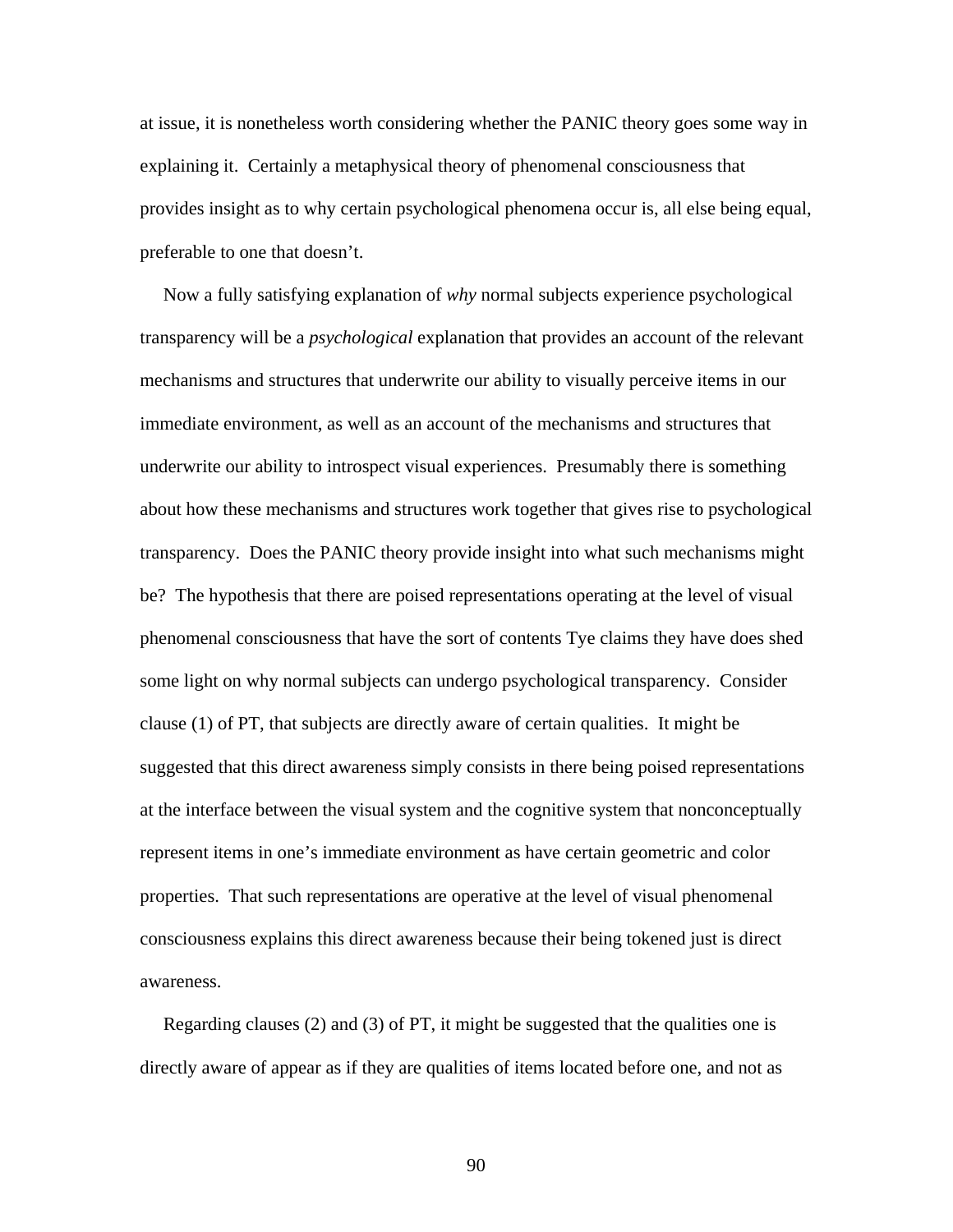qualities of visual experiences themselves, because visual experiences carry information only about items external to one's mind / brain. This explains why the qualities don't appear to one as if they are qualities of anything "inside" one's head, but rather as qualities of items "outside" one's head. Consequently, the reason why it seems to one that one is not directly aware of one's own visual experience, or any qualities thereof, as one introspects a visual experience is that the appearances mirror the contents of such experiences.<sup>[45](#page-95-0)</sup>

 This all speaks in favor of the PANIC theory. But it speaks in favor of only the hypothesis that there are poised representations operating at the level of visual phenomenal consciousness that nonconceptually represent external items as having certain geometric and color properties, which is merely part of the PANIC theory. This hypothesis could be tacked on to a number of different views about the nature of visual phenomenal character. Essential to Tye's view is that the color qualities we enjoy direct awareness of via introspection are observer-independent qualities of external items represented by visual experiences. As we saw in Chapter 1, Tye claims that such qualities are constituents of possible states of affairs – real, observer-independent properties. However, the appeal to psychological transparency does little, if anything, to motivate this latter part of the theory. Almost any metaphysical account of such qualities could be tacked on to the hypothesis that there are poised representations of the sort Tye suggests. This latter aspect of the PANIC theory is inessential to explaining PT. Granted, via introspection it can certainly seem that the qualities we are directly aware of are objective qualities of external items, and so perhaps it is more natural to suppose that

<span id="page-95-0"></span> $^{45}$  Again, this explanation is of little significance if you insist on conceiving of visual experiences in such a way (e.g. as "subjective visual fields" or "internal mental pictures") that the qualities in question do "appear" as if they are qualities of visual experiences.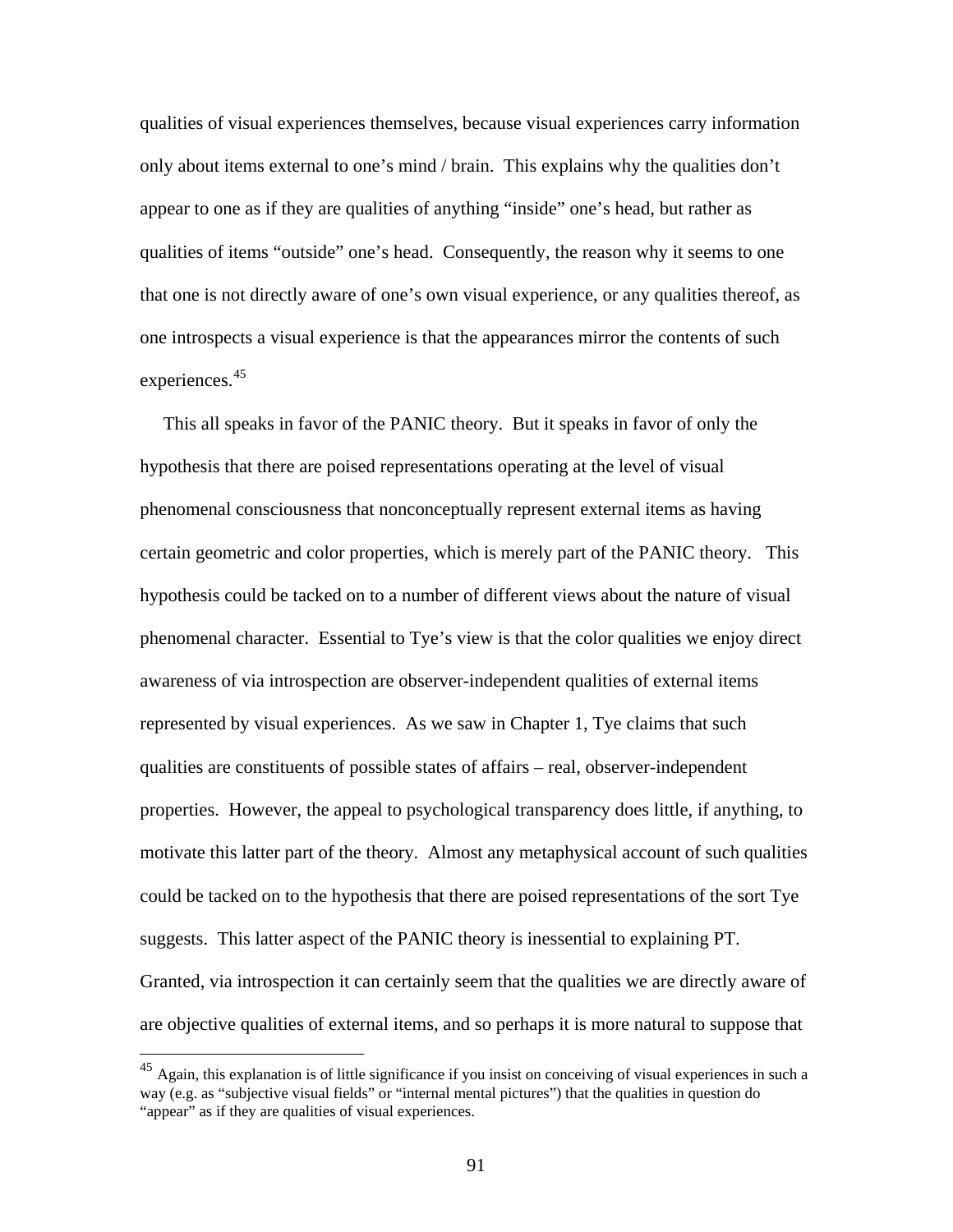they are. But it by no means follows from this seeming that the qualities we enjoy direct awareness of via introspection are such things. So, at best, the appeal to PT helps to establish only part of the PANIC theory, namely, that there are poised representations that nonconceptually represent items in one's immediate environment as having geometric and color properties.

 However, as I mentioned above, it is clear from Tye's most recent argument (henceforth, the Transparency Argument) for the claim that the PANIC theory explains transparency that psychological transparency is not what is at issue. (2000, pp. 47-50; 2003) Though he presents the argument in a number of steps, there are basically two parts. Tye first offers an argument for clause (2) of MT - that the qualities normal subjects are aware of upon introspecting visual experience are not qualities of those experiences. He then dismisses sense datum theory as implausible and points out that the PANIC theory explains certain putative data on the assumption that clause (2) of MT is true. According to Tye, the PANIC theory explains why…

(a) visual phenomenal characters are not qualities of experiences to which we have direct access (representational content is not a quality of representational vehicles)…

(b) visual phenomenal characters necessarily change with a change in the qualities of which one is directly aware upon introspecting visual experiences (changing the qualities changes the content)…

(c) visual experiences have visual phenomenal characters that are common to distinct token visual experiences (distinct token representations can have the same content)…

(d) visual experiences have phenomenal characters even if nothing really has the qualities of which one is directly aware upon introspecting visual experiences (representational contents are not qualities of representations). (2000, p. 49)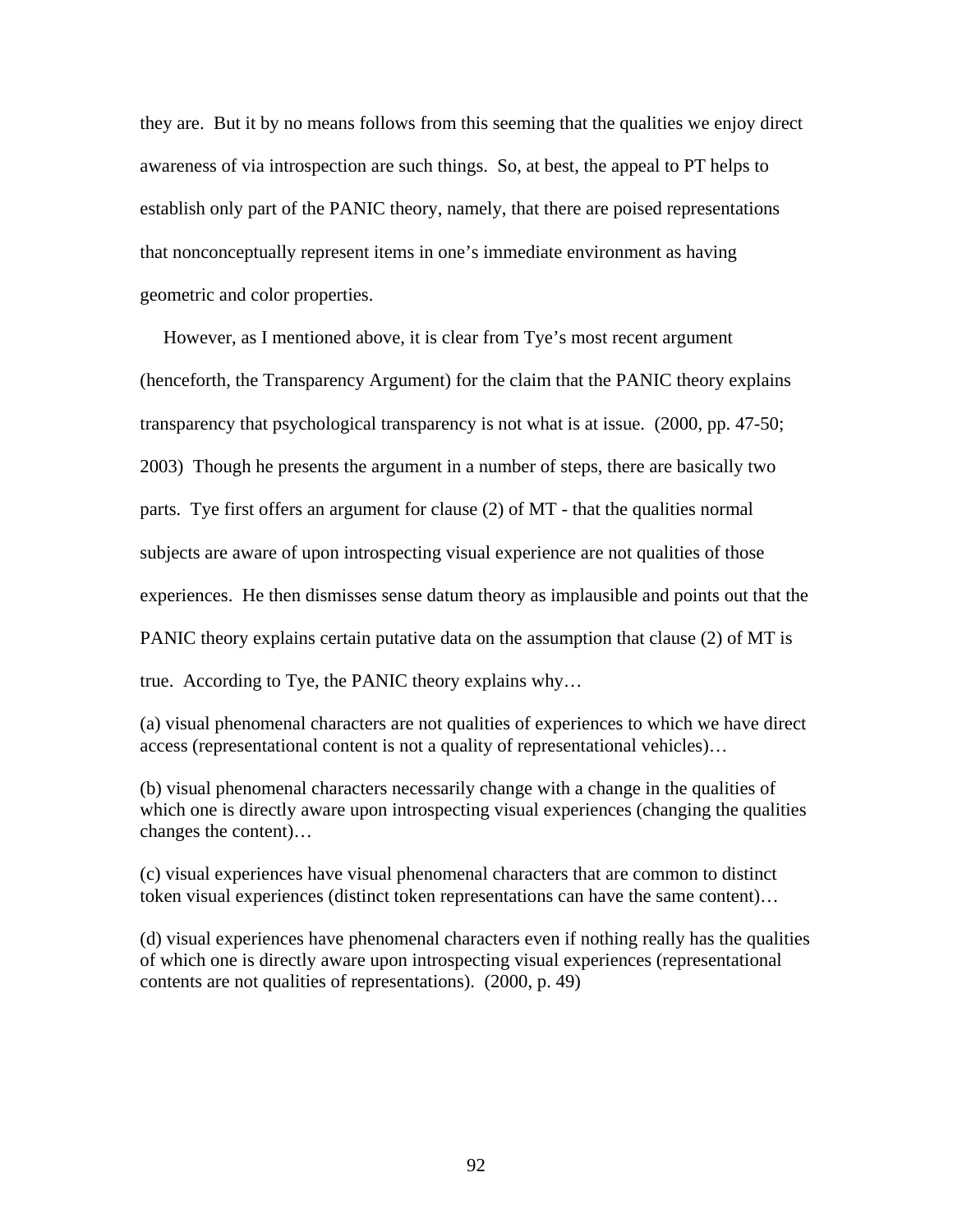The upshot of the second part of the Transparency Argument is that the PANIC theory is the only plausible theory of phenomenal consciousness that explains (a) through (d) given clause (2) of MT.

 Now so long as Tye is citing (a) through (d) as what the PANIC theory best explains Tye is not arguing that the PANIC theory best explains psychological transparency, or even metaphysical transparency. Rather, it explains certain putative data about visual experiences that are quite puzzling if it is true that the qualities normal subjects are directly aware of upon introspecting visual experiences are not qualities of those experiences. However, such data count as relevant explananda only if clause (2) of MT is true. Consider that (a) is a datum at all only if the qualities one is directly aware of as one introspects a visual experience are not qualities of the experience. If they aren't, then (b), (c) and (d) are certainly surprising facts that need explaining. However, if the qualities in question are qualities of visual experiences, then (b) and (c) are hardly interesting and (d) is simply false. Of course a change in the phenomenal character of a visual experience is going to change if it just is a changing quality of the experience that one is directly aware of. And of course distinct tokens of a certain type of visual experience are going to have the same phenomenal character if the phenomenal character in question just is a quality both tokens share. Furthermore, it can't be true that *nothing* has the qualities in question if those qualities just are the phenomenal characters of visual experiences – visual experiences would have them! Thus, if clause (2) of MT is false, then not only are (b) and (c) simply uninteresting, but (a) and (d) aren't even candidates for explananda.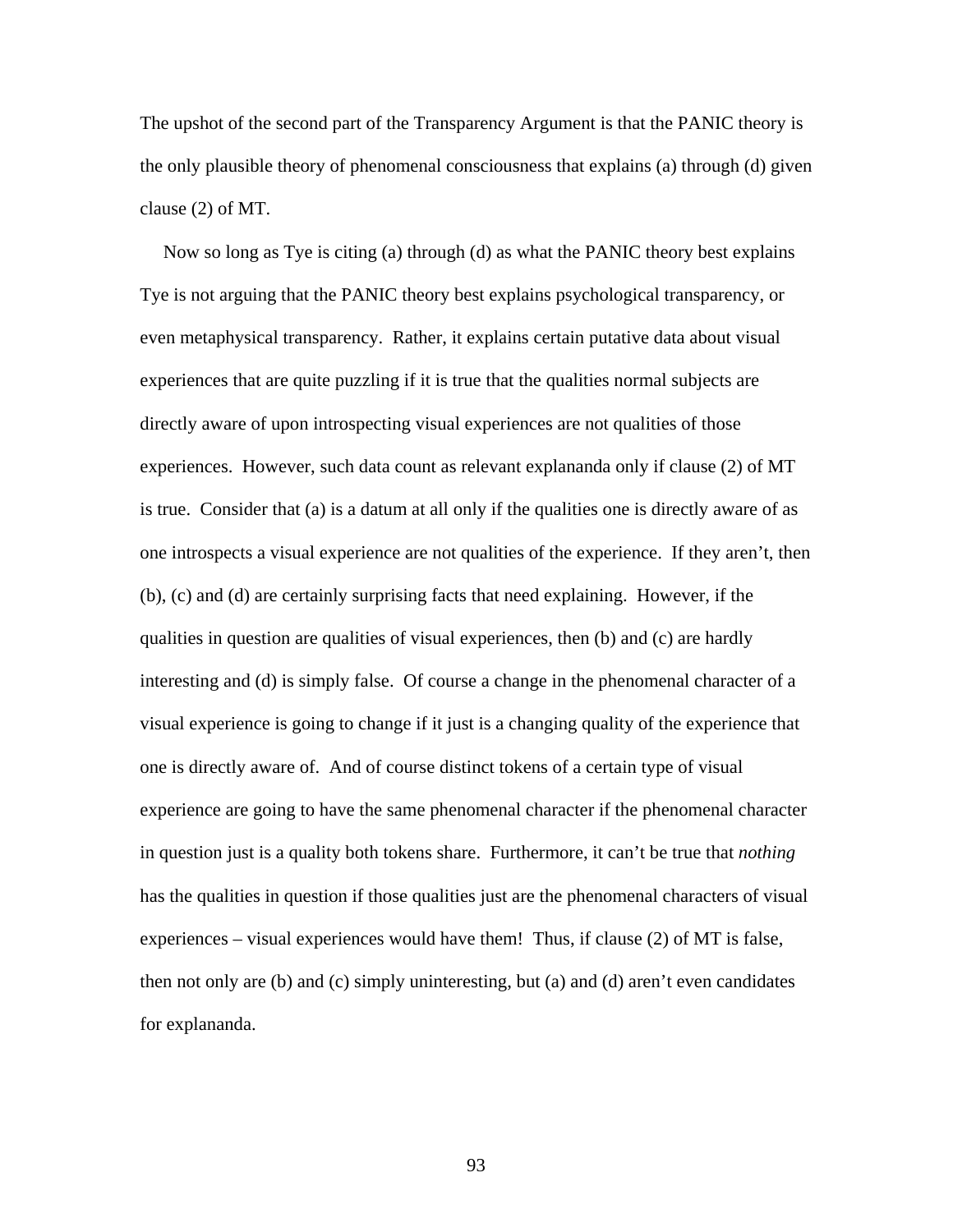Why is this significant? Well, that the PANIC theory explains (a) through (d) counts in favor of the theory only if clause (2) of MT is true. However, as evidenced by (continued) widespread disagreement among philosophers about whether the phenomenal characters of visual experiences are somehow or other qualities of such experiences, clause (2) of MT is hardly a truism. So, what is needed is a *very* compelling argument for clause (2) of MT, otherwise the Transparency Argument takes us no further than the idea that the PANIC theory explains psychological transparency did. In fact it takes us nowhere since if clause (2) of MT isn't true, and the only alternative is that the qualities are properties of visual experiences, then either the putative explananda are uninteresting or false.

 In the next section I examine Tye's argument for clause (2) of MT. A key premise in that argument is plausible only if we already grant that visual phenomenal character is essentially representational and that there are poised representations operative at the lvel of phenomenal consciousness. So, Tye's target…

# **III. What are Introspectable Color Qualities Supposed to be Qualities of?**

 What is Tye's argument for clause (2) of MT? First we grant that when normal subjects introspect visual experiences they are directly aware of certain qualities. Again, at this point we are not to assume anything about what sorts of things these qualities are metaphysically speaking, or what they are qualities of, if anything. This is just a datum as described in clause (1) of PT. Tye then claims that

To suppose that the qualities of which perceivers are directly aware in undergoing ordinary, everyday visual experience are really qualities of the experiences would be to *convict such experiences of massive error*. That is just not credible. It seems totally implausible to hold that visual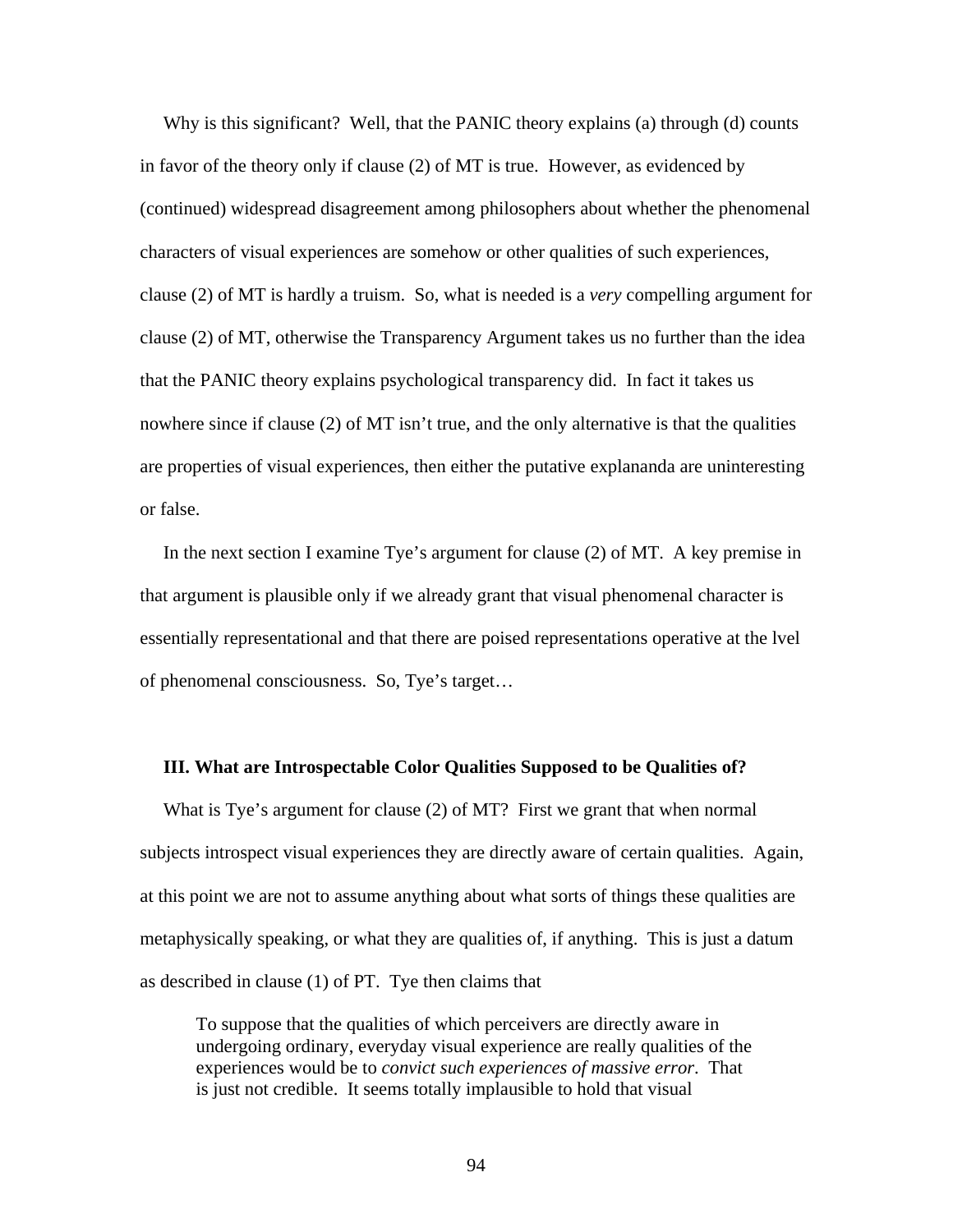experience is systematically misleading in this way. Accordingly, the qualities of which you are directly aware in focusing on the scene before your eyes and how things look are not qualities of your visual experience. (2000, p. 46, my italics)

Allow me to state this more formally. First, we have to grant the following assumptions:

- Assumption 1: When normal subjects introspect visual experiences they are directly aware of certain qualities (i.e. clause (1) of PT is true).
- Assumption 2: The qualities normal subjects are directly aware of upon introspecting visual experiences are either qualities of those experiences or they are qualities of items in the immediate surrounds of introspecting subjects , if they are qualities of anything.

Next we reason as follows:

- (1) If the qualities normal subjects are directly aware of upon introspecting visual experiences are qualities of those visual experiences, then visual experiences are in massive error and so systematically misleading.
- (2) However, it is implausible to suppose that visual experiences are in massive error, and so systematically misleading. (2000, p. 46)
- (3) So, the qualities normal subjects are directly aware of upon introspecting visual experiences are not qualities of those visual experiences.

 Consider the second premise. If we suppose that the qualities normal subjects are directly aware of upon introspecting visual experiences are somehow qualities of those visual experiences, then in what sense are visual experiences, as distinct from ordinary workaday perceptual beliefs or introspective judgments about such experiences, in massive error and thereby systematically misleading? Presumably the idea is that visual experiences represent - in the sense of *presenting to the subject* - that the qualities in question are qualities of external items when in fact they are somehow qualities of visual experiences. As we saw with psychological transparency, the qualities in question appear to one as if they are qualities of external items. Thus, if they are somehow qualities of visual experience, then they provide the cognitive system with inaccurate information as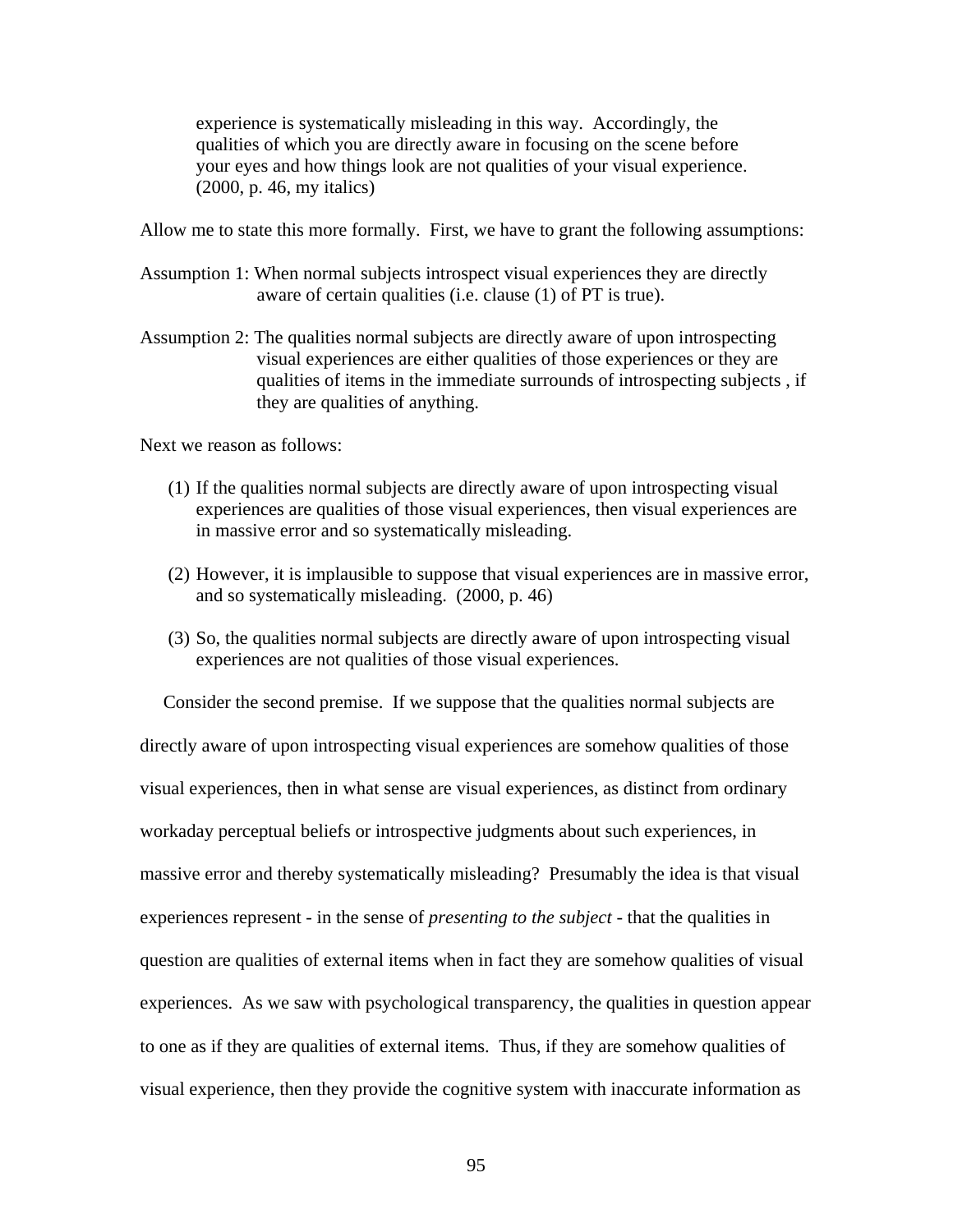to what the qualities in question are qualities of in virtue of having the phenomenal character they do. However, visual experiences can misrepresent in this way (i.e. fail to *present* accurately) only if they are representations that are distinct in kind from perceptual beliefs and introspective judgments. Such representations would be the outputs of the visual system to be utilized by the cognitive system. They are, in effect, poised representations that systematically misrepresent what the color qualities in question on qualities of. $46$  But the idea that visual experiences are poised representations is precisely what Tye's Transparency Argument is suppose to help establish, not assume. Thus, Tye's argument for clause (2) of MT, which is used as a premise to argue that his theory best explains putative data (a) through (d), presupposes the truth of two essential component of the PANIC theory, namely, the Representation Thesis and the poisedness condition.

 But suppose we grant that there are poised representations at the level of visual phenomenal consciousness. Couldn't the Transparency Argument be used to convince those who grant that there are such representations, but who insist that visual phenomenal characters are in some sense or other qualities of visual experiences that one can be directly aware of via introspection and *not* objective qualities of items external to minds / brains represented by visual experiences? Unfortunately the answer is no. For it is precisely clause (2) of MT that someone who grants that there are poised representations at the level of visual phenomenal consciousness, but who also thinks phenomenal

<span id="page-100-0"></span> $^{46}$  An error theoretic version of representationalism about color qualities is formulated and defended by Wayne Wright (2003). Presumably Tye has this sort of representationalism in mind in asserting premise (2), though he never explicitly indicates as much. Regardless, for anyone who doesn't already grant that visual experiences (or the phenomenal character thereof) are essentially representational items isn't going to be moved by the alleged erroneousness of visual experiences.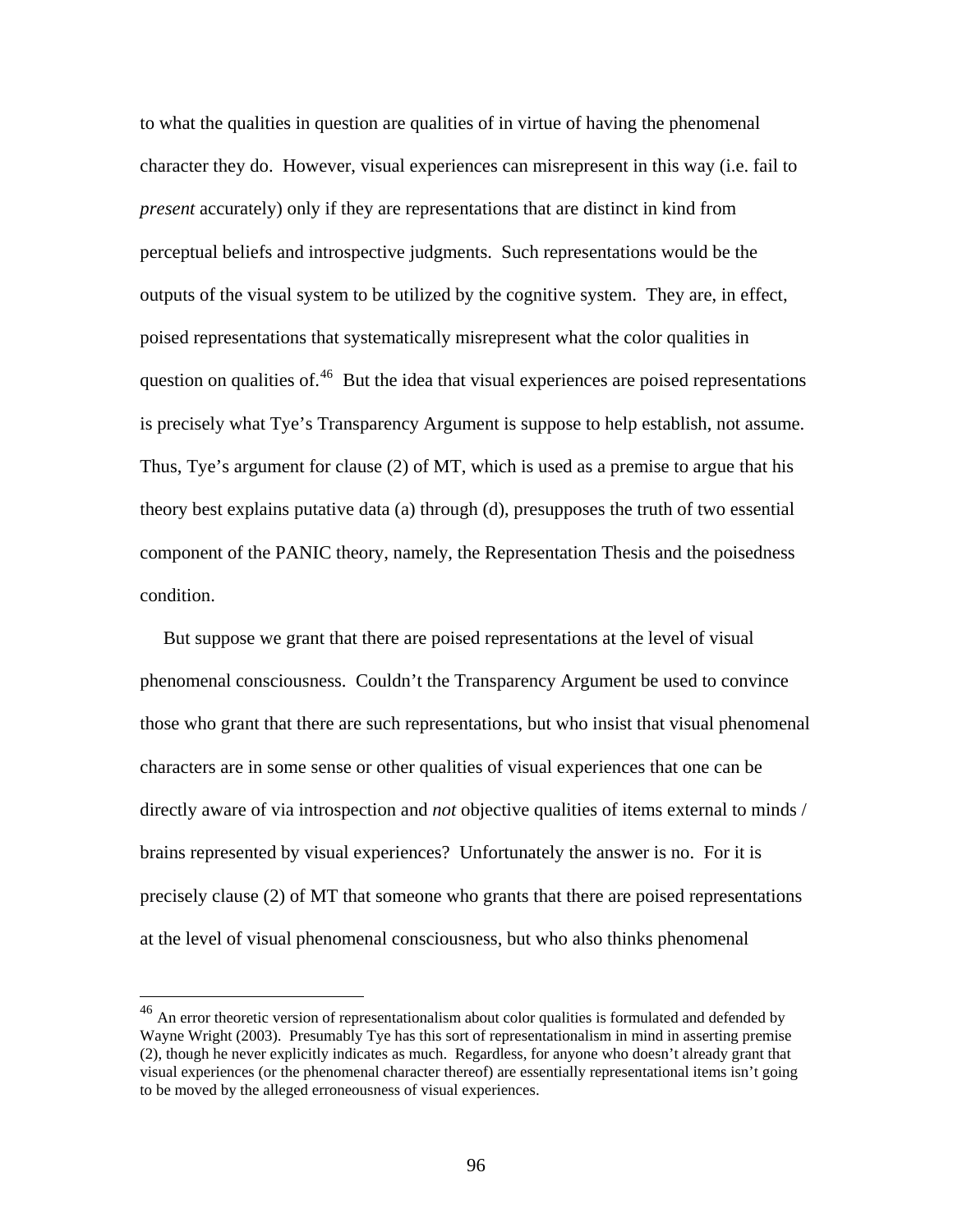characters are in some sense qualities of visual experiences, is going to deny. Think here of Block (1995; 2003) and Siewart (2003), or perhaps anyone who insists on conceiving of visual experiences as subjective visual scenes (e.g. Boghossian and Velleman, 1989; 1991). Independent reasons must be given for why we should accept the second premise even if we grant that there are poised representations at the level visual phenomenal consciousness.

 In the next section I examine Tye's defense of the view that the color qualities normal subjects are directly aware of via introspection are observer-independent qualities of surfaces, volumes and films external to introspecting subjects. If it can be shown that we have sufficient reason to accept this "common sense" color realism, then clause (2) of MT comes for free and we can grant that the putative data (a) through (d) mentioned above are legitimate explanada that the PANIC theory does explain. However, I argue that Tye's appeal to our common sense conception about what color qualities are qualities of is arbitrary, and so an inappropriate way of establishing clause (2) of MT.

# **IV. The Status of Common Sense about Color**

 $\overline{a}$ 

 In Chapter 7 of *Consciousness, Color and Content* Tye's defends "commonsense" color realism (henceforth, CCR). According to CCR, the color qualities we are directly aware of via introspection are observer-independent and illumination-independent properties of surfaces, volumes and films external to minds / brains – at least in cases where the visual experiences in question are veridical.<sup>[47](#page-101-0)</sup> Tye's defense of CCR comes in

<span id="page-101-0"></span><sup>47</sup> In what follows I use *colors* and *color qualities* to refer to the qualities that, according to PT, we are directly aware of upon introspecting visual experiences. Tye includes these qualities as constitutive of the phenomenal character of visual experiences, so the qualities themselves are to be understood as phenomenal characters. (2000, p.48)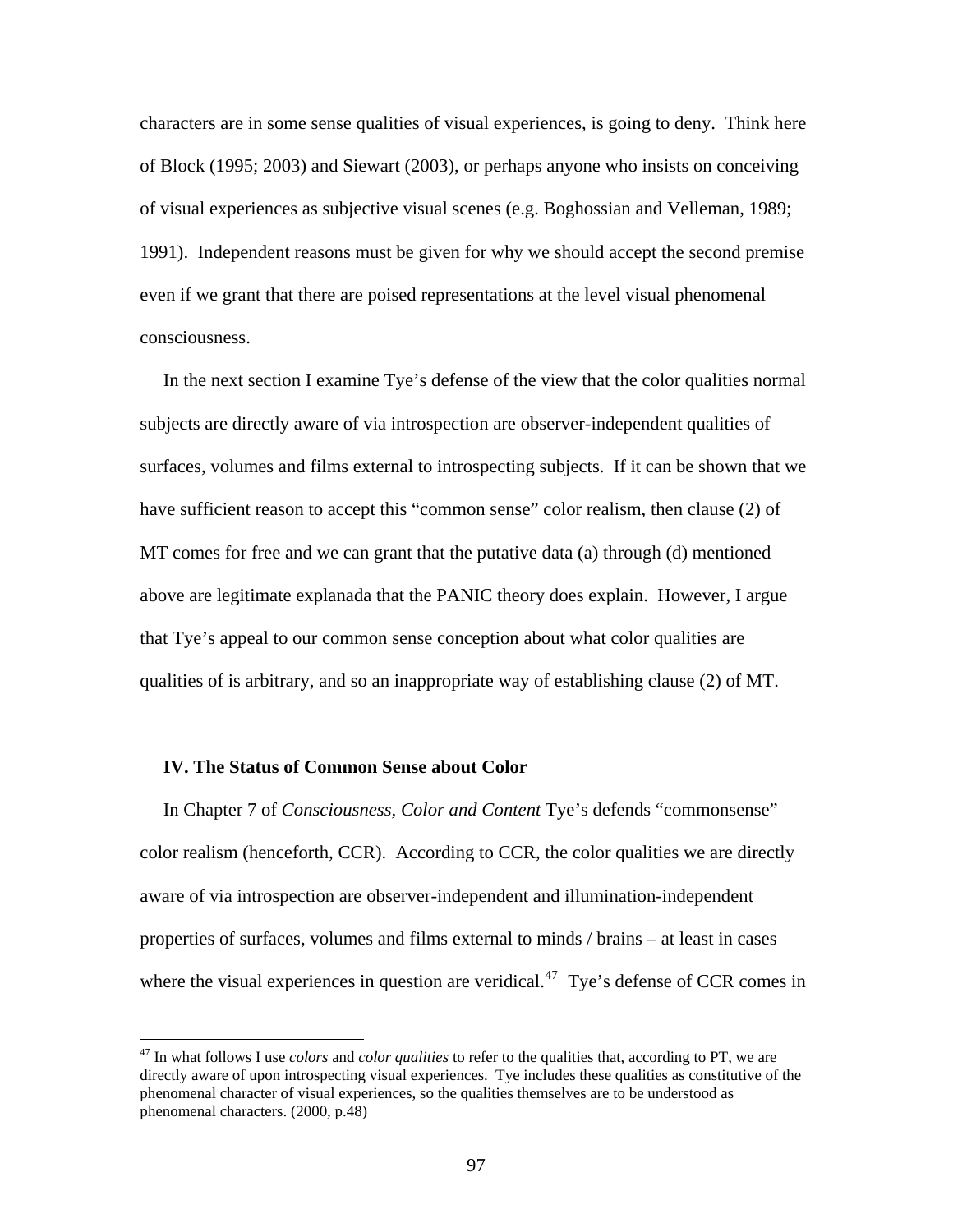three stages. First, he motivates the view by drawing our attention to certain facts about our everyday experience of color qualities. One is that "we take for granted that objects typically retain their colors when they are not seen, thereby helping us to reidentify them." (2000, p. 147) Another is that colors can appear to remain unchanged across different illumination conditions. For example, objects do not "typically appear to change their colors during the day as the sunlight changes" and "wearing sunglasses has little effect on the colors objects appear to have." (Ibid., p.147)

 The second stage of Tye's defense is to object to arguments against the conjunction of CCR and the reductive claim that colors are physical properties (e.g. surface reflectance properties) based on empirical findings about color matching and discrimination. One such finding is that it is possible for physically distinct spectral arrays to appear to have the same color across changes in illumination. Another is that it is possible for physically identical objects or spectral arrays to appear as if they have different colors due to (e.g.) contrast effects under varying background conditions. Interpreted one way the findings suggest that CCR is simply false. But Tye rightly points out that such a conclusion needn't follow from such findings and offers alternative interpretations of the findings consistent with CCR.<sup>[48](#page-102-0)</sup>

 Finally, Tye criticizes theories of color at odds with CCR on the grounds that they are simply unintelligible. For example, in response to the suggestion made by Cosmides and Tooby (1995) and Hardin (1988) that colors belong to visual experiences Tye claims "*I* can attach no sense to the claim that the redness I experience as covering the surface of a ripe tomato is really a property of my experience." (2000, p.166) And regarding the

<span id="page-102-0"></span><sup>&</sup>lt;sup>48</sup> I should note too that Tye's view requires not only CCR, but color absolutism as well. For objections to color absolutism as a way of undermining representationalism see McLaughlin (2003).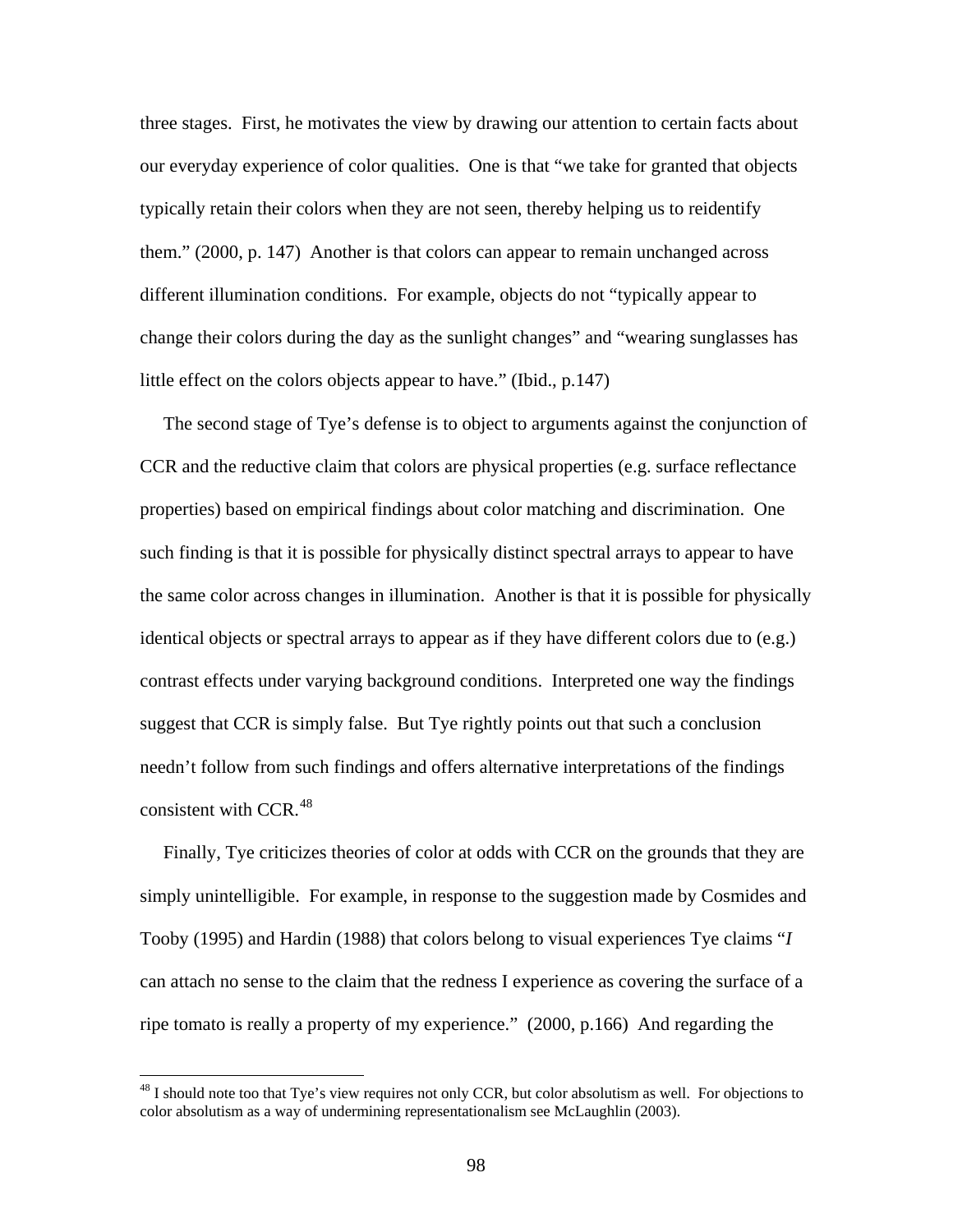suggestion of Boghossian and Velleman (1989) that the color qualities one is directly aware of as qualities of external surfaces, volumes and films are actually qualities of subjective, visual fields Tye claims is "no easier to grasp." Without argument Tye goes so far as to suggest that to claim that colors are somehow qualities of visual experiences is a category mistake, on a par with claiming that properties of numbers (e.g. being prime) are properties of physical objects.

 I will not address here the second part of Tye's strategy since CCR does not include the claim that colors are physical properties. Also, I have nothing to add to debates about which metaphysical accounts of color are part of the overall best explanation of findings about color matching and discrimination.<sup>[49](#page-103-0)</sup> Rather, I will focus on the first and second stages of Tye's defense of CCR. I argue that Tye's appeal to commonsense is arbitrary. As such it is an inappropriate way of as a defending CCR, and thus establishing clause (2) of MT.

 To focus the discussion, let's consider three central claims Tye makes in his defense of CCR:

- (1) We take for granted that items retain their apparent colors when we are not viewing them.
- (2) Colors can appear constant across changes in illumination.

 $\overline{a}$ 

(3) The claim that colors are properties of experiences is unintelligible.

 Consider the first two claims. Claims (1) and (2) are compatible with theories of color that entail the falsity of CCR. Both projectivist accounts of color perception and dispositionalist accounts of color are consistent with these facts. Cartesian skepticism

<span id="page-103-0"></span> $49$  For thorough discussions of this and related issues see Hilbert (1998), Byrne and Hilbert (1997; 2007), and McLaughlin (2003). For an updated version of the second part of Tye's strategy see (Bradley and Tye, 2003).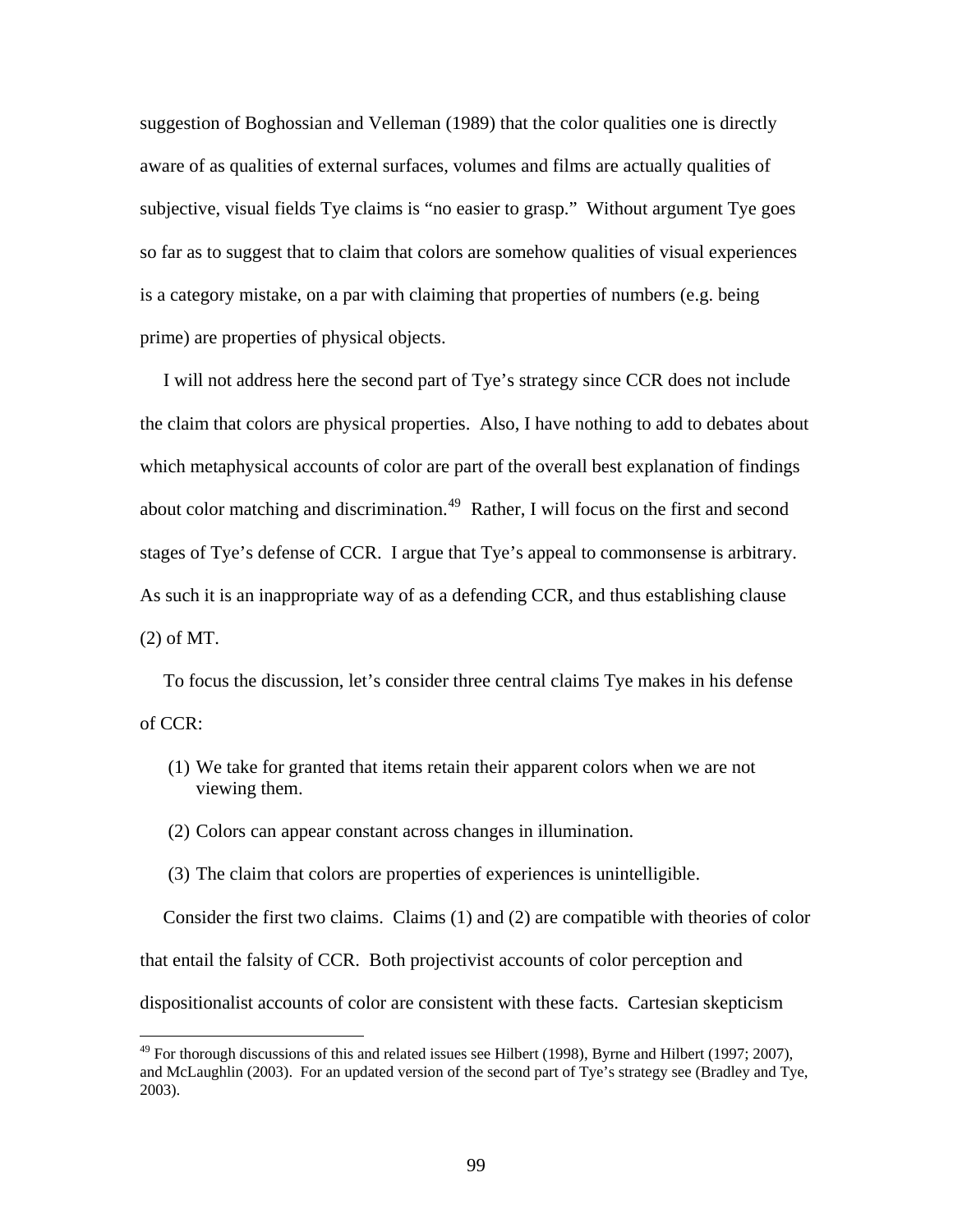aside, we are warranted in believing that there are observer-independent and illuminationindependent properties (e.g. spectral reflectance profiles of incident light or even microphysical properties of surface molecules) involved in our ordinary, everyday experiences of color qualities. This, along with the fact that our visual systems organize incoming sensory data, helps to explain how we are able to reidentify objects by sight alone, as well as the overall coherence visual phenomenal character involving colors. But whatever those observer-independent and illumination-independent properties are they needn't be the colors qualities themselves. That this is so, of course, is not decisive against CCR, but it should remind us that claims (1) and (2) are merely intuition pumps in favor of CCR. The intuitiveness of CCR is philosophically relevant only to the extent that our commonsense judgments about the nature of color qualities are reliable. Perhaps they are, but whether they are is not obvious and needs to be argued given the unruly nature of visual phenomenal character generally.

 It is important to keep in mind that CCR is a theory of color properties shaped largely, if not entirely, by the sort of visual phenomenal character creatures of our ilk are acquainted with. It is only by virtue of our being visually phenomenally conscious in the manner that we are that we have any sort of conception of color qualities at all (remember, we're talking here about the qualities we are acquainted with via direct, introspective awareness). And, as we saw with clause (2) of PT above, it is part and parcel of visual phenomenal character generally that colors qualities often appear as if they could only be qualities of items spatially located outside our bodies (or parts thereof). However, clause (2) of PT is only *one* aspect of visual phenomenal character generally upon which we base our commonsense judgments about the nature of color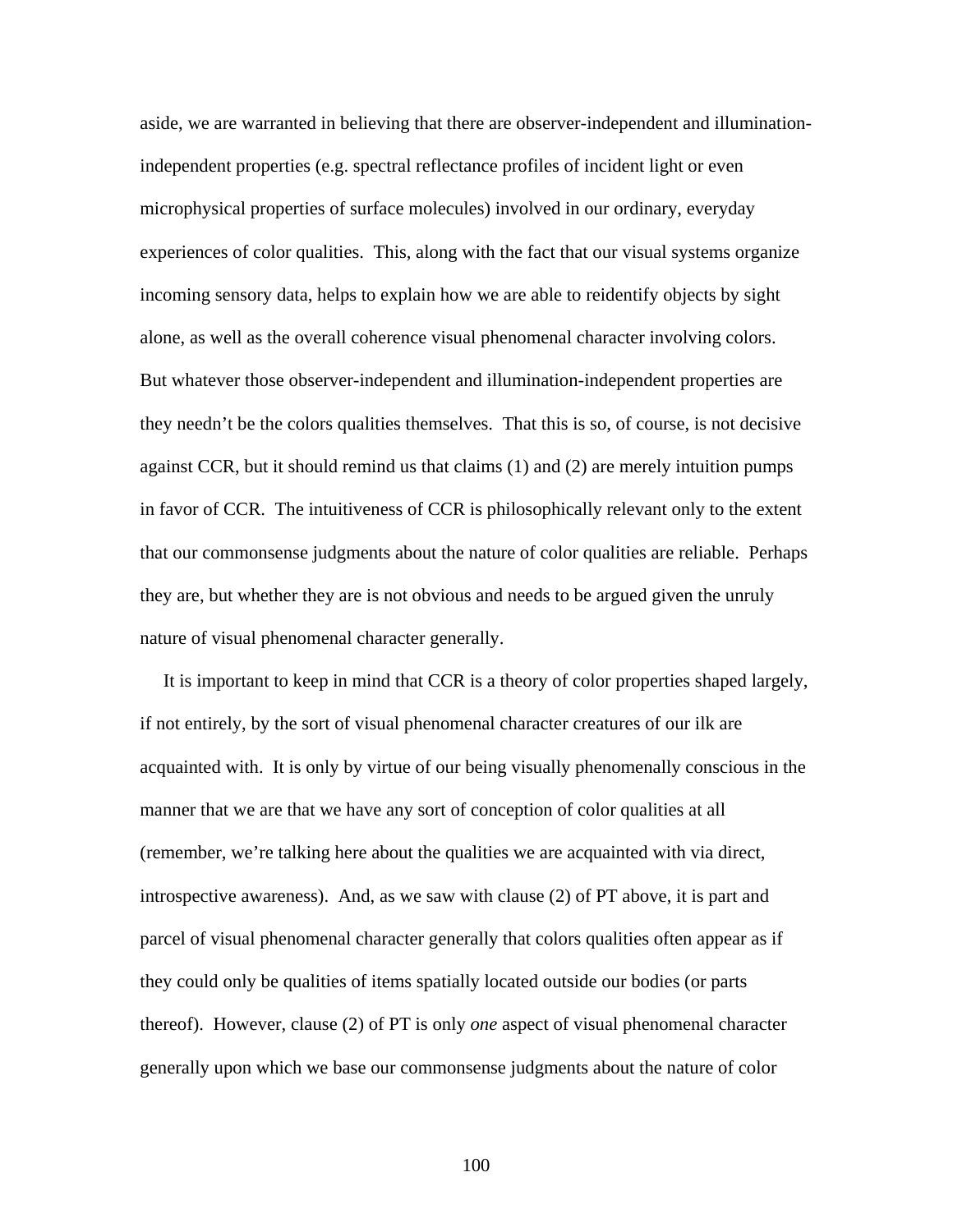qualities. There are other bits of common sense based on other aspects of visual phenomenal character that, if not directly at odds with CCR, certainly generates a great deal of puzzlement at the level of common sense. These judgments are contrary to aspects of Tye's overall view and in fact support the idea that color qualities are qualities of visual experiences. For example, Tye denies that phenomenal objects such as afterimages and phosphenes exist in the manner they appear to when we undergo visual experiences of the sort that involve them. (1995, Ch.3) However, our ordinary, everyday experience of visual phenomenal character is such that not only do we take for granted that such objects exist, but that they exist in the manner they appear to, namely, as objects with dimensions and color qualities *somehow* located *somewhere* in and around our eye sockets (or, at least, somewhere between us and items we experience as external to our bodies). This is how such things, whatever they are, appear to us via introspection, and so how we pre-theoretically think of them as existing at the level of common sense. The same is true of the visual images involved in what we know are hallucinatory experiences and dreams. Of course, I don't mean to suggest that we take afterimages and the like to exist *in the same way* we take items we experience as being external to our bodies to exist. The latter are experienced as spatially outside our bodies (or parts thereof) while the former are experienced as somehow inside our heads, or at least as having no depth beyond the surface of our eyeballs.<sup>[50](#page-105-0)</sup> At the level of common sense we are utterly puzzled about how afterimages, phosphenes and like could possibly be located *in* us for we know that we won't see such things – at least not as the sorts of things that we introspect them as being – if we were able to crack open our skulls and view parts of our

<span id="page-105-0"></span><sup>&</sup>lt;sup>50</sup> In both cases the overall sense of items and qualities either being inside or outside relative to one's body (or parts thereof) is due presumably to the complex cross-modal and intra-modal relations between various exteroceptive and interoceptive sensory systems.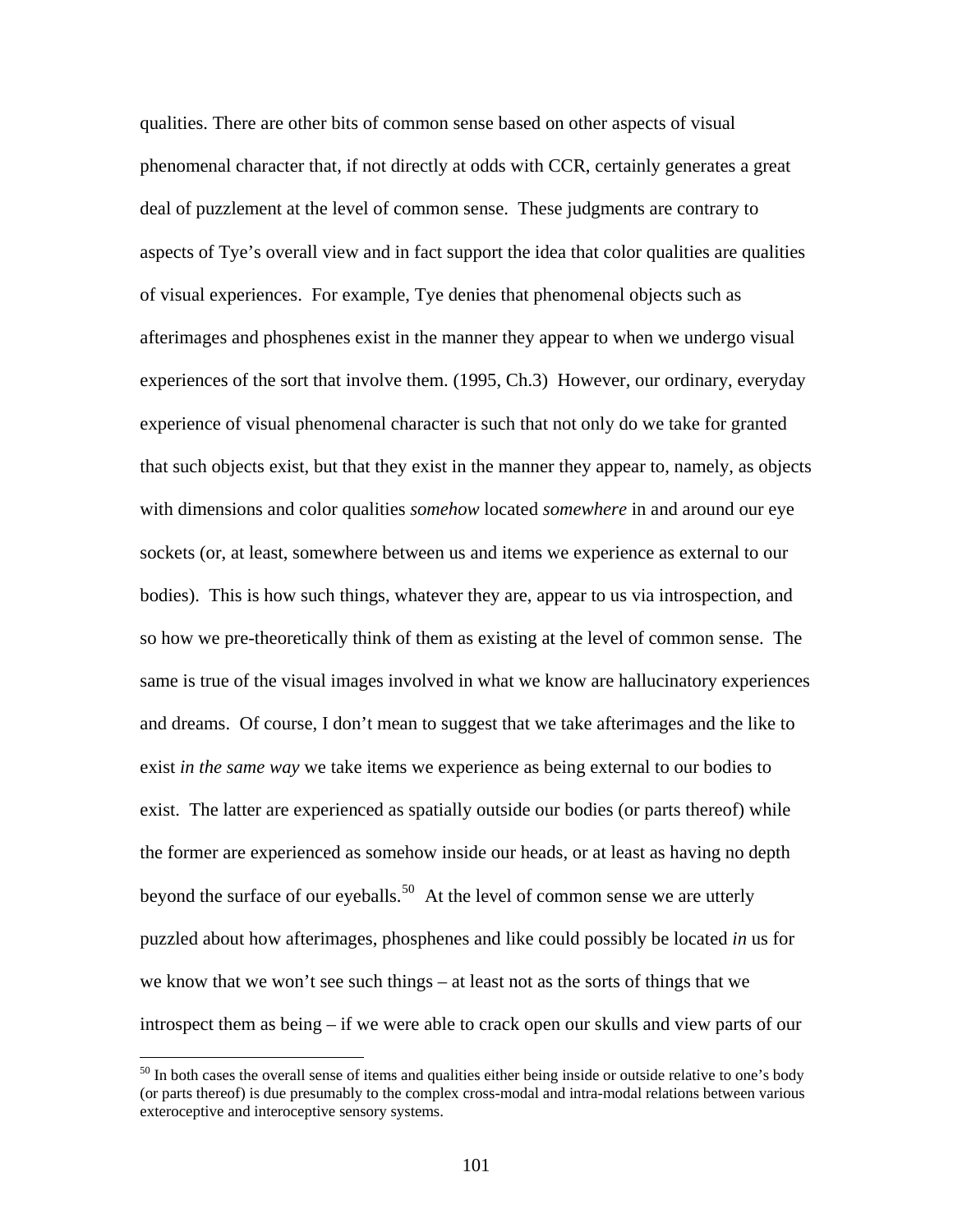own brains as we undergo them. Nonetheless, in our ordinary, everyday experience of visual phenomenal character we take for granted that such things *do* exist and that they exist in the manner they appear to upon introspection.<sup>[51](#page-106-0)</sup> Common sense demands that we do, and no less so than that it demands that we judge certain color qualities to be observer-independent and illumination-independent qualities of external items when we attend to the sort of visual phenomenal character involved with PT. That we undergo visual experiences involving afterimages, phosphenes and the like is part of the intuitive appeal to sense datum theory, as well as the view that visual experiences are subjective visual fields that somehow instantiate color qualities. Thus, contrary to claim (3) above, the idea that visual experiences instantiate color qualities is not unintelligible if we allow common sense to have its way in favor of a certain sort of visual phenomenal character, namely, the sort that involves afterimages and posphenes, as well as the visual phenomenal character involved in visual experiences we know to be illusory (e.g. hallucinations and dreams). Only someone who insists on common sense having its way in favor of visual phenomenal character of the "external" sort would think it unintelligible that color qualities are somehow qualities of visual experiences. However, common sense with respect to visual phenomenal character generally certainly doesn't demand this. If anything, common sense is confused. The problem is that visual phenomenal character itself leads common sense down conflicting paths with respect to the status of both CCR and clause (2) of MT. There is nothing about visual phenomenal character itself that helps to adjudicate between CCR, or clause (2) of MT. So long as all common sense has to go on with respect to nature of color qualities is visual phenomenal

<span id="page-106-0"></span><sup>51</sup> Of course, we take them to exist *as* illusory relative to visual experiences that we take to be non-illusory, but pre-theoretically the former are taken to exist all the same.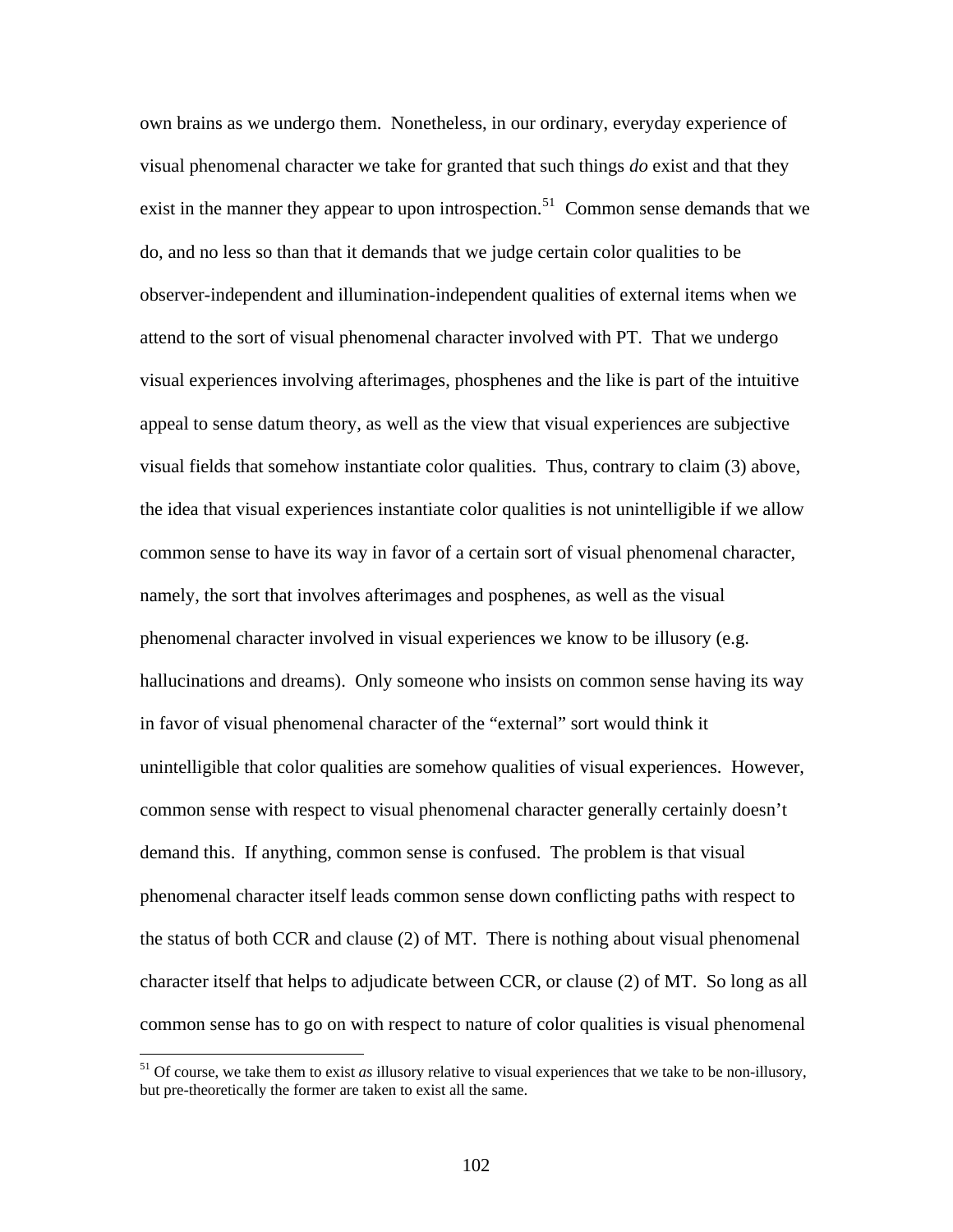character, it too is no help. Thus, to invoke common sense in favor of one sort of view over the other is arbitrary. As such, it is an unacceptable way of defending CCR, and so an unacceptable way of establishing clause (2) of MT. This leaves proponents of the view that visual phenomenal characters (including the color qualities we are directly aware via introspection) are somehow properties of visual experiences left to remain unmoved by Tye's appeal to transparency since the alleged transparency data (a) through (d) are legitimate explananda only if clause (2) of MT is true.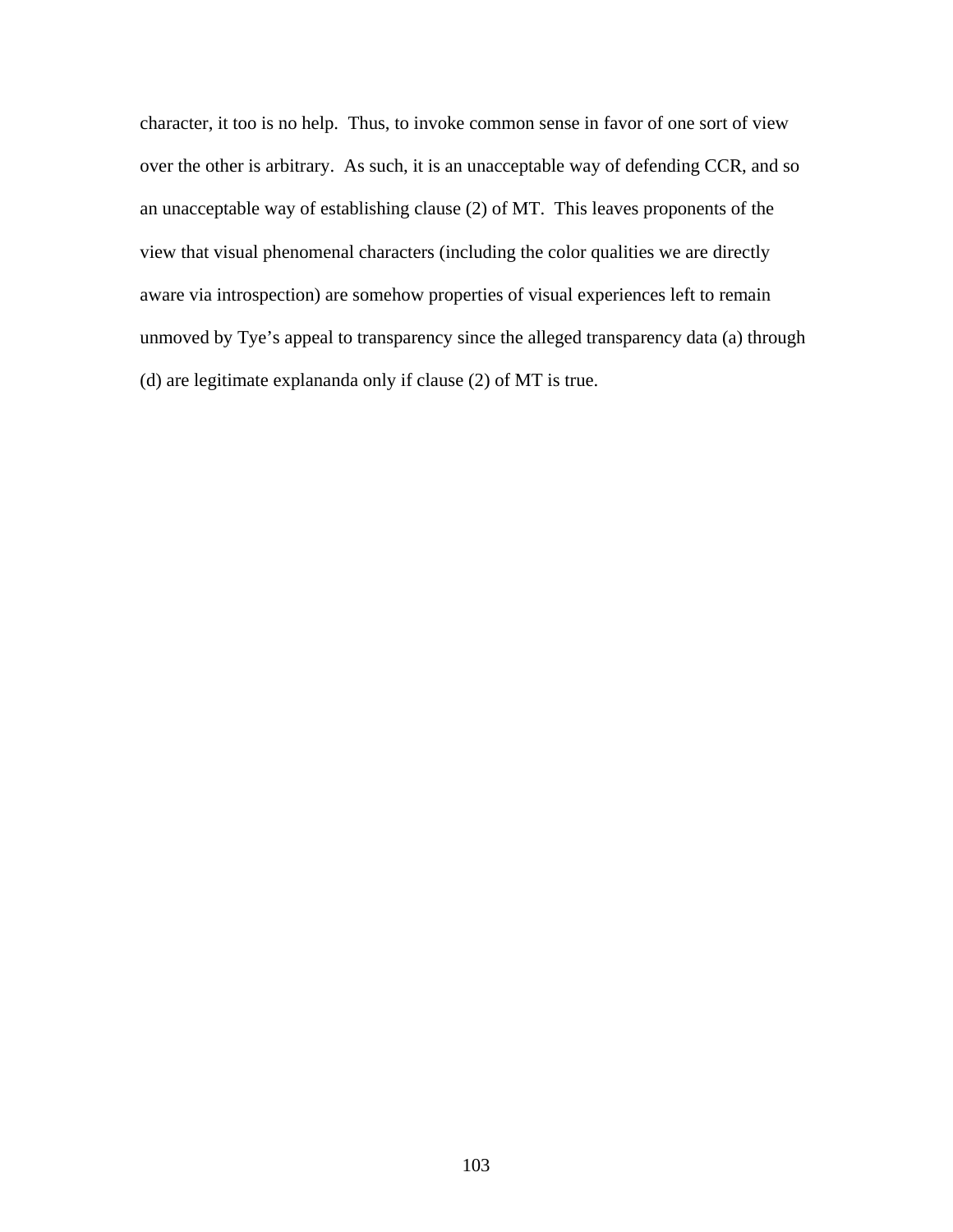#### **CHAPTER FIVE**

# **ACCOUNTING FOR THE CAUSAL RELEVANCE OF PHENOMENAL CHARACTER**

 In this final chapter I explore how, according to the PANIC theory, phenomenal character *qua* representational content is causally relevant to the behavior of phenomenally conscious subjects. I argue that the only plausible way of accounting for the causal relevance of phenomenal character on the PANIC theory requires denying that phenomenal characters *qua* represented properties are causally efficacious with respect to behaviors involving phenomenally conscious sensory states. Such behaviors include any number of sensorimotor and cognitive processes, from scratching an itch, chewing gum or smelling flowers, to relatively sophisticated behaviors like lining up the winning shot in a game of pool, playing a musical instrument or even reading this very sentence. $52$ That the only plausible way of accounting for the causal relevance of phenomenal character on the PANIC theory entails that phenomenal characters are causally inert does not undermine the theory entirely, but it does raise a question about what we can and should expect from a reductive theory of phenomenal consciousness given that one of the main motivations for physicalism about the mental is that it is supposed to be able to account for the causal efficacy of mental phenomena generally. Insofar as the phenomenal-neural type identity theory outlined in Chapter 2 enjoys all the relevant explanatory virtues as the PANIC theory and guarantees the causal efficacy of phenomenal character then there is good reason to regard it as a superior reductive account of phenomenal consciousness.

<span id="page-108-0"></span> $52$  Note that I'm using the term "behavior" quite broadly here to include all and any sensorimotor and cognitive processes that in one way or another involve phenomenal characters where *phenomenal character* should be understood as being used in the first sense of that term discussed in Chapter 1.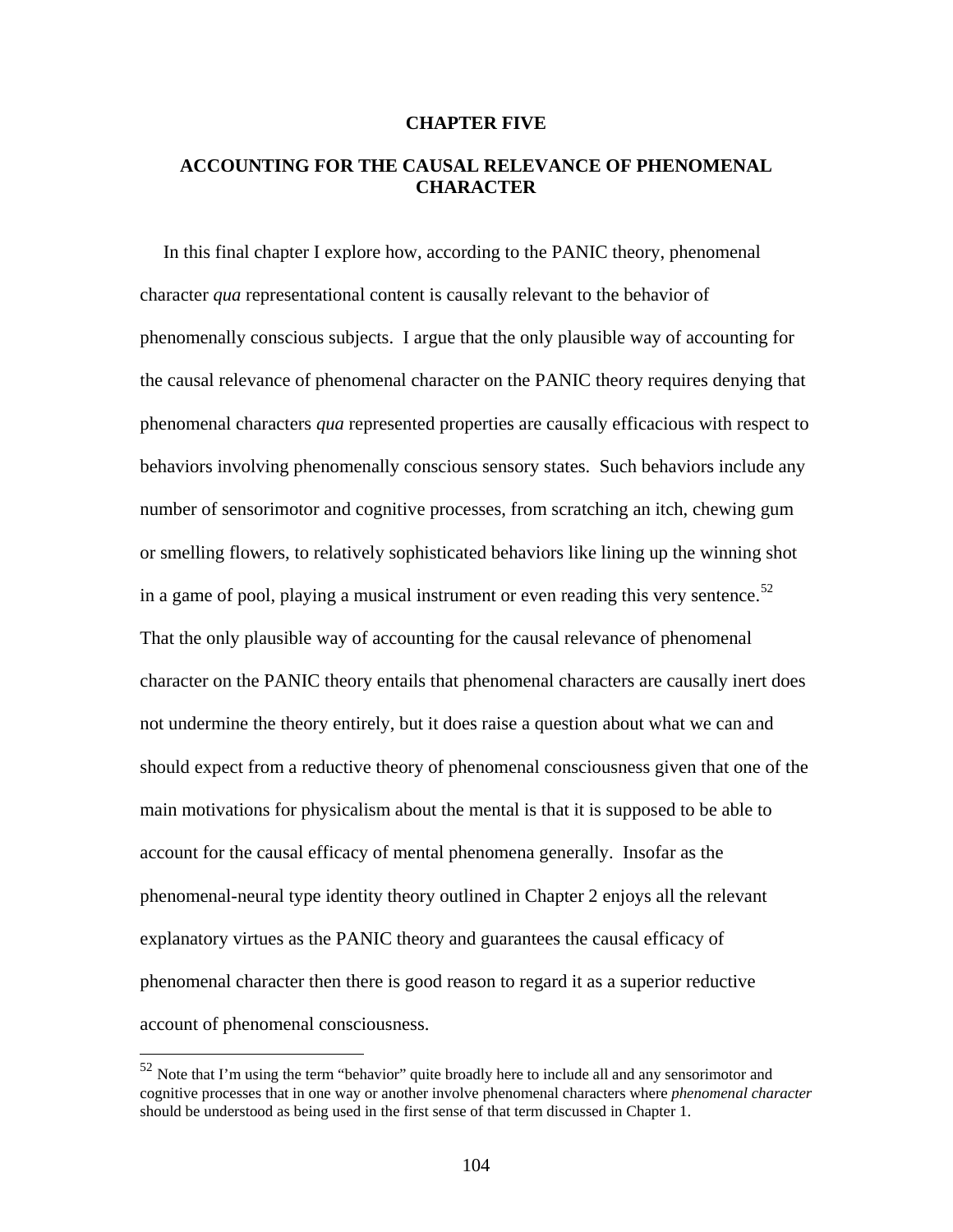In the first section I try to provide a pre-theoretical (though physicalist-friendly) characterization of phenomenal character. The point of doing this is make as concrete as possible the idea that a theory of phenomenal consciousness ought to be able to provide the resources to explain in what sense exactly phenomenal characters are causally relevant to cognitive and sensorimotor processes that involve them. In the second section I detail how this might be accomplished on the PANIC theory. Here I take it that there are only two ways one might try to account for the causal relevance of phenomenal characters in the relevant sense, what I will call the *sensory account* and the *intentional account*. The sensory account guarantees the causal efficacy of phenomenal character with respect to cognitive and sensorimotor processes involving them, but has the implausible consequence that all actual phenomenal state tokens are veridical (i.e. accurately represent). The intentional account not only doesn't guarantee the causal efficacy of phenomenal character, but requires denying that phenomenal characters could be causally efficacious. In the final section I suggest that the only compelling reason to deny the causal efficacy of phenomenal character for the physicalist would be if the best reductive theory of phenomenal requires that we do. But I point out that in light what I have argued in previous chapters there is good reason to think that the PANIC theory is not that theory.

## **I. The Causal Relevance of Phenomenal Character**

 Suppose again that you are currently reading this on a white sheet of paper. Assuming you have normal vision, and are in fact phenomenally conscious, as you read you are currently undergoing state of visual phenomenal consciousness that we might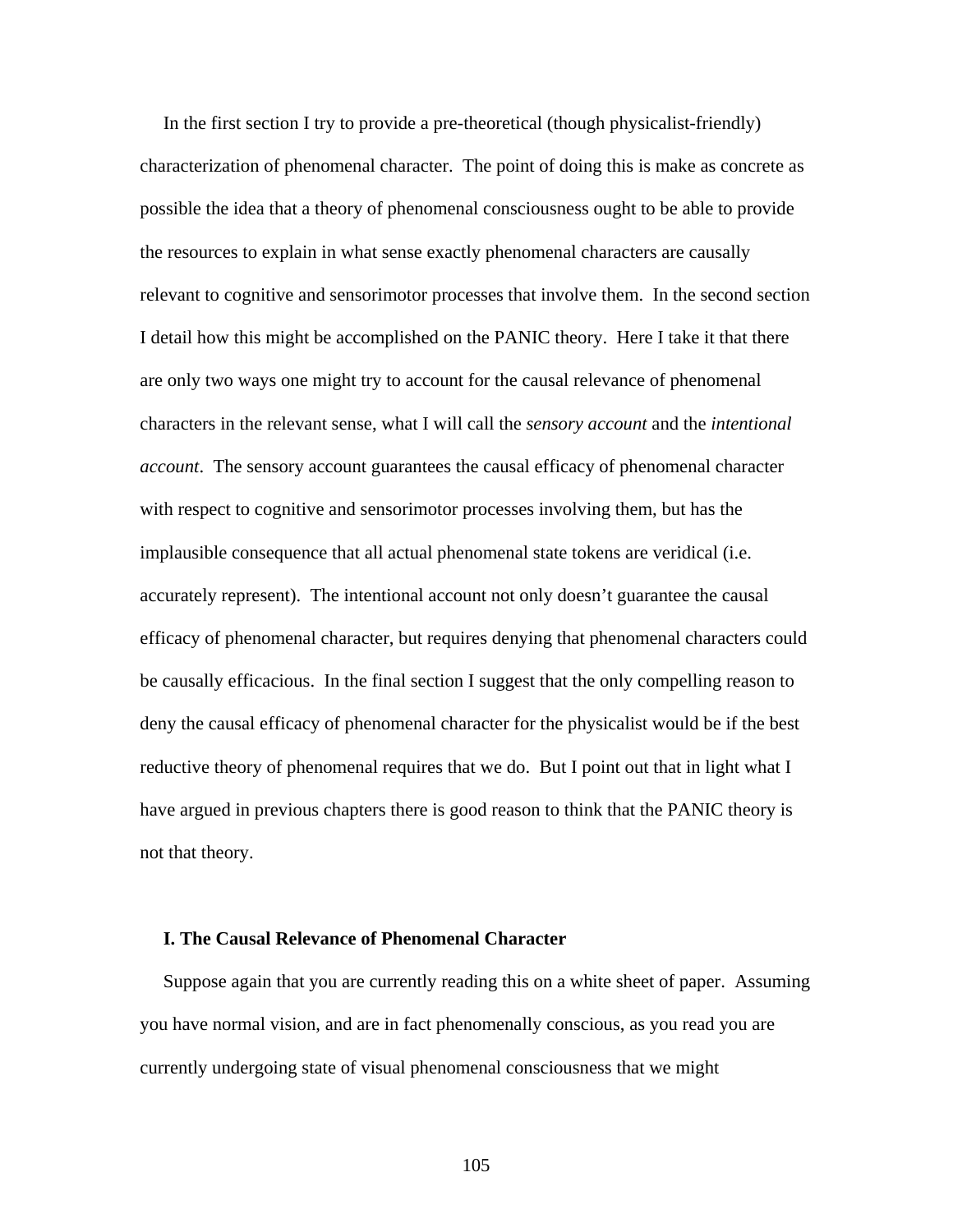characterize as follows: a collection of all and only those phenomenal features or qualities peculiar to vision (as distinct from, say, those peculiar to olfaction, audition, etc.) that you could currently introspectively discern as you are looking toward the facing surface of this page regardless of whatever mental activities you are engaged in as you look toward the page.<sup>[53](#page-110-0)</sup> Now take a moment to introspect and notice the multitude of color qualities you can discern. Again, assuming you have normal vision and are in fact phenomenally conscious, one such quality is the apparent whiteness that appears to (more or less) uniformly saturate the surface of the page before you; that is, the very color quality you would "introspectively ostend" or subvocally caption as "that whiteness!" were you to ask yourself "What whiteness?" as you look toward the facing surface of this page. Call this whiteness 'W'.<sup>[54](#page-110-1)</sup>

 As you continue to read you are not selectively attending to W, or any other introspectively discernable phenomenal feature of your overall state of visual phenomenal consciousness. That is, just as you are not currently selectively attending to the qualities of whatever bodily aches you might currently suffer, or to the apparent qualities the sounds and odors in your immediate environment have, or to how your clothes feel against your skin, so too you are not selectively attending to W *as you read*. Nonetheless, such qualities are "present in phenomenal space" to varying degrees depending on what sorts of conscious mental activities you are engaged, and where your attention is focused.

<span id="page-110-0"></span><sup>53</sup> Again, the only qualities that are peculiar to *visual* phenomenal character here are various sorts of color qualities, though they are arranged in a way to indicate the presence of spatial properties and shapes.

<span id="page-110-1"></span>The points made below about W can be made about any of the introspectively discernable phenomenal features in this collection. For simplicity I will focus only on W. Again, I shall assume that the sense of *phenomenal character* at issue regarding W is just that of a qualitative property as defined in Chapter 1.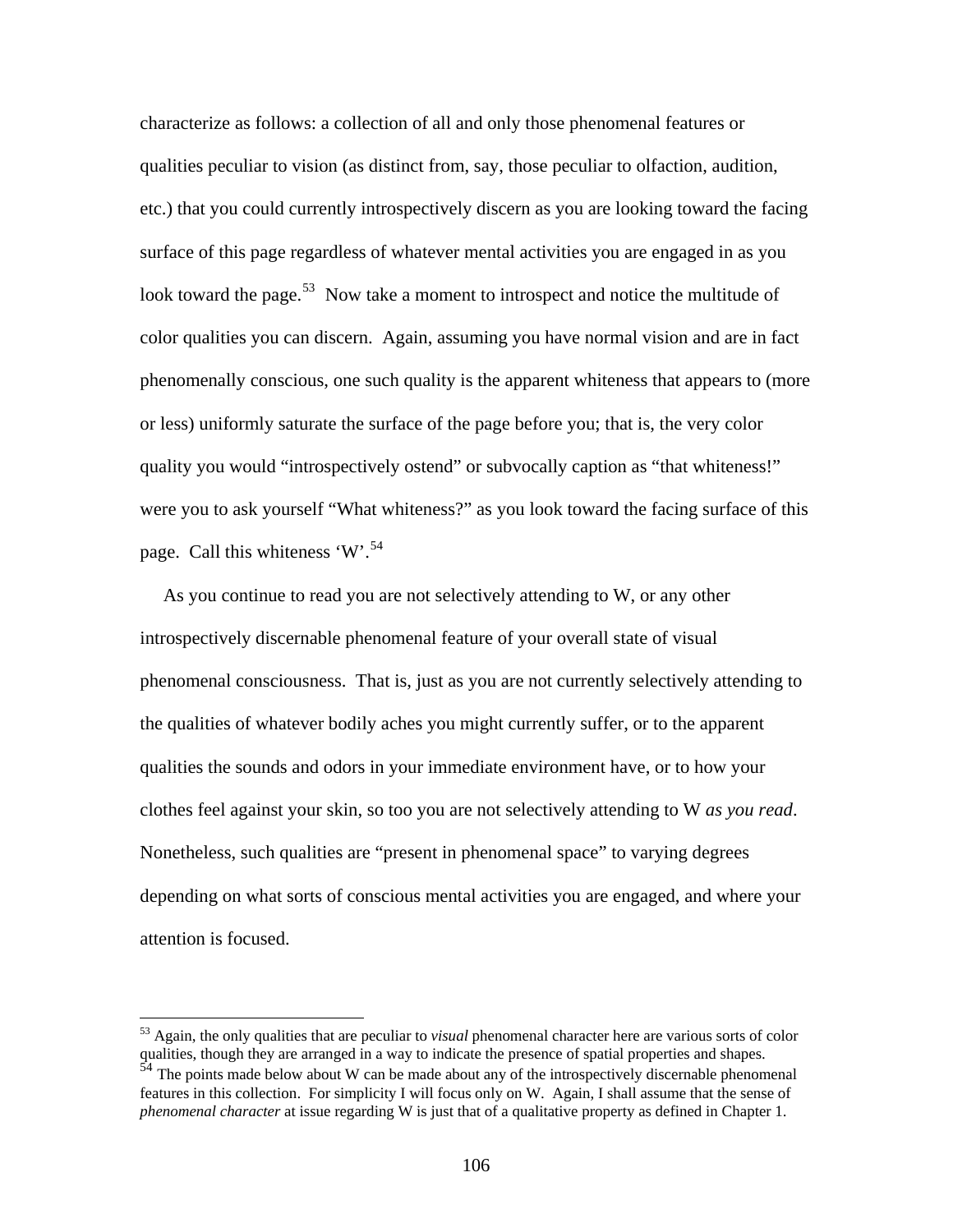Finally, put aside the question of *what* sort of physicalist-friendly item W is metaphysically speaking, including the question of what sort of relation you stand in to W. Thus, set aside the question of whether W is essentially an intentional (i.e. representational) phenomenon, as well as whether W is a surface reflectance property, a property of your brain, a second order functional property, or whatever. At this point, so long as we're attempting to provide a pre-theoretical characterization of our explanandum consistent with physicalism all of these are candidates.

 Now W, whatever sort of broadly physical thing *it* is metaphysically speaking, is part and parcel of your being visually phenomenally conscious in the very manner that you are as you read. As I choose to put things you are currently phenomenally conscious with respect to W, or simply W-conscious. Whatever else we might want to include within the scope of *phenomenal character* things like W are paradigm instances of it.<sup>[55](#page-111-0)</sup> And although it is currently merely part of the your overall state of visual phenomenal consciousness, W is its own unique phenomenal character as distinct from, say, the blurry regions in your periphery, the non-white color qualities that permeate your visual field, as well as a whole host other introspectively distinguishable phenomenal features peculiar to other sensory modalities both exteroceptive and interoceptive.

 Consider some facts about W. First, were W not in "present in phenomenal space" for you currently, you would not be able to introspectively attend to *it*, or otherwise take notice of it through introspection. Second, W plays a role in making it possible for you to

<span id="page-111-0"></span> $55$  In saying that you are W-conscious I do not mean to suggest W is somehow a property of your mind / brain, or in fact a property of anything at all. To describe you as currently "W-conscious" as you read is simply another way of referring to what 'W' refers to, namely, a particular phenomenal character regardless of what sort of physicalist-friendly item W is metaphysically speaking, and regardless of what relation you stand in to W. However, I do assume that you do stand in some relation or other to W. The "W-conscious" locution is introduced here merely as a way of making my exposition in what follows as fluid as possible.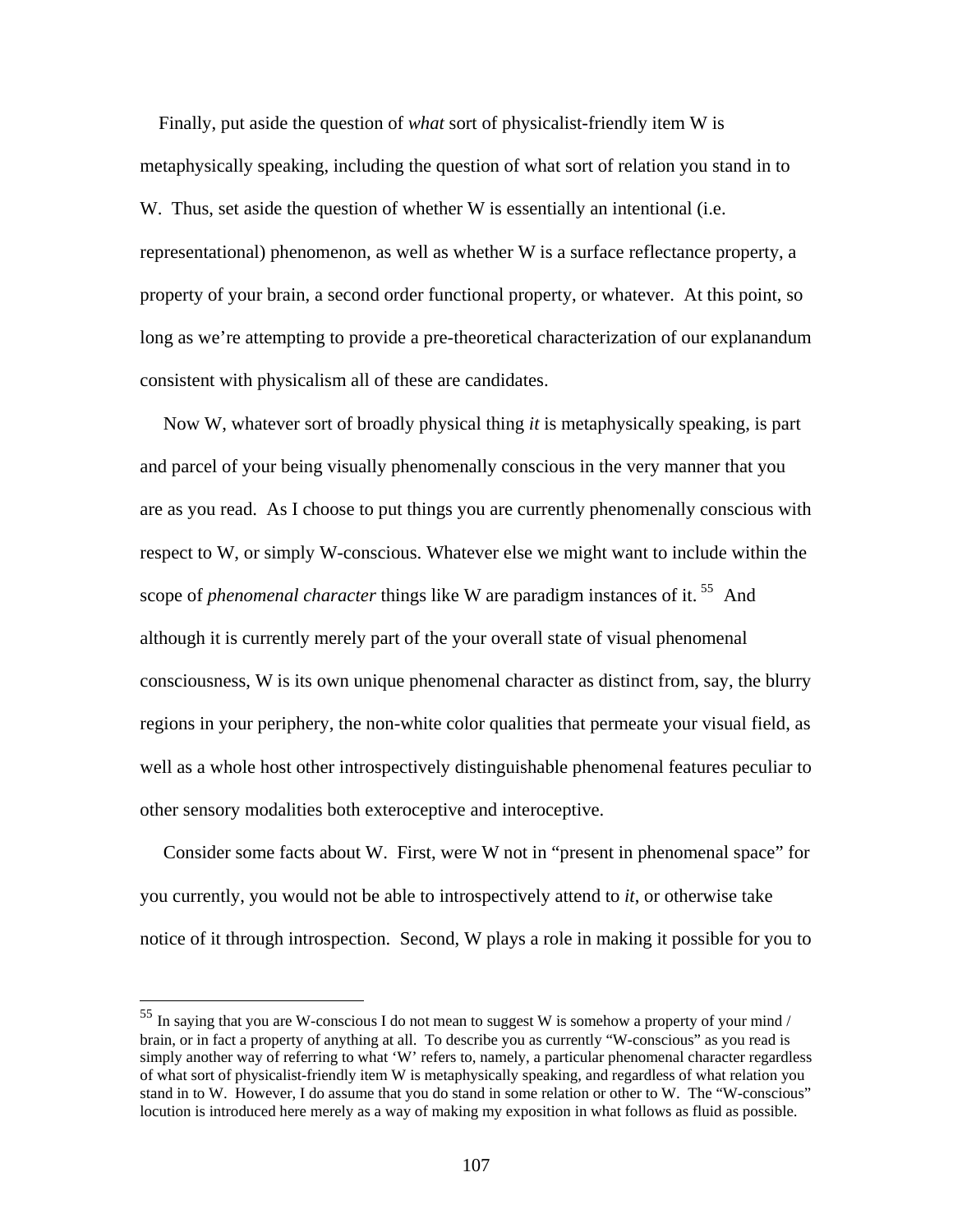read this sentence under the very conditions that you are now doing so. Third, W is something you can mentally compare to other introspectively discernable phenomenal characters as you look toward the surface of the page. And finally, the presence of W in visual "phenomenal space" makes it possible for you to form memories that in one way or another involve W. These are just a few cognitive processes among others that you either are, or could be, engaged in as you look towards the facing surface of the page, not to mention whatever sensorimotor behaviors you are, or could be, engaged in that in one way or another involve W as you read. Thus, whatever sort of broadly physical thing W is, and whatever the nature of the relationship you stand in to W, there is surely some sense in which W is causally relevant to certain of your behaviors; namely, particular behaviors involving W, or simply W-conscious behaviors.<sup>[56](#page-112-0)</sup> And this is so for any phenomenal character in any sensory modality. One need only consider occasions when there are dramatic changes in phenomenal character to recognize this: staring at the sun for too long; smelling rotting vegetables; hearing an ambulance siren pass close by; contracting poison ivy; receiving general or local anesthetic. However slight or extreme, where there is a phenomenal difference there is a behavioral difference of some sort or other, and there is no behavioral difference involving phenomenal character without phenomenal character somehow being causally relevant to the behaviors that transpire. Indeed, insofar as neuroscientists and cognitive scientists aim to understand the nature of behaviors that involve phenomenal character – and so aim to understand the nature of phenomenal consciousness - we can, and should, suppose that there is some sense in which phenomenal character is causally relevant to those behaviors. In light of this, a

<span id="page-112-0"></span><sup>&</sup>lt;sup>56</sup> Again, I use the term "behavior" quite broadly here to include all and any sensorimotor and cognitive processes that in one way or another involve W.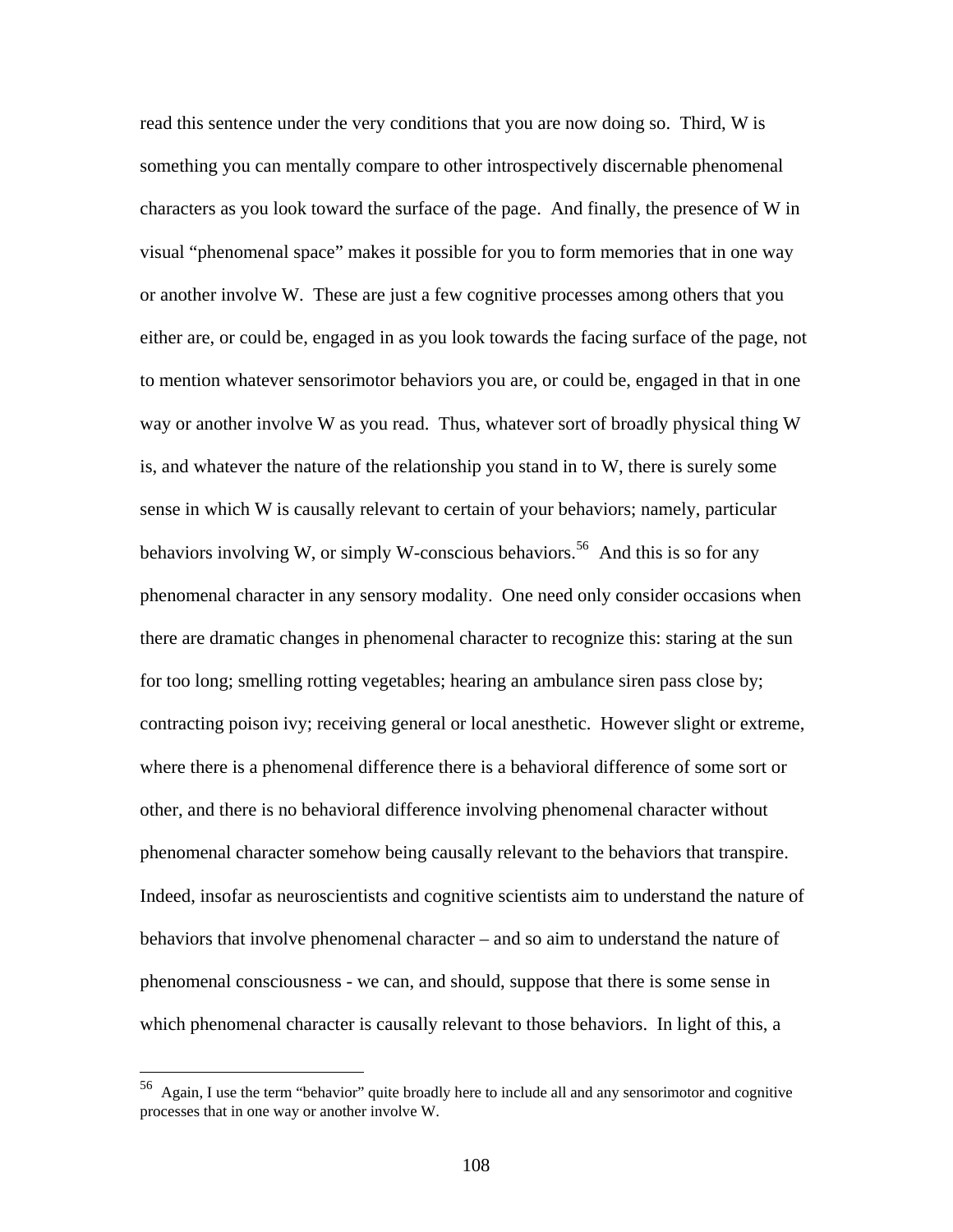criteria of adequacy for a reductive theory of phenomenal consciousness is that it be able to provide a framework for explaining in what sense exactly phenomenal character is causally relevant to the behavior of phenomenally conscious subjects.<sup>[57](#page-113-0)</sup> Let's turn now to how this is to be accomplished on the PANIC theory regarding W.

### **II. The Causal Relevance of Phenomenal Character According to PANIC**

Consider again the main reductive thesis of the PANIC theory, the Content Thesis:

Phenomenal character is one and the same as representational content that meets certain further conditions.

The further conditions on the contents are that they be *poised*, *abstract*, and *nonconceptual*. [58](#page-113-1) As I noted in previous chapters this thesis admits of two interpretations, the *semantic interpretation* and the *state interpretation*. According to the semantic interpretation phenomenal character generally is one and the same as semantic content; that is, phenomenal character is that which phenomenal states represent. On this interpretation the phenomenal character of a given phenomenal state just is a certain structured, existential states of affairs represented as obtaining by the state. According to the state interpretation phenomenal character generally is a certain kind of representing. On this interpretation the phenomenal character of a given phenomenal state is one and the same as a certain type of *representing event*, namely, a poised state's representing nonconceptually a certain existential state of affairs as obtaining. To see the ambiguity consider that insofar as the PANIC theory is formulated within the theoretical framework

<span id="page-113-0"></span> $57$  I don't assume here that an explanation of how phenomenal characters are causally relevant to behaviours that involve them must be constrained by any particular view about the nature of causation generally, or the nature of mental causation in particular. So, for example, an explanation according to which phenomenal characters are supervenient causes may well suffice for accounting for the causal relevance of phenomenal characters.

<span id="page-113-1"></span><sup>&</sup>lt;sup>58</sup> I assume here that the reader is familiar these conditions as presented in Chapter 1.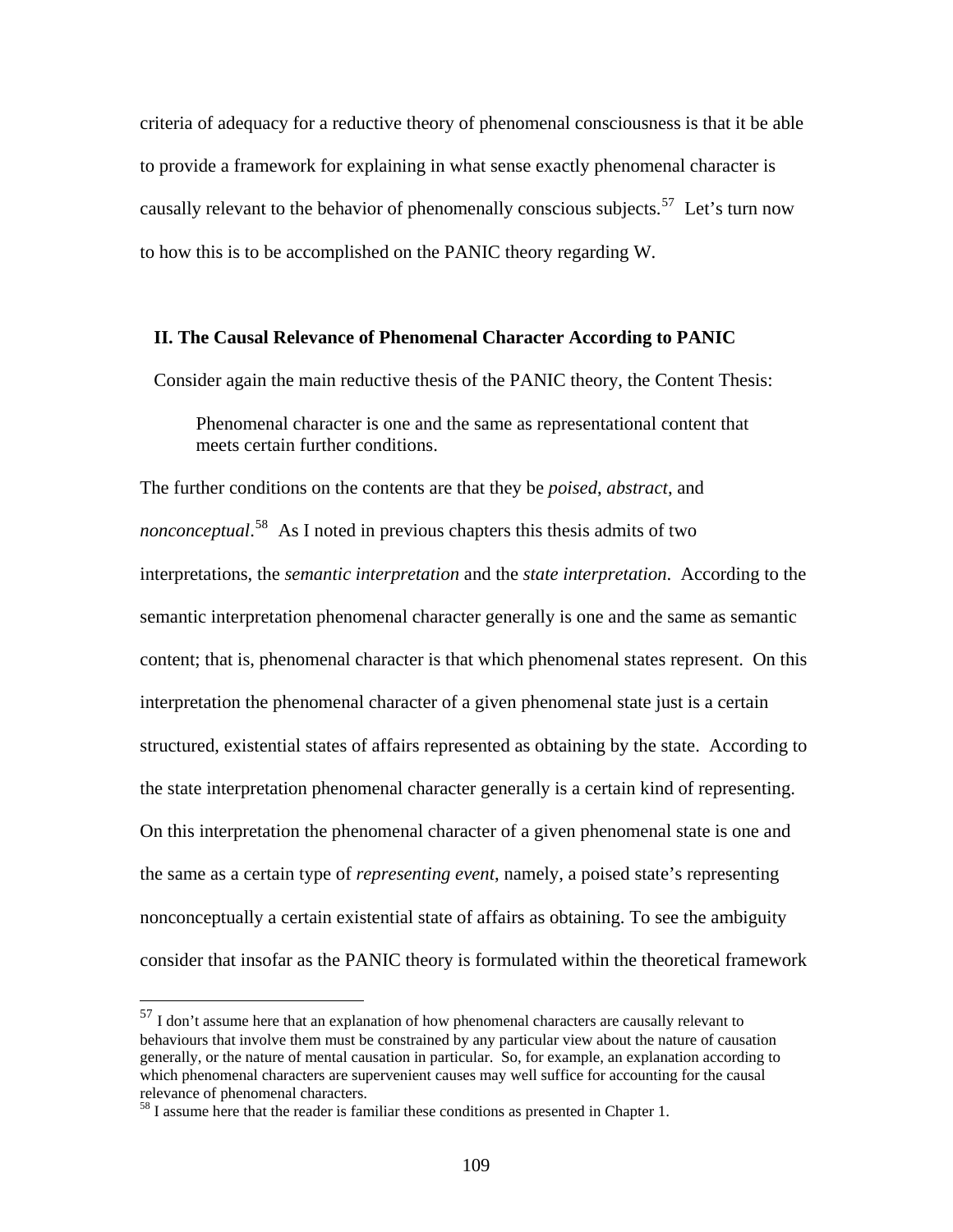of RTM the PANIC theory yields the following account of the nature of phenomenal states:

For any subject S, S undergoes a phenomenal state type E just in case there is some mental symbol M, a type of functional / computational role R, and a structured, existential a state of affairs A such that (a) M is tokened in S, (b) M plays R *in* S, and (c) M has the semantic content A.

Token Ms are representational vehicles (e.g. token neural properties in humans). R is the poisedness role that token Ms play, so a token of E counts as poised because a token M plays the poisedness role in S. And, according to Tye (2005a), A includes the conditions under which tokens of E are supposed to be tokened in S and distinguishes E from other phenomenal state types. In short, A is what E represents and so counts as (at least part of) the accuracy conditions for a token of E by virtue of being the conditions under which M is supposed to be tokened in S.

 Now what, according to the Content Thesis, is the phenomenal character of E supposed to be one and the same as? The phenomenal character of E can't just be M since this would amount to the phenomenal character of E being a representational vehicle (e.g. a token neural property), which Tye explicitly denies. It can't just be R since functional / computational roles *as such* aren't the sorts of things that have content. So, either the phenomenal character of E (or determinates thereof) is one and the same as A (or certain constituents thereof), or the phenomenal character of E is one and the same as E's representing A nonconceptually.

 Again, if the semantic interpretation is correct then the phenomenal character of a given phenomenal state would just be a certain possible state of affairs. But possible states of affairs aren't the sorts of things that mental states instantiate, at least not unless some sort of implausible Berkelean idealism is true. Rather, possible states of affairs are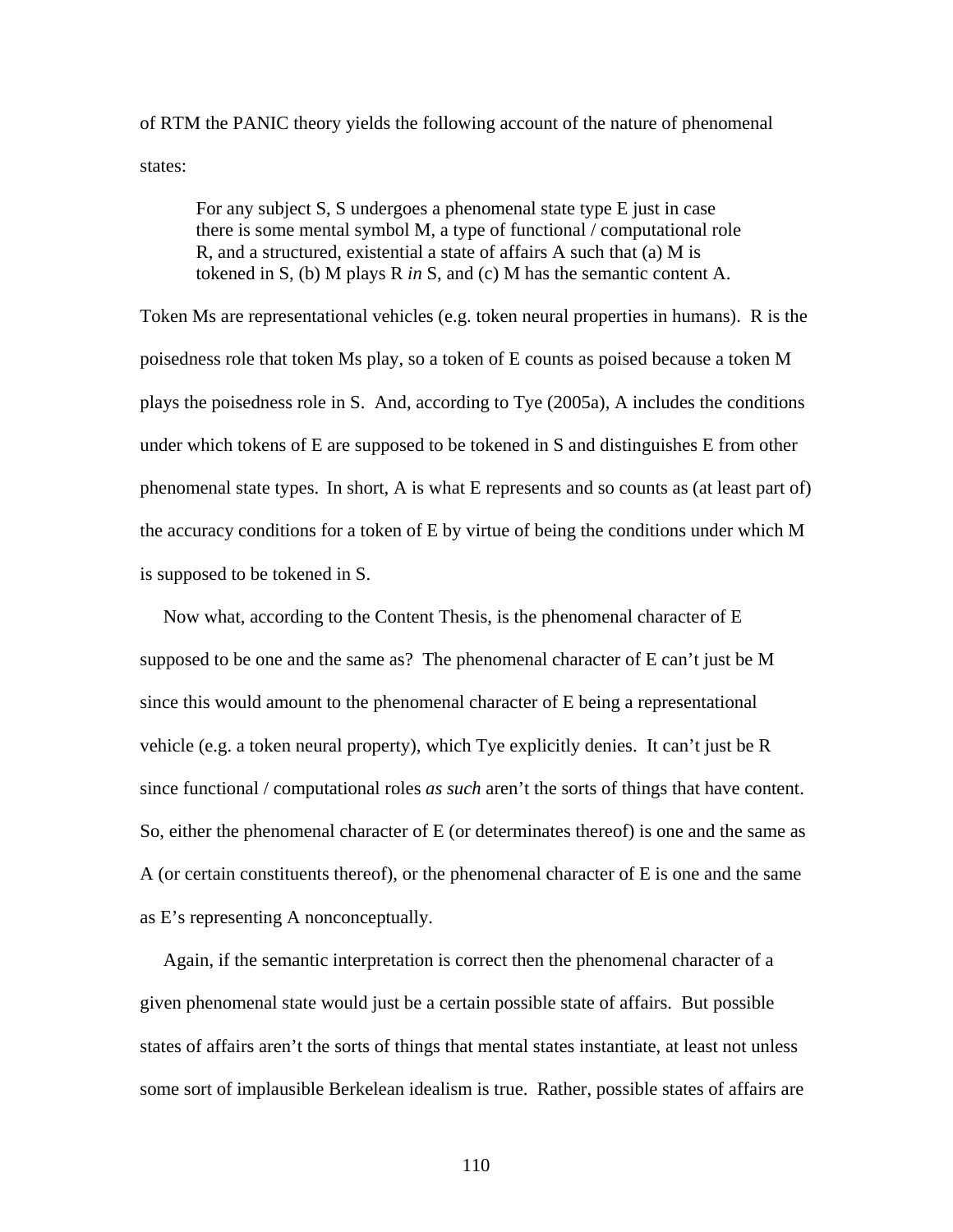things mental states represent as obtaining if RTM about phenomenally conscious sensory states is true. So, presumably Tye intends the state interpretation.<sup>[59](#page-115-0)</sup> But even on that interpretation it is clear that on Tye's view mind-independent properties are somehow constitutive of the phenomenal character of phenomenal states by virtue of being constituents of represented states of affairs.

 To see this consider first that for Tye phenomenally conscious sensory state types have their own unique phenomenal characters regardless of what other functional, physiological or behavioral properties they have, or what such states ultimately reduce to. In the first chapter I cited the following passage in which Tye discusses a gustatory sensation associated with eating fudge, a sensation he calls *fudgefeel*:

Fudgefeel is an experience defined, I am supposing, by reference to its phenomenal or subjective character. So there is something it is like to undergo fudgefeel. Moreover, by hypothesis, any (actual or possible) particular experience that feels just the way fudgefeel feels will be an instance of fudgefeel. So there is something it is *essentially* like to undergo fudgefeel. That is to say, there is some felt quality such that it is simply incoherent to suppose that fudgefeel is present without it. The state or experience I am calling fudgefeel has this felt quality whenever and wherever it is, or could be, found. (1995, p.55)

According to this passage fudgefeel isn't itself a felt quality; rather, it is a mental state (i.e. experience) that has a certain phenomenal character (i.e. the fudgefeel quality) essentially. No mental state can have the quality peculiar to fudgefeel and fail to be the sensory *state* fudgefeel, regardless of whatever other behavioral, physiological or functional properties fudgefeel has either of necessity or only contingently. And this is so for all putative phenomenal states and their uniquely identifying phenomenal characters.

<span id="page-115-0"></span> $59$  As I noted in the first chapter, Tye comes closest to explicitly endorsing this interpretation in the Chapter 6 of *Ten Problems*.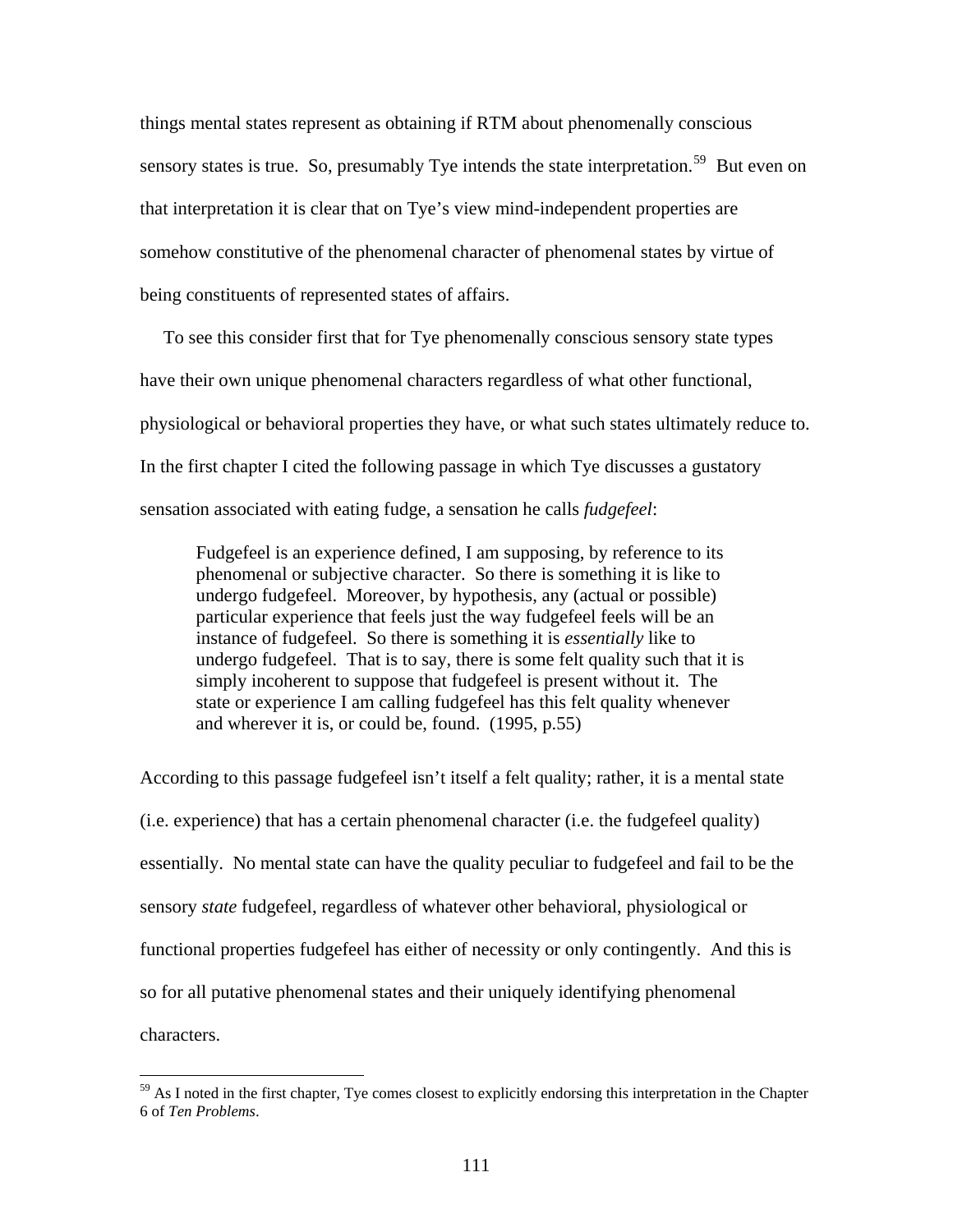What does this mean with regard to W? Well, it at least means that there is some type of sensory state that has W (or W*ness* if we're talking about types) as an essential feature. Any possible or actual instance of W-consciousness just is an occasion when the type of sensory state for which W is "what it is like" to undergo that state is tokened. Call the type of sensory state that one tokens when one is W-conscious '**V**' and the particular instance of **V** that you are undergoing as you look toward the surface of the page before you 'V'. As I noted in the last chapter, Tye claims that if W is a quality of anything, it is a quality of the surface of the page before you, namely, the color property whiteness. (2000, p.49) He claims that "phenomenal character involves the surface qualities of which the subject of the visual experience is directly aware"; that "these qualities" partially *constitute* phenomenal character"; and that "visual phenomenal character is representational content…into which certain external qualities enter." (2000, p.48-51) So, on either interpretation of the Content Thesis W is the phenomenal character of V because it is part of the *semantic* content of V. As such W / whiteness<sup>[60](#page-116-0)</sup> is a certain surface reflectance property the instantiation of which is a condition of accuracy for V. So, W / whiteness is a mind-independent constituent of a certain structured, existential state of affairs that may or may not actually obtain (here and now) as you undergo V, specifically, a certain surface reflectance property represented by V as being instantiated before you. That is, W / whiteness is what V represents as being instantiated before you. Since V is a token representation that can either accurately or inaccurately represents the page before you, then the instantiation of W / whiteness before you is part of the accuracy conditions for V. So, we can suppose that the relevant accuracy conditions for V include:

<span id="page-116-0"></span> $^{60}$  My use of "W / whiteness" indicates what W is according to PANIC, namely, the property whiteness that V represents as being instantiated before you. My continued use of just "W" refers only to a particular phenomenal character as characterized above.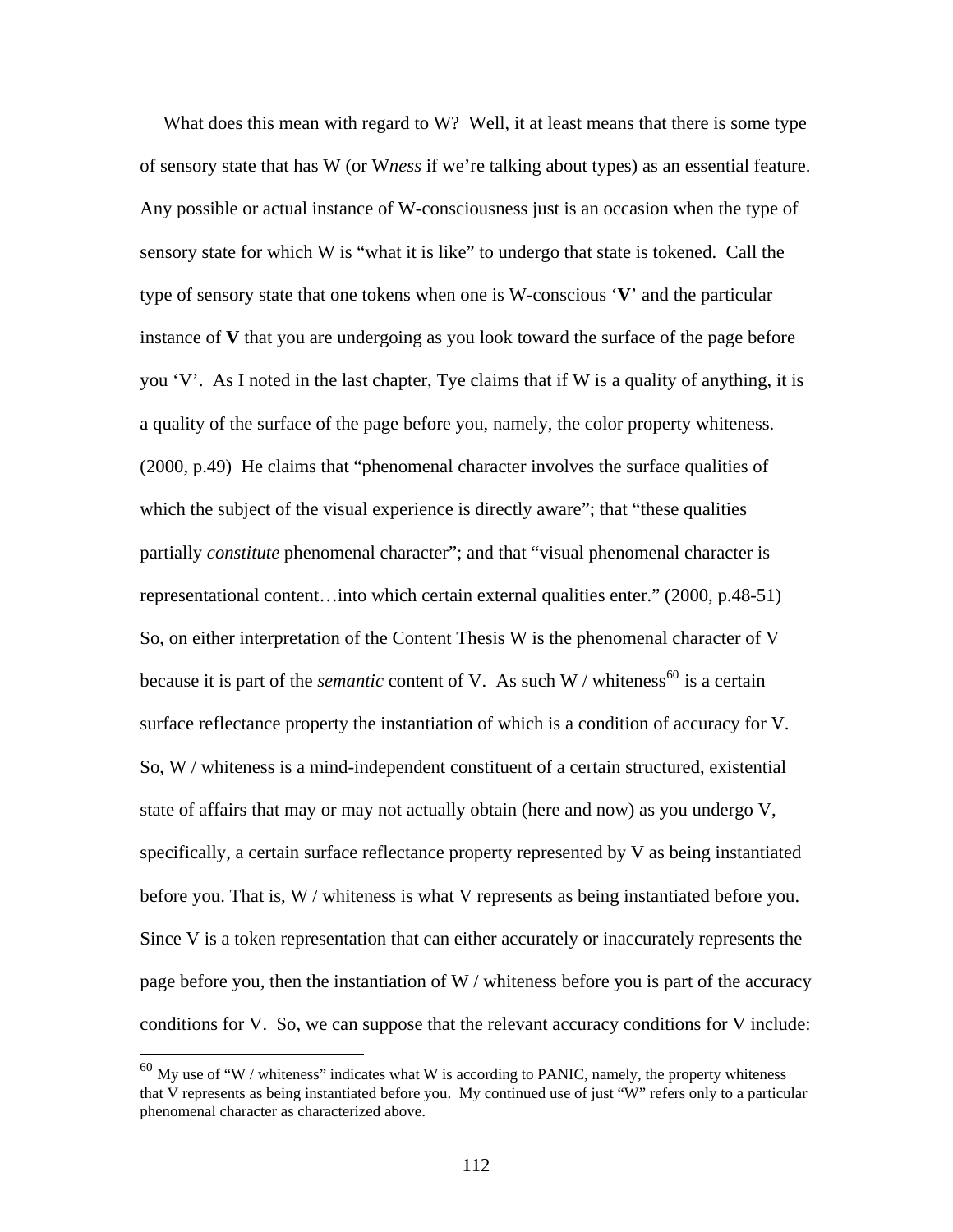you the subject; some item or other *x* (i.e. the surface of page before you); and *x*'s being white. $61$ 

 Consider now how W might be causally relevant to your W-conscious behaviors according to the PANIC theory. Setting aside the question of which interpretation of the Content Thesis is correct we should ask what it means to say that W is part of the semantic content of V such that the following are true:

- (1) W is causally relevant to your W-conscious behaviors as you undergo V.
- (2) W, if it is a quality of anything, is a surface reflectance property of the facing surface of the page before you.

Claim (1), as we noted above, is simply a truism about W. And, as we saw in the last chapter, claim (2) follows from Tye's commitment to CCR (i.e. commonsense color realism). $62$ 

 I take it that there are only two ways to account for (1) on either interpretation of the Content Thesis, what I will call *sensory account* and the *intentional account*. [63](#page-117-2) According to the sensory account, W, by being a certain surface reflectance property of the surface of the page before you, is causally relevant to your W-conscious behaviors because your visual system is currently detecting it. That is, the sense in which W is causally relevant to your W-conscious behaviors is that W is an instantiation of whiteness that stands in a certain causal (i.e. sensory) relation to your visual system as you undergo V. That W / whiteness stands in this relation to your visual system makes it possible for you to be sensorily aware of W / whiteness and so perform various sensorimotor and

<u>.</u>

<span id="page-117-0"></span><sup>&</sup>lt;sup>61</sup> Strictly speaking, V only has the semantic content  $\exists x$  (x is white), but since V is tokened in you V is accurate only if there is something located before you that is white. So, the semantic content of V is merely part of the accuracy conditions for V, but a condition of accuracy nonetheless.<br><sup>62</sup> I should note that most major proponents of representationalism endorse CCR, but CCR doesn't follow

<span id="page-117-1"></span>from representationalism. For example, representationalism is consistent with an error theory about color properties.

<span id="page-117-2"></span> $\frac{63}{10}$  Perhaps there are others, but it is by no means clear to me what they could be.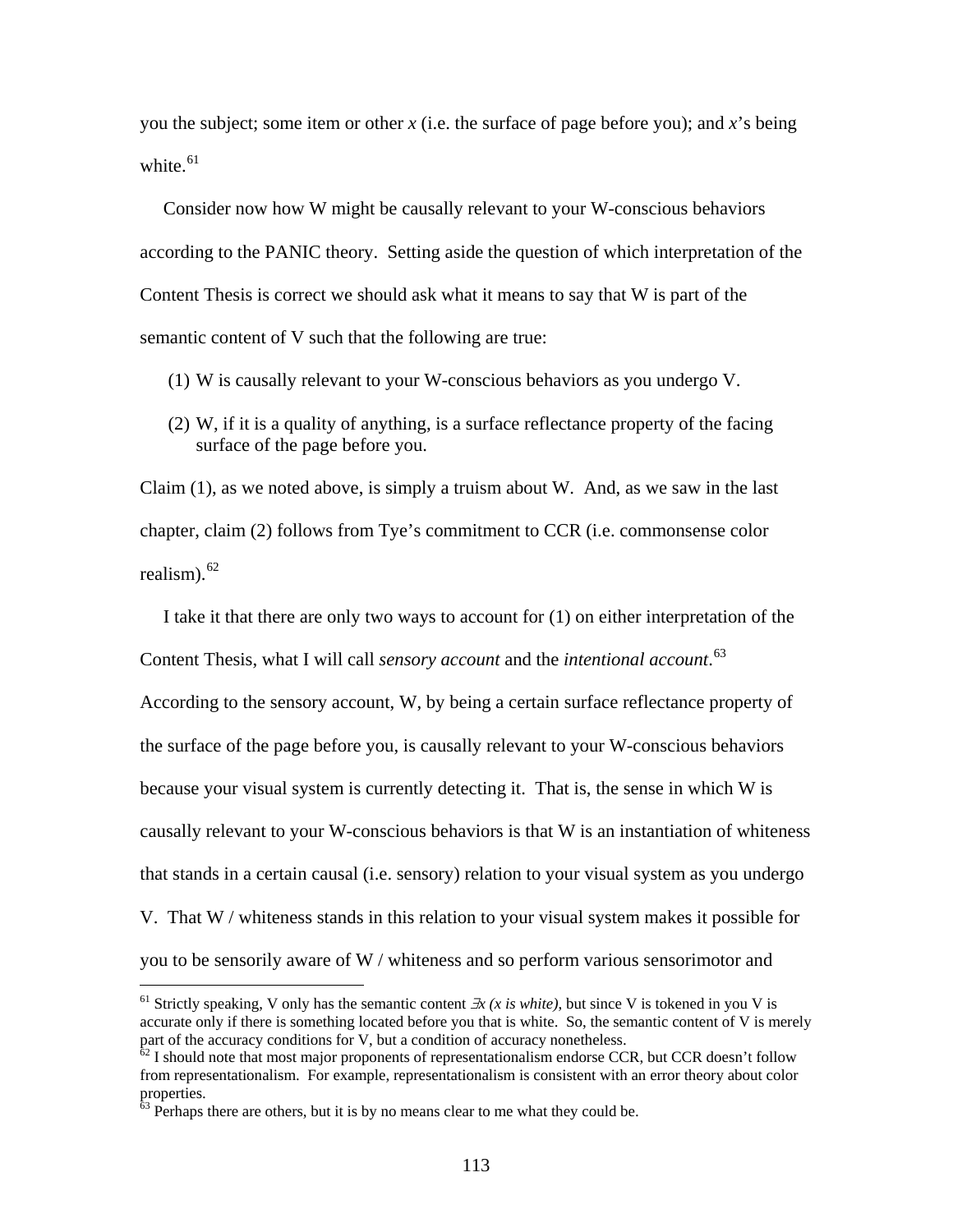cognitive tasks involving W / whiteness. So W / whiteness is causally relevant to your W-conscious behaviors as you undergo V because V is a token sensory state that accurately represents the color of the surface of the page before you. So long as V is accurate, then W / whiteness, *qua* surface reflectance property of the facing surface of the page before you, is causally efficacious in that it actually plays a role in causing V since on Tye's brand of psychosemantics it is a law that under optimal conditions poised states with the content ∃*x (x is white)* be tokened in the presence of property instances of W / whiteness. $64$ 

 However, assuming that misrepresentation is possible, and actually occurs, this way of accounting for (1) must be ruled out. For suppose that V is inaccurate with respect to the surface of the page before you being white and only in that respect. Imagine that the surface of the page before you is actually some color other than white, but there is a misfire of some sort and you are undergoing V. If so, then according to (2) above, W / whiteness is not a quality of anything; rather, as Tye maintains, it is an intentional inexistent. (2000, p.156) For Tye this means that  $W/$  whiteness is a constituent of a state of affairs that doesn't currently obtain as you undergo V; it is an uninstantiated surface reflectance property. So Tye, like Dretske (1995; 1999), presumably thinks that W / whiteness is an uninstantiated universal that you can enjoy sensory awareness of as you undergo inaccurate V.

 Now, according to the Content Thesis, W / whiteness is part of the representational content of (inaccurate) V *by virtue of being the phenomenal character of V.* But unlike

<span id="page-118-0"></span><sup>64</sup> As I noted Chapter 2 Tye initially endorsed a co-variation account of content determination in *Ten Problems*, though he might have opted for a psychosemantics closer to an indicator view (e.g. Dretske 1988; 1994) or a strict asymmetric view (e.g. Fodor 1987; 1990; 1994). And, in fact, Tye does seem to shift to an asymmetric dependence view in *Color, Consciousness, and Content* in order to handle Swampman cases. (p. 139)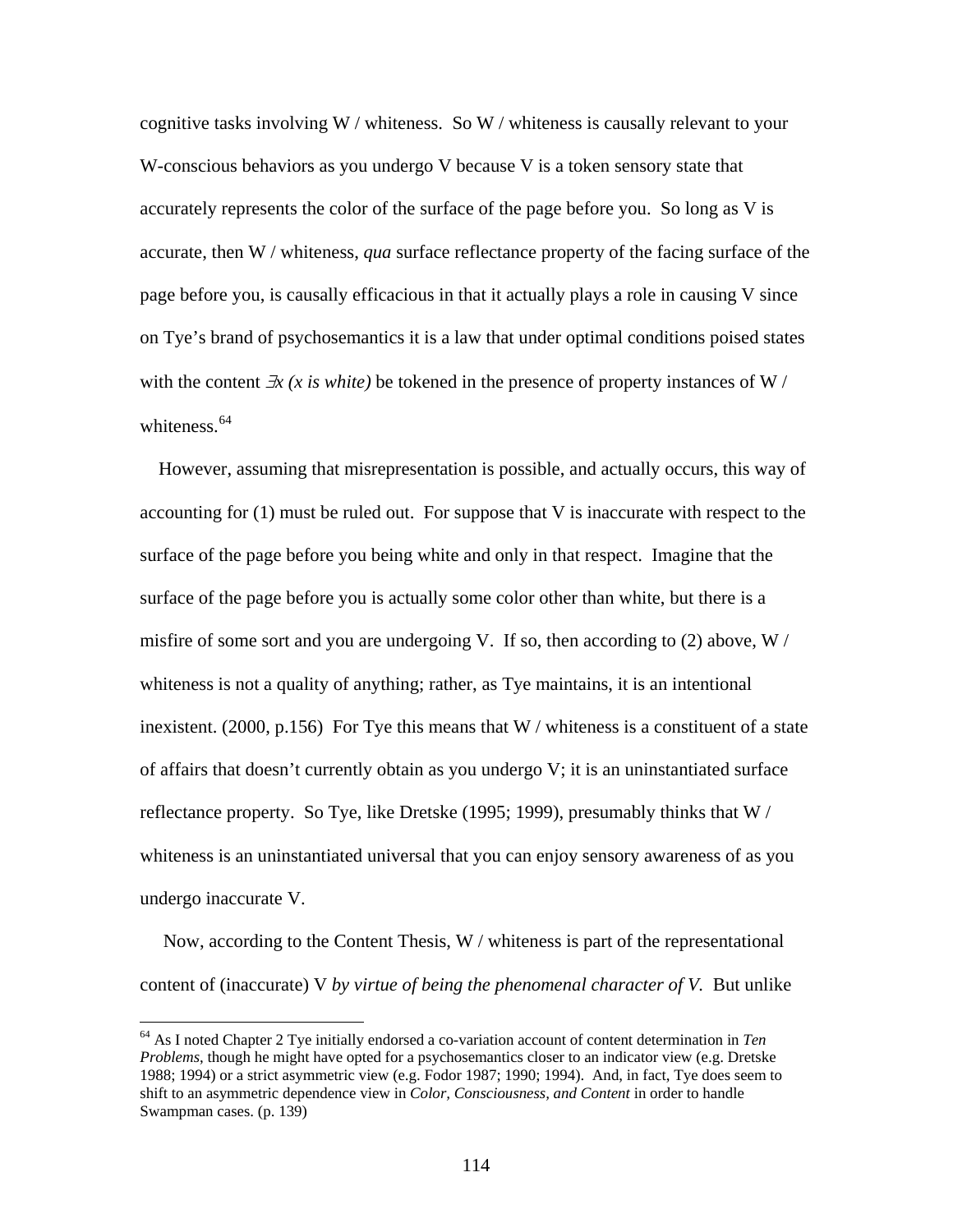the case in which V is accurate W / whiteness is not instantiated *before you* such that your visual system is currently detecting *it* as you undergo V. If not, then W / whiteness can't be causally relevant to your behavior because it is a certain surface reflectance property of the facing surface of the page your visual system is currently detecting. And, of course, your visual system doesn't detect intentional inexistents, or uninstantiated properties. Thus, if the only way W could be causally relevant to your behavior is that it be a certain surface reflectance property of the surface of the page currently before you to which your visual system stands in a veridical sensory relation, then Tye would be forced to claim that all actual tokens of **V** are accurate in order to explain (1). And, generalizing to all phenomenal state types, he would be committed to claiming that no actual phenomenal state tokens are inaccurate (i.e. misrepresent). But the PANIC theory is supposed to be a representational account of phenomenally conscious *sensory* states, including hallucinations, illusions and various other sorts inaccurate sensory states that we in fact undergo. So, to insist that all actual phenomenal state tokens accurately represent is not an option.

 This leaves us with the second way we might try to account for (1) on the PANIC theory, the intentional account. According to the intentional account the sense in which W / whiteness is causally relevant to W-conscious behaviors has nothing to do with W / whiteness being causally efficacious as you undergo V, but is merely a matter of our being able to reference W / whiteness in explaining W-conscious behaviors given that W / whiteness is a quality (i.e. the property whiteness) that is part of the semantic content of a token state that is *poised*. On Tye's view V counts as poised because there is currently a token neural property with the semantic content ∃*x (x is white)* playing the poisedness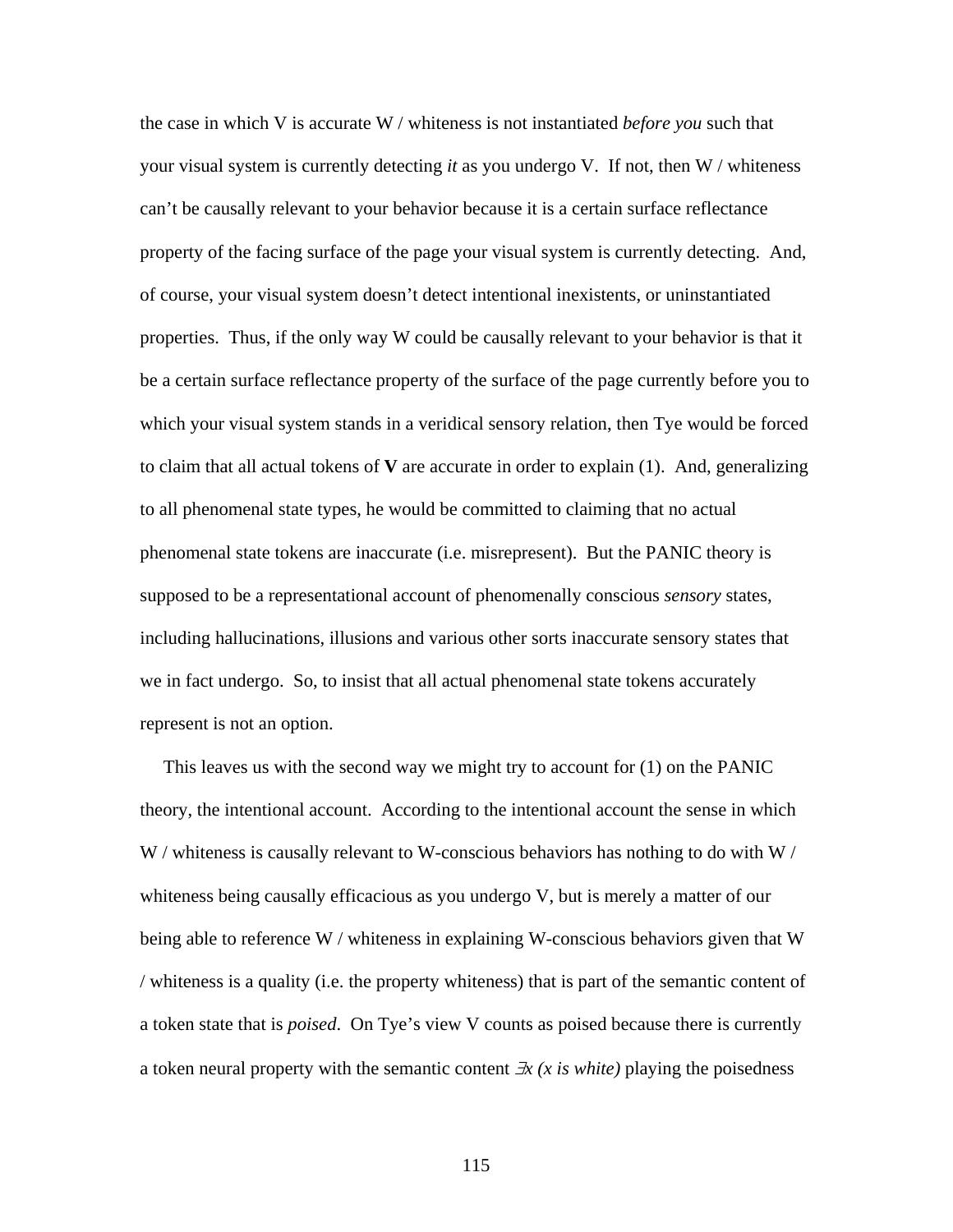role. And it is because V is poised that W / whiteness *qua* semantic content for V can be referenced in explaining your W-conscious behaviors, though W / whiteness *qua* semantic content of V does no actual causal work. That W / whiteness is causally inert is most apparent when we consider token phenomenal states that are inaccurate (i.e. misrepresent). As we have seen, if V is inaccurate, then, according to Tye,  $W/$  whiteness is an intentional inexistent (i.e. an uninstantiated surface reflectance property). As such it is not causally efficacious with respect to bringing about W-conscious behaviors as you undergo V any more than the proposition *Earth is flat* (*qua* semantic construct) causes Flat Earthers to search for the edge of Earth. That is, there are no causal powers relevant to your W-conscious behaviors that W / whiteness has by virtue of being a color property misrepresented by V as being instantiated before you. But the same is true even if V accurately represents the page before you as being white. Regardless of whether V is accurate, that W / whiteness is what V represents as being instantiated before you doesn't thereby render W / whiteness causally efficacious with respect to your W-conscious behaviors, or indeed anything else. To be *what* something represents isn't to thereby be causally efficacious, at least not unless some sort of implausible Berkelian idealism is true.

 So, according to the intentional account, the only sense in which W / whiteness *qua*  what V represents as being instantiated before you is causally relevant on the PANIC theory is that it can be made use of in explaining *why* certain behaviors transpire when you are W-conscious. However, that you are undergoing a phenomenal state that represents W / whiteness does not account for *how* these behaviors transpire any more than the propositional contents of beliefs and desires account for *how* one comes to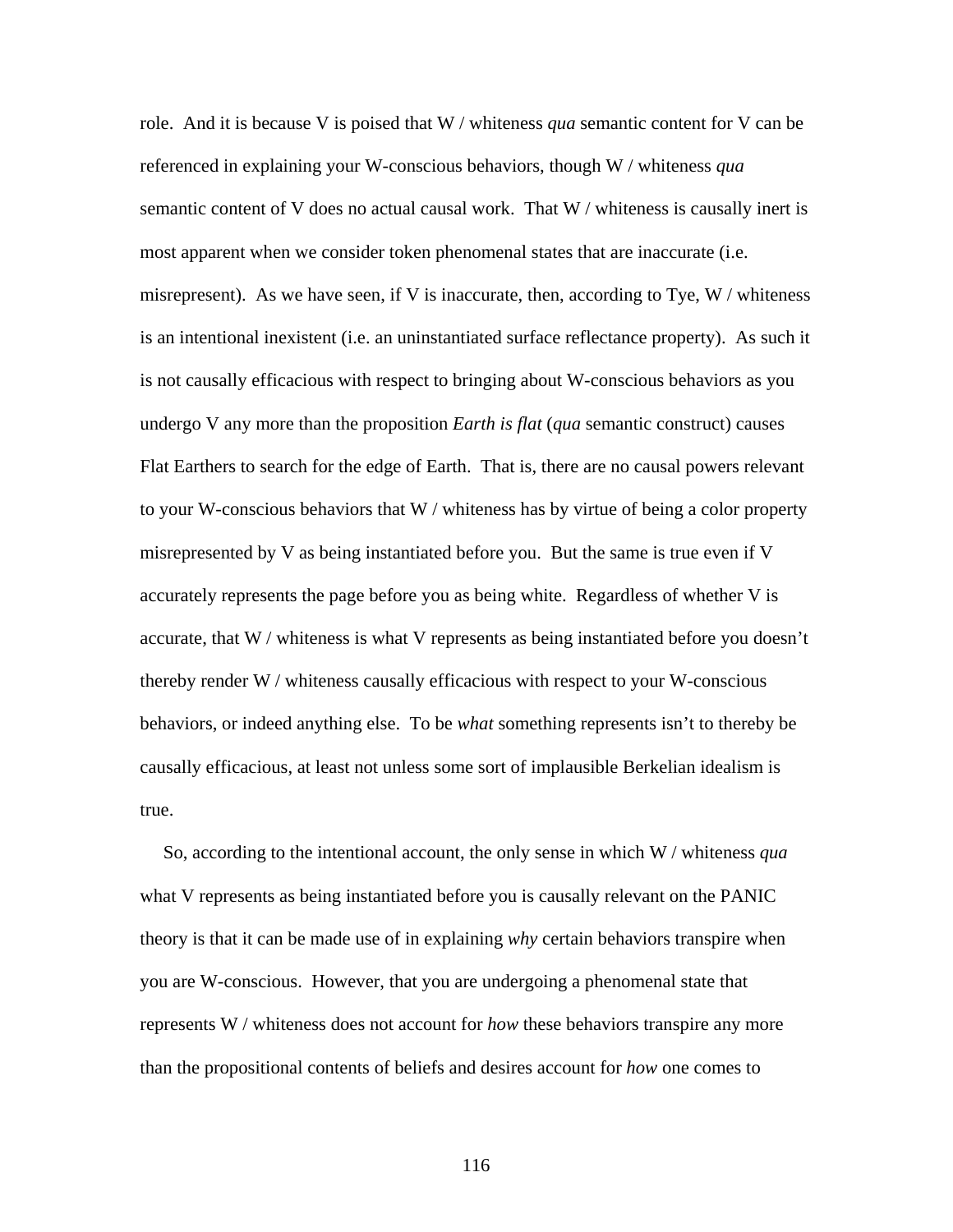wonder whether there is a beer in the fridge if one desires to drink a beer, or how one manages to open the fridge if one wants a beer and believes that there's a beer in it. The propositional contents of the attitudes are useful in explaining why people do what they do, or think what they think, and to that extent may be regarded as causally relevant to intentional actions. However, there is nothing within the theoretical framework of RTM that has propositions themselves (or states of affairs, or any indeed any other sort of semantic construct) doing any actual causal work. Propositions *qua* propositions can't have causal powers. On RTM only representational vehicles (e.g. token neural properties in humans) can be properly regarded as causally efficacious by virtue of being physically realized structures with certain syntactic properties that play certain informationprocessing roles. Thus, as a representational theory of phenomenally conscious sensory states the only feature of the PANIC theory that goes any way in accounting for how behaviors involving phenomenal characters come about in humans is that token neural properties play the poisedness role. Physically realized token neural properties are causally efficacious, so token neural properties that play the poisedness role play a causal role in the behaviors involving phenomenal characters.<sup>[65](#page-121-0)</sup> However, like the propositional contents of the attitudes on RTM, phenomenal characters *qua* represen tata don't *do* anything. Only token neural properties playing the poisedness role can properly be regarded as having causal powers. That a token neural property is playing the poisedness role is what actually makes for your W-conscious behaviors as you undergo V, not what V represents and so not the phenomenal character of V if PAN IC is true.

<span id="page-121-0"></span> $65$  So long as we're trying to account for the causal relevance of phenomenal characters at a level higher than that of microphysics then even supervenient causation will do. Arguably, the only place to find such causal powers within the theoretical framework of RTM is the level at which representational vehicles are realized.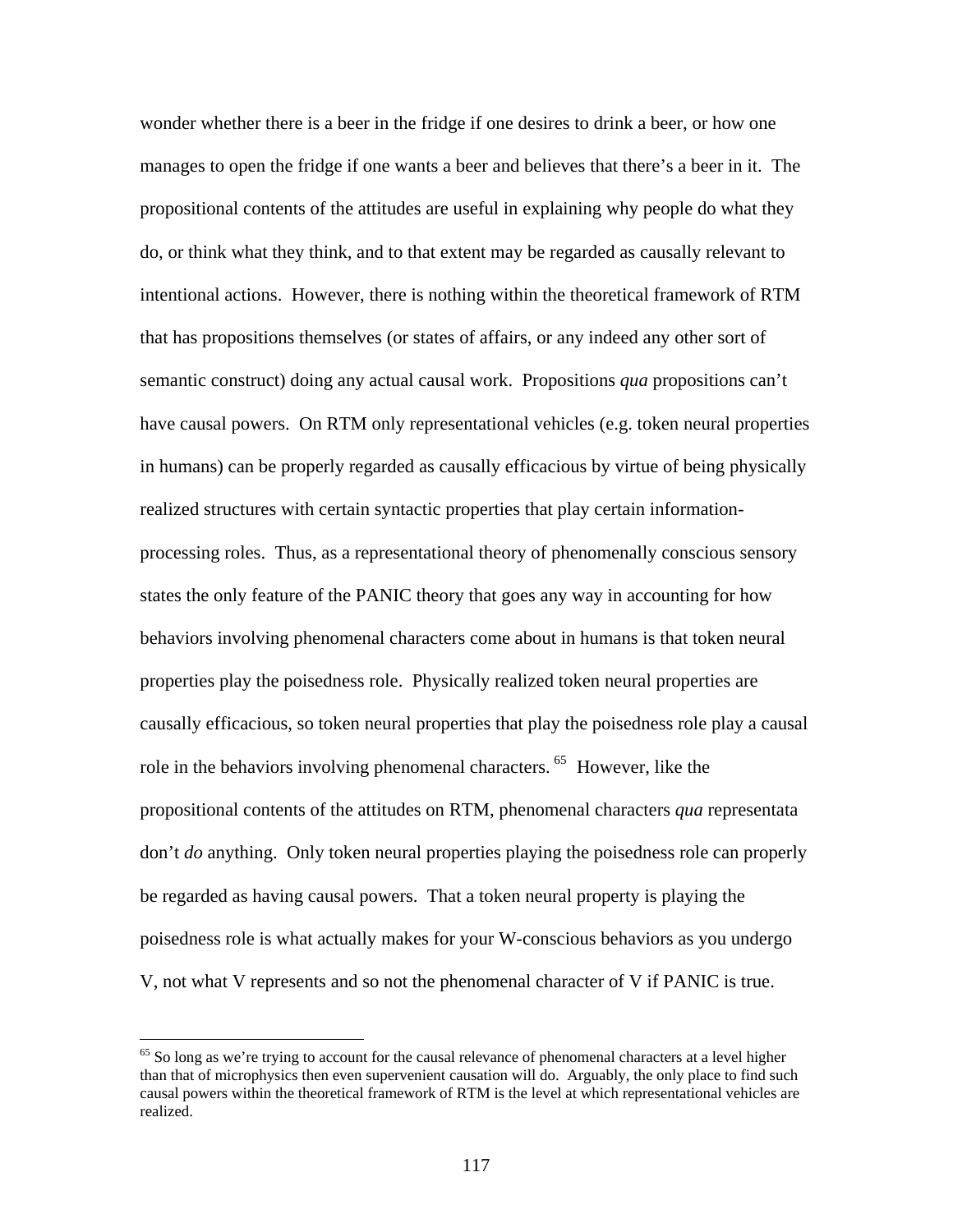Nonetheless, just as we reference the propositional contents of beliefs and desires to explain intentional actions,  $W /$  whiteness can at least be referenced in explaining Wconscious behaviors because it is the semantic content of V. For example, why is it W, and not some other phenomenal character, or no phenomenal character at all, that you can introspectively attend to as you look at the facing surface of this page? Or, why is it W that plays a role in allowing you to clearly make out the English characters printed on this page? Well, it's because you are undergoing a phenomenal state that represents W / whiteness and not some other quality, or no quality at all. So, the sense in which W is causally relevant is that W / whiteness *qua* represented property can be featured in explaining why your W-conscious behaviors transpire, and W / whiteness can be causally relevant in this sense regardless of whether V is accurate. In short, like the propositional contents of beliefs and desire, W / whiteness *qua* semantic content of V is explanatorily useful though it has no causal powers.

#### **IV. Methodological Concerns about the PANIC Theory**

 That the intentional account of the causal relevance of W appears to be the only story that can be told about the causal relevance of W on the PANIC theory is unfortunate. For in asking how a theory of phenomenal consciousness can account for (1) we are presumably asking for an explanation of how W, whatever sort of broadly physical item it is, is causally efficacious. But this isn't what we get on the PANIC theory. Rather, what we get is an account of how V *qua* poised state is causally efficacious and this in virtue of a token neural property playing the poisedness role. Of course it is plausible to suppose that properties have causal powers when they are instantiated, and this is why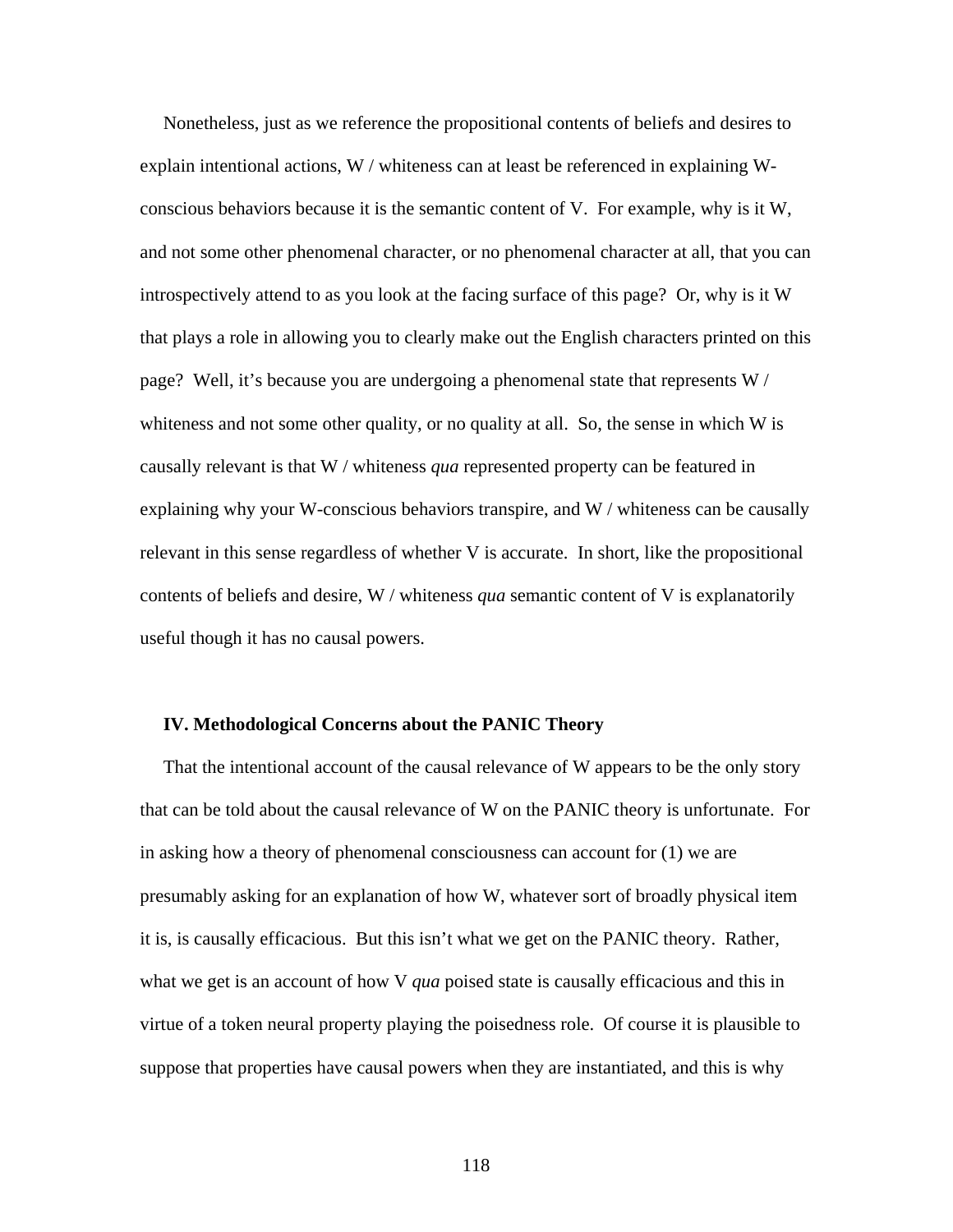there is no question as to how W / whiteness could be causally relevant to your Wconscious behaviors if V is accurate. But when the theoretical role of a property is to simply be that which a given mental state represents as being instantiated the property in question isn't causally efficacious *because* it is so represented.

 That phenomenal characters are not causally efficacious, and so not causally relevant in the sense of having causal powers, on the PANIC theory may be of little significance to some. At the very least the PANIC theory is a specific kind of psychofunctionalist proposal that succeeds in finding a place for phenomenal character within a physicalist ontology. But it should be remembered that, as a matter of naturalistic methodology, among the main motivations for physicalism about mental phenomena generally is not only to account for the fact that they at least seem to clearly have physical causes and effects, but that given the causal completeness of the physical if any putative broadly physical phenomenon is to count as such then there ought to be some sense in which it can properly be regarded as causally efficacious. Now phenomenal characters either are causally efficacious with respect to the behaviors that involve them or they aren't. If they are, then the PANIC theory is false. In fact, if phenomenal characters don't play a *bona fide* causal role in behaviors that involve them, then no theory according to which phenomenal characters are merely represented properties can plausibly work. The causal efficacy of phenomenal character, if there be such a thing, effectively rules out the representationalist approach to reducing phenomenal consciousness so long as identifying phenomenal characters with representata (i.e. the semantic contents of phenomenal states) is part and parcel of such an approach. Note, however, that the phenomenal-neural identity thesis would not be ruled out. According to the phenomenal-neural type identity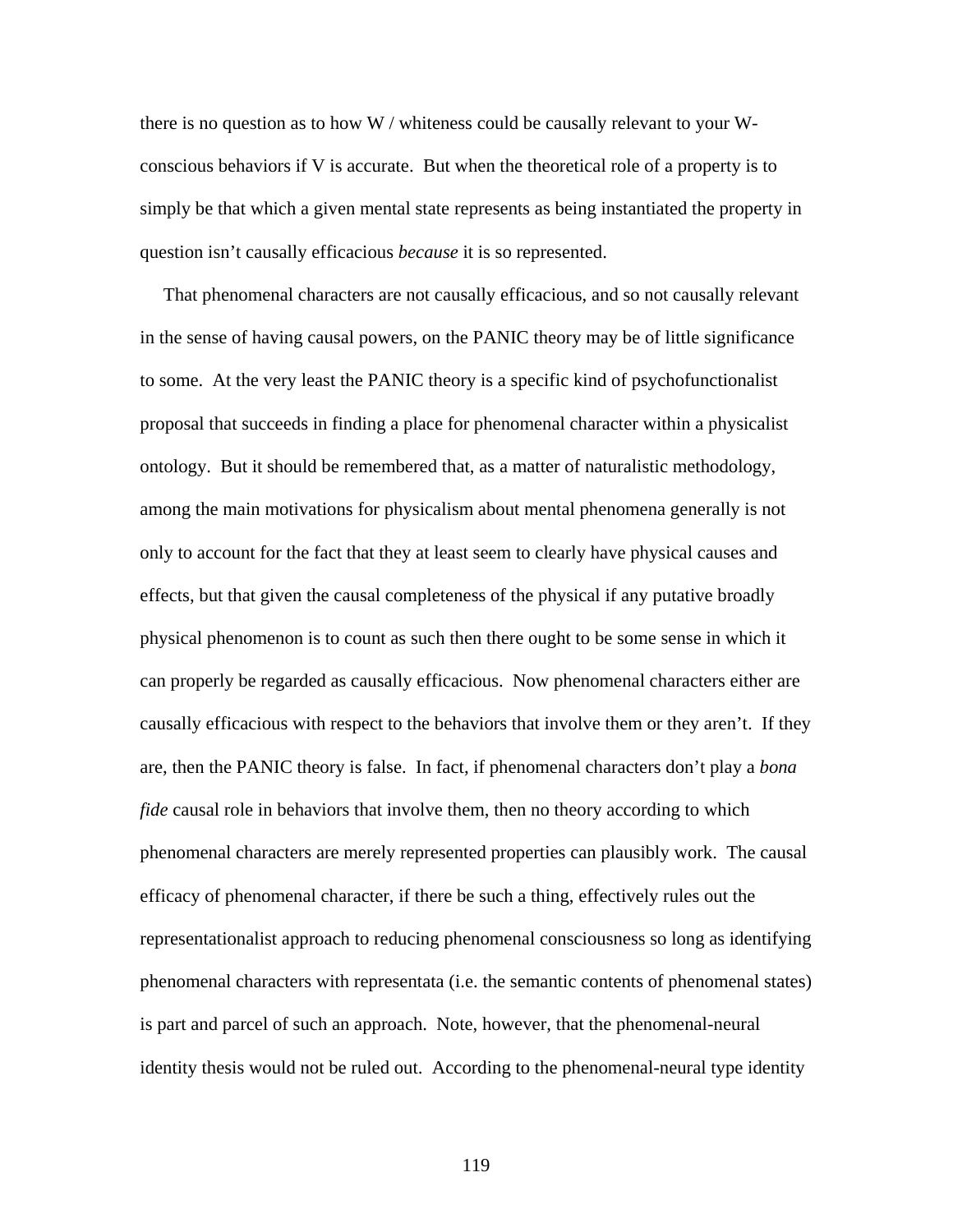theory phenomenal characters are neural properties that contingently represent in the manner Tye suggests. Thus, it can account for not only why the behaviors that involve phenomenal characters transpire, but also how. So long as neural properties are causally efficacious, then according the phenomenal-neural type identity theory, so too are phenomenal characters.

 To my mind the only reason to abandon the idea that phenomenal characters are causally efficacious would be if the best reductive theory of phenomenal consciousness physicalists can offer entails that this is so. That is, if it follows from best reductive theory of phenomenal consciousness that phenomenal characters in fact have no causal powers, then so much the worse for thinking they do on the grounds that they certainly seem to play a causal role in certain of our behaviors, or for insisting that a reductive account of mental phenomena generally ought to secure the causal efficacy of the mental.

 Is the PANIC theory the best reductive account of phenomenal consciousness physicalists can offer? To answer this question satisfactorily would of course require a full assessment of all the relevant proposals. My aim in previous chapters has been to take steps in that direction. The results so far suggest that the PANIC theory is likely not the best reductive account of phenomenal consciousness, at least not so long as the explanatory principles mentioned in the first chapter are our guides to theory choice and there are no other considerations that automatically rule out the type identity approach to reducing phenomenal consciousness. In Chapter 1 I pointed out that the representationalist approach to reducing phenomenal consciousness is not required to handle any of the traditional problems phenomenal consciousness poses for physicalism. In Chapter 2 I argued that given the metaphysical and methodological commitments of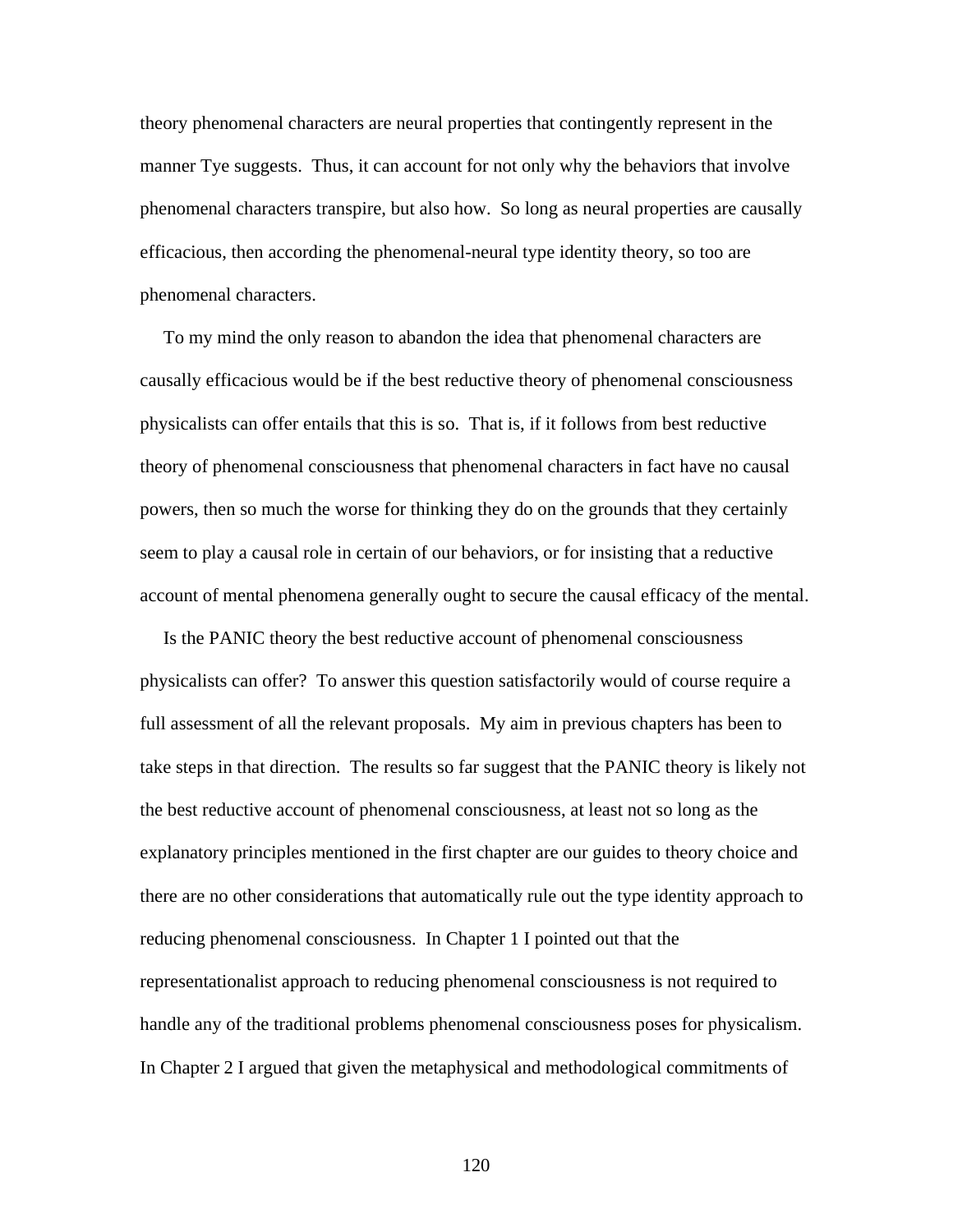physicalists about mental phenomena generally there is no principled reason to choose psychofunctionalism over the type identity approach to reducing phenomenal consciousness prior to assessing the merits of any particular sort of psychofunctionalist or phenomenal-neural type identity proposal. This leaves us with the PANIC theory, the main advantage of which is that it does provide the resources to explain certain puzzling facts about phenomenal consciousness. However, regarding the explanatory advantages the PANIC theory might have over the phenomenal-neural type identity approach I have shown that these advantages have nothing to do with identifying phenomenal character with representational content *per se*, and so nothing to do with what distinguishes the PANIC theory as a representational theory of phenomenal consciousness. In Chapter 3 I demonstrated that any theory of phenomenal character can explain the intensionality of 'looks' discourse, the felt location of bodily sensations and inference failure about bodily sensations so long as it postulates poised representations at the level of phenomenal consciousness. And in the last chapter I argued that for all Tye claims about the transparency of phenomenal states it is perfectly reasonable to deny that the data he cites as in need of explanation are *bona fide* explananda in the first place. In light of all this there is good reason to think that the PANIC theory is not the best reductive theory of phenomenal consciousness physicalists can offer. So long as the representationalist approach to reducing phenomenal consciousness entails that phenomenal character *qua* representational content is causally inefficacious with respect to the behaviors involving phenomenal characters there is good reason to think that such an approach is guaranteed to yield an unsatisfactory reductive account of phenomenal consciousness. The phenomenal-neural type identity theory outlined in Chapter 2 not enjoys all the relevant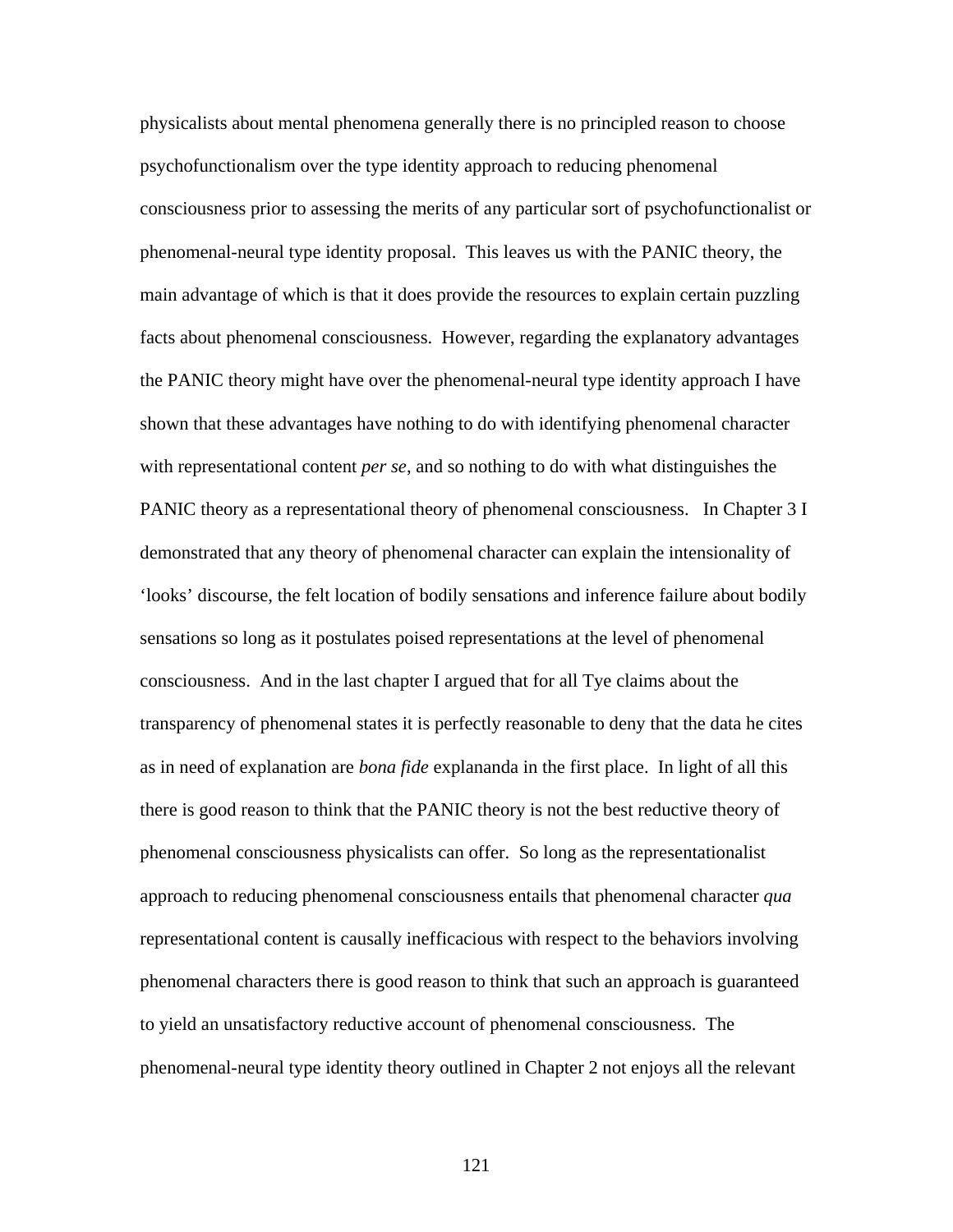explanatory virtues of the PANIC theory, but it also guarantees the causal efficacy of phenomenal character. To the extent that it does it should be considered a serious rival to the PANIC theory and perhaps any representationalist view of phenomenal consciousness.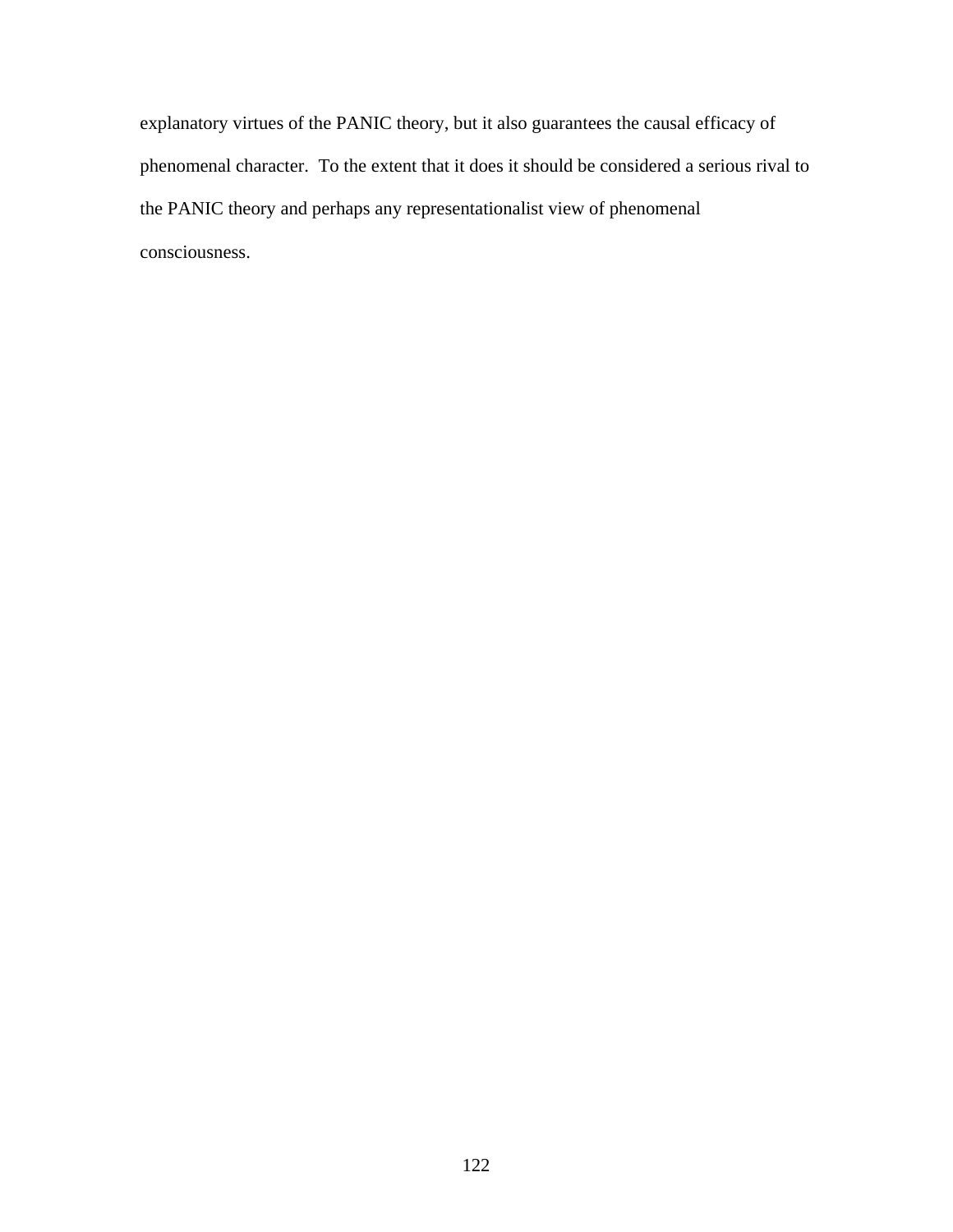#### **WORKS CITED**

- Adams, Fred and Laura Dietrich. "Swampman's Revenge: Squabbles among the Representationalists." *Philosophical Psychology* 17 (Spring 2004): 323-340.
- Anscombe, G. M. "The Intentionality of Sensations: A Grammatical Feature." In *Analytical Philosophy: Second Series*, ed. R.J. Butler, 158-180, Oxford: Blackwell, 1965.
- Armstrong, David. *The Nature of Mind, and Other Essays*. Queensland University Press; Ithaca: 1980.
- Atkinson, et al. "Consciousness: Mapping the Theoretical Landscape." *Trends in Cognitive Science* 4 (October 2000): 372-382.
- Baron-Cohen, S. *Mindblindedness*. MIT Press; Cambridge: 1995.
- Bechtel, William and Jennifer Mundale. "Multiple Realizability Revisited: Linking Cognitive and Neural States." *Philosophy of Science* 66 (June 1999): 175-207.
- Block, Ned. "Mental Pictures and Cognitive Science." *Philosophical Review* 92 (October 1983): 499-541.
	- \_\_\_\_\_\_\_."On a Confusion about the Function of Consciousness." *The Behavioral and Brain Sciences* 18, 1995,
	- \_\_\_\_\_\_\_. "Mental Paint and Mental Latex." In *Philosophical Issues 7: Perception* ed. Enrique Villanueva, 171-187. Atascadero; Ridgeview: 1996.
- \_\_\_\_\_\_\_. "The Harder Problem of Consciousness." *Journal of Philosophy* 98 (August 2002): 391-425.
	- \_\_\_\_\_\_\_. "Mental Paint." In *Reflections and Replies: Essays on the Philosophy of tyler Burge* ed. Martin Hahn, 165-200. Cambridge; MIT Press: 2003.
- Block, Ned and Robert Stalnaker. "Conceptual Analysis, Dualism, and Explanatory Gap." *Philosophical Review* 180 (January 1999): 1-46.
- Boghossian, Paul and David Velleman. "Color as a Secondary Quality." *Mind* 98 (January 1989): 81-103.
- \_\_\_\_\_\_\_. "Physicalist Theories of Color." *Philosophical Review* (January 1991): 67-106.
- Bradley, Peter and Michael Tye. "Of Colors, Kestrels, Caterpillars, and Leaves." *Journal of Philosophy* 98 (September 2001): 469-487.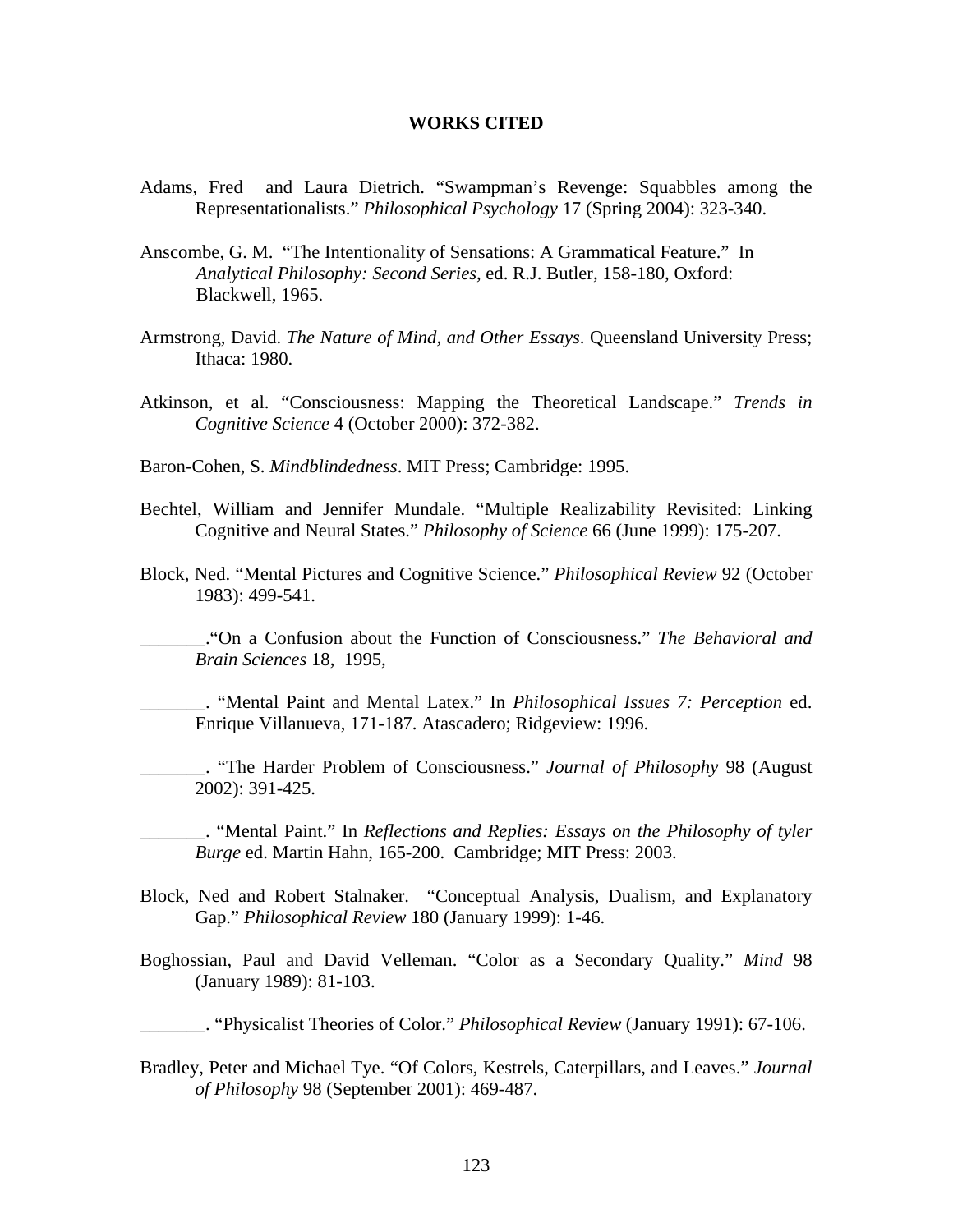- Byrne, Alex. "Intentionalism Defended." *Philosophical Review* 110 (April 2001): 199- 240.
- Byrne, Alex and David Hilbert. *Readings on Color, Vol. 1: The Philosophy of Color*. MIT Press; Cambridge: 1997.

\_\_\_\_\_\_\_. "Color Primitivism." *Erkenntinis* 66 (March 2007): 73-105.

Cosmides, L and J. Tooby. Forward to S. Baron-Cohen *Mindblindedness*.

Chalmers, David. *The Conscious Mind: In Search of a Fundamental Theory*. Oxford University Press; New York: 1996.

\_\_\_\_\_\_\_. "Facing Up to the Problem of Consciousness." In *Philosophy of Mind: Classical and Contemporary Readings* ed. David Chalmers, 247-272. New York; Oxford University Press: 2002.

- Chisholm, Roderick. *Perceiving: A Philosophical Study*. Cornell University Press; Ithica: 1957.
- Davidson, Donald. *Essays on Actions and Events*. Oxford University Press; New York: 1980.

Dretske, Fred. *Knowledge and the Flow of Information*. MIT Press; Cambridge: 1981.

\_\_\_\_\_\_\_. "Conscious Experience." *Mind* 102 (April 1993): 263-283.

\_\_\_\_\_\_\_. *Naturalizing the Mind*. MIT Press; Cambridge: 1995.

\_\_\_\_\_\_\_. "The Mind's Awareness of Itself." *Philosophical Studies* 95 (August 1999): 103-124.

Field, Hartry. "Mental Representation." *Erkenntnis* 13 (July 1978): 9-61.

Fodor, Jerry. *Psychosemantics: The Problem of Meaning in the Philosophy of Mind.* MIT Press; Cambridge: 1987

\_\_\_\_\_\_\_. *A Theory of Content and Other Essays*. MIT Press; Cambridge: 1990.

\_\_\_\_\_\_\_. *The Elm and the Expert: Mentalese and its Semantics*. MIT Press; Cambridge: 1994.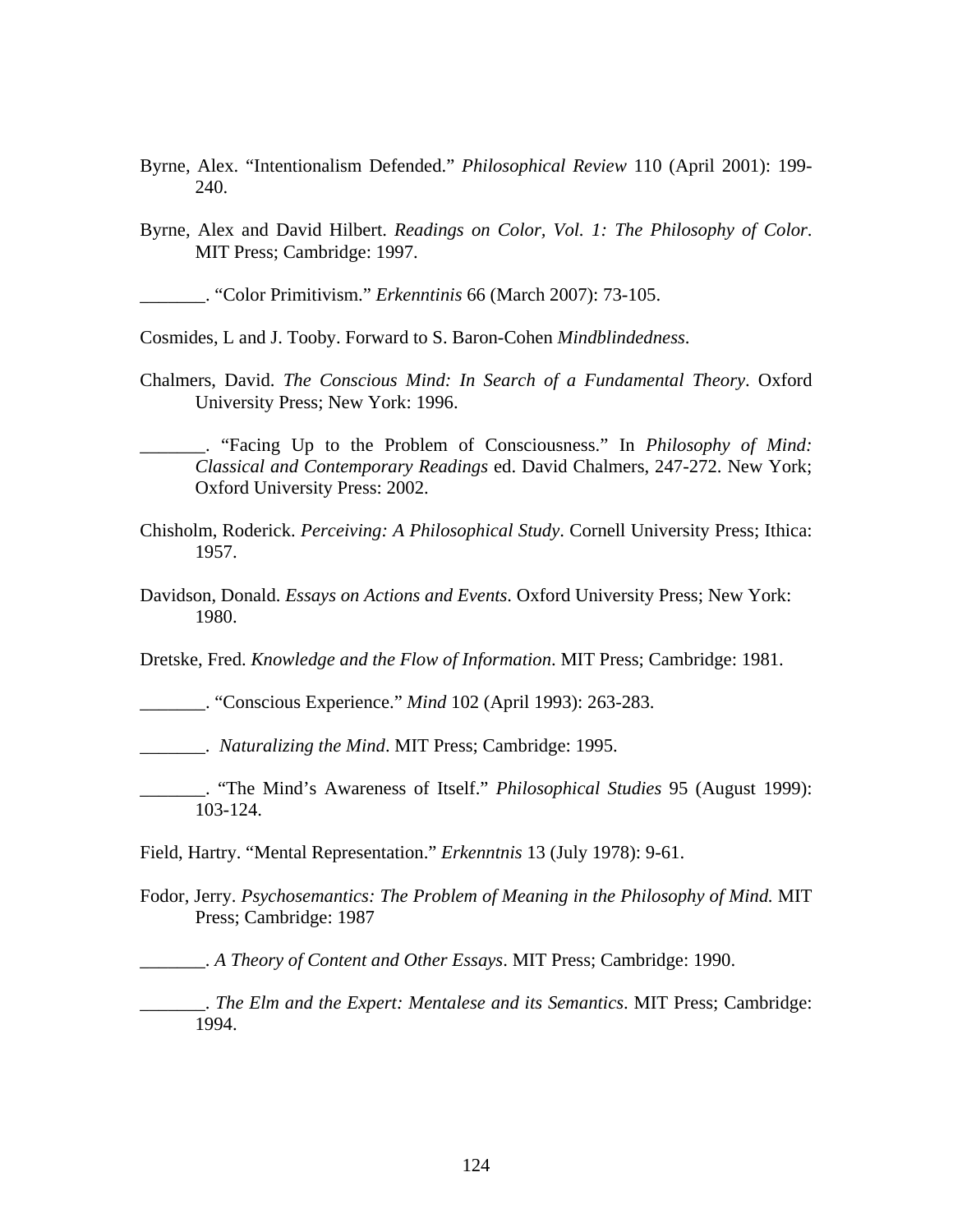Goodale, M. A. "Duplex Vision: Separate Cortical Pathways for Conscious Perception and the Control of Action." In *The Blackwell Companion to Consciousness* eds. Max Velmans and Susan Schneider, 616-627. Oxford: Blackwell, 2007.

Hardin, C. L. *Color for Philosophers*. Hackett; Indianapolis: 1988

Harman, Gilbert. "The Intrinsic Quality of Experience." In *Philosophical Perspectives*  4, ed. James E. Tomberlin, 31-52. Atascaderso, CA.: Ridgeview, 1990.

Hill, Christopher. "In Defense of Type Materialism." *Synthese* 59 (June 1984): 295-320.

\_\_\_\_\_\_\_. *Sensations: A Defense of Type Materialism*. Cambridge University Press; New York: 1991.

\_\_\_\_\_\_\_. "Imaginability, Conceivability, Possibility and the Mind-Body Problem." *Philosophical Studies* 87 (July 1997): 61-85.

- Hill, Christopher and Brian McLaughlin. "There Fewer Things Than are Dreamt of in Chalmers' Philosophy." *Philosophy and Phenomenological Research* 59 (June 1999): 445-545.
- Hintikka, K.J.J. "On the Logic of Perception." In *Perception and Personal Identity*, eds. N.S. Care and R.H. Grimm. Cleveland: Case Western Reserve University Press, 1969.
- Horgan, Terence and John Tienson. "Deconstructing New Wave Materialism." In *Physicalism and Its Discontents* ed. Carl Gillett, 307-318. Cambridge: Cambridge University Press, 2001.
- Hurvich, L. M. *Color Vision*. Sunderland; Sinauer: 1980.
- Huxley, T. H. *Lessons in Elementary Physiology*. Macmillan; London: 1886.
- Jackson, Frank. "Epiphenomenal Qualia." *Philosophical Quarterly* 32 (April 1982): 127- 136.

\_\_\_\_\_\_\_. "The Knowledge Argument, Diaphanousness, Representationalism." In *Phenomenal Concepts and Phenomenal Knowledge: New Essays on Consciousness and Physicalism* ed. Torin Alter, 52-64. New York: Oxford University Press, 2007.

Kim, Jaegwon. *Supervenience and Mind: Selected Philosophical Essays*. Cambridge University Press; New York: 1993.

Kraut, Robert R. "Sensory States and Sensory Objects." *Nous* 16 (May 1982): 227-295.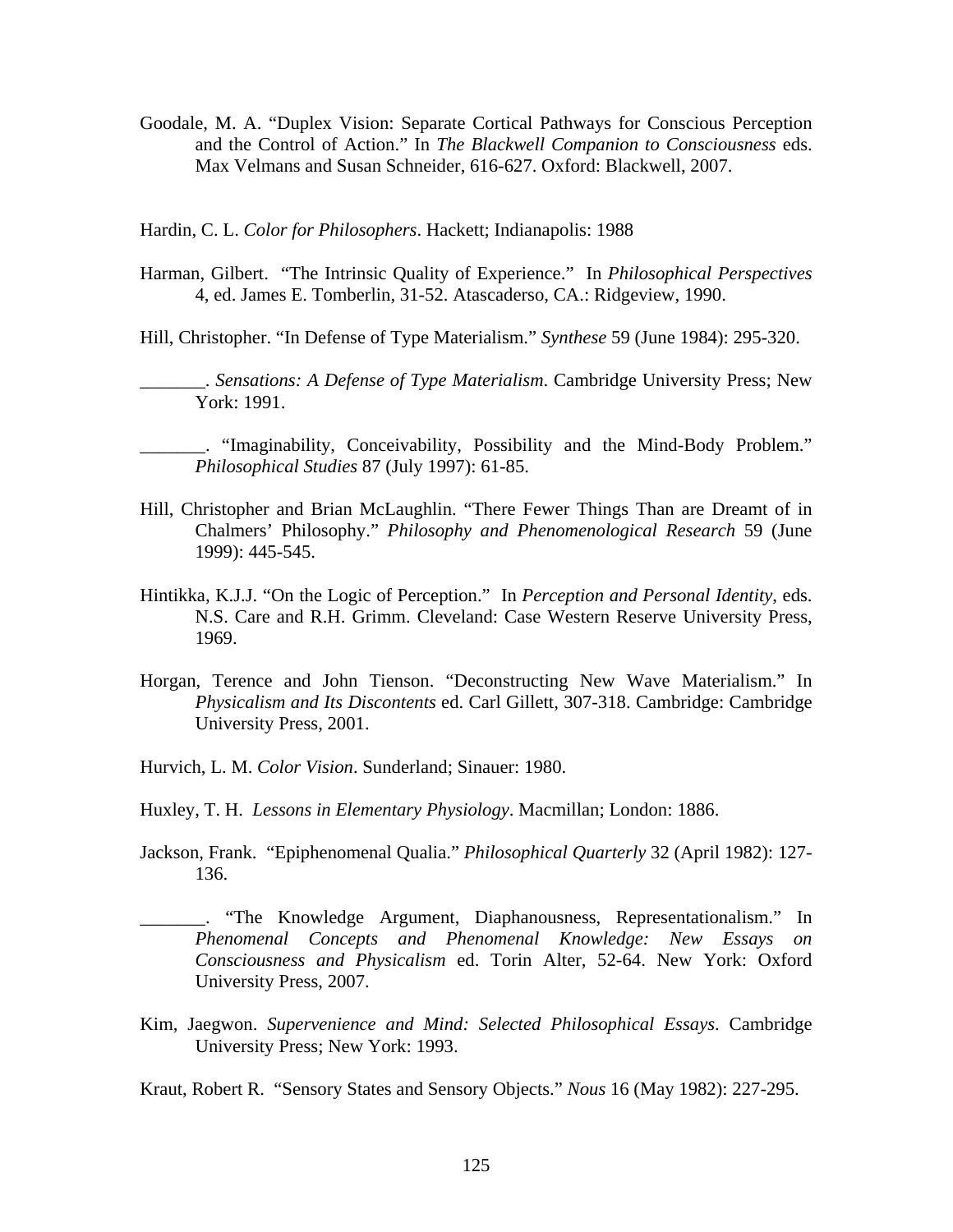- Kriegel, Uriah. "PANIC Theory and the Prospects for a Representational Theory of Phenomenal Consciousness." *Philosophical Psychology* 15 (March 2006): 2002.
	- \_\_\_\_\_\_\_. "Consciousness: Phenomenal Consciousness, Access Consciousness, and Scientific Practice." In *Handbook of Philosophy of Psychology and Cognitive Science* ed. Paul Thagard, 195-217. Amsterdam; North-Holland: 2006.

Kripke, Saul. *Naming and Necessity*. Harvard University Press; Cambridge: 1980.

Levine, Joseph. "Materialism and Qualia: The Explanatory Gap." *Pacific Philosophical Quarterly* 65 (1983): 354-361.

\_\_\_\_\_\_\_. *Purple Haze.* Oxford University Press; Oxford: 2001.

Loar, Brian. "Phenomenal States." In *The Nature of Consciousness* eds. Ned Block, Owen Flanagan, and G. Guzeldere, 597-616. Cambridge: MIT Press, 1990.

Lycan, William G. *Consciousness*. MIT Press; Cambridge: 1987.

\_\_\_\_\_\_\_\_. *Consciousness and Experience*. MIT Press; Cambridge: 1996.

- Marr, David. *Vision: A Computational Investigation into the Human Representation and Processing of Visual Information*. W. H. Freeman; New York: 1982.
- McGinn, Colin. "Can We Solve the Mind-Body Problem?" *Mind* 98 (July 1989): 349- 366.
- \_\_\_\_\_\_\_. *The Problem of Consciousness*. Blackwell; Cambridge: 1991.
- McLaughlin, Brian. "Type Materialism for Phenomenal Consciousness." In *The Blackwell Companion to Consciousness* eds. Max Velmans and Susan Schneider, 431-444. Oxford: Blackwell, 2007.

\_\_\_\_\_\_\_. "Colour, Consciousness, and Colour Consciousness." In *Consciousness: New Philosophical Perspectives* ed. Quentin Smith, 97-154. Oxford: Clarendon, 2003a.

\_\_\_\_\_\_\_."The Naturalist-Phenomenal Realist Response to Block's Harder Problem." *Nous-Supplement: Philosophical Issues* 13 (2003b): 163-204.

\_\_\_\_\_\_\_. "In Defense of New Wave Materialism: A Response to Horgan and Tienson." In *Physicalism and Its Discontents* ed. Carl Gillett, 319-330. Cambridge: Cambridge University Press, 2001.

Melzack, R. and P. D. Wall. "Pain Mechanisms: A New Theory." *Science* 150 (1965): 971-979.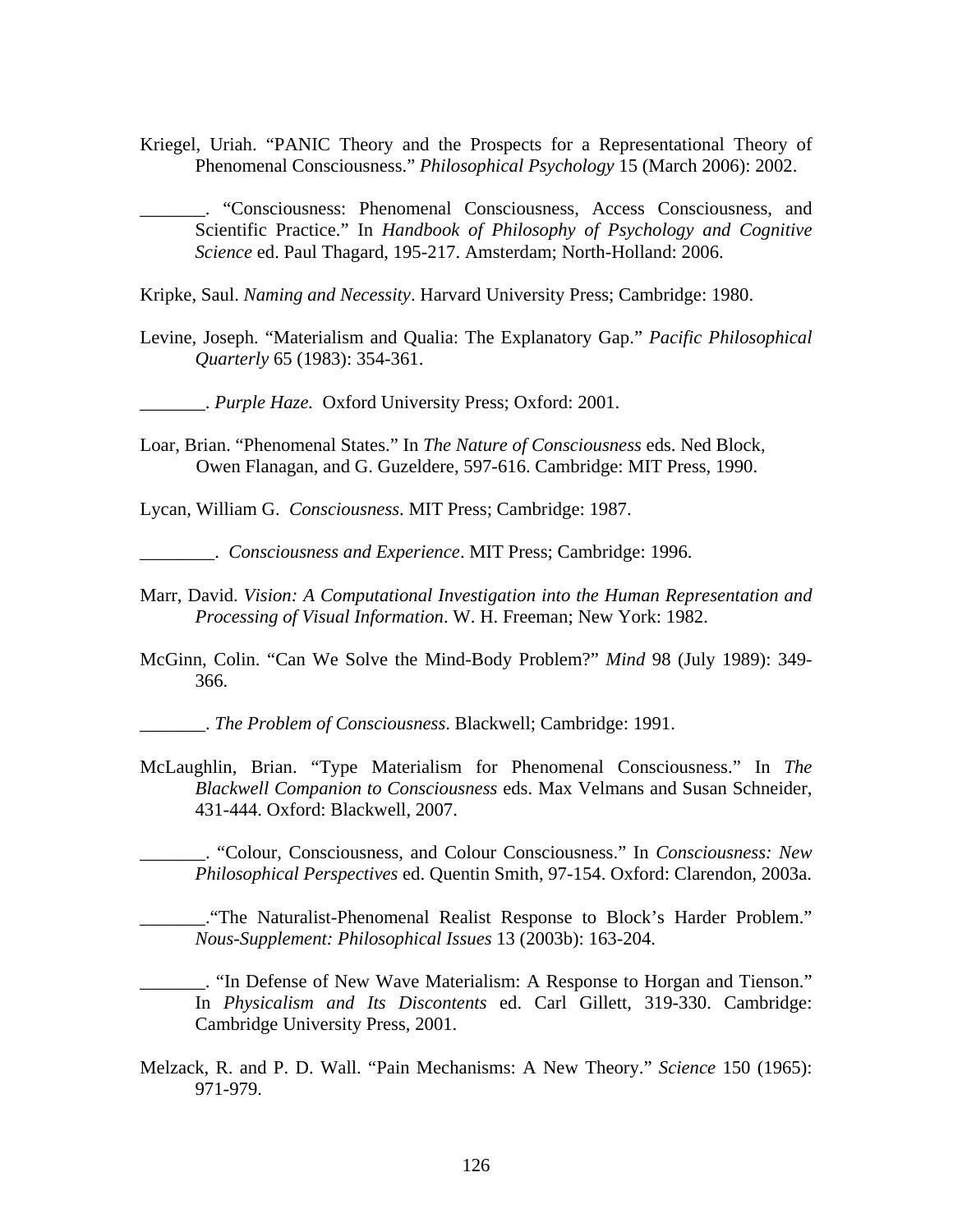\_\_\_\_\_\_\_. *The Challenge of Pain*. Penguin Books; New York: 1988.

- Milnar, A. D. and M. A. Goodale. *The Visual Brain in Action*. Oxford University Press; Oxford: 1995
- Moore, G. E. "The Refutation of Idealism." *Mind* 12 (1903): 433-453.
- Nagel, Thomas. "What Is It Like to Be a Bat?" *The Philosophical Review* 83 (October 74): 435-450.
- Nordhoof, Paul. "In a State of Pain." In *Pain: New Essays on its Nature and the Methodology of its Study*, ed. Murat Aydede, 151-162. Cambridge: MIT Press, 2006.
- Papineau, David. "The Antipathetic Fallacy and the Boundaries of Consciousness." In *Conscious Experience* ed. Thomas Metzinger, 259-270. Paderborn: Ferdinand Schoeningh, 1995.

- \_\_\_\_\_\_\_. "Phenomenal and Perceptual Concepts." In *Phenomenal Concepts and Phenomenal Knowledge: New Essays on Consciousness and Physicalism* ed. Torin Alter, 111-144. New York: Oxford University Press, 2007.
- Pautz, Adam. "Intentionalism and Perceptual Presence." *Philosophical Perspectives* 21 (December 2007): 495-541.

Perry, John. *Knowledge, Possibility and Consciousness*. MIT Press; Cambridge: 2001

Polger, Thomas. "Putnam's Intuition." *Philosophical Studies* 109 (2002): 143-170.

\_\_\_\_\_\_\_. *Natural Minds.* MIT Press; Cambridge: 2004.

\_\_\_\_\_\_\_. "Neural Machinery and Realization." *Philosophy of Science* 71 (December 2004): 997-1006.

Prinz, Jesse. "A Neurofunctional Theory of Visual Consciousness." *Consciousness and Cognition* 9 (2000): 243-259.

 \_\_\_\_\_\_\_. "Functionalism, Dualism and the Neural Correlates of Consciousness," In *Philosophy and the Neurosciences: A Reader* eds.W. Bechtel, P.Mandik, J. Mundale, and R. Stufflebeam, Oxford, Blackwell: 2001.

\_\_\_\_\_\_\_. "Level-Headed Mysterianism and Artificial Experience." In *Machine Consciousness*, ed. Owen Holland, 111-132. Exeter: Imprint Academic, 2003

\_\_\_\_\_\_\_. *Thinking About Consciousness*. Clarendon Press; Oxford: 2002.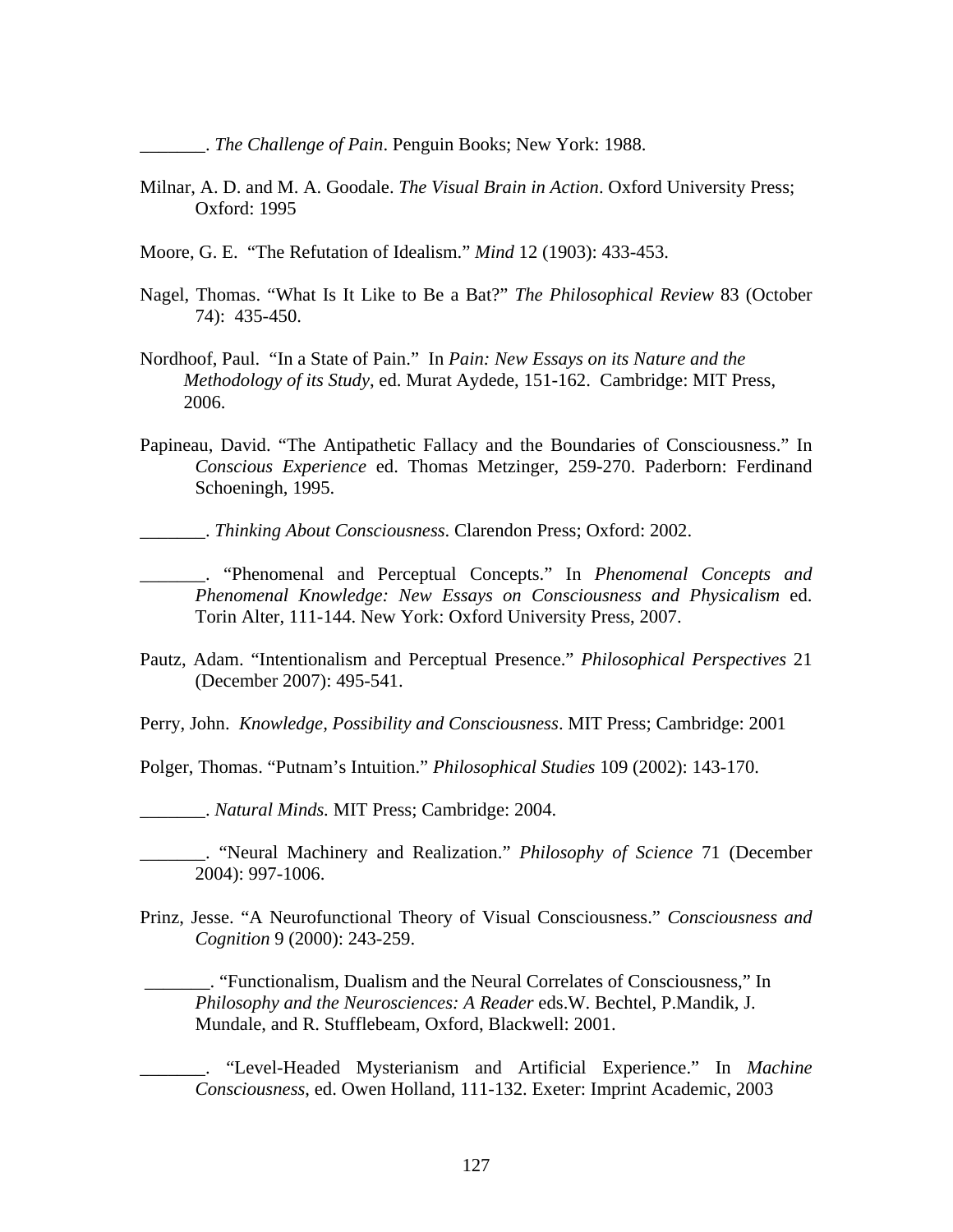- Putnam, Hilary. *Mind, Language and Reality*. Cambridge University Press; New York: 1975
- Siewert, Charles. "Is Experience Transparent?" *Philosophical Studies* 117 (January 2003): 15-41.
- Speaks, Jeff. "Is There a Problem about Nonconceptual Content?" *Philosophical Review*  114 (July 2005): 359-398.

Stalnaker, Robert. *Inquiry.* MIT Press; Cambridge: 1984.

- Stampe, Dennis. "Toward a Causal Theory of Linguistic Representation." *Midwest Studies in Philosophy* 2 (1977): 42-63.
- Tye, Michael. *Ten Problems of Consciousness: A Representational Theory of the Phenomenal Mind*. MIT Press; Cambridge: 1995.

\_\_\_\_\_\_\_. *Consciousness, Color and Content*. MIT Press; Cambridge: 2000.

\_\_\_\_\_\_\_. *Consciousness and Persons: Unity and Identity*. MIT Press; Cambridge: 2003.

\_\_\_\_\_\_\_. "A Theory of Phenomenal Concepts." In *Minds and Persons: Royal Institute of Philosophy Supplement: 53*, ed. Anthony O'Hear, 91-105. Cambridge: Cambridge University Press, 2003.

\_\_\_\_\_\_\_. "Book Symposium: Ten Problems of Consciousness," precis, comments, and replies, *Philosophical Studies* 113 (2003): 233-290.

\_\_\_\_\_\_\_. "On the Nonconceptual Content of Experience." In *Experience and Analysis, Proceedings of 2004 Kirchberg Philosophy Conference*, eds. M. Reicher and J. Marek, 221-239. Wien: öbv&hpt, 2005.

\_\_\_\_\_\_\_. "Another Look at Representationalism about Pain." In *Pain: New Essays on its Nature and the Methodology of its Study*, ed. Murat Aydede, 99-120. Cambridge: MIT Press, 2006.

\_\_\_\_\_\_\_. "In Defense of Representationalism: Reply to Commentaries." In *Pain: New Essays on its Nature and the Methodology of its Study*, ed. Murat Aydede, 163-176. Cambridge: MIT Press, 2006.

\_\_\_\_\_\_\_. "The Truth about True Blue." *Analysis* 66 (October 2006): 340-344.

\_\_\_\_\_\_\_. "True Blue Redux." *Analysis* 67 (January 2007): 92-93.

\_\_\_\_\_\_\_. "Qualia." In *The Stanford Encyclopedia of Philosophy*. URL =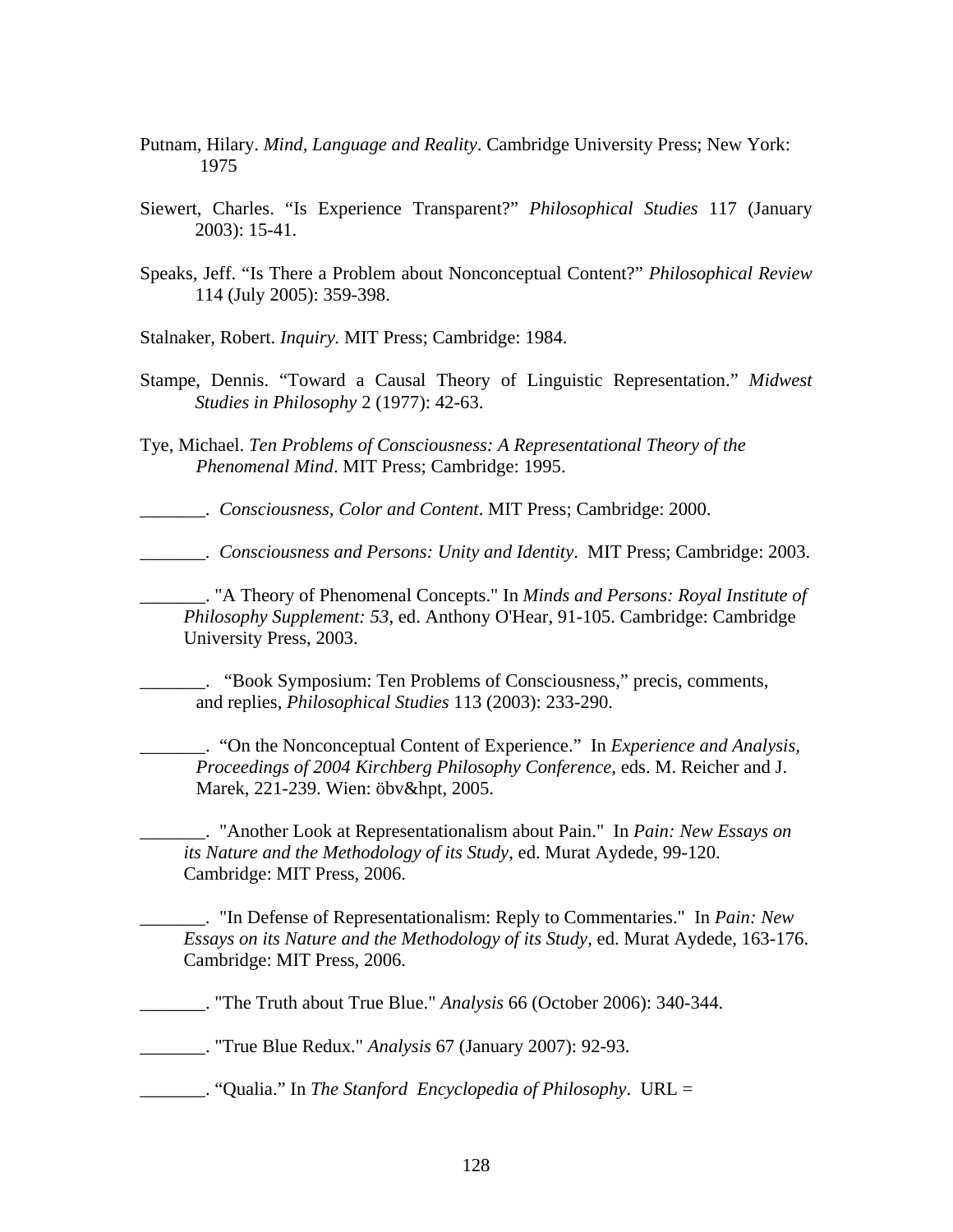http://plato.stanford.edu/ entries/qualia/.

Wright, Wayne. 'Projectivist Representationalism and Color' *Philosophical Psychology* 16 (December 2003) : 515-533.